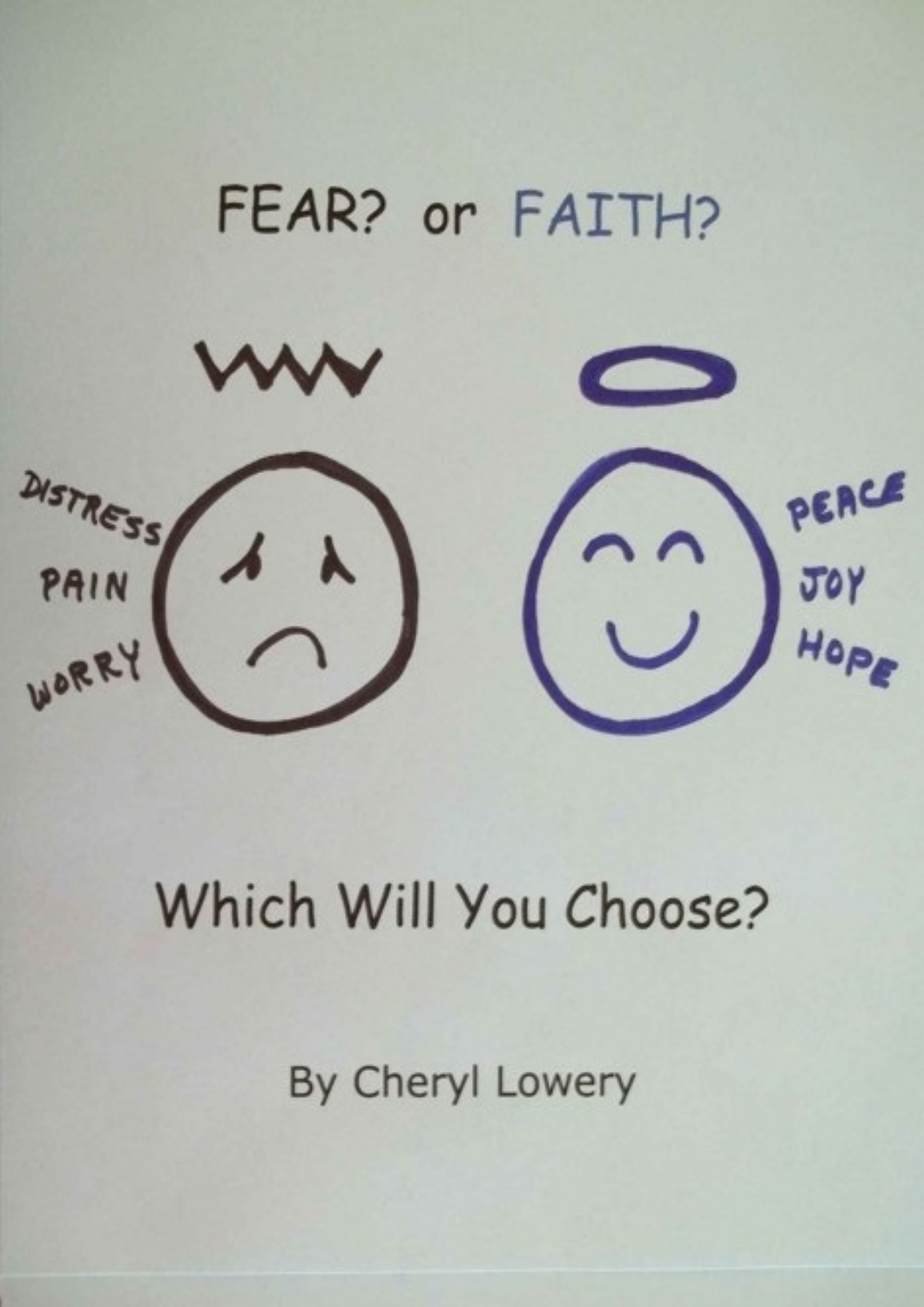Fear? or Faith? Which Will You Choose? By Cheryl Lowery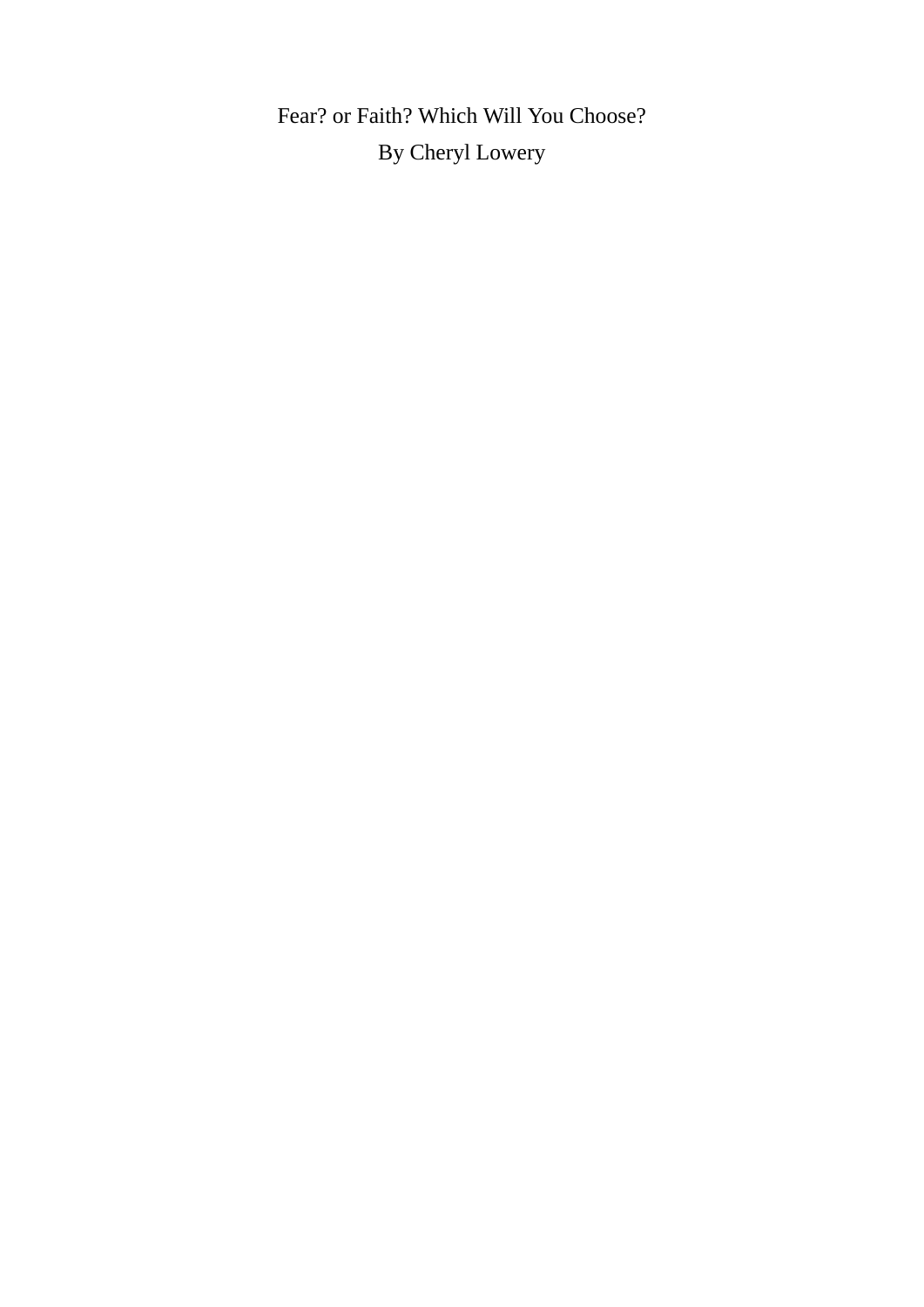Cover and Text copyright © 2003 Cheryl Lowery All Rights Reserved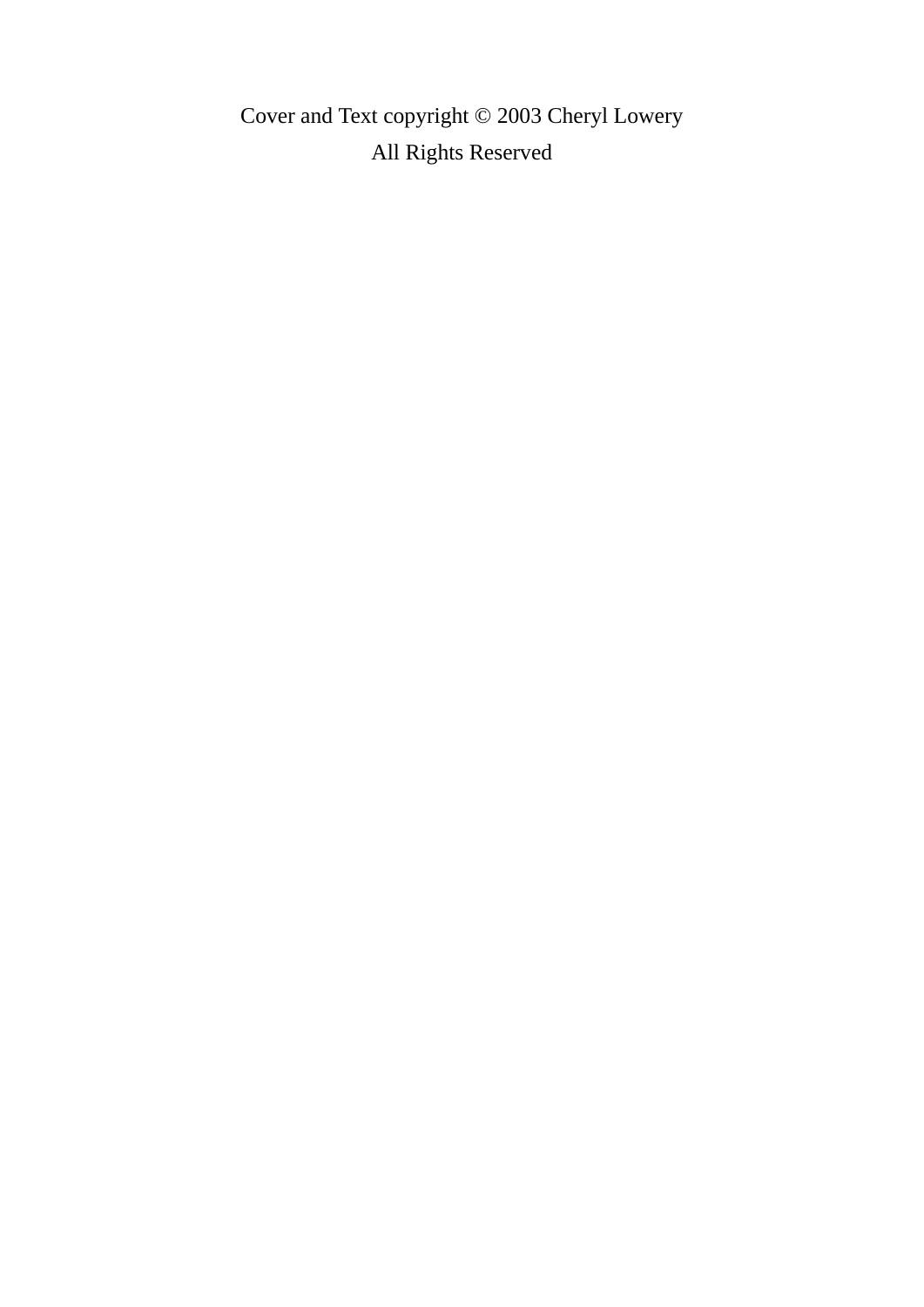Scripture taken from the New King James Version. Copyright © 1982 by Thomas Nelson, Inc. Used by permission. All rights reserved.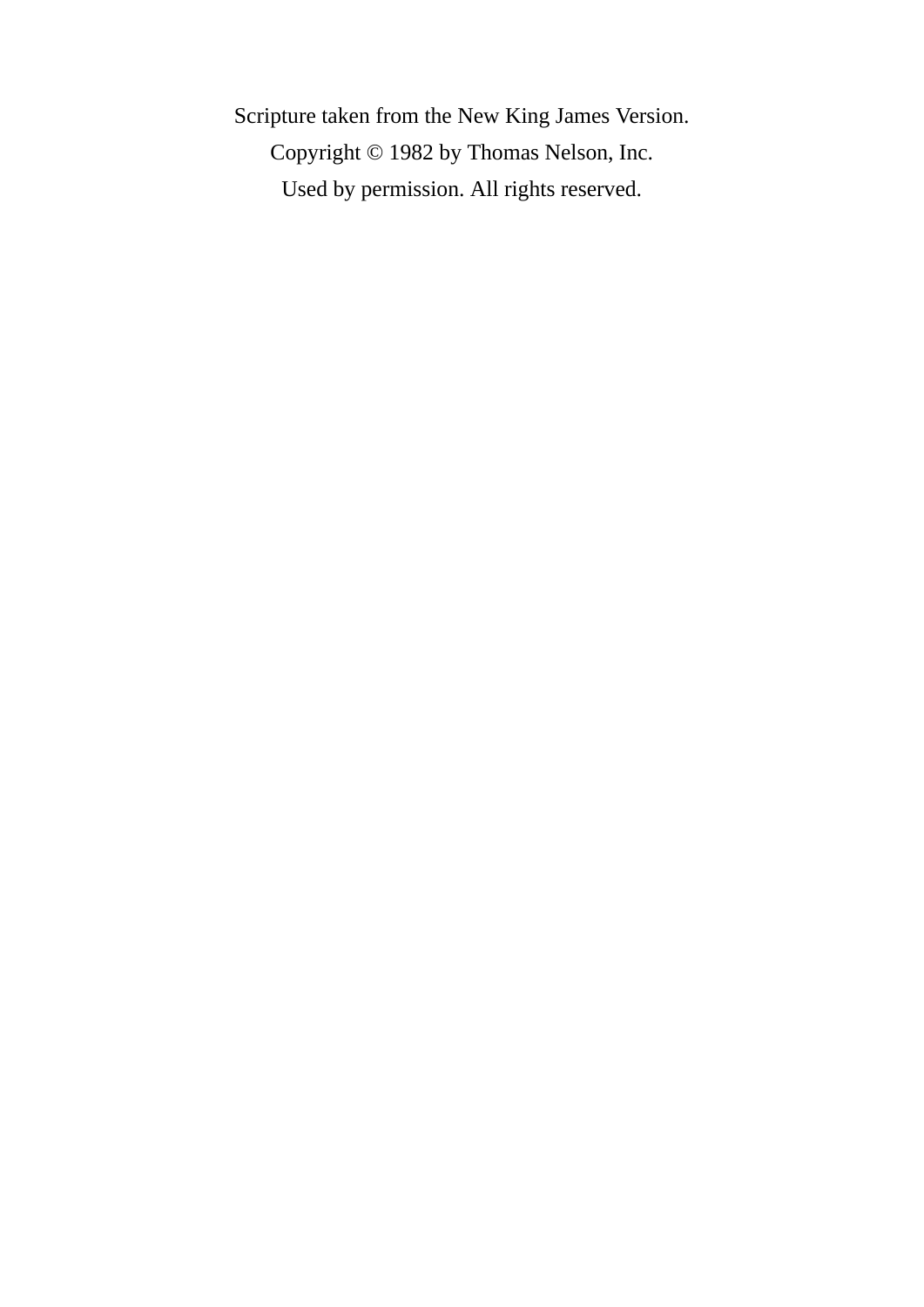DEDICATION I dedicate this book, from the depths of my heart and in all gratefulness to:

the only ONE TRUE GOD (Father, Son, and Holy Spirit), Who has lovingly delivered me from all my sins in spite of myself and in all the times I've failed Him, given me a brand new life, blessed me with His loving Presence, helped me and guided me in His work and in the writing of this book, and Whom I love and trust with my entire being and my whole life.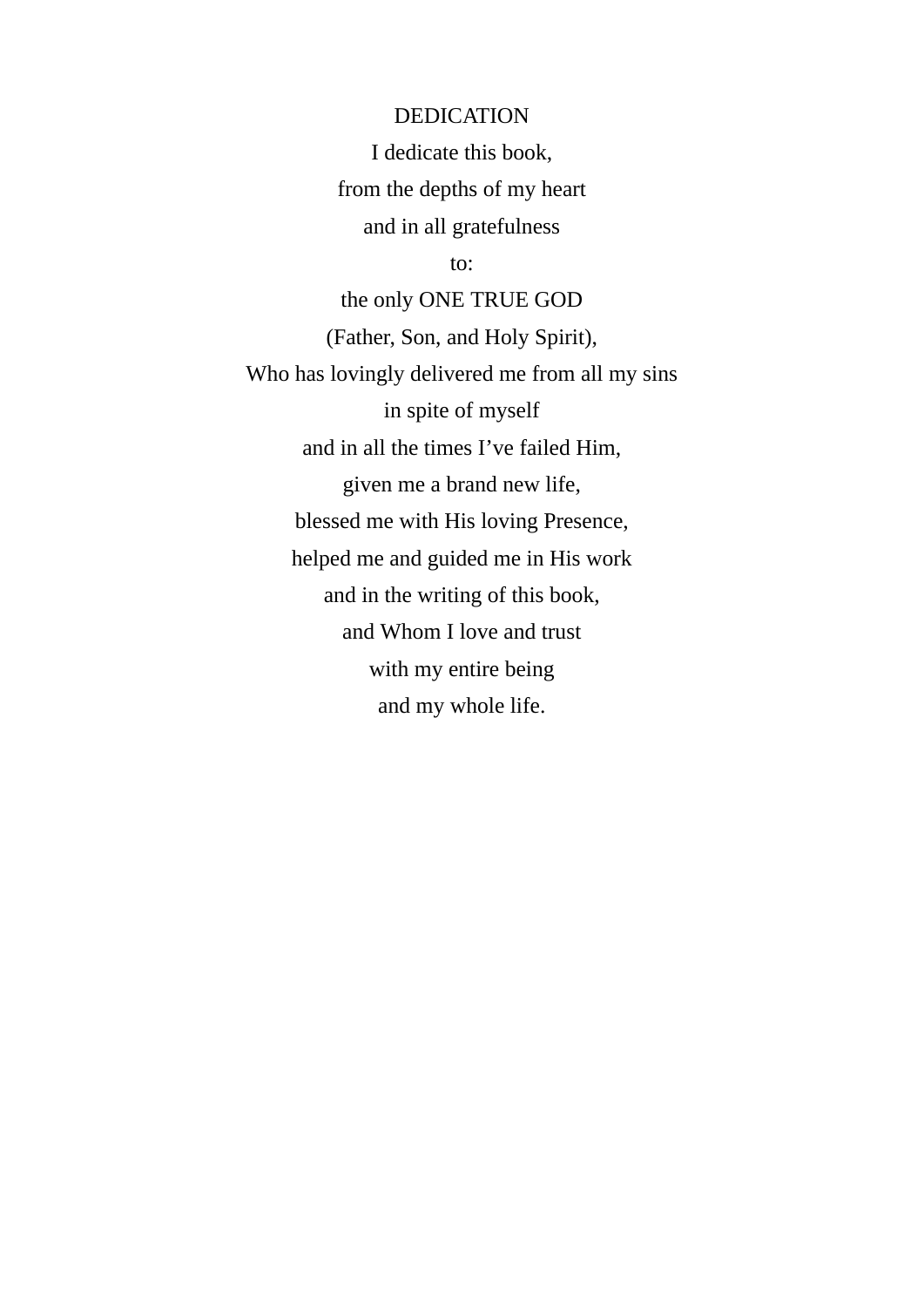#### Table of Contents

- CHAPTER 1—Is Fear Ruining Your Life?
- CHAPTER 2—Fear: What Is It?
- [CHAPTER](#page-6-0) 3—Fear and Loneliness
- [CHAPTER](#page-9-0) 4—Fear and Sexual Relationships
- CHAPTER [5—Forgiveness:](#page-16-0) A Good Foundation
- CHAPTER [6—Forgiveness](#page-25-0) (Part 2)
- CHAPTER [7—Courage:](#page-32-0) If I Have It, Do I Lose My Fears?
- [CHAPTER](#page-41-0) 8—Faith Versus Feelings
- [CHAPTER](#page-50-0) 9—Faith Versus Logic
- [CHAPTER](#page-54-0) 10—Fear? or Faith? Which Will You Choose?
- [CHAPTER](#page-58-0) 11—You Are Precious in God's Sight
- [CHAPTER](#page-62-0) 12—Faith = Power!
- CHAPTER [13—Choose](#page-66-0) and Conquer: One Day at a Time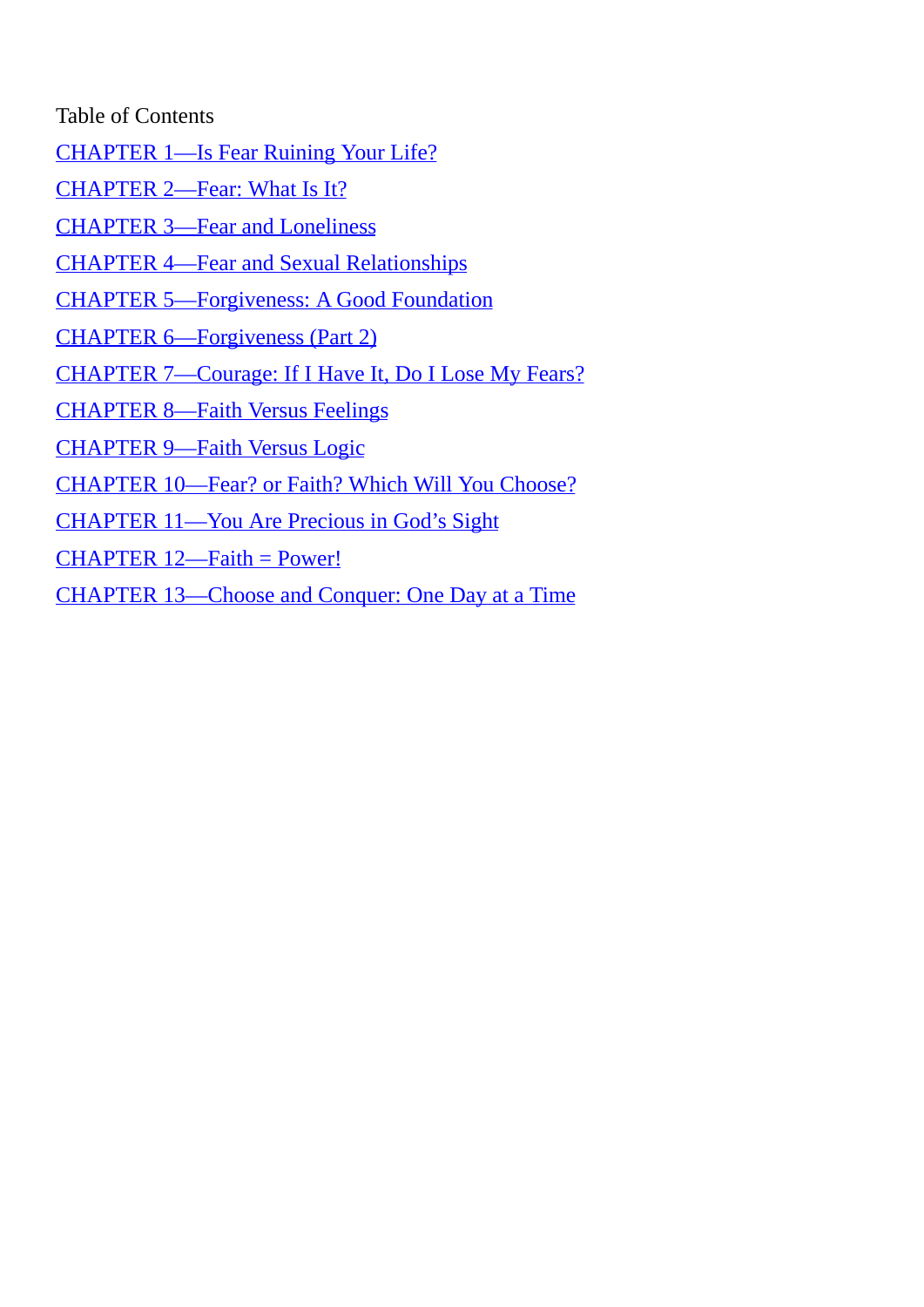### <span id="page-6-0"></span>CHAPTER 1—Is Fear Ruining Your Life?

Are you too scared to move forward in your life, because you feel like you don't know how? Or you're afraid to go forward alone, yet you don't feel happy staying where you are? Do you get scared when God moves you into a different realm than you're used to? I do. I feel overwhelmed at times, and sometimes I just feel like I want to stick with the territory and habits that I'm familiar with and just serve God the "easy" way. But one day the realization came into my spirit that taught me that God does not want that for me (nor, I believe, for any of His children): *Don't settle for second best. What I have called you to, I have called you to.*

There are times when I have allowed fear to cripple me, to handicap me, resulting in my feeling very unhappy, incomplete, and unfruitful. Has this happened to you? Are you afraid that you have ruined your life by listening to your fears?

It is never too late to start being who God made you to be; it is never to late to start walking on your fears, with God's help; and it is never too late to live the fruitful life that God has called you to live. You *can* do it, with God's help. I don't mean that God will do it all. No, I mean that He will be with you to help and guide you as *you* do it.

Fear can be an addiction. We can fear letting go of our fears. We're used to them. We cling to them. We're used to letting them rule our lives. But, what kind of a life is that?

We know that people with other addictions need the help of people. What makes us feel that we can conquer fear alone? We cannot always do everything by ourselves. Don't expect others to. Don't expect yourself to. We need God's help. We need help from loved ones. And sometimes we need help from professionals. It is not wrong to reach out for help, nor to give help to others in ways that will not tear you down nor make the "victim" more crippled, as long as it does not compromise your walk with God. Yes, God is able to do it alone, but often He wants us to help each other.

People do need other people. How have we learned about God? Through people's testimonies, through the Word of God that people have written down, through a Sunday School teacher, through a preacher, *etc.* We are, after all, an extension of God's Hand to others.

Help each other, as you feel that God is guiding you. And let others help you, when help is needed. Of course, be reasonable. Don't lean on them too heavily, and don't let them lean on you too heavily. That can prevent growth and can end up creating more problems. But remember that *love* is a miracle-working "tool."

*Beloved, let us love one another, for love is of God; and everyone who loves is born of God and knows God. And we have known and believed the love that God has for us.* God is love, and he who abides in love abides in God, and God in him.  $-1$  Jn 4:7, 16

This is part of a series of seminar-type books that I believe God has put on my heart. As is my desire with each of these books, I pray that God will guide you as you move into a new perspective that will enable you to live a happier, freer, more fruitful life in Christ and in His blessings.

I hope you can work with a group, or at least with one other person, because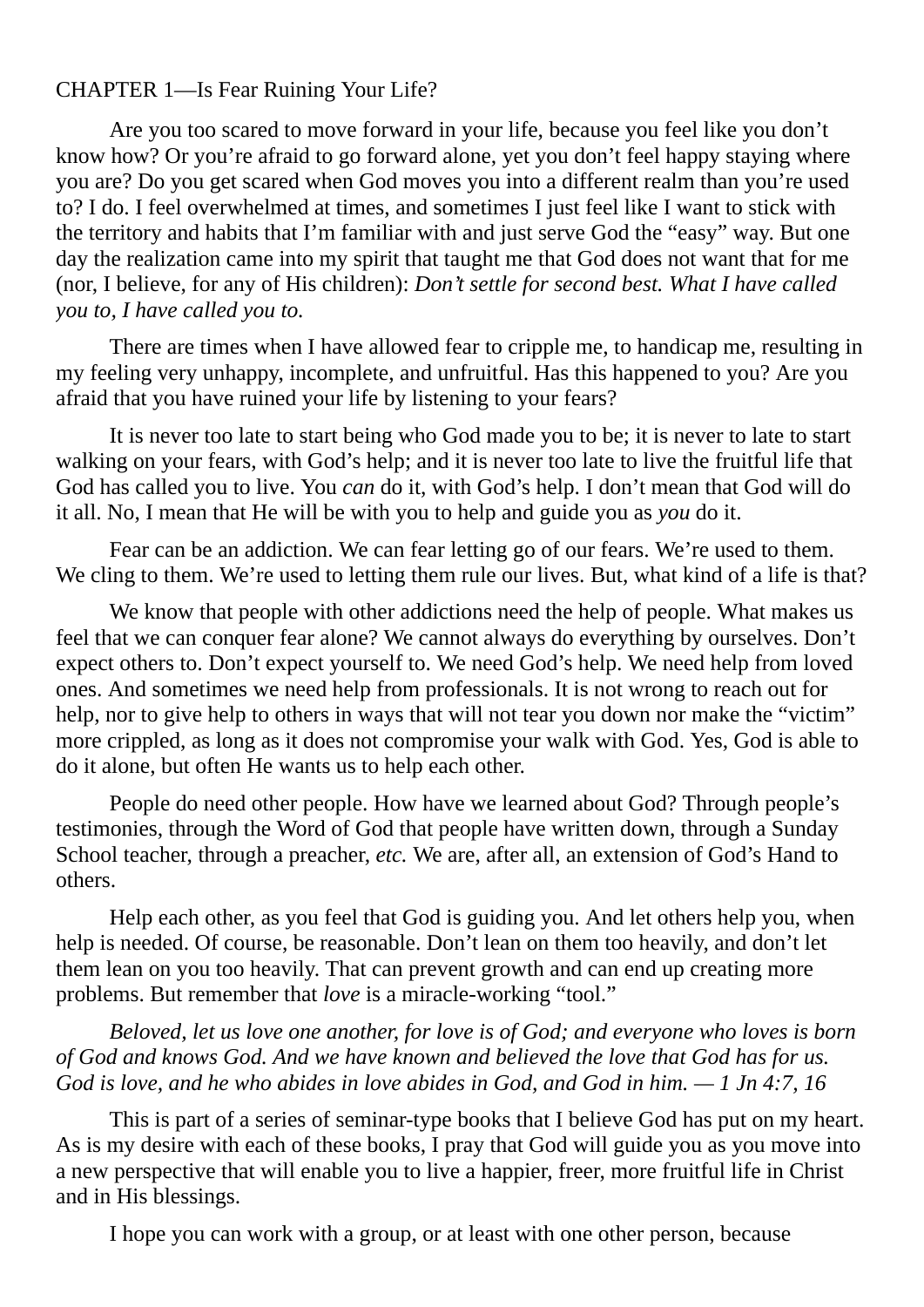together you will reap more knowledge, a better understanding, and more insight. And also, a group or another person can give you helpful support in fulfilling your goals. Through sharing, you can help others and they can help you, being careful not to pressure anyone who isn't ready to share; in time, hopefully, they will open up. Don't criticize nor critique anyone's feelings or thoughts. They need to feel "safe" and accepted. And don't you yourself allow others to pressure you. For those who must work on this alone, without the benefit of the input of others, may God help you to see these things through His Eyes and with His understanding.

Whatever you hear in your group of two or more must be kept confidential. Don't spread anything outside of the group. You will need to be able to trust one another if you want everyone to feel free to open up and expose themselves.

I've tried to write out the verses as much as possible, because I know how frustrating it can be to have to look back and forth in your Bible. The flow will then often get lost and will become a chore rather than an enjoyable learning experience. I hope this helps you. Please do take the time to really read, understand, and receive each verse. God's Word is important.

I have included worksheets with every chapter in order to help you to understand yourself and to help you to apply the teachings to your life. Take the time to search deeply within yourself, with God's help, so that you can get the most possible out of this book. Be honest with yourself. As with other things in our lives, the more you put into it, the more you will get out of it. Actually writing down the answers can help you. Hopefully, you have paper and a pen.

You will see that some chapters are longer than others, and that some worksheets require more time than others. It's important to take the time you need to really soak in and absorb all of the information as well as taking enough time to do the worksheets well. You may need to break up some of the chapters into smaller sections for your studies. Be led by the Holy Spirit. I pray that you will let God guide, rather than the calendar.

My prayers are with each one of you. Know that you're not alone and know that God is with you as you step out in faith and in His power. No, it isn't easy, it's hard; but it's worth it for a happier, more peaceful, more fruitful life. As I mention in another book, and as I taught my children, "Anything worth having is worth working for," and I would like to add, "Anything worth having is worth *fighting* for." *God* is certainly worth the fight! Besides, the real battle is His. He will help you. He will guide you through.

*"However, when He, the Spirit of truth, has come, He will guide you into all truth; for He will not speak on His own authority, but whatever He hears He will speak; and He will tell you things to come." — Jn 16:13*

*"Listen, all you of Judah and you inhabitants of Jerusalem, and you, King Jehoshaphat! Thus says the LORD to you: 'Do not be afraid nor dismayed because of this great multitude, for the battle is not yours, but God's.'" — 2 Chron. 20:15*

God teaches me while He teaches you. In other words, these books that I write do not come from me myself, but from a combination of my own experiences and knowledge (which I believe is a gift from God), and also from God's Word (which I employ in my writings), as well as from His Holy Spirit's guidance (He comes over me as I write). I pray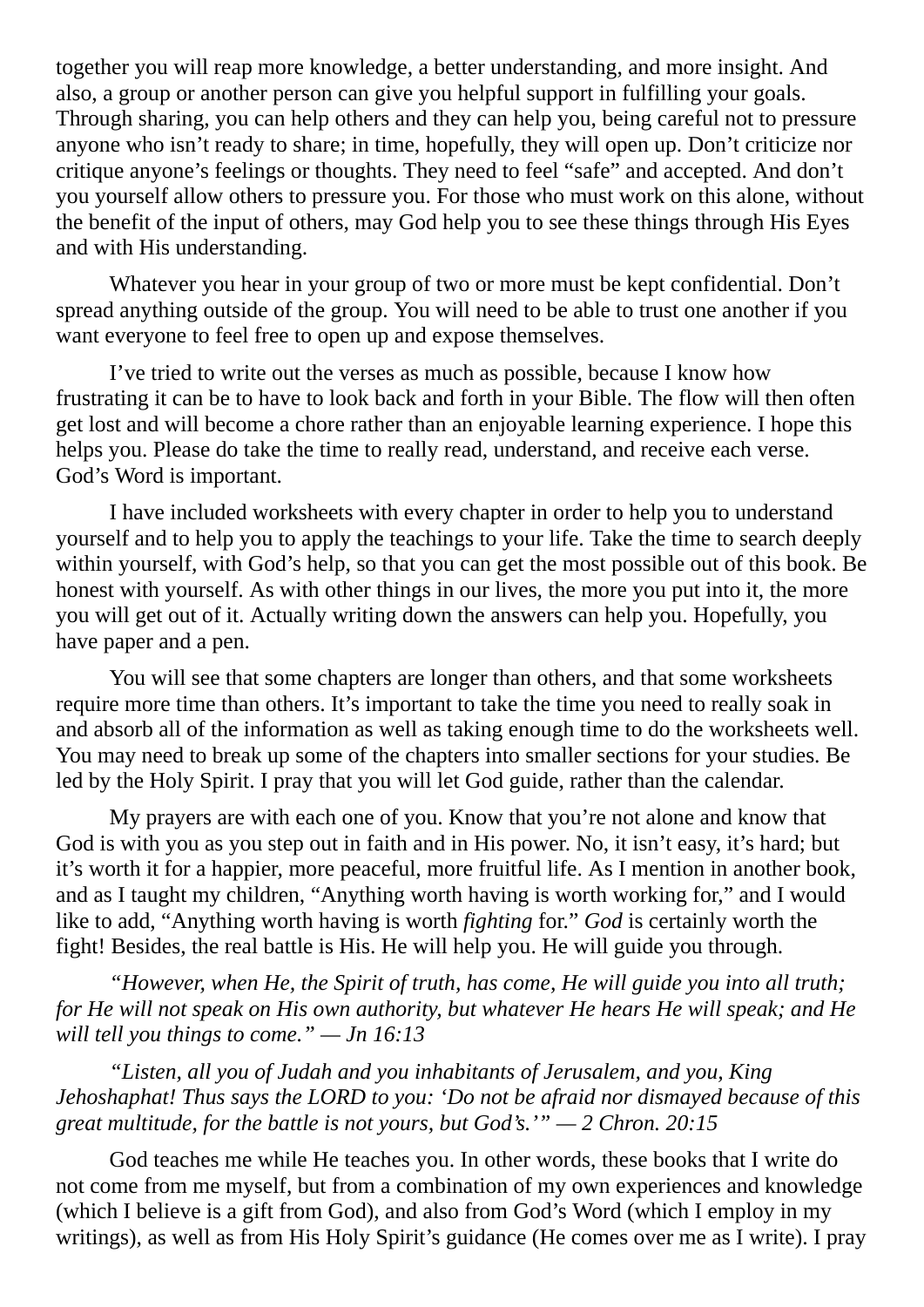that you will learn through reading this book as much as I have learned through writing it. Isn't God awesome? Praise the Lord!

It's time to stop and do Worksheet #1. May God bless you all as you go forward in Him!

## WORKSHEET #1—

Ask yourself these questions, and jot down your answers:

1. What would I like to accomplish in my life for God?

2. What would I like to accomplish in my life for myself?

3. Are they the same? Often, they are. I find that being fruitful for God is the most wonderful thing that I can give to myself.

4. If you are working with someone, perhaps you could share phone numbers and encourage each other between the lessons, if you so desire.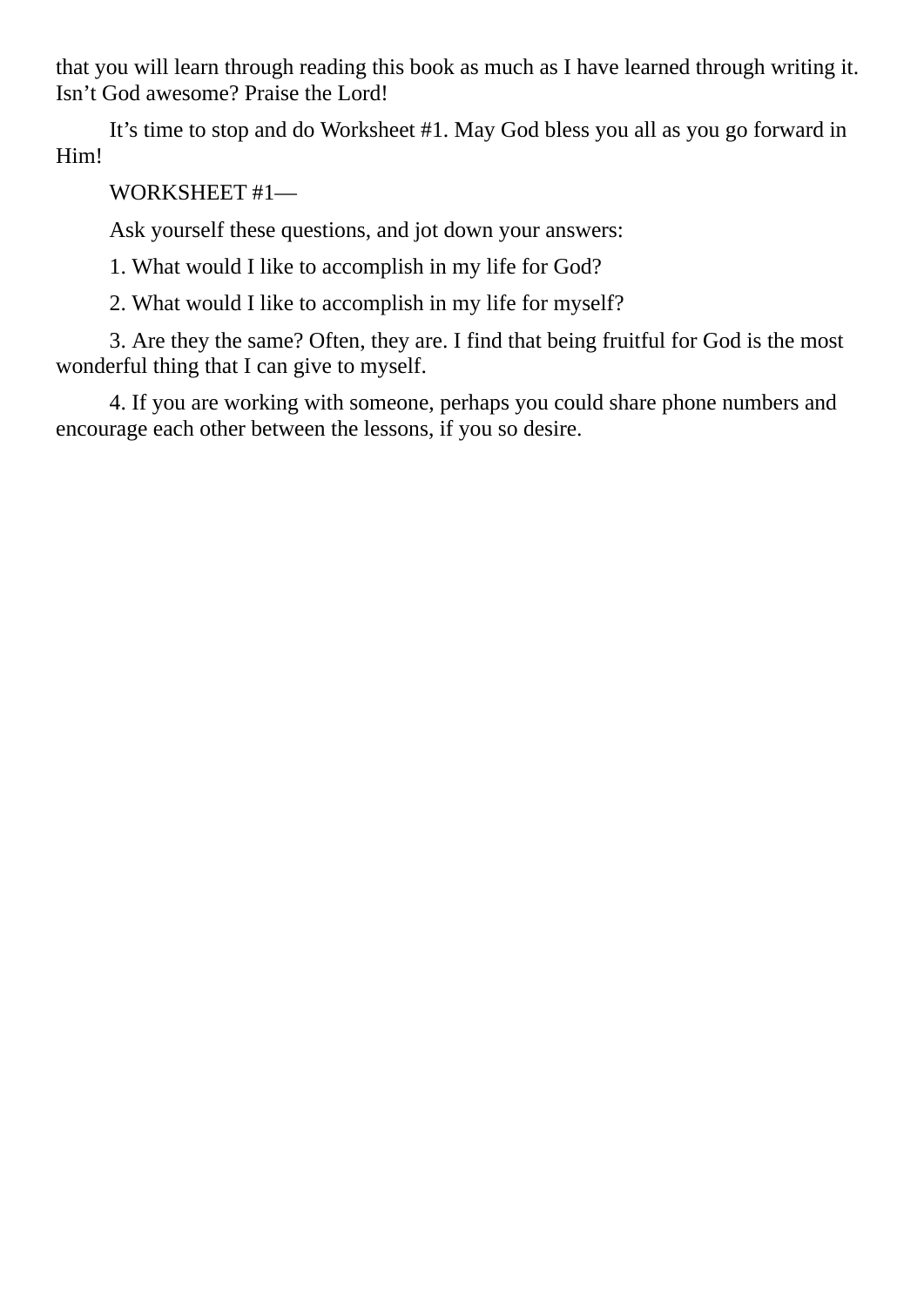#### <span id="page-9-0"></span>CHAPTER 2—Fear: What Is It?

*There is no fear in love; but perfect love casts out fear, because fear involves torment. But he who fears has not been made perfect in love. — 1 Jn 4:18*

Wow! "Fear involves torment." Is fear something that we desire to have? Torment doesn't sound very pleasant, does it? I guess we first need to ask ourselves if we would rather live in love and faith or live in fear? Think about it, because we do have a certain amount of choice in this decision.

There are many kinds of fear, some that we may not have even recognized as fear. Here are a few:

*Ego* can stem from fear of letting go and being humble. Perhaps we're afraid that someone will take advantage of us or that we may lose ourselves or our rights; perhaps we're afraid that someone may discover that we really aren't as intelligent nor as skillful as we want them to think we are. Or perhaps we're afraid that we really aren't who we want to be or who we think we should be, so we put on a front of superiority for ourselves or for others. Or perhaps we really do feel that we're superior in our thoughts or feelings, etc., and we would fear finding out any other truth. Perhaps we fear having to change our opinions or our ways, thinking it's easier to stay in a mindset of self-elevation or stubbornness than to have to consider another person's needs as important as our own. That might take effort, and we may fear having to put forth effort.

*Pride goes before destruction, and a haughty spirit before a fall. Better to be of a humble spirit with the lowly, than to divide the spoil with the proud. — Prov. 16:18, 19*

Look at what ego did to Satan!:

*"How you are fallen from heaven, O Lucifer, son of the morning! How you are cut down to the ground, you who weakened the nations! For you have said in your heart: 'I* will ascend into heaven, I will exalt my throne above the stars of God; I will also sit on the *mount of the congregation on the farthest sides of the north; I will ascend above the heights of the clouds, I will be like the Most High.'Yet you shall be brought down to Sheol, to the lowest depths of the Pit." — Isa. 14:12-15*

And here is an example of human ego (pride) versus humility:

*"When you are invited by anyone to a wedding feast, do not sit down in the best place, lest one more honorable than you be invited by him; and he who invited you and him come and say to you, 'Give place to this man,' and then you begin with shame to take the lowest place. But when you are invited, go and sit down in the lowest place, so that when he who invited you comes he may say to you, 'Friend, go up higher.'Then you will have glory in the presence of those who sit at the table with you. For whoever exalts himself will be abased, and he who humbles himself will be exalted." — Lk 14:8-11*

Whew! Not only can our ego be hurtful to others, but it can be dangerous or embarrassing to us, as well. Of course, we don't sit in the lowest chair with the *expectation* of being raised, because we may not be, and then our ego may really flare up, or our feelings may be hurt. Remember that it is God Who is the most important One. Don't do things in order to be raised up here. Do things in order to please God, and *He*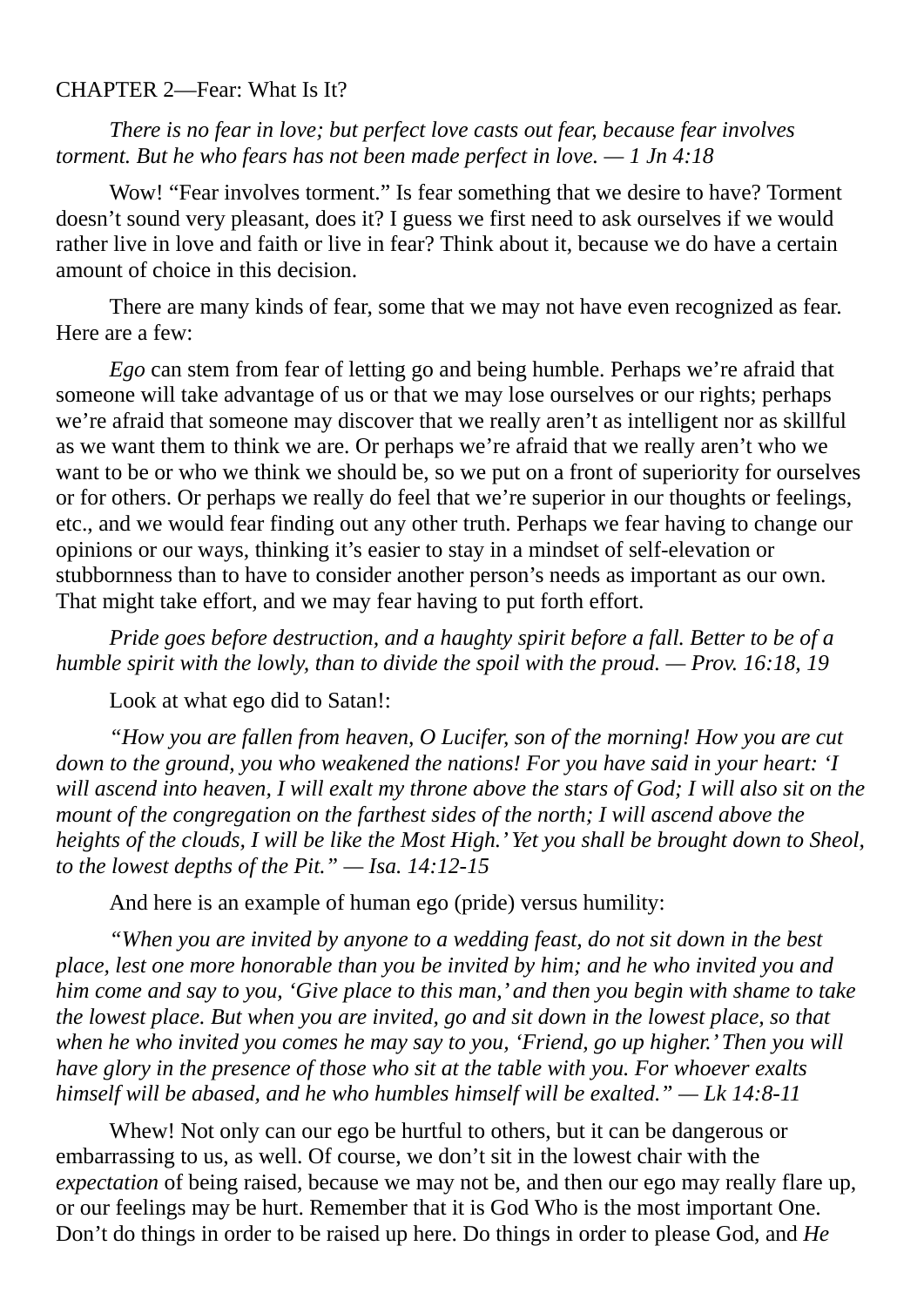will raise you up. Be truly humble.

*Humble yourselves in the sight of the Lord, and He will lift you up. — James 4:10*

*Let nothing be done through selfish ambition or conceit, but in lowliness of mind let each esteem others better than himself. Let each of you look out not only for his own interests, but also for the interests of others. — Phil. 2:3, 4*

*Greed* can come from a fear of losing money, comforts, power, or position. Possibly we're afraid of having to struggle, having to work hard. Maybe we're just tired and need a rest. Or perhaps we've come from a background of poverty and know too well how difficult life can be in that circumstance, causing fear of that lifestyle. Or perhaps we have low self-esteem and fear what others think of us, and so we assume that through power or money, we will gain their respect.

*Then one from the crowd said to Him, "Teacher, tell my brother to divide the inheritance with me." But He said to him, "Man, who made Me a judge or an arbitrator over you?" And He said to them, "Take heed and beware of covetousness, for one's life does not consist in the abundance of the things he possesses." Then He spoke a parable to them, saying: "The ground of a certain rich man yielded plentifully. And he thought within himself, saying, 'What shall I do, since I have no room to store my crops?' So he said, 'I* will do this: I will pull down my barns and build greater, and there I will store all my crops *and my goods. And I will say to my soul, "Soul, you have many goods laid up for many years; take your ease; eat, drink, and be merry."'But God said to him, 'You fool! This night your soul will be required of you; then whose will those things be which you have provided?' So is he who lays up treasure for himself, and is not rich toward God." — Lk 12:13-21*

*Criticism* is sometimes based on the fear that we are not the people that we would like to be; or perhaps we're reminded of someone else who acted the same way as the one we're criticizing, and because we were affected in a negative way by his or her actions or words, we fear that this one is like the other one. Sometimes we cannot tolerate what we ourselves do, and therefore we have no patience when others do the same thing. Sometimes, we fear having to look inside ourselves to make an effort to be understanding and kind. So, because of this and our feelings of guilt for this attitude, we tend to "take it out" on the other person, rather than have to change ourselves and our way of thinking.

## *Deliver me, O LORD, from evil men; preserve me from violent men, who plan evil things in their hearts; they continually gather together for war. They sharpen their tongues like a serpent; the poison of asps is under their lips. Selah. — Psa. 140:1-3*

*Prejudice* can be based on a fear of those that are different, of what we're not accustomed to. This may cause us to want to put the "different" ones on a lower plane than ourselves, in order to gain control. Perhaps we've had a bad experience with someone that looks or sounds like this person, so we fear all who look or sound like them. Perhaps we have been carefully taught by others that someone who is different is somehow inferior to us. People were even prejudiced against Christ, God Himself in the flesh.

I'm sure you have all experienced prejudice in some form, and most or all of us have probably been guilty of it, too, even when we didn't realize it. I have experienced prejudice simply because I'm a woman. I have been considered inferior, less intelligent,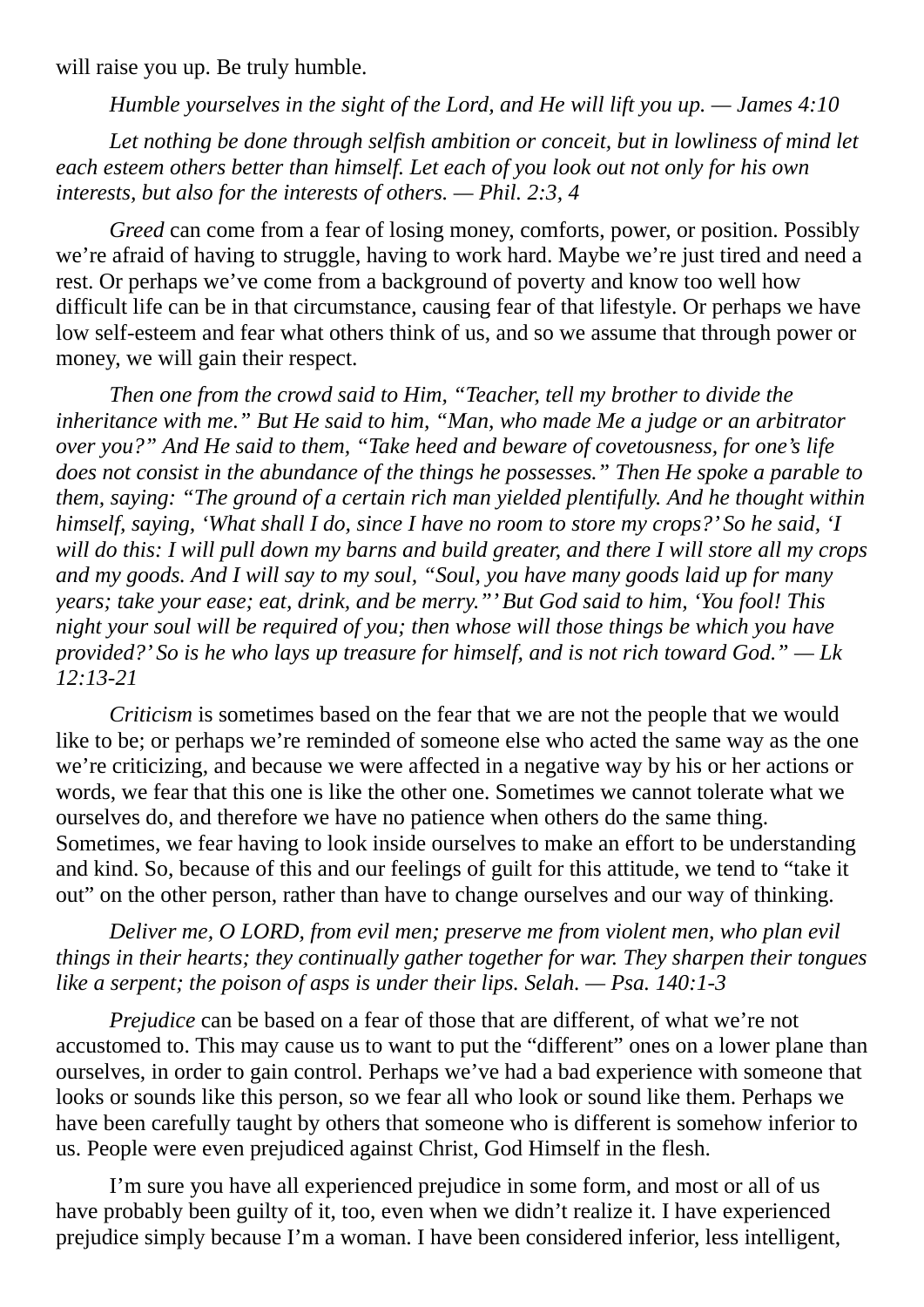less important, a weakling, someone people shouldn't listen to, and a trouble-maker, simply because of my sex. I have also been discriminated against because of my being a Christian. I'm sure many of you can relate to instances of these and many more.

I have also seen cruel persecution when someone has been through a divorce. (Apparently, murder is more forgivable by some people than divorce is, whether or not the divorced person being judged is responsible.)

*"Is this not the carpenter, the Son of Mary, and brother of James, Joses, Judas, and Simon? And are not His sisters here with us?" And they were offended at Him [Jesus]. — Mk 6:3*

*Philip found Nathanael and said to him, "We have found Him of whom Moses in the law, and also the prophets, wrote—Jesus of Nazareth, the son of Joseph." And Nathanael said to him, "Can anything good come out of Nazareth?" Philip said to him, "Come and see." — Jn 1:45, 46*

*Laziness* can be from a fear of work, fear of stepping out into unknown territory or of leaving home, fear that others will expect more of us than we desire to do or than we will be able to accomplish. Or, perhaps, it's fear that we don't know how to do the job, and we're afraid to ask for help, so we don't do anything.

(Read Matt. 25:14-30, if you are not familiar with the parable of the talents, noting the following verses):

*"'And I was afraid, and went and hid your talent in the ground. Look, there you have what is yours.'But his lord answered and said to him, 'You wicked and lazy servant, you knew that I reap where I have not sown, and gather where I have not scattered seed. Therefore you ought to have deposited my money with the bankers, and at my coming I would have received back my own with interest. Therefore take the talent from him, and give it to him who has ten talents. For to everyone who has, more will be given, and he will have abundance; but from him who does not have, even what he has will be taken away. And cast the unprofitable servant into the outer darkness. There will be weeping and gnashing of teeth.'" — Matt. 25:25-30*

As I read this passage, I felt that the Lord was guiding me that the servant had lost his talent because of fear. His fear had caused him to be unfruitful. I also believe that God showed me that fear is God's biggest enemy in all of us and that we must trust God. So, fear and laziness in this story went hand-in-hand.

*Fear of standing up for ourselves* can stem from a fear of someone's reactions, real or imagined. This can cause a fear of saying "No," and can cause a person to allow themselves to be mistreated mentally, physically, emotionally, and even spiritually. It can change one's life completely, as they try to live to please others rather than God and themselves. It can even cause someone to be forced into unwanted sex (rape), and even into an unwanted relationship or marriage or a detrimental friendship or another negative situation. Then the victim may blame themselves for what happened to them, right or not. Do not blame yourself wrongly. Learn to value yourself. Learn to say "No," and stand by it. (Of course, I realize that if your life or someone else's life is threatened if you say "No," that may be a different story. Pray! Ask for God's guidance and help in that case.)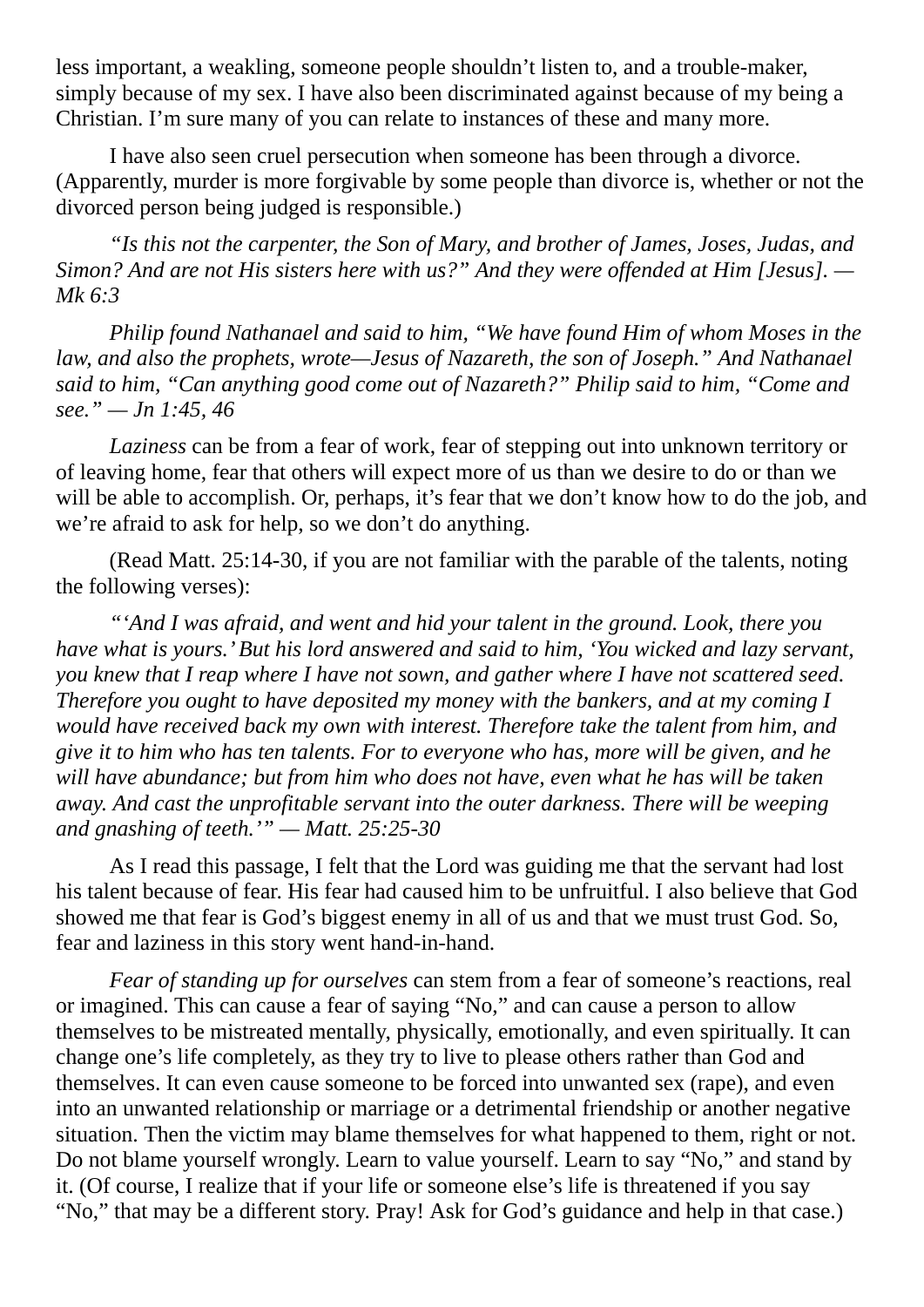I know of many cases where someone is unhappily living someone else's plans for them. We have only one life here. It's up to us to make it a good one. Let's pray for guidance and stand up for ourselves, firmly but gently.

*Lack of forgiveness* can be caused by fear of admitting our imperfections and wrongs, even to ourselves; fear of not being esteemed nor respected by the one we forgive; fear of letting go and possibly forgetting, because it might happen again, and we'd be caught off-guard; fear that if someone is forgiven, they might think it's okay to repeat the offense; or fear that people won't understand how we have suffered. But we must remember that our own self-esteem grows when we are kind and loving toward others, including forgiving them, so if you can't do it for them, do it for yourself. Better yet, think of how Jesus suffered and forgave, and do it for Him.

Forgiving, especially when the "guilty" party hasn't even apologized, can be very difficult. However, if forgiving will set you free, isn't it worth it? The chapters about forgiveness will go into more detail.

*Insecurity* can be caused from fear: fear of rejection, loss of love, loss of having someone we can count on to be there for us, loss of income, or loss of control over our own lives. I've dealt with this one a lot. Christians shouldn't feel insecure, right? However, Christians are human, and even when we trust God, we still experience loss in many ways. It's really tough sometimes, especially if the losses are sudden or last a long time. This is what the Lord gave to me for those times: *Choose peace.* And the guidance as to how to receive that peace?: *Spend more time with Me.* So, as I've made a deliberate effort, I have seen a great improvement. Praise God! It really works! God knows what He's talking about!

*You will keep him in perfect peace, whose mind is stayed on You, because he trusts in You. — Isa. 26:3*

*Fear of change* is a big one! We become used to our situation, our lifestyle, the people around us, our income, our home, our routine (or rut), our thought processes, our comforts or lack of them, *etc.* We're accustomed to these things, whether or not we're happy with them or in them. Many of the fears I've already mentioned relate to this fear.

I've known people who are miserable in their routine or in their situation, and yet they are so filled with fear of change and fear of what people will think that, instead of making a change that would lift them up and bless their mental and physical health, they stay as they are. Then this choice to remain as is causes them to be unhappy and even causes those around them to be unhappy, and this continual lack of fulfillment can cause depression, illness, and loss of hope. They are denying their own deepest needs, while telling themselves that they're doing the right thing. And Satan has deceived them so well that they often don't even see, or perhaps are afraid to see, the fears that are holding them in bondage. I've been there; have you?

God did not create us to live in fear. He created us to live in joy, in love, and in hope. He wants us to truly live! Jesus says about us,

*"I have come that they may have life, and that they may have it more abundantly." — Jn 10:10*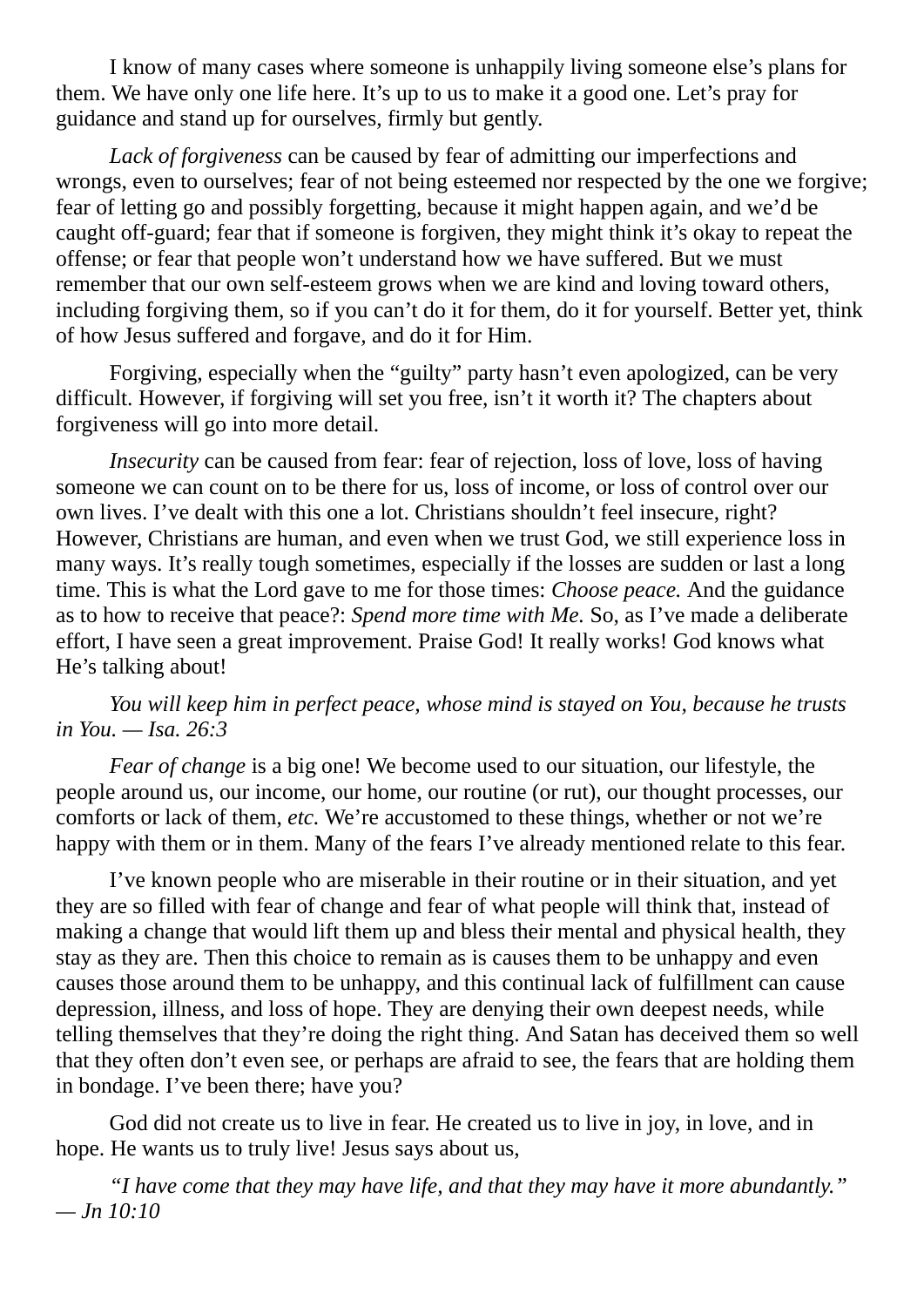Whatever you do, don't ever lose hope!

*[We] rejoice in hope of the glory of God. … Now, hope does not disappoint… . — Rom. 5:2, 5*

God will help you! Trust Him! Be ready to fight! For often, freedom requires warfare. But, as I said, God will help you!

*For we do not wrestle against flesh and blood, but against principalities, against powers, against the rulers of the darkness of this age, against spiritual hosts of wickedness in the heavenly places. Therefore take up the whole armor of God, that you may be able to withstand in the evil day, and having done all, to stand. Stand therefore, having girded your waist with truth, having put on the breastplate of righteousness, and having shod your feet with the preparation of the gospel of peace; above all, taking the shield of faith with which you will be able to quench all the fiery darts of the wicked one. And take the helmet of salvation, and the sword of the Spirit, which is the word of God; praying always with all prayer and supplication in the Spirit, being watchful to this end with all perseverance and supplication for all the saints… .— Eph. 6:12-18*

The Bible is so filled with the changes that we must make in ourselves and in our lives. Read the Word, and you will see that our lives are to be in a constant process of change. That's why we have the Ten Commandments (Ex. 20:1-17). That's why Jesus came—to change us into the people that we need to be so that we can treat each other right, love God first, and have an eternity of happiness in heaven.

He never said that it would be easy. On the contrary, He said that it would be tough. But He did say that He will be with us, that He will be our strength, that He will help us.

*"These things I have spoken to you, that in Me you may have peace. In the world you will have tribulation; but be of good cheer, I have overcome the world." — Jn 16:33*

And, as I felt in my spirit, *And so can you (overcome), in Me.* Thank God. I'm so glad that He never gives up.

*"And lo, I am with you always, even to the end of the age." Amen. — Matt. 28:20*

Of course, there are more fears than these, some of which we easily see as fears, such as running away from an obvious danger, being afraid of the dark or of high places, *etc.* God can help you with *all* fears. The ones I've mentioned above are to help you to see that not all fears are the obvious ones. Some of them are hidden inside, where they do much damage because they have not been revealed to us. So, we are now revealing them so that we can finally be released from them. And, as I'm sure you've noticed, many fears seem to be interrelated.

Ask yourself, "Are my fears causing me to settle for second best? Am I happy with my life? Do I feel that I am doing all that God would have me to do?" Notice that I said, "all that *God* would have me to do?" I didn't say, "all that *people* would have me to do" nor "all that *I* think I should be doing." I have found that it's impossible to please people and can even be impossible to please myself, so I ask, "What does *God* desire of me?"

*For God has not given us a spirit of fear, but of power and of love and of a sound mind. — 2 Tim. 1:7*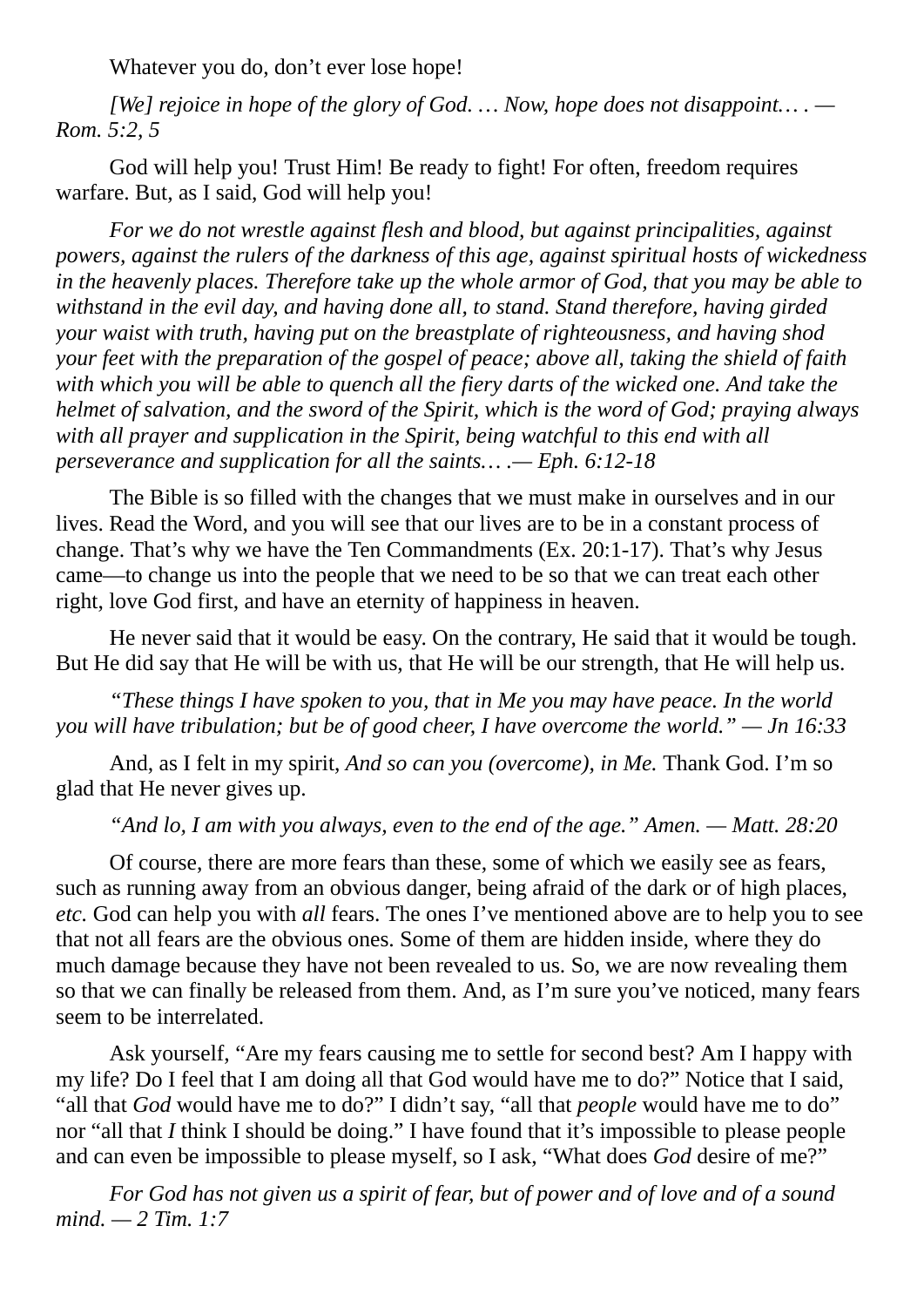God desires the very best for us: His love, His help, His security, His blessings, His salvation, His power, a healthy mind, and to share His home in Heaven with us. Mostly, He wants us to know His Son—His most wonderful Gift of all! Don't take the above verse for granted! Really read it as if for the first time! Believe it! It is for you!

Now, let's see what the Bible says about living by fear, rather than choosing to walk on it. Living by fear does have an element of danger in it:

*"He who overcomes shall inherit all things, and I will be his God and he shall be My son. But the cowardly … shall have their part in the lake which burns with fire and brimstone, which is the second death." — Rev. 21:7, 8*

Notice that the word is *cowardly*. I don't believe that the Bible is talking about the fear we feel when we need to escape from a physical attack by a person or an animal, for example. That fear is automatic and instinctive, and gives us adrenaline for strength so that we can outrun them or fight for our lives. And there have been times when God has protected people from even those dangers:

*But when Paul had gathered a bundle of sticks and laid them on the fire, a viper came out because of the heat, and fastened on his hand. But he shook off the creature into the fire and suffered no harm. — Acts 28:3, 5*

Wow! I do believe that God protected Paul, because he had faith, yes, but also because it was not a purposeful thing. He was not tempting God by deliberately testing Him. He did not knowingly nor deliberately pick up that snake. Also, God had a purpose for saving Paul at that time. Paul still had much to do for Him.

As for me, when I was a child, living in the desert, I ran out into the darkness with no shoes on, after my Mom had told me to always wear shoes wherever I couldn't see. I got stung by a scorpion. Yes, it hurt all up my leg, and we went to the doctor, who gave me a shot, but the next day, I was fine. I had disobeyed my Mom, and learned the hard way that she knew best.

Later on, when I was an adult, and I was a Christian at that time, I was walking barefoot *in my own home* and *innocently* stepped on another scorpion. It felt like pearls. I quickly raised my foot, and no harm came to me. Years later, the same thing happened again, with no harm. I *went bananas*, but I was fine. And another time, I was squeezing out my mop, put the mop on the floor, and a big, healthy-looking black widow spider walked out of it. I *lost it*, but again, I was fine, thanking God that I hadn't been bitten. (And no disobedience these times.) So, I know that God has been very good to me, in spite of myself. I cannot say that I understand the times when bad things do happen to us (and plenty of them have happened to me and my family, too). I just know that truly, God is with us.

*"Behold, I give you the authority to trample on serpents and scorpions, and over all the power of the enemy, and nothing shall by any means hurt you." — Lk 10:19*

But also remember that when Satan tried to get Jesus to *prove* God's power, Jesus quoted Deut. 6:16 to him:

*Jesus said to him, "It is written again, 'You shall not tempt the LORD your God.'" — Matt. 4:7*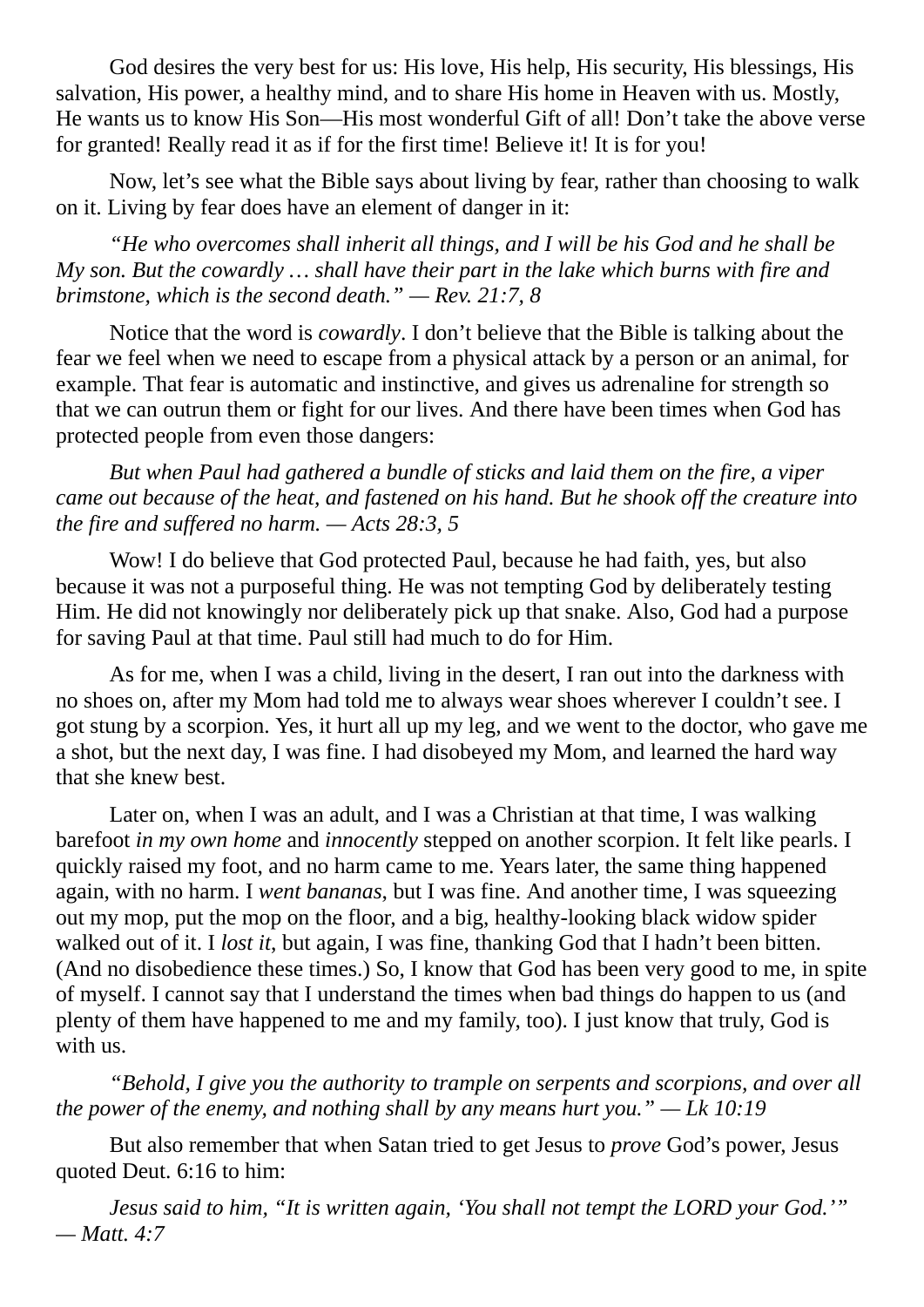Now, back to the word *cowardly*. I believe that God is not condemning us if we *feel* fear, but that He is telling us not to let that fear run nor ruin our lives, and that we are not to allow fear to cause us to sin. If you're more afraid of what someone else will think of you than what God will think of you, or if you're more afraid of change than you are of displeasing God, these can lead to sin. I don't believe that the natural feeling of fear is the sin, but the action or lack of action that is caused by the fear is what can be sin.

*Therefore, to him who knows to do good and does not do it, to him it is sin. — James 4:17*

Remember 1 Jn 4:18 ("Fear involves torment")? If fear takes you over and possesses your life, not only might you be displeasing God, but you will surely be a very unhappy person. You will be tormented by your own dissatisfaction of yourself and your life. Don't let your fears cause you to avoid life and action. Don't let it conquer you. Instead, use that "fear adrenaline" to be a conqueror. Use it to fight for what's right. Use it to bring energy to your life. As you put that adrenaline into *positive* action, you will begin to feel the power of gaining control over your life.

It's your choice: Mere existence or true living?

WORKSHEET #2—

1. List your fears. Recognizing what they are is the first step toward getting them out of a position of control in your life.

2. Are your fears getting in the way of what you would like to accomplish in your life? (See the previous worksheet.)

3. Now, share with someone, if you can. They may open your eyes to fears you hadn't thought of (and v/v). Add those new ones to your list.

4. Using this list, decide whether or not you think the fears are reasonable and logical. Circle the ones you want to be free of. Add notes, if you want to.

5. Save this list. We'll be coming back to it later on.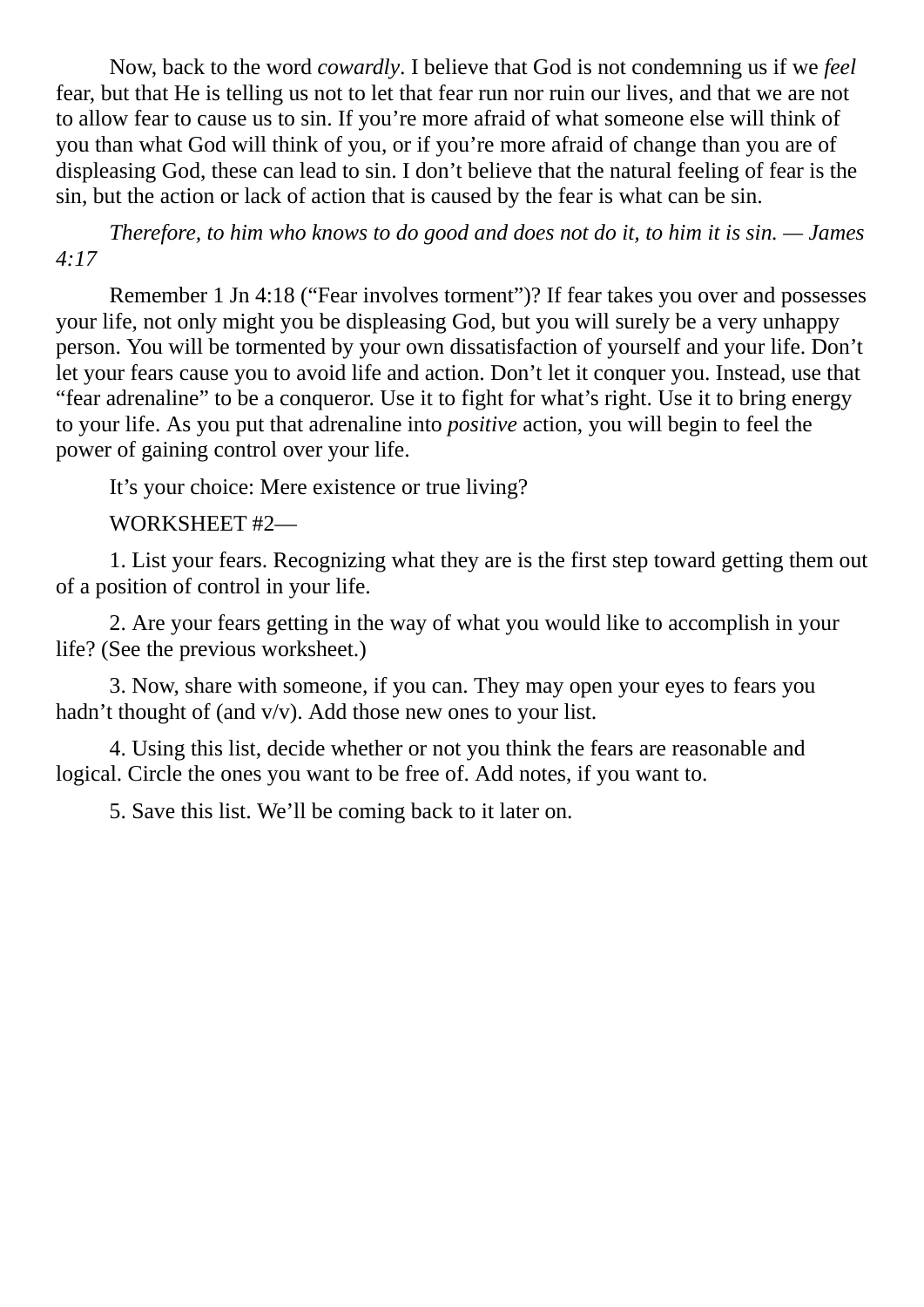#### <span id="page-16-0"></span>CHAPTER 3—Fear and Loneliness

Are you a victim of loneliness? Fear of being lonely is a very common fear that too often gets overlooked or wrongly treated. There are many people who have this fear. It deserves a chapter of its own. I myself have suffered a great deal from this. But God has taught me various things that have helped me, and I pray that they will help you, as well.

Not only can loneliness cause hurt and feelings of rejection, but the hurt and feelings of rejection can lead to depression and discouragement. And if it is long-lasting or very severe, it can lead to a loss of spontaneity, because one's needs have been so squelched by a lack of gentle attention and a listening ear, causing someone to feel like less of a person, like no one could be interested in what they have to say. This can cause someone to become too self-conscious to just be able to relax, be themselves, and even have fun. Because of this, if they are in the company of others, they may feel so unwanted down inside that they have a hard time conversing with anyone, especially with confidence or a healthy sense of humor. They may have good words to say, but may not feel free to say them.

The stress caused by all of this can also cause *physical* problems, as well—lots of them! I realize that different people react in different ways and in different intensities to different situations. I'm just saying that sometimes the side effects of loneliness, rejection, and therefore stress, can contribute to, or help to bring on, these ailments. No wonder we fear loneliness!

Some people seem to think that if you have forgiven them for not being there for you, that you automatically aren't suffering from loneliness anymore. This makes no sense at all. Forgiving does not take away loneliness. One still hurts, even though they have forgiven.

Forgiveness does not take away our needs. Forgiveness is not a warm hug. Forgiveness cannot replace our need for the company of other human beings. Forgiveness may free us from bitterness, but it does not free us from having needs that need to be met. If it did, I wouldn't even have to give food to the hungry; as long as they had forgiven others, they wouldn't need food. Does that sound like a ridiculous comparison? No, I don't think so. The body isn't the only hungry part in us. Our spirits, our minds, and our emotions also need regular feeding. It is a known fact that if a baby doesn't receive attention and gentle touch, he or she may die.

What is loneliness? Loneliness is a feeling of being all alone, accompanied by unhappiness. It is often associated with a feeling of rejection. When someone is not esteemed highly enough by others that the others would desire to spend some time with him or her, the lonely person feels like they're not valued, that to others, they're not worth the others' time or attention. They certainly don't believe that they are considered truly *special* to other people, no matter what they're told. How can they? They don't see the fruits of the other one's words of spoken love.

#### *"You will know them by their fruits. …" — Matt. 7:16*

Loneliness can also be present when, though you may be surrounded by people and even have people in your life who love you and show it, you are standing firmly for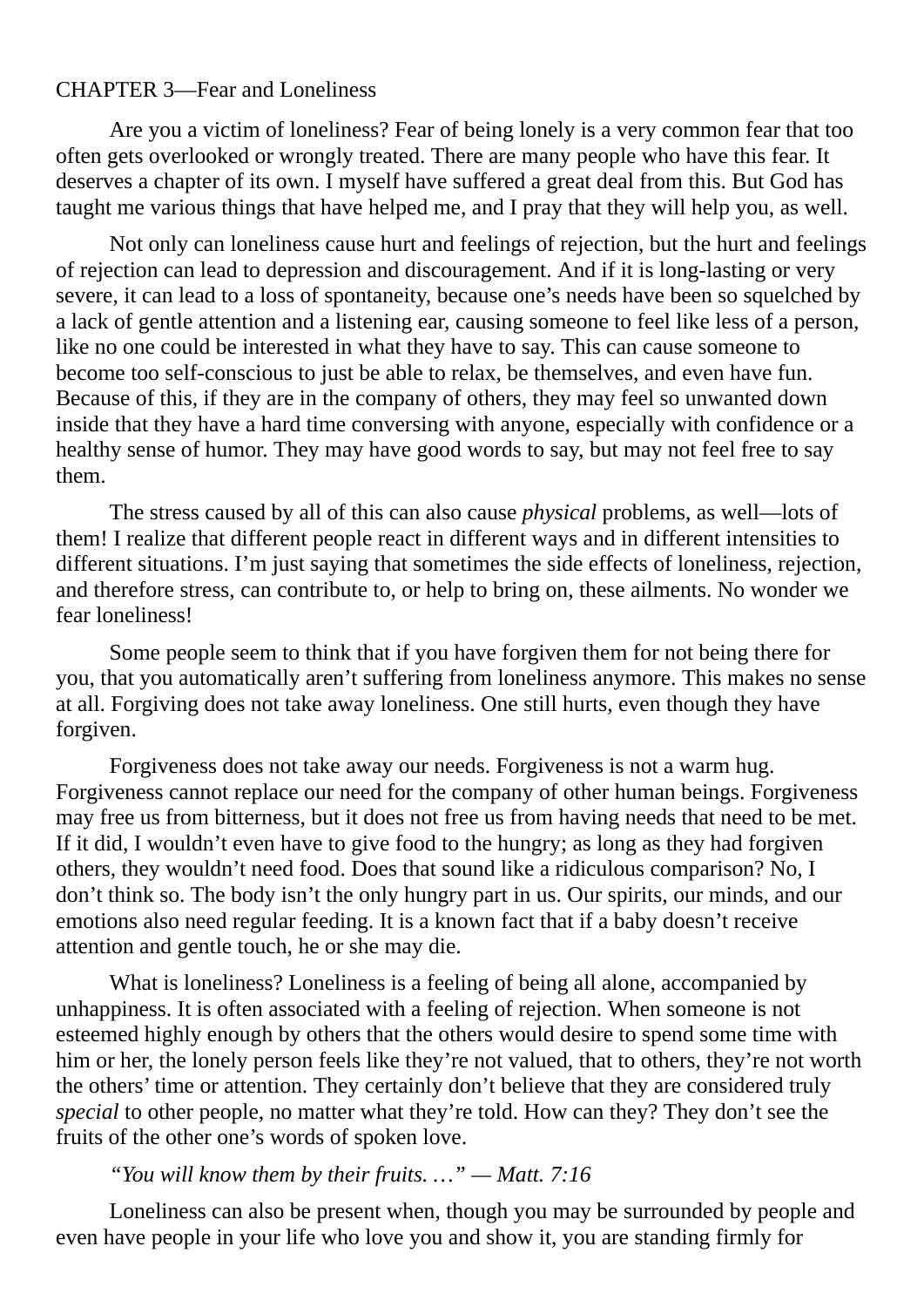something that you believe in without having the support of the group of which you're a part.

*Noah found grace in the eyes of the LORD. And God said to Noah," … Make yourself an ark of gopherwood; … And behold, I Myself am bringing the flood of waters on the earth, to destroy from under heaven all flesh in which is the breath of life; and everything that is on the earth shall die. But I will establish My covenant with you; and you shall go into the ark—you, your sons, your wife, and your sons'wives with you. And of* every living thing of all flesh you shall bring two of every sort into the ark, to keep them *alive with you; they shall be male and female." And Noah did according to all that the LORD commanded him. — Gen. 6:8, 13, 14, 17-19; 7:5*

*[God] saved Noah, one of eight people, a preacher of righteousness, bringing in the flood on the world of the ungodly. . . . — 2 Pet. 2:5*

Judging from the last verse above, I would say that Noah had tried to warn the people ("preacher of righteousness"). Wouldn't you agree? In which case, he certainly took a very lonely stand for God and for the people's souls. We can only barely try to imagine all of the jeers, scoffing, ridicule, and loneliness that Noah must have had to endure. I know that I would have been afraid, not only of people's reactions, but afraid that I hadn't heard God correctly, that I'd been wrong.

Thank God that Noah had his family's support or it may have been totally unbearable. But God knew that! And He provided.

And so Noah was not all by himself, even though I'm sure he felt lonely for himself and for his family in the midst of the townspeople around them as he was going through the very lengthy process of building such a huge structure with only his family helping him. And can you imagine how alone his entire family must have felt when they got out of the ark and set foot upon land, knowing that they were the only people alive on the entire earth? Sounds scary to me! Their only friends and family were themselves (eight in all) and those who would be produced through them in the future.

Imagine! It must have been quite lonely at times: no one to talk to except a relative; no older, wiser person from whom Noah and his wife could seek guidance (except God, of course, but I find that sometimes it's very helpful to hear an audible voice and to see a physical facial expression); no friend with whom to share, except your siblings or in-laws or parents, *etc.* Personally, I think that would be really tough for most of us humans, don't you agree? We need each other, and we need a choice and a variety, at times—different friends or family members can understand different things, and sometimes we feel more comfortable talking to a stranger, perhaps a counselor.

God, at times, has called a select few to follow a very difficult course of loneliness in order to accomplish His will. I praise God for those who have been successful in making it through, in spite of severe difficulties. Sometimes I don't even think we truly realize what God's children have gone through in order to be obedient to God's will. May we appreciate them and their sacrifices more fully.

*Woe is me, my mother, that you have borne me, a man of strife and a man of contention to the whole earth! … Every one of them curses me. — Jer. 15:10*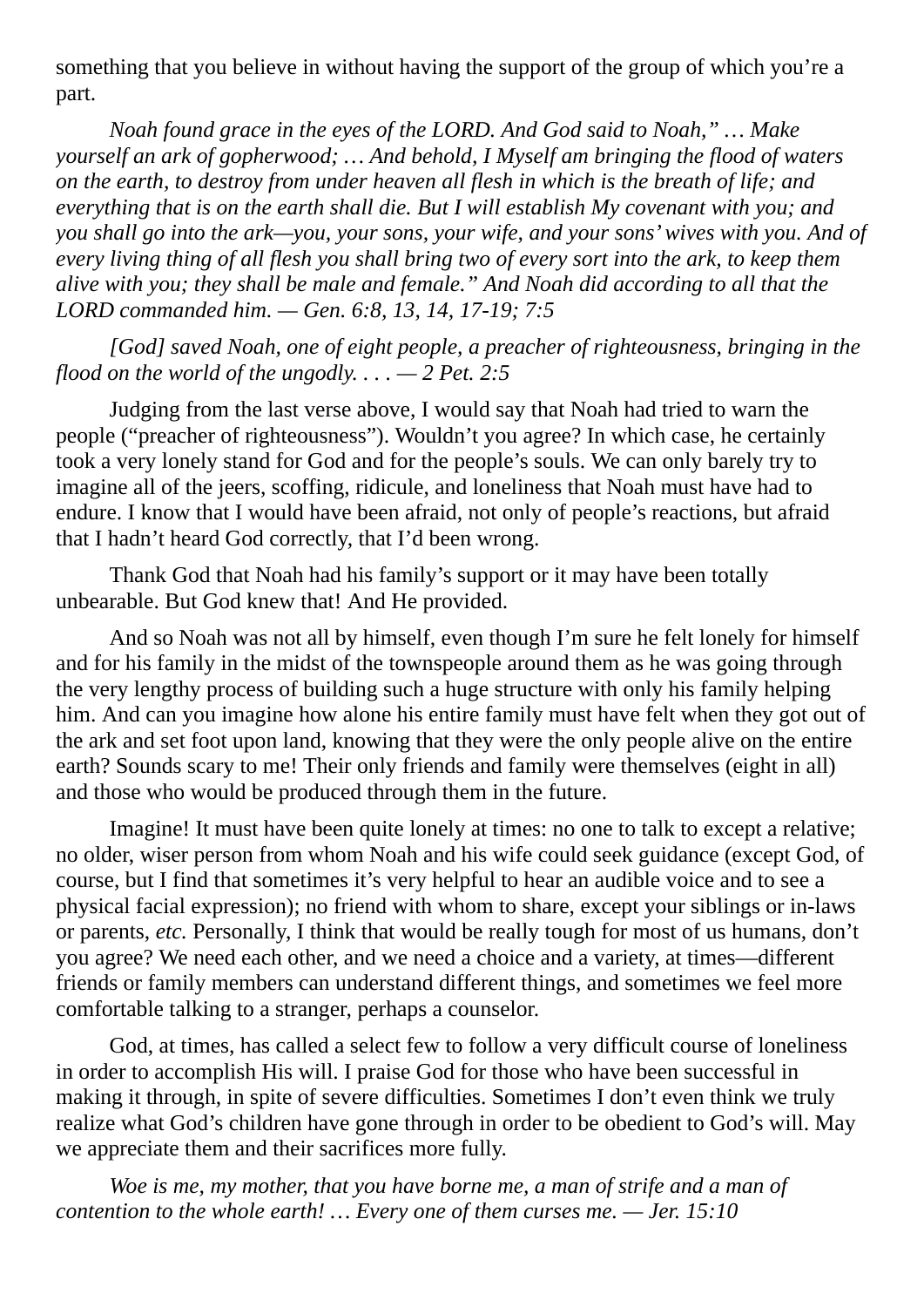Jeremiah was a man who was truly suffering and feeling all alone. He was a prophet of God, and yet he said that everyone cursed him. God had him delivering a depressing message to the earth. Jeremiah was obedient, and he paid a price for his obedience. He must have been extremely lonely. And I would think that he must have been afraid to continually open himself up to ridicule and retaliation. Yet he obeyed, anyway. Praise the Lord! May God grant us the courage to obey, as well.

Something that I believe God has been showing me is that, as I *accept* the pain and the loneliness as a part of my sacrifice to the Lord, it loses its power over me. And so, it fades. It no longer controls me like it did. This acceptance, then, actually ends up having a positive effect on my life. This has been a truly wonderful revelation and realization. I had not really understood this before. But when I experienced it, I saw things in a whole new light. Acceptance of the pain, for Christ's sake, can bring deliverance from the pain. However, holding onto that deliverance can be difficult day after day after day.

*And when they had called for the apostles and beaten them, they commanded that they should not speak in the name of Jesus, and let them go. So they departed from the presence of the council, rejoicing that they were counted worthy to suffer shame for His name. And daily in the temple, and in every house, they did not cease teaching and preaching Jesus as the Christ. — Acts 5:40-42*

The more we work for God, the more we are blessed with suffering for His sake. Loneliness has been, for me, a part of that deep suffering. Sometimes our suffering helps us to grow or to gain compassion, but sometimes we don't understand the reasons. Then, we must simply choose to trust God. Paul said,

*I speak as a fool—I am more: in labors more abundant, stripes above measure, in prisons more frequently, in deaths often. From the Jews five times I received forty stripes minus one. Three times I was beaten with rods; once I was stoned; three times I was shipwrecked; a night and a day I have been in the deep; in journeys often, in perils of water, in perils of robbers, in perils of my own countrymen, in perils of the Gentiles, in perils in the city, in perils in the wilderness, in perils in the sea, in perils among false brethren; in weariness and toil, in sleeplessness often, in hunger and thirst, in fastings often, in cold and nakedness… . — 2 Corin. 11:23-27*

I believe that our "shipwrecks," our "beatings," and our "imprisonments" can be our fears, our loneliness, our rejections, our physical problems, our financial problems, and the other difficulties that we encounter as we go through our lives with Christ. It is so important that we trust God. I truly believe that His peace and His healings can add years to our lives. He can revive us. He really can make us new. He has done it for me. I honestly believe that if He hadn't helped me, I would truly have physically died from a broken heart. How many people are suffering like I've suffered? No wonder we fear being lonely!

Being lonely does not necessarily mean being alone. We all need times of being alone to think, relax, pray, rest, gain peace, and just enjoy being alone. Remember, being lonely is being alone and *unhappy* because of it. This often stems from being alone too much, not receiving the positive attention nor the loving affection that you need, or from being alone when you need the support of someone who loves you.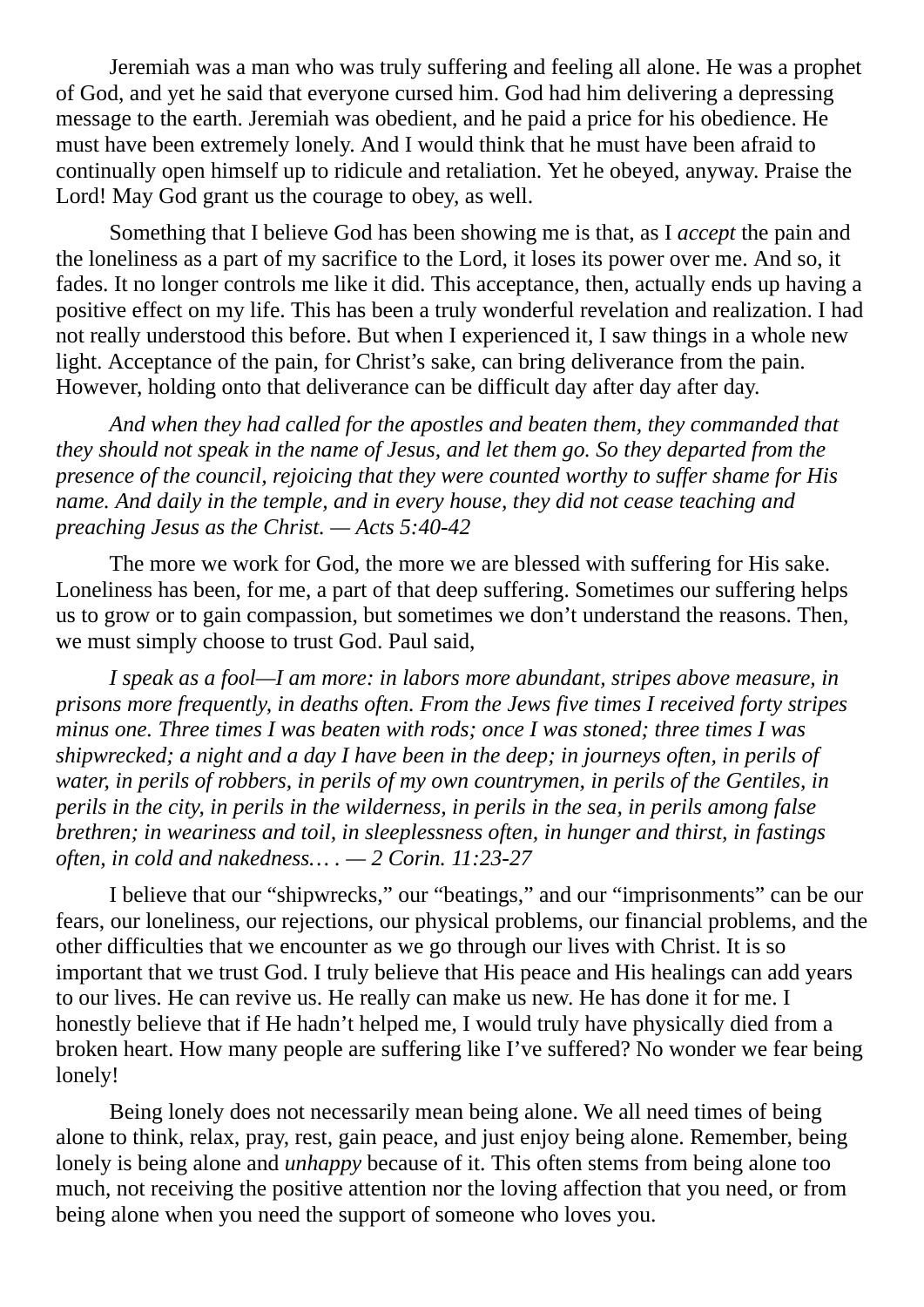Are you lonely? How lonely are you? Does fear of continued loneliness get in your way of enjoying life? Does it cause you to make bad decisions?

Keeping ourselves busy can help us make it through each day, but it cannot fill all of our needs. God has guided me to take classes in college and to write books, and I enjoy doing these things, and it helps make life more bearable, but it is not a replacement for love and attention. It does not take away the loneliness.

Sometimes moving to a new location, a new home, can cause me to have fresh energy because of the newness of the things around me that I can explore, but when the newness wears off, the loneliness again sinks in.

There are many occupations where people work alone; for example, homemaker, forest ranger, or accountant. And there are the jobs where people feel alone because of their stand on certain issues, such as politician. And then there are the occupations where people feel alone because other people tend to put them in a non-human category of perfection, such as a priest, a minister, a deacon, or one of their family members.

There are other positions of loneliness, sometimes occurring suddenly, sometimes lasting a long time, some that we feel we have no choice about. Some examples of these could be divorce; widowhood; or perhaps being a caregiver for a loved one, never feeling free to get out and enjoy friends because of their concern about their patient. Are you in any of these positions?

Too much loneliness can be crippling. The television may be turned on just to hear a human voice. Some may go shopping just to get some comfort out of being around other people, but end up being shocked at how much money they have spent. Then, others may take a drive to keep from going crazy. Some may end up housebound because fears have taken over. Do you identify with any of these? And how about the sudden loneliness we feel going home alone after visiting with people?

Working for God can be very lonely. However, when God calls us to work for Him, no matter how difficult it may be, He will give us blessings for our obedience, which help us to gain healings and happiness. Here we are, doing our work because we believe God wants us to, not realizing that maybe *we* are the ones He wants to help through our service for Him. And then, amazing as He is, others get blessed, too! What an awesome God! Even so, there can certainly be loneliness involved. Remember, He didn't say that it would be easy, just that we would be rewarded.

We need to take care of ourselves by spending time with people who love and appreciate us, and we need to appreciate ourselves. Do you find yourself doing things that you don't want to do or being with people who drag you down, simply because you need to feel loved and accepted?

One way to help to prevent your own loneliness from becoming overpowering is to be kind to others who are lonely. First, open your eyes to your own family and friends. Are they being neglected? Then, open your eyes to others in need of a visit, in need of a friend. In the following verse, I believe that "the poor" refers to more than just a lack of possessions; it can also mean a lack of the basic needs of the heart, mind, and spirit:

*Whoever shuts his ears to the cry of the poor will also cry himself and not be heard.*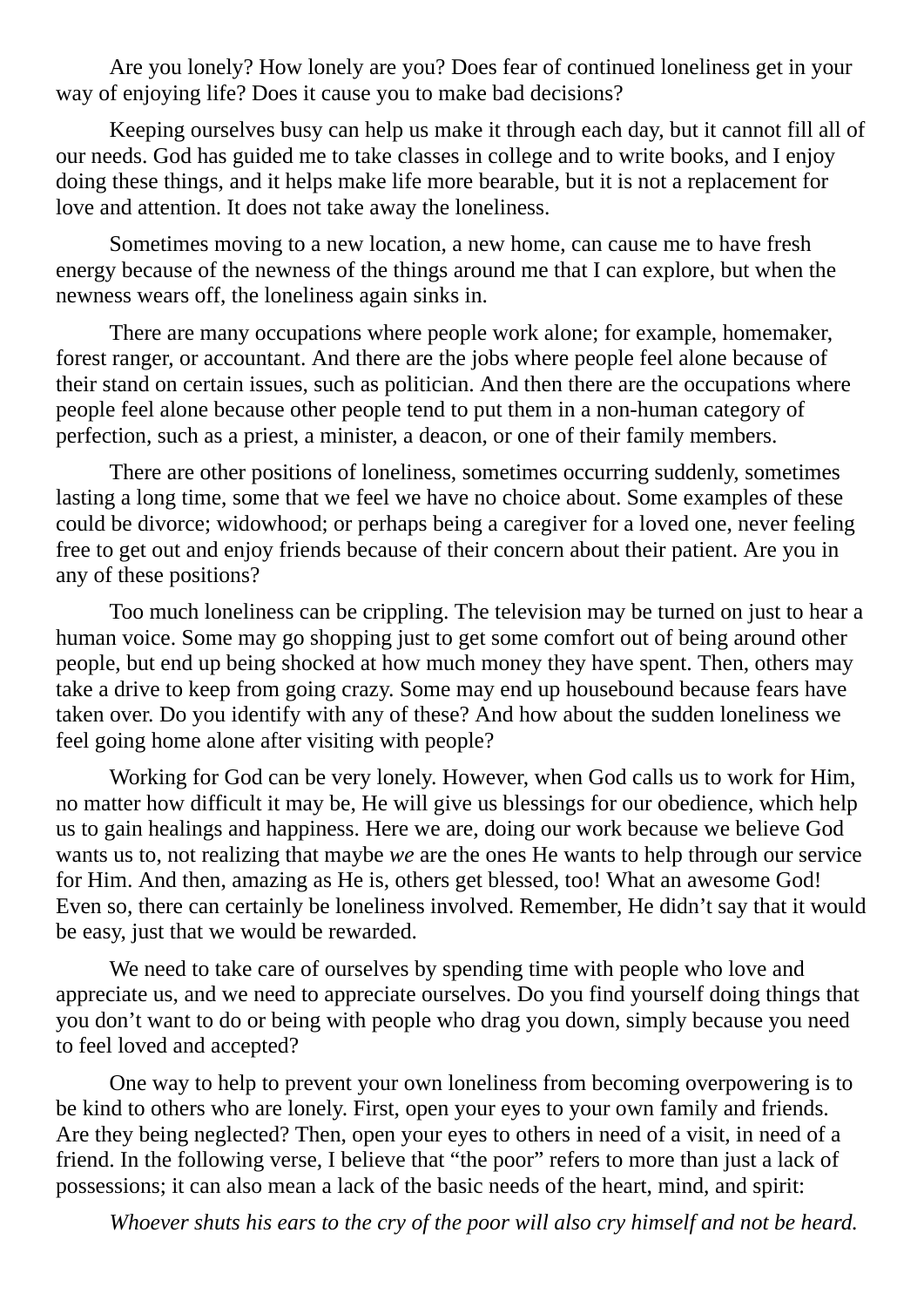#### *— Prov. 21:13*

So, open up your heart to others who are lonely, and you will be blessed yourself, whether you are lonely or not. God and love are our greatest riches. We must share them. They are much more important than money. Though we do need material things, such as food and housing, we must have love to survive.

*Better is a dinner of herbs where love is, than a fatted calf with hatred. — Prov. 15:17*

*There is one who makes himself rich, yet has nothing; and one who makes himself poor, yet has great riches. — Prov. 13:7*

*By this we know love, because He [Jesus] laid down His life for us. And we also ought to lay down our lives for the brethren. — 1 Jn 3:16*

People need to be *loved*, not "carried." They want to know that they are *enjoyed* by others, not just "put up with." We all need to feel that we are valued by someone. If we have to plead with someone for a visit, how can we feel valued?

I have played and sung many times at convalescent hospitals, especially on holidays of various kinds. A friend and I would go and play on Christmas morning, Thanksgiving Day, Mother's Day, Father's Day, and Easter, simply because on those very days are the times when the residents would be the most lonely (not the day before, not the day after). On the actual holiday itself is when there are so few people that are left behind because the other residents are spending the day with their families. Even the staff is often thinned out on those days, which makes it that much worse. My friend and I played for them, off and on, for about five years. This was very important to us and really made our day that much more special. And our families understood. Sometimes our children would accompany us, sharing in this blessing.

Then, I moved on to another city. I just took my little baritone uke with me to a nearby convalescent hospital, and asked the activities director which people there were visited the least; and every week I went from bed to bed in that room of six precious women, singing and playing for them, talking to them, and praying with them. This went on for about a year and a half—until I moved again. I would often cry when I would walk out of that room of women, because I felt so helpless in the midst of their pain and suffering. But God blessed me for it, and I felt that at least they had a little company, every week that I was well enough to go, whether they remembered me or not. And, even if they did not remember me due to their physical condition, I knew that, in general, my presence was appreciated.

Did I say anything would be easy? No. It wasn't easy for Jesus to die on the cross, and it isn't easy for us to die to ourselves in order to help someone else. It's not going to get easy here. It will get easy when we dwell in that wonderful city of God.

*"That they may rest from their labors, and their works follow them." — Rev 14:13*

Just look around you. And listen. As you help others, God will bless you. Don't let your fears of seeing others in pain get in the way of taking away some of their loneliness.

I have noticed that there are parents who have neglected their children, children who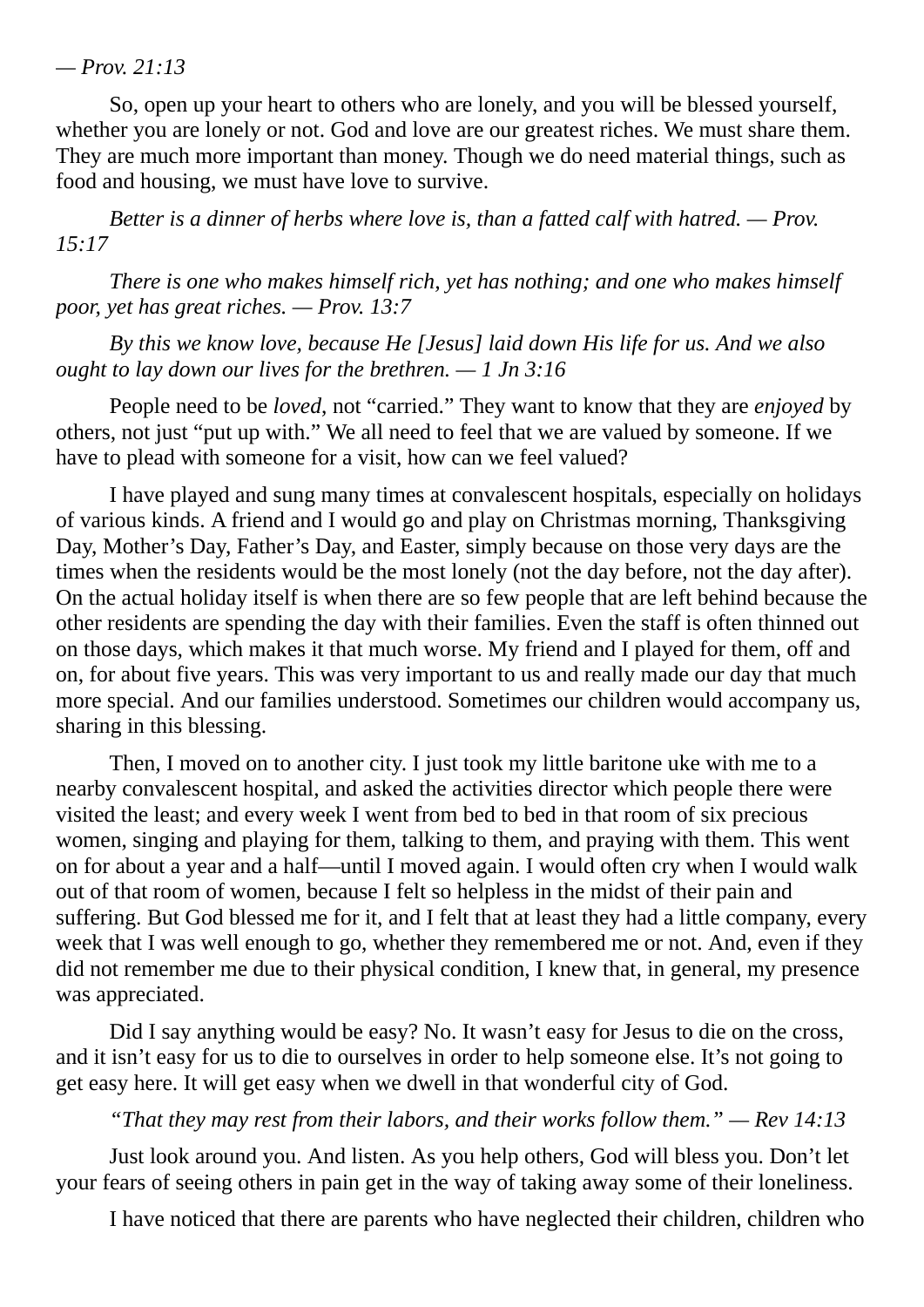have neglected their parents, husbands who have neglected their wives, and wives who have neglected their husbands, as well as friends who have neglected friends. It is interesting to me that some people will go and visit a stranger or an associate or relative, but not take the time for their own family in their own home. That sets their spouse or children up for loneliness. Is that love?

Do you truly show love to the one whom you promised to love and cherish for the rest of your life? She or he is counting on you. Be there for them—mentally, physically, emotionally, and spiritually.

Who are you raising your children to be? Do you want your children to be like you? Because, very often, they will be.

And what about the children that are home alone while both parents are working? Are they afraid to go home after school? Who is there for them? Is it absolutely necessary for both parents to work? Can you forego some of the not-so-necessary things that you spend money on? If you are a single parent, is there a healthy place where your child could go to spend your working hours? Maybe it would be possible for him or her to go to a safe after-school job, where the child could gain self-esteem and a little of his or her own income.

I see so many gangs, and I feel so sad for the young people that are looking for family and some sort of purpose, but in the wrong places. And then, it becomes a spiritual battle between evil and good, and even kids that do have loving parents get influenced to join in on these self-destructive activities and thought patterns. They are lonely. They are afraid. This is their defense. And it is so dangerous.

Fathers, mothers, you are *both* so very important to your child's happiness. Parents *can* make a difference! Get involved! Do constructive things with your children. Show them you care enough to be there for them. Excuses don't fill their needs, even if they seem to you to be good ones. They need *you*!

I can't even begin to imagine the terrible loneliness those precious people feel who live in convalescent hospitals, especially those who have lost their spouses. And what about those who lose their family and friends, as well, because no one wants to visit and see their pain? And loneliness isn't all. They have also suffered a loss of their own independence: they don't even get to make the most simple decisions anymore, like what they want to eat and when. There are people who are afraid to get old, because they don't want that to happen to them.

### *"Honor your father and your mother, that your days may be long upon the land which the LORD your God is giving you." — Ex. 20:12*

Are your parents still living? Love is needed. Love. Take the time now, while you can. And your example now can help your own children to follow in the right path, the path of love, so that when you get older, they will hopefully be a blessing to *you*.

*But this I say: He who sows sparingly will also reap sparingly, and he who sows bountifully will also reap bountifully. So let each one give as he purposes in his heart, not grudgingly or of necessity; for God loves a cheerful giver. — 2 Corin. 9:6, 7*

This does not mean to kill ourselves running around for everyone all the time. Jesus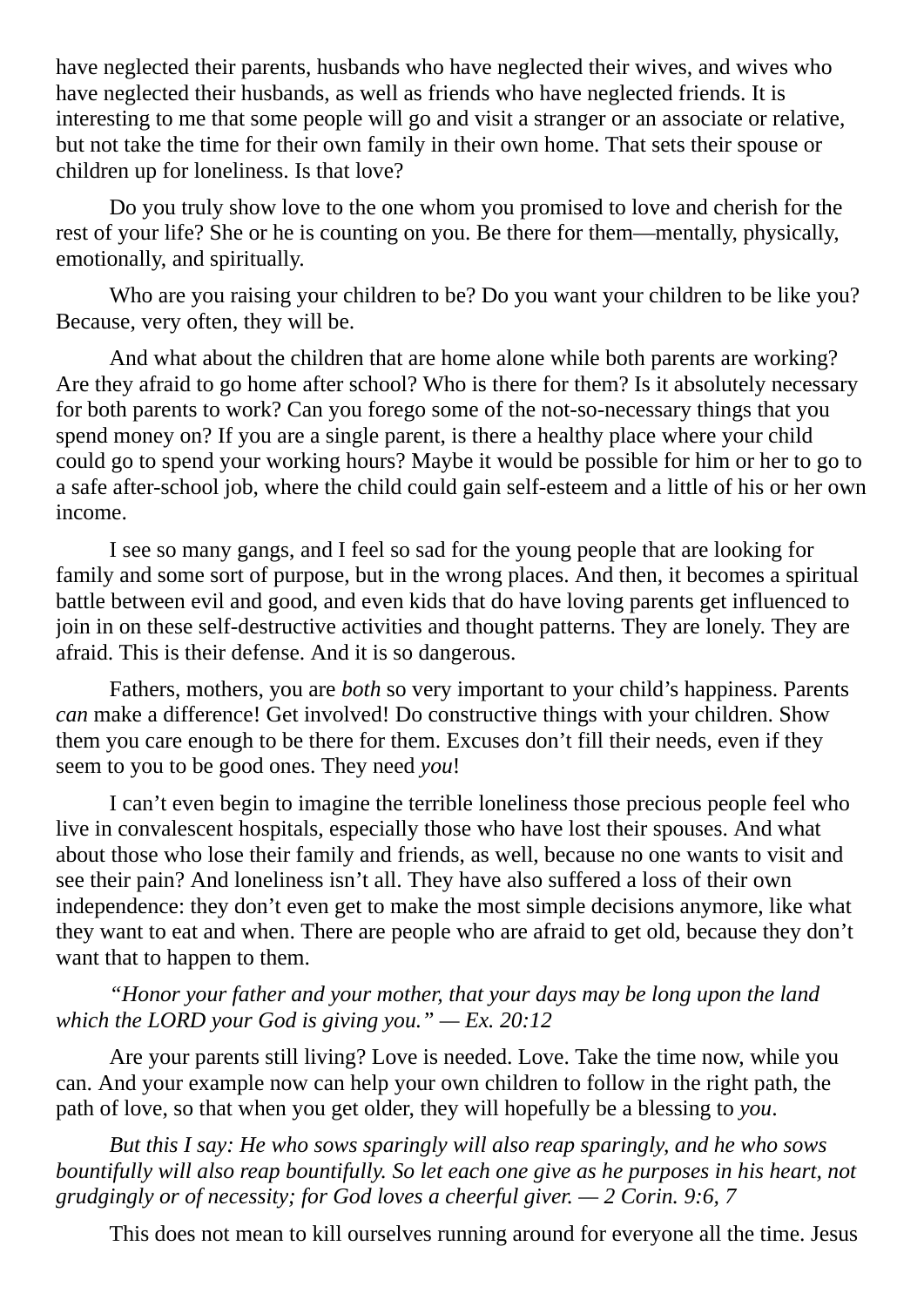told His apostles to rest. Personally, I find that I must have love to make it day by day, and when I'm bone dry, I find that I need to spend time just basking in God's love for me. I cannot live without love, and He loves me, so I need to just soak in His love. As I worship and love Him, He is loving *me*. What a loving God! Then I am able to carry on again. This is another way to fight loneliness daily.

*And He said to them, "Come aside by yourselves to a deserted place and rest a while." — Mk 6:31*

Can the all-powerful, all-knowing, all-present Creator God be lonely?

*And the Lord said, "Simon, Simon! Indeed, Satan has asked for you, that he may sift you as wheat. But I have prayed for you, that your faith should not fail; and when you have returned to Me, strengthen your brethren." But he said to Him, "Lord, I am ready to* go with You, both to prison and to death." Then He said, "I tell you, Peter, the rooster will *not crow this day before you will deny three times that you know Me." — Lk 22:31-34*

Here, we see that Jesus knew ahead of time that He would have to face alone what was to come. And, what loneliness that must have been! Not only would He be standing alone for a cause (our salvation), but He would be physically and emotionally separated from His loving companions.

*Then Jesus came with them to a place called Gethsemane, and said to the disciples, "Sit here while I go and pray over there." And He took with Him Peter and the two sons of Zebedee, and He began to be sorrowful and deeply distressed. Then He said to them, "My soul is exceedingly sorrowful, even to death. Stay here and watch with Me." He went* a little farther and fell on His face, and prayed, saying, "O My Father, if it is possible, let *this cup pass from Me; nevertheless, not as I will, but as You will." Then He came to the disciples and found them asleep, and said to Peter, "What, could you not watch with Me one hour? Watch and pray, lest you enter into temptation. The spirit indeed is willing, but the flesh is weak." He went away again a second time and prayed, saying, "O My Father, if this cup cannot pass away from Me unless I drink it, Your will be done." And He came and found them asleep again, for their eyes were heavy. — Matt. 26:36-43*

*Then an angel appeared to Him from heaven, strengthening Him. And being in agony, He prayed more earnestly. And His sweat became like great drops of blood falling down to the ground. — Lk 22:43, 44*

Jesus cried out to His friends for help. He needed their support. He needed them to be alert with Him and pray for Him. He told them how deeply He was hurting. Yet, they fell asleep. He cried out to His Father, alone. The pain and loneliness must have been excruciating. Had He not been strengthened by an angel, His heart might have broken right then. The Bible does not say that He was afraid, but He certainly was "in agony," and He was in the flesh. I imagine that *I* would have been very much afraid.

## *Then they came and laid hands on Jesus and took Him… . Then all the disciples forsook Him and fled. — Matt. 26:50, 56*

Jesus knew that this would happen, but that did not make it easy to bear. He knew that He would be deserted. He knew that He would be facing the toughest moments in His life *alone*. He did not blame His dear friends, but He felt the pain, nonetheless.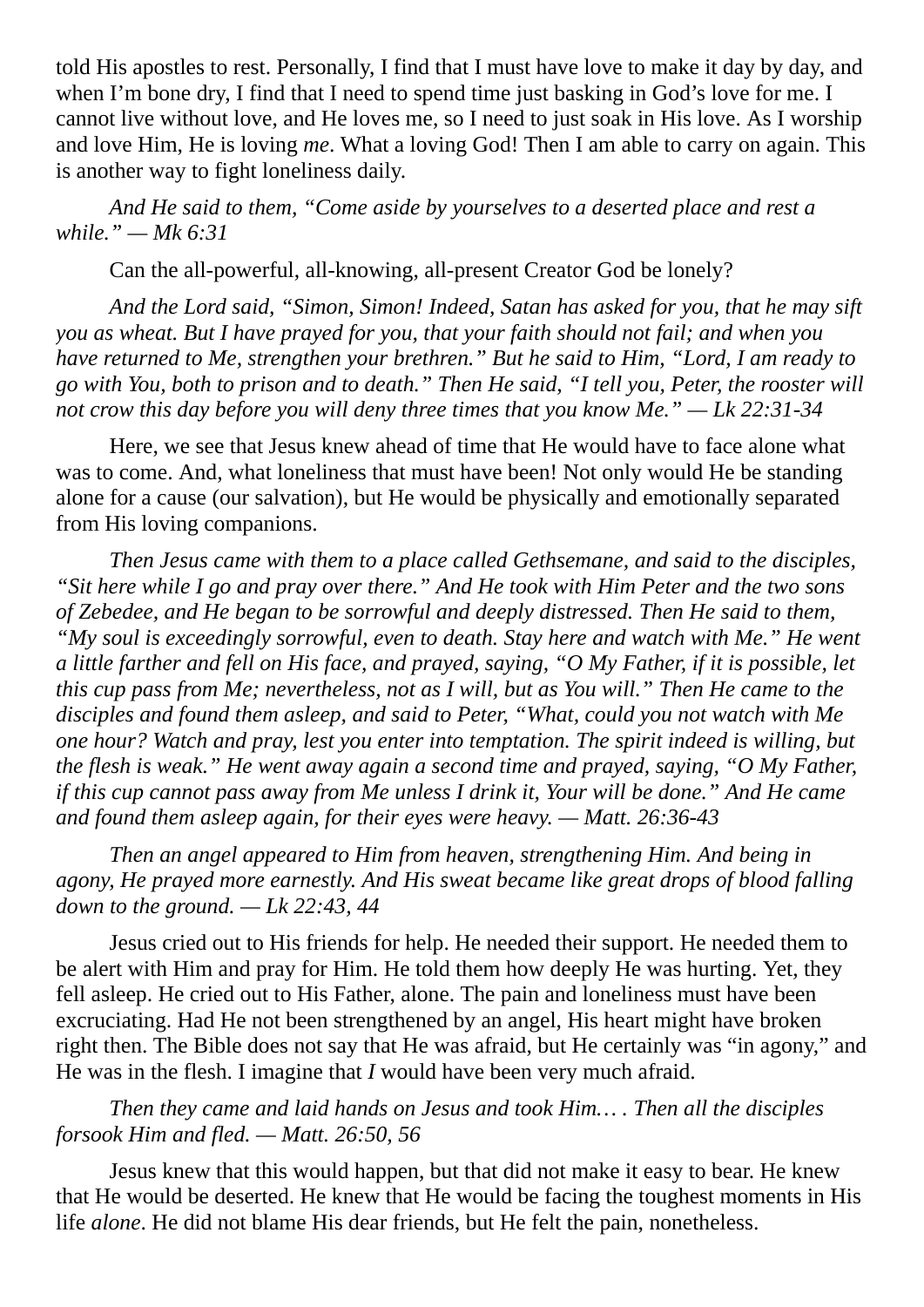How many times do we have to bear our pain alone? Sometimes, we feel that our own hearts will break. Sometimes, we feel so very fragile, and yet, no one is there to help us. Sometimes, we even reach out and tell people how we're feeling, and even then they choose to ignore our needs. It hurts so much. We feel like we can barely live through it when it gets that bad. Then, we become afraid to reach out again, because of fear of more rejection, which would again increase the pain.

We can relate, even if only partly, to Jesus' suffering. How very alone He must have felt! Remember, Jesus was in a human body, just like we are. And yet, He was God—the *only* begotten Son of God. So that fact alone places Him in a unique, lonely position that no one else could share with Him. Only He could suffer and die for us as the sacrifice for our sins. Only He. Only He. Doesn't that, in itself, sound like a lonely position to be in for someone in a human body? Think about it. He was very different, and He knew that He was very different. He was set aside for a purpose. He was alone in this. It was only He Who could perform this for us. Only He. Alone. And lonely.

Jesus truly needed and appreciated those who stood by Him and were willing to suffer with Him throughout His ministry here. He needed His friends. He needed His Christian family.

*"I am among you as the One who serves. But you are those who have continued with Me in My trials. And I bestow upon you a kingdom, just as My Father bestowed one upon Me… ." — Lk 22: 27-29*

God understands loneliness. He created us. He knew that we would need companionship beyond His.

*And the LORD God said, "It is not good that man should be alone; I will make him a helper comparable to him." And the LORD God caused a deep sleep to fall on Adam,* and he slept; and He took one of his ribs, and closed up the flesh in its place. Then the rib *which the LORD God had taken from man He made into a woman, and He brought her to the man. And Adam said; "This is now bone of my bones and flesh of my flesh; she shall be called Woman, because she was taken out of Man." Therefore a man shall leave his father and mother and be joined to his wife, and they shall become one flesh. — Gen. 2:18, 21-24*

God said that it was not good for man to be alone. He created us to need other people. And with all the broken families, it's not surprising that so many people are so lonely, and that they are so *afraid* that their loneliness may continue.

*Two are better than one, because they have a good reward for their labor. For if they* fall, one will lift up his companion. But woe to him who is alone when he falls, for he has *no one to help him up. Again, if two lie down together, they will keep warm; but how can one be warm alone? Though one may be overpowered by another, two can withstand him. And a threefold cord is not quickly broken. — Eccl. 4:9-12*

I believe that the "threefold cord" can apply to two people and God. For example, like the Trinity is Three-in-One, so is a good marriage three-in-One (God+husband+wife). Yes, God completes, but He also provides another type of completion that most people need—that special lifetime companion of the opposite sex. And for those who have been called to a life of staying single, as well as for those who marry, He also provides friends,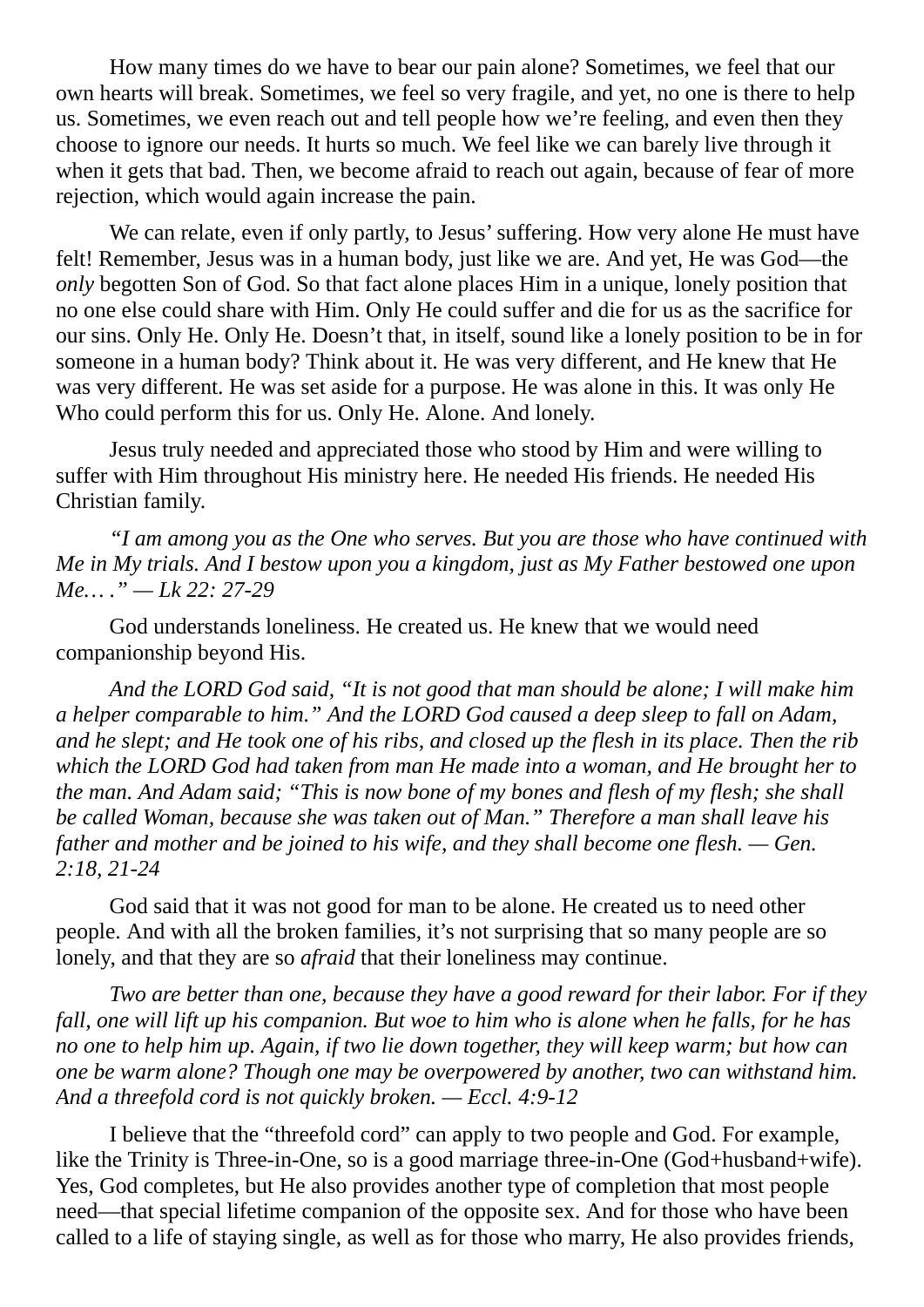Christian family, and relatives.

Some people try to fill their need for companionship with money. But there is no replacement for a companion, a friend, a family member, a partner in life. Money just doesn't do it. It cannot hold you when you're sad or afraid, it cannot squeeze your hand when you're needing encouragement, it cannot smile at you when you need to be lifted up, it cannot say a loving word when you feel alone, it cannot …, it cannot …, it cannot … .

Even Paul felt lonely. Even he needed someone besides God Himself.

*For God is my witness, how greatly I long for you all with the affection of Jesus Christ. — Phil. 1:8*

We need people. We need people who will be there for us. We need people who will love us, touch us gently, smile at us, look into our eyes, listen to our conversation, and respond to us in a way that lets us know that they have truly heard what we have said and that they value us enough to care. We all need that. We all need love.

*God sets the solitary in families… . — Psa. 68:6*

*"A new commandment I give to you, that you love one another; as I have loved you,* that you also love one another. By this all will know that you are My disciples, if you have *love for one another." — Jn 13:34, 35*

*He administers justice for the fatherless and the widow, and loves the stranger, giving him food and clothing. Therefore love the stranger… . — Deut. 10:18, 19*

Keep in mind that joining church or community groups with people who have similar beliefs and interests can make a big difference and can reduce your loneliness considerably. Even living in a community situation can help, if it's uplifting to you and your spirit, but be sure it's a good situation for you.

God is so good! He loves you! He loves me! Trust Him!

*Let everything that has breath praise the Lord. Praise the LORD! — Psa. 150:6*

WORKSHEET #3—

1. I have asked many questions in this chapter. Use this time to answer some of them and to put down your thoughts regarding your own loneliness and how you can help yourself.

2. Now, think about who else is lonely, and how you can help them—spouse, children, parents, relatives, friends, strangers.

3. Share, if you can.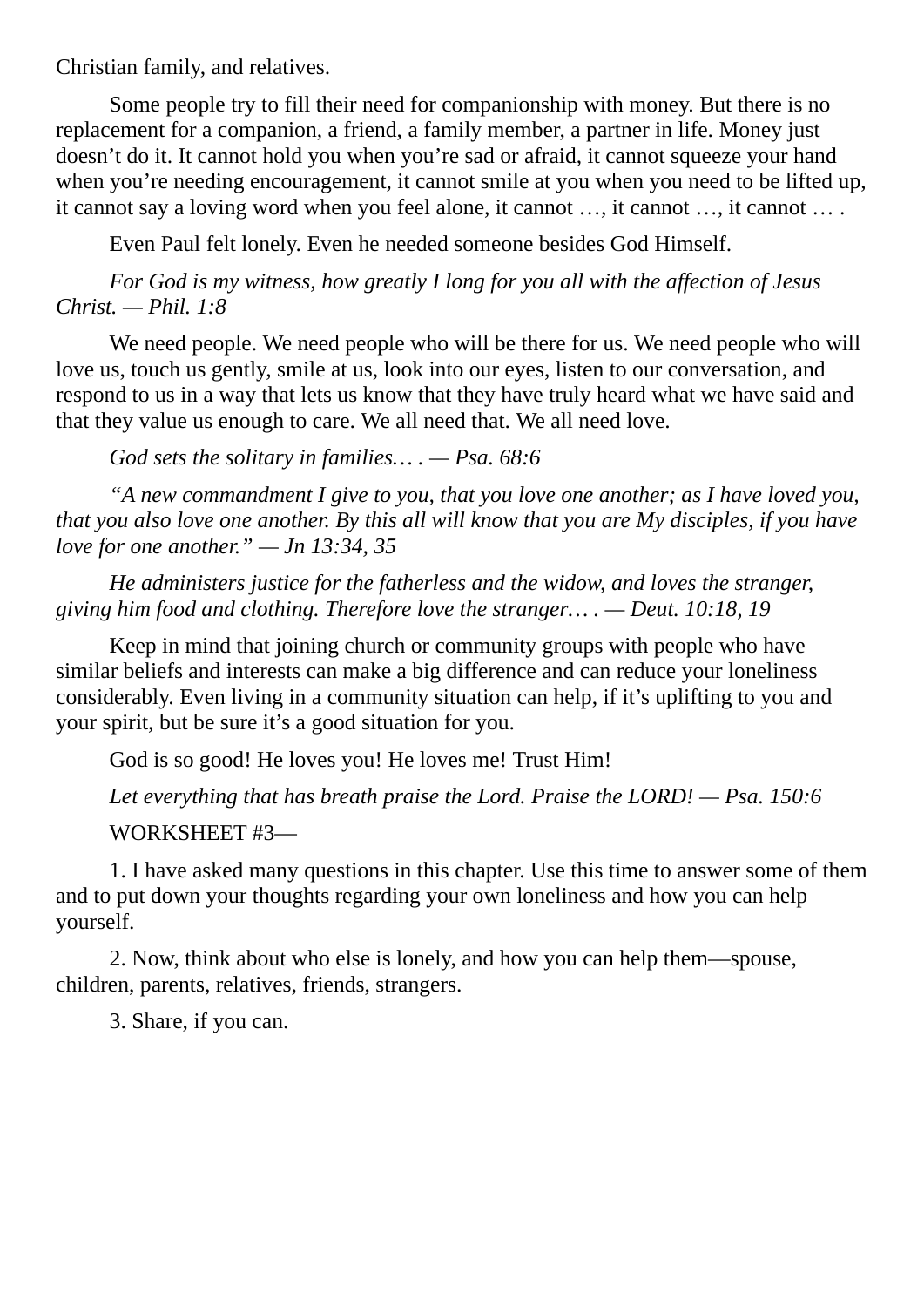#### <span id="page-25-0"></span>CHAPTER 4—Fear and Sexual Relationships

Sexual relationships can result from the fear of being alone. After all, many people seek marriage, or affection and sex without marriage, trying to fulfill their need for love and companionship. Many are lonely, and need to have someone in their lives. Some think that if they just have someone to have sex with, that's all they need, blinding themselves to the full picture. Marriage, if done according to God's plan, can be beautiful, fulfilling, and satisfying, but sex outside of marriage can lead to a sense of loss, disappointment, insecurity, and even devastation. Let's look at some of these relationship fears:

*Fear of commitment in marriage* can be based on fear of being hurt (perhaps for a second or third time), or fear that what happened to your parents might happen to you. Or even fear that you might follow in your parents' footsteps and hurt someone else. Sometimes people have been through so much with someone of the opposite sex that they're afraid to ever trust anyone again.

I have known people who are afraid to commit to marriage, but they want companionship, so they refuse to let go of the one they desire to keep in their lives, causing their partner to be hurt over and over again, while giving them false hopes that things will change. So, either the two go through life unfulfilled and often displeasing God, or the one who is ready to make a commitment has to finally realize that the fearful one is deceiving them, and say "Good-bye" before any more time is lost. And, when they finally do split up, the fearful one will have lost their own happiness, too. Was it worth it? To cling to their fears and lose the person they care about seems to me to be a miserable way to live. And their loved one has suffered.

*Fear of having to deny one's flesh* is another problem, because it's hard to deny the fleshly cravings and to resist temptation, and because it may actually cause physical discomfort, as well. And, as I have said, some seek sex to fulfill their need for love. However, to some, sex has become nothing but temporary self-satisfying recreation at the expense of others. Some even treat sex as lightly as satisfying a chocolate craving by eating a candy bar, not even thinking about the damage that is being done within themselves as well as within the other person. This is very wrong and can have dangerous or crushing consequences now and in eternity.

Self-denial is an important part of living for God. And we, in turn, get God's blessings. It is all worth it! Sin is sin. Don't let sin take away your hope for heaven nor your joy here. Don't let your fleshly feelings open yourself up to rejection or even loss of life. Don't let those feelings dictate where you will spend eternity. Don't let counterfeit love steal from you God's true love and the love you can experience here with the right man or woman at the right time and in the right way (God's way).

*Fear of being alone or of being lonely* has caused many people to look for love within sex, whether they are single or in a lonely marriage, but sex is only a momentary relief, and then the results of the illicit sex can be far more devastating than the loneliness was. This can include physical disease and even death, emotional pain, feelings of rejection due to a lack of commitment, and spiritual death—a loss of closeness with God. Fornication and adultery (sexual relations with someone who is not your spouse) are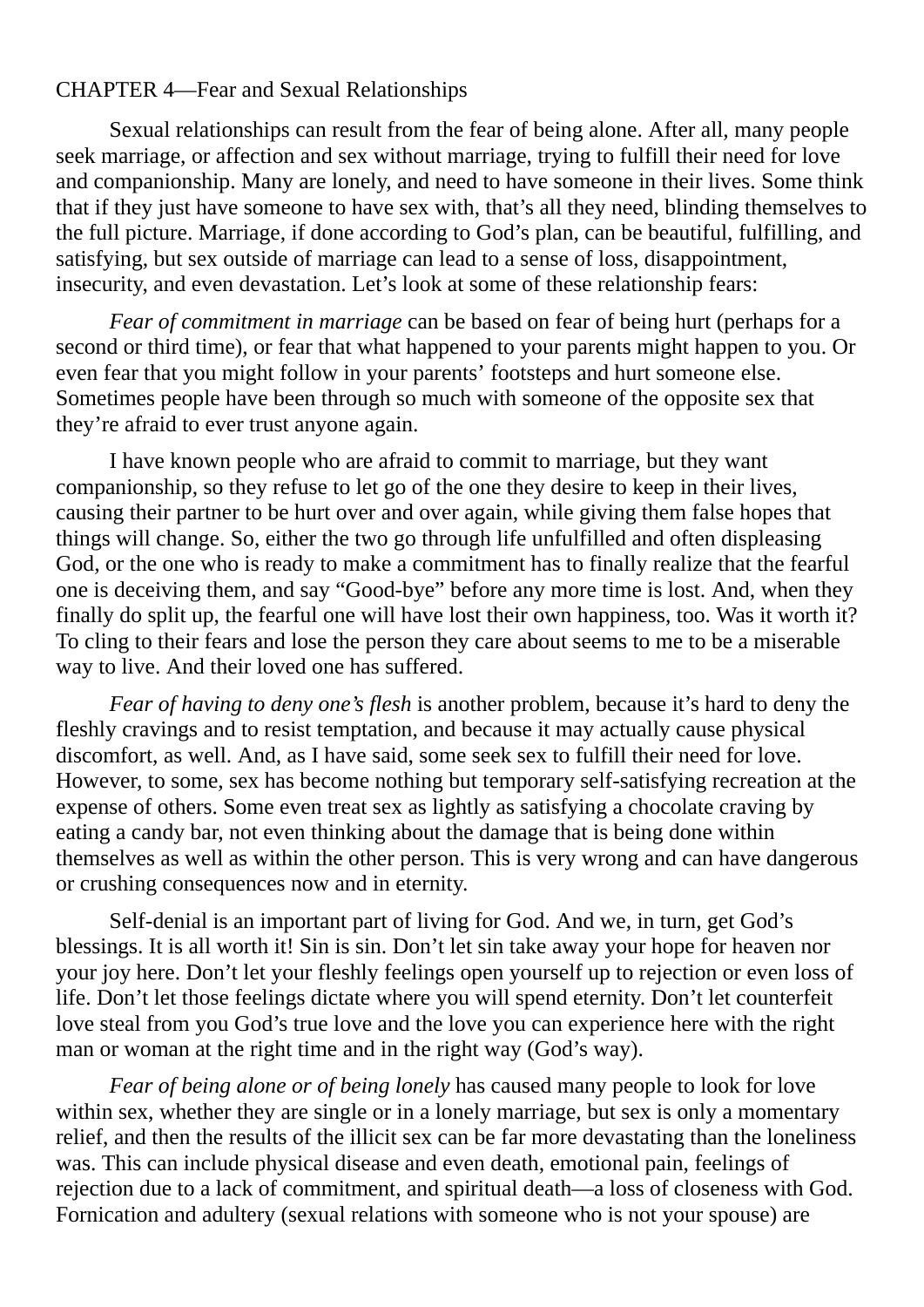wrong, and sooner or later will lead to sorrow and pain, whether here or in eternity or both. If you are lonely, read the preceding chapter, and determine to trust God.

*Fear of relating to the opposite sex* may be caused by what someone has done to them or what has been done to someone close to them. Perhaps they didn't feel fulfilled in their relationship with their parent, so they're looking to fulfill that need in a sexual union with someone of their same sex. Perhaps they saw an innocent parent being hurt by the other, and because they're the same sex as the offender, they wrongly blame themselves for what their guilty parent did, and they then may fear that they may be like the guilty parent and hurt someone of the opposite sex just like their parent did, so they turn to their own gender. Perhaps they have been mistreated by someone of the opposite sex, so they feel safer with someone of their own gender. Or they may simply be influenced by wrong examples and teachings or by a lack of right examples and teachings, which can cause them to be afraid to overlook the chance that they might have "that persuasion" down inside of them, because they have experimented or had those thoughts when young, not realizing that the young go through normal curiosity about sex. So, they give in to that evil spirit which would rob them of their joy, and accept it; rather than let go of it, repent to God, and forgive themselves of their previous thoughts or actions, and go forward into what God has truly planned for them. Whatever the reason, if that's you, God can free you! God forgives! Just ask Him! Seek His help! Then, just let go (do your part) and live!

*Therefore be followers of God as dear children. And walk in love, as Christ also has loved us and given Himself for us, an offering and a sacrifice to God for a sweet-smelling aroma. But fornication and all uncleanness or covetousness, let it not even be named among you, as is fitting for saints; neither filthiness, nor foolish talking, nor coarse jesting, which are not fitting, but rather giving of thanks. — Eph. 5:1-4*

*"You shall not commit adultery." — Ex. 20:14*

*"'If a man lies with a male as he lies with a woman, both of them have committed an abomination.'" — Lev. 20:13*

Now, let's complete the verses that I partially quoted earlier in this book:

*"He who overcomes shall inherit all things, and I will be his God and he shall be My son. But the cowardly, unbelieving, abominable, murderers, sexually immoral, sorcerers, idolaters, and all liars shall have their part in the lake which burns with fire and brimstone, which is the second death." — Rev.21:7, 8*

(And see Romans 1:18-32.)

And how sad for those that are teaching our young people (and adults, as well) to be open to such things as premarital or extramarital sex or homosexuality. They also need the truth and our prayers. Jesus says,

*"Whoever causes one of these little ones who believe in Me to sin, it would be better for him if a millstone were hung around his neck, and he were drowned in the depth of the sea. Woe to the world because of offenses! For offenses must come, but woe to that man by whom the offense comes!" — Matt. 18:6, 7*

There's just no getting around it. Sin is sin. And we are responsible for getting it out of our lives. Those guilty of any of these fears and sins must not be made fun of. This is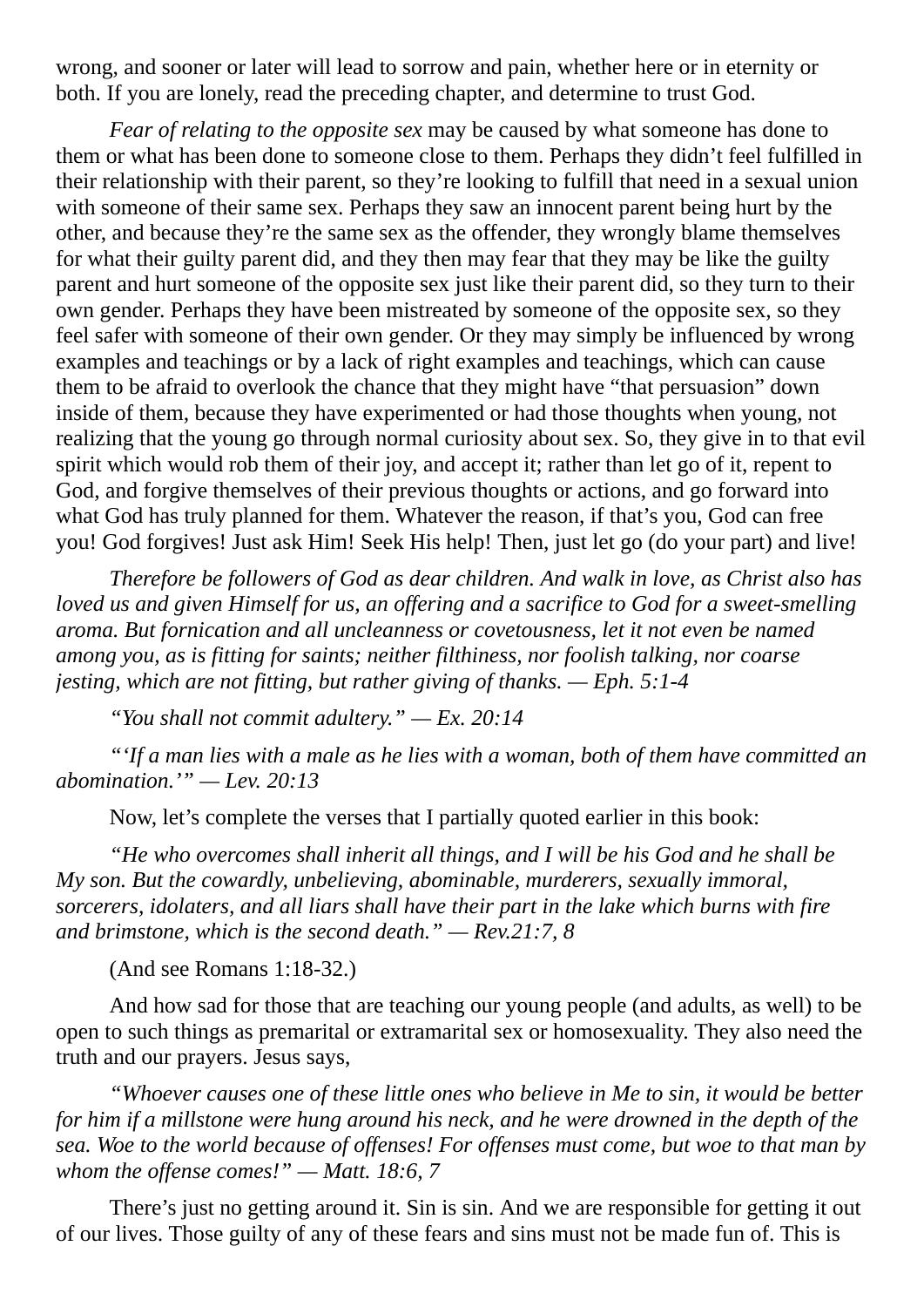not a joke! This is sin. These people need healing of their hearts, their minds, and their spirits. They are hurting. They are wounded. Perhaps they have been misled. They need humble teaching of the truth, not our condemnation. They are not victorious; they are in bondage. They need love. They need hope. Love does not mean approval, it simply means that you care deeply about them and about their souls. Pray for them. Don't judge them more harshly than you would want to be judged for your sins.

Condemnation is not our job. We are to win people for God. We have all been guilty of sin. We must love and pray for others as well as ourselves. If they are living in sin, gently lead them back on track. We *are* responsible for telling them the *truth*.

## *Let him know that he who turns a sinner from the error of his way will save a soul from death and cover a multitude of sins. — James 5:20*

If someone has simply fallen off track, temporarily, and they have gone to God about it (they are not habitually practicing sin), then just let it go. Obviously, they knew that it was wrong and have already taken care of the situation with God, and it's no one else's business. Forget it and go on, not sharing with anyone what you know, just like you would like others to let *your* past sins go. There is enough suffering *inside* of oneself. People don't need suffering imposed by someone else added to it.

*"He who is without sin among you, let him throw a stone at her first." — Jn 8:7*

*"Judge not, that you be not judged. For with what judgment you judge, you will be judged; and with the same measure you use, it will be measured back to you. And why do you look at the speck in your brother's eye, but do not consider the plank in your own eye? Or how can you say to your brother, 'Let me remove the speck out of your eye'; and look, a plank is in your own eye? Hypocrite! First remove the plank from your own eye, and then you will see clearly to remove the speck out of your brother's eye." — Matt. 7:1-5*

Jesus loved us when we were in the midst of sin. We must follow His example. He did not condone sin, but He loved people enough to tell them the truth. He spoke the truth with love. (See John 4—the Samaritan Woman at the well.)

*"For God so loved the world that He gave His only begotten Son, that whoever believes in Him should not perish but have everlasting life. For God did not send His Son into the world to condemn the world, but that the world through Him might be saved. He who believes in Him is not condemned; but he who does not believe is condemned already, because he has not believed in the name of the only begotten Son of God." — Jn 3:16-18*

If you are a victim of sexual fears and/or sins or of misleading others, remember that God loves you. You have lots of company; these fears and sins are extremely common. Sexual sin is now too often accepted by the world in which we live, which makes it even more difficult to deal with. It is dangerous. It is wrong. And it can destroy you and your loved ones.

Notice in the following verses that, though they begin with a strong warning, there is a way out! His Name is Jesus! But we must love Him and obey Him, in order for our final destination to be changed.

*Do you not know that the unrighteous will not inherit the kingdom of God? Do not be deceived. Neither fornicators, nor idolaters, nor adulterers, nor homosexuals, nor*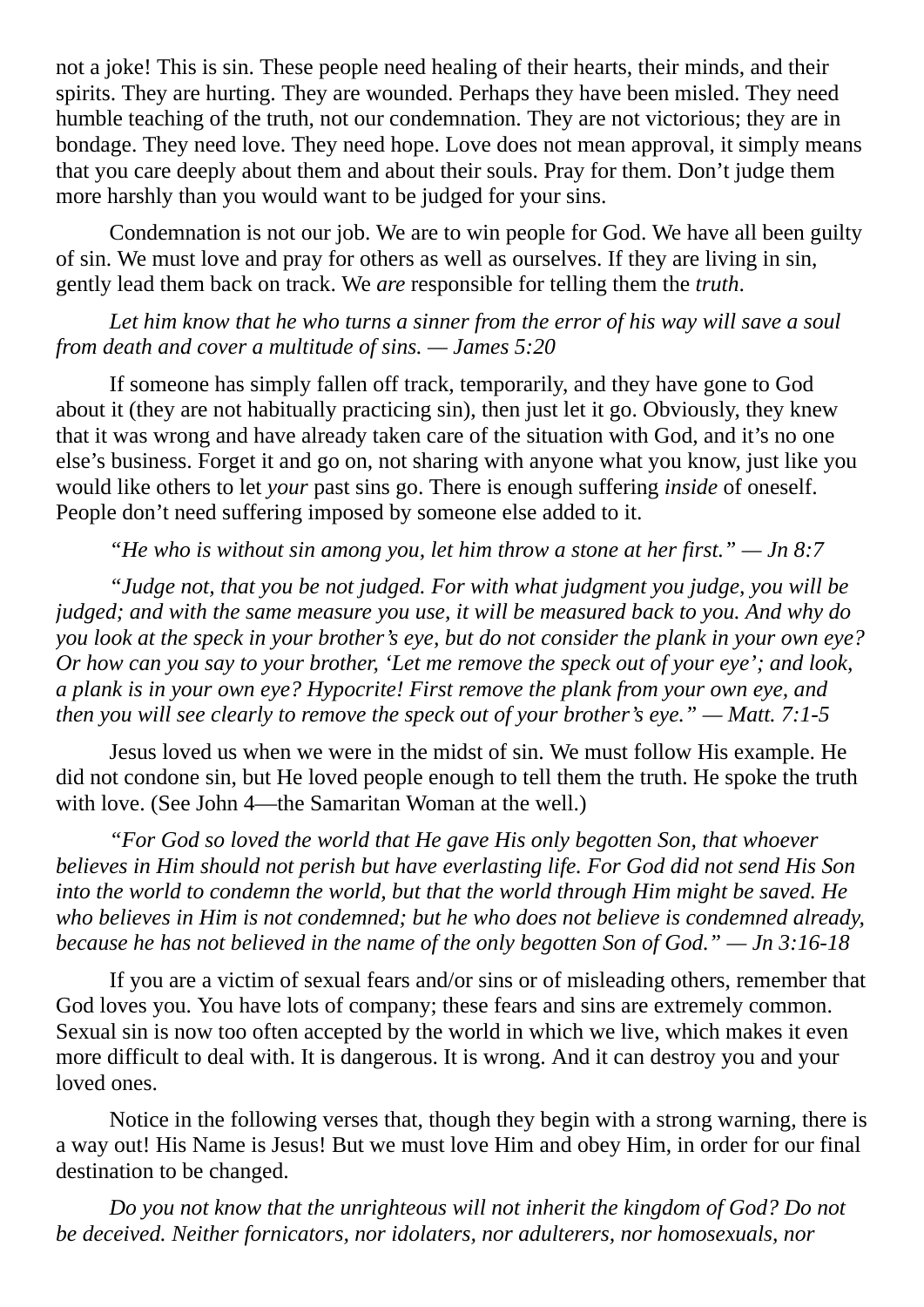*sodomites, nor thieves, nor covetous, nor drunkards, nor revilers, nor extortioners will inherit the kingdom of God. And such were some of you. But you were washed, but you were sanctified, but you were justified, in the name of the Lord Jesus and by the Spirit of our God. — 1 Corin. 6:9-11*

If you have not yet received Christ's salvation, just stop right here and now and sincerely ask Him to cleanse you from your sins, and He will. Then, purpose in your heart to make Him Lord of your life, and follow Him.

*"Sin no more." — Jn 5:14*

Don't look back. Just go forward with Him. Love of Him and obedience to Him is what will help you.

*If we confess our sins, He is faithful and just to forgive us our sins and to cleanse us from all unrighteousness. If we say that we have not sinned, we make Him a liar, and His word is not in us. — 1 Jn 1:9, 10*

Be aware that loving God, giving our lives to Him, and having heaven as our goal require obedience to Him. If we say we love Him, but don't show it by our words, attitude, and actions, what are we proving? He sees your heart *and* your life.

*"If you love Me, keep My commandments." — Jn 14:15*

*"The first of all the commandments is: 'Hear, O Israel, the LORD our God, the LORD is one. And you shall love the LORD your God with all your heart, with all your soul, with all your mind, and with all your strength.' This is the first commandment. And the second, like it, is this: 'You shall love your neighbor as yourself.'There is no other commandment greater than these." — Mk 12:29-31*

*Now by this we know that we know Him, if we keep His commandments. He who says, "I know Him" and does not keep His commandments, is a liar, and the truth is not in him. But whoever keeps His word, truly the love of God is perfected in him. By this we know that we are in Him. — 1 Jn 2:3-5*

*"Not everyone who says to me, 'Lord, Lord,'shall enter the kingdom of heaven, but he who does the will of My Father in heaven." — Matt. 7:21*

How we handle this topic of sex in our lives could be the difference between our salvation or our loss of it (our loss of an eternity in heaven), as well as a successful and victorious life here on earth or a life of misery and failure here.

Only marriage to a Christian of the opposite sex is where a Christian can have the freedom of a fulfilling sexual relationship truly blessed by God.

*Let your fountain be blessed, and rejoice with the wife of your youth. As a loving deer and a graceful doe, let her breasts satisfy you at all times; and always be enraptured with her love. — Prov. 4:18, 19*

*Marriage is honorable among all, and the bed undefiled; but fornicators and adulterers God will judge. — Heb. 13:4*

And, in this marriage relationship, there must be unselfish love, gentleness, kindness, and thoughtfulness, continual faithfulness in every way, uplifting words, a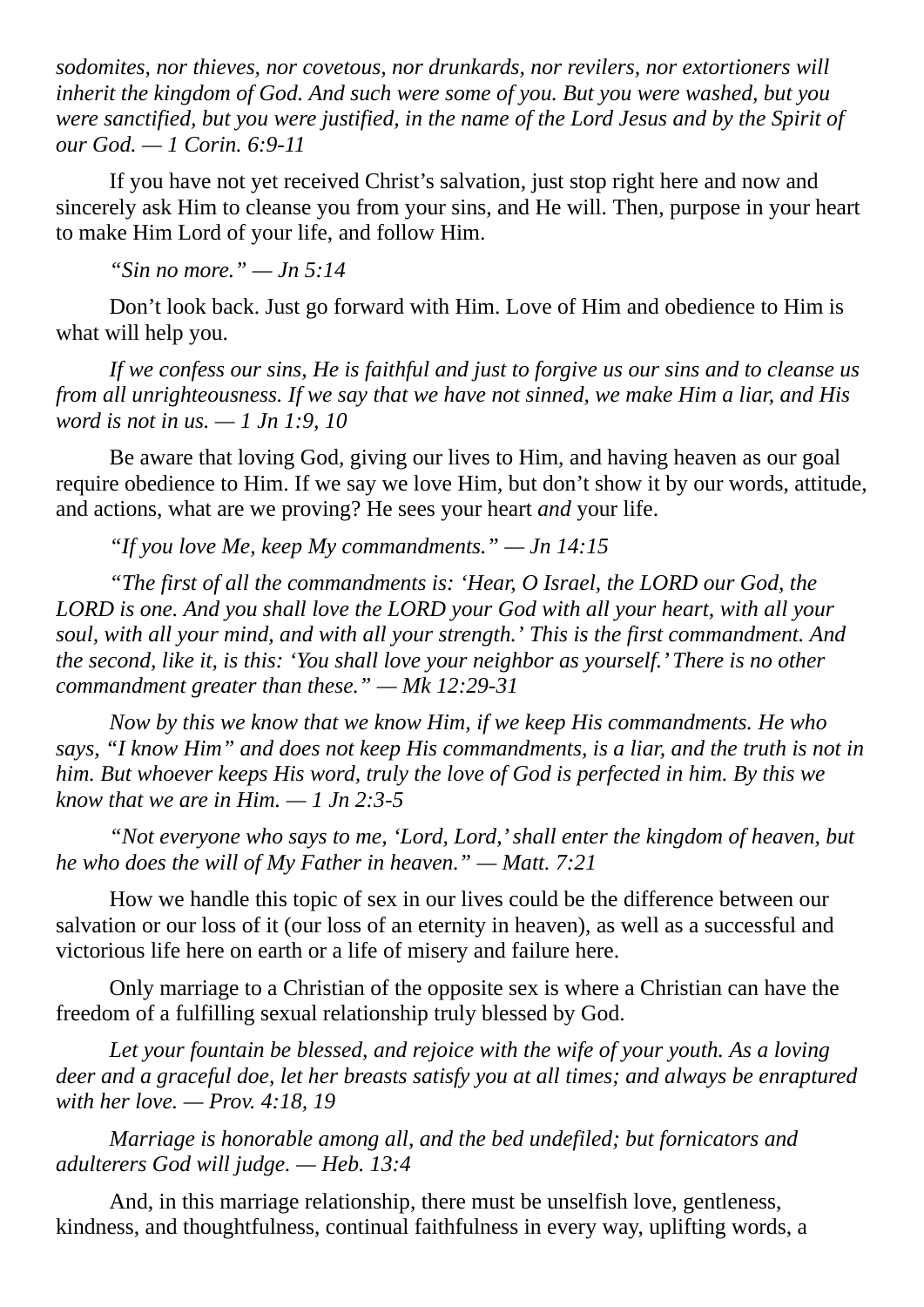listening ear, and a full dedicated lifelong commitment to the other person. These qualities must be present in order to remove fear and bring emotional security to both husband and wife. It is very important to be continually trustworthy in these things.

*Love suffers long and is kind; love does not envy; love does not parade itself, is not puffed up; does not behave rudely, does not seek its own, is not provoked, thinks no evil; does not rejoice in iniquity, but rejoices in the truth; bears all things, believes all things, hopes all things, endures all things. Love never fails. — I Corin. 13:4-8*

Obedience to God is necessary if you want God to hear and answer your prayers. If you want God's blessings, obey Him.

*You cover the altar of the LORD with tears, with weeping and crying; so He does not regard the offering anymore, nor receive it with good will from your hands. Yet you say, "For what reason?" Because the LORD has been witness between you and the wife of your youth, with whom you have dealt treacherously; yet she is your companion and your wife by covenant. — Mal. 2:13, 14*

*For the LORD God of Israel says that He hates divorce, for it covers one's garment with violence… . — Mal. 2:16*

Marriage should be a safe place for a man and woman who are fellow Christians, best friends, and lovers. Both people need to feel free to share their innermost self without fear of criticism or lectures from the other. Mutual respect must accompany the love. They should not fear opening up to their lifetime partner, but on the contrary, should feel more respected and more secure with their spouse than with anyone else. Does your partner feel that way in your presence? Do you feel that way in his or hers?

*A note to parents*: Your children may very well follow in your footsteps. They look to you as their example. Do you want them to be like you? If not, then it's up to you to show them what kind of people they should be. Words are important, but without example they mean nothing. Your children need both.

*A note to children* (this means all of us, for we are all children of someone): Remember that Jesus is your Way of escape from following the negative influences of your parents, siblings, teachers, those we've wrongly respected, or friends. This includes the sins that have possibly driven you or influenced you into immoral sex of any kind or into cruel and hurtful sex of any kind. God can and will help you. Do not be afraid. He will go through all of your pain with you to see you through to the other side. But it is your choice.

*I have chosen the way of truth; Your judgments I have laid before me. I cling to Your testimonies; O LORD, do not put me to shame! I will run in the way of Your commandments, for You shall enlarge my heart. Teach me, O LORD, the way of Your statutes, and I shall keep it to the end. Give me understanding, and I shall keep Your law; indeed, I shall observe it with my whole heart. Make me walk in the path of Your commandments, for I delight in it. — Psa. 119:30-35*

I had a really hard time stopping my quote, because it's all so fantastic! When you can, read beyond my quote. God will help you to be all that He has created you to be—in every way! Let Him have that opportunity! He wants to bless you! Let Him. Do your part.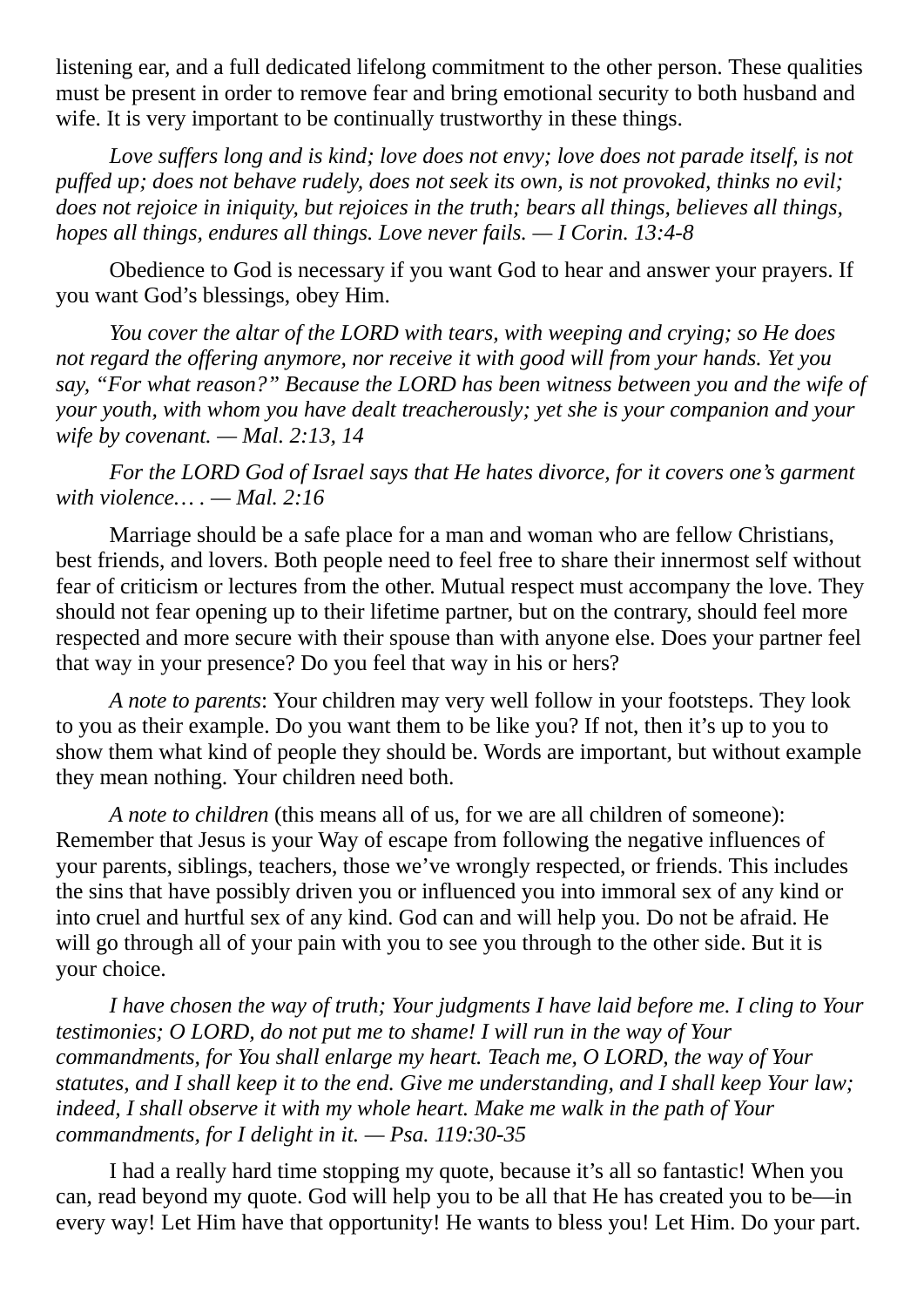Choose. And act upon your choice.

*Choose for yourselves this day whom you will serve… . As for me and my house, we will serve the LORD. — Josh. 24:15*

God forgives! He washes clean. He makes us new.

And, if you need the help of a counselor in your Godly endeavor, and many of us do need help because we can't do it alone, seek a Godly person whom you can trust to keep it confidential. Make sure that it's someone who will listen to you and support you in your goal, rather than someone who will be critical or tear you down in any way. And, of course, make sure that they stand strong in the Lord and in His ways. Be sure.

*Where there is no counsel, the people fall; but in the multitude of counselors there is safety. — Prov. 11:14*

There is more about seeking and identifying proper counsel later on in this book. Always remember that God is your Number One Counselor, but that He doesn't expect us not to need the help of others. Just the opposite. We often *do* need each other. However, *He* is always first and foremost!

*You will guide me with Your counsel, and afterward receive me to glory. — Psa. 73:24*

It's important that, when we have gone to the Lord for forgiveness, we put the past behind us and go forward into the future that God has prepared for us. Sometimes we must leave behind old friendships and old places. But it's worth it to follow Christ and be free in Him!

*One thing I do, forgetting those things which are behind and reaching forward to those things which are ahead, I press toward the goal for the prize of the upward call of God in Christ Jesus. — Phil 3:13, 14*

Don't get stuck in your fears. Go forward! Let's get started!

WORKSHEET #4—

1. Are you struggling with any sexual fears or sexual sins? Don't feel alone. It is a very prevalent problem. If you can, write down your struggles. If you are afraid of someone seeing your answers, use a code that only you can translate (initials, abbreviations, things that remind you of certain thoughts or actions, etc.). For example, if you were guilty of a wrong action or thought at a certain location, mention the location only. You will remember what you mean, but anyone else will not know the details.

To all involved in this study: be thoughtful of each other's privacy. People are much more likely to be honest with themselves if they have nothing to fear from others.

2. Now, look at your list and see if you can find within yourself the root problems that have caused these fears and/or sins. Make notes beside the listed items above.

3. Take time to share anything that you *want* to share. You may find out that you're not alone. And if you are the only one to admit to something, it doesn't necessarily mean that you're the only one who's going through that problem. It could mean that you're the only one who is willing to share.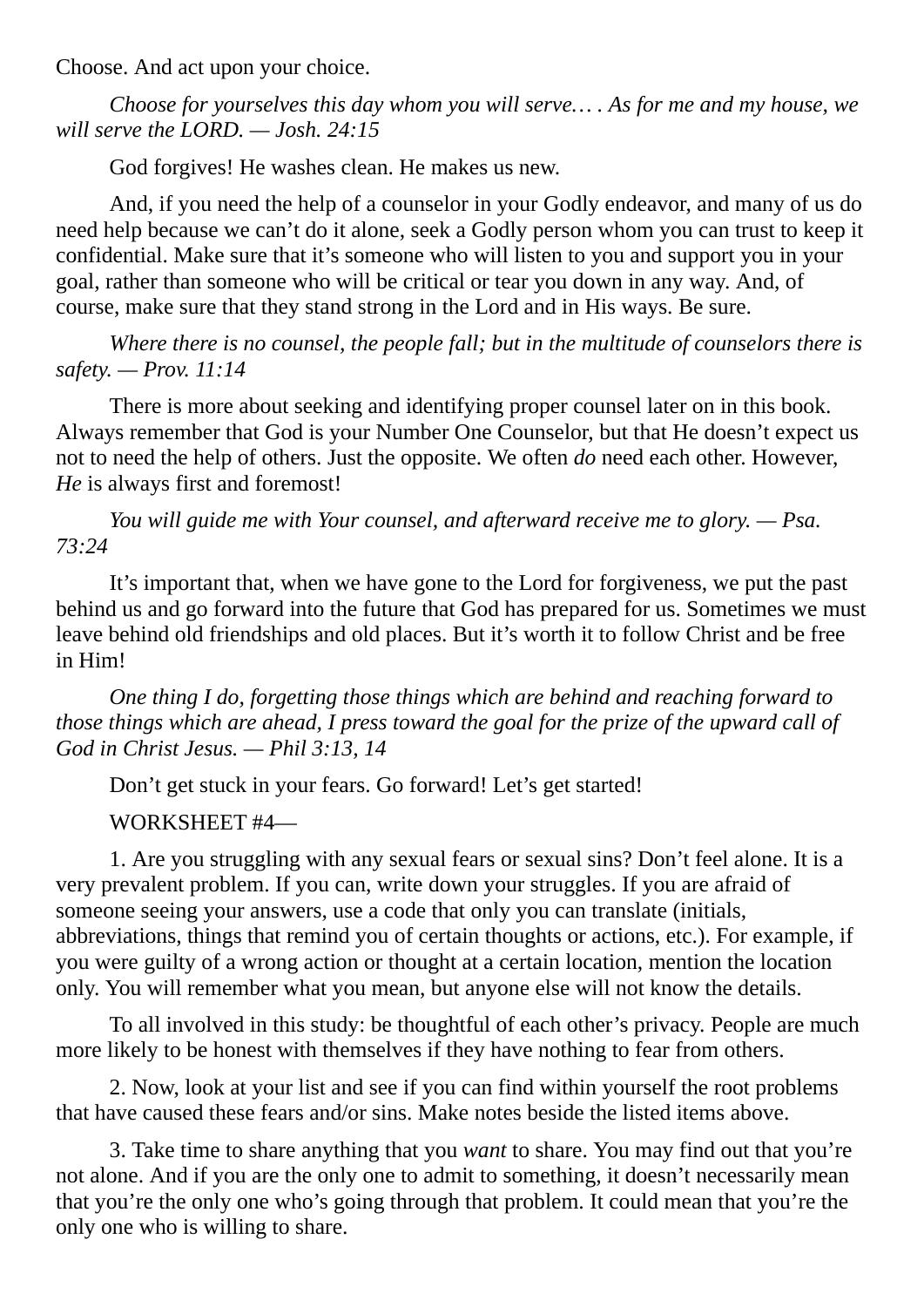4. Now, take time to pray, and to give it all over to God. He will help you, if you sincerely want deliverance in this area. It may not be easy. He may do the delivering as you step forth into obedience. Remember, God's promises are true. He does love you deeply! Remember to accept your suffering as a gift to Him. Accepting it can help you.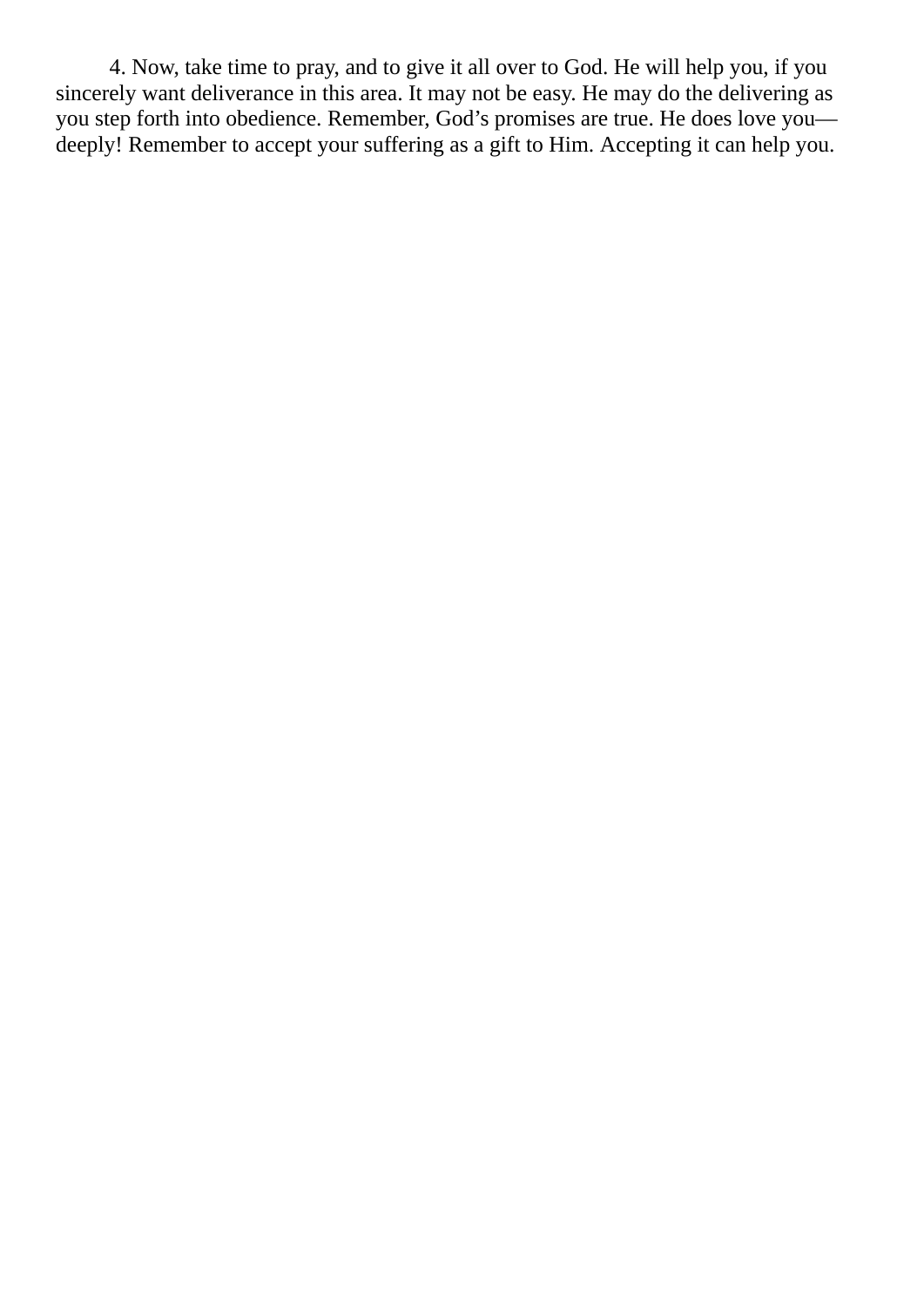<span id="page-32-0"></span>CHAPTER 5—Forgiveness: A Good Foundation

What is faith without forgiveness? Forgiveness is our foundation, so that faith can be free to come in and live in our hearts. Forgiveness helps us to let go of the past so that God can indeed bring us new life. This is what came into my spirit one day: *Forgiveness frees!*

*Then Peter came to Him and said, "Lord, how often shall my brother sin against me,* and I forgive him? Up to seven times?" Jesus said to him, "I do not say to you, up to seven *times, but up to seventy times seven." — Matt. 18:21,22*

God's forgiving us rests upon our forgiving others:

*"And whenever you stand praying, if you have anything against anyone, forgive him, that your Father in heaven may also forgive you your trespasses. But if you do not forgive, neither will your Father in heaven forgive your trespasses." — Mk 11:25, 26*

There is a torture attached to reliving painful memories. It is so hard to let go of them—once and for all. We keep remembering, reliving, and re-forgiving what we think we have already forgiven, whether someone did something to us or to our loved one or we did something to them. It can be a terrible cycle.

Are you desperate to be free of all the pain, of all the suffering? Are you ready to let go? Ready to get rid of it?

Do you look at photos that should bring back sweet memories, only to have your mind go back to the unhappiness or pain of that time or that situation? Are you in bondage to the negative past? Do you have a hard time remembering the good without the bad?

Are you still blaming others for what they did or didn't do? Are you still blaming yourself for what you did or didn't do?—whether yesterday or twenty years ago?

Do you forgive, but then the memories invade your dreams or invade your mind upon waking or when you have a moment alone? Do you think you're free, only to again be reminded and dragged down, just when you feel you've been delivered?

There can be a variety of reasons for this occurrence:

We're still with the person or the people who have hurt us or, especially, continue to hurt us;

Someone keeps bringing up topics that remind us of the past, which puts us right back where we were;

It was so against our character or our desires to hurt someone *else*, which makes it really difficult to fully forgive *ourselves*;

We often or constantly see the results of the past things that were done or left undone;

A similar situation puts our minds right back where we used to be;

Someone has not said that they're sorry, so we're afraid of its happening again, and therefore, we're afraid to let go and forget it (we want to be prepared to defend ourselves), or their lack of apology tells us that they don't recognize us as a person of value and don't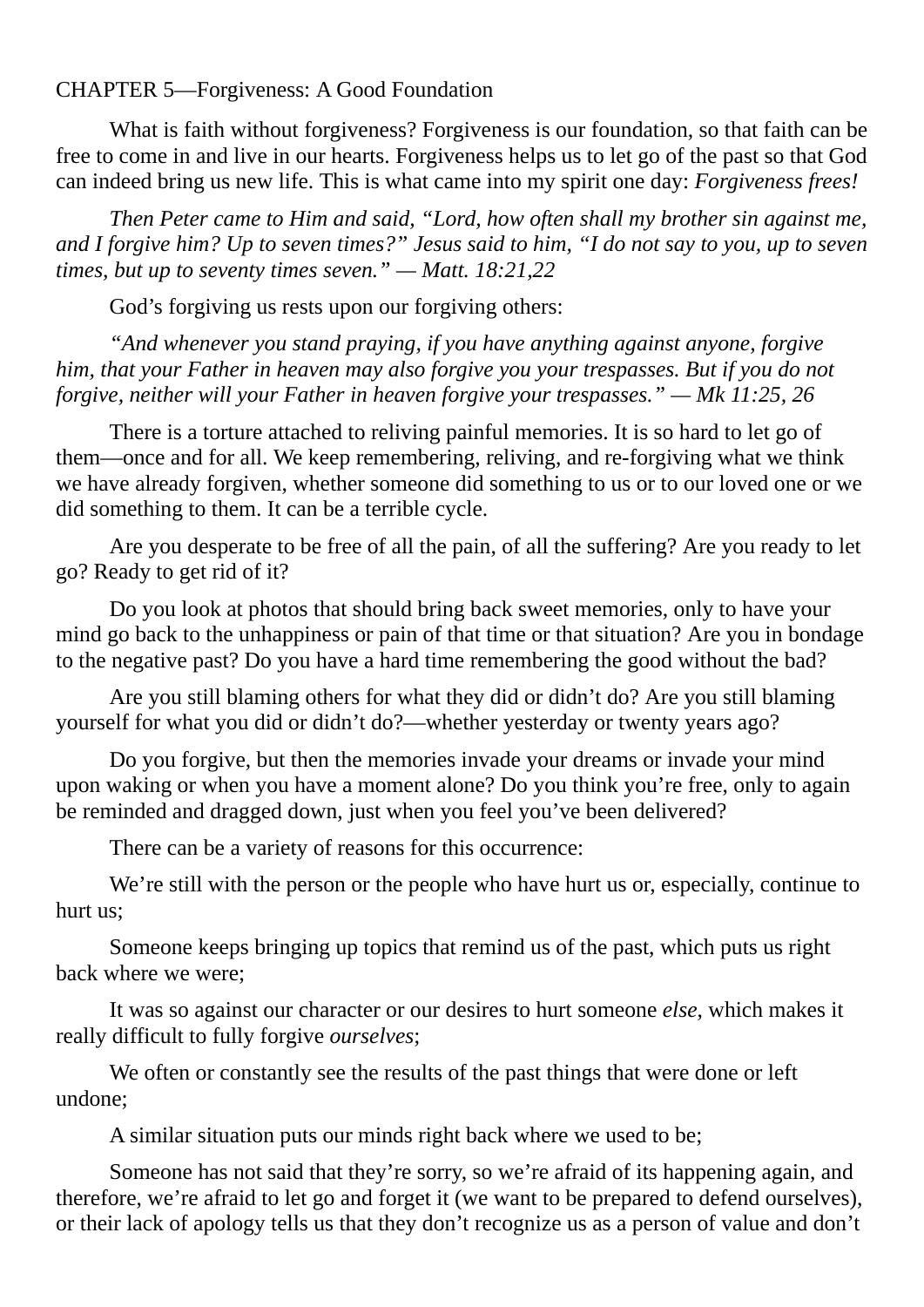care that they hurt us;

We want other people to know how we've been hurt so that they will sympathize with us and tell us they care, making us feel valuable;

Or possibly other reasons.

I have worked through many of these things myself, and I've learned that *forgiveness brings much freedom*. I pray that my testimony and God's hints to me, along with His Holy Word, will be a blessing to you.

*All Scripture is given by inspiration of God, and is profitable for doctrine, for reproof, for correction, for instruction in righteousness, that the man of God may be complete, thoroughly equipped for every good work. — 2 Tim. 3:16, 17*

I want to start out with a Bible example of a man that sinned terribly and suffered for it, but then was fully delivered and forgiven by God. Notice that David was a man after God's own heart:

*He raised up for them David as king, to whom also He gave testimony and said, "I* have found David the son of Jesse, a man after my own heart, who will do all My will."  $-$ *Acts 13:22 (From 1 Sam. 13:14.)*

*Then it happened one evening that David arose from his bed and walked on the roof of the king's house. And from the roof he saw a woman bathing, and the woman was very beautiful to behold. So David sent and inquired about the woman. And someone said, "Is this not Bathsheba, the daughter of Eliam, the wife of Uriah the Hittite?" Then David sent messengers, and took her; and she came to him, and he lay with her… ; and she returned to her house. And the woman conceived; so she sent and told David, and said, "I am with child." — 2 Sam. 11:2, 3*

It is a good thing to turn to 2 Samuel and read the whole story, but I'll give a brief summary for you until you can read it yourself: Uriah was off at war, and David realized that Uriah would know that he himself was not the baby's father. So David had his men send for Uriah so that Uriah could sleep with his own wife, and it would just look like the baby was early when it was born. However, Uriah was a loyal servant to his king (David) and to the soldiers in the field, who were suffering in war. Uriah could not in good conscience allow himself the pleasure of sleeping with his wife while the others were being denied of their wives and their comforts, so he didn't sleep in his house. Then, since that didn't work, David had Uriah placed on the front lines of battle, alone, so that he would be killed.

*Then in the morning it was so that David wrote a letter to Joab and sent it by the hand of Uriah. And he wrote in the letter, saying, "Set Uriah in the forefront of the hottest battle, and retreat from him, that he may be struck down and die." — 2 Sam. 11:14, 15*

Did you notice? Not only did David set up this innocent, loyal man to be slaughtered, he sent the letter by Uriah himself! All to cover his sin. Another sin to cover up the first sin, and all it did was add more sins to the first sin rather than hide it. How sad. David did not get away with it (keep reading):

*When the wife of Uriah heard that Uriah her husband was dead, she mourned for*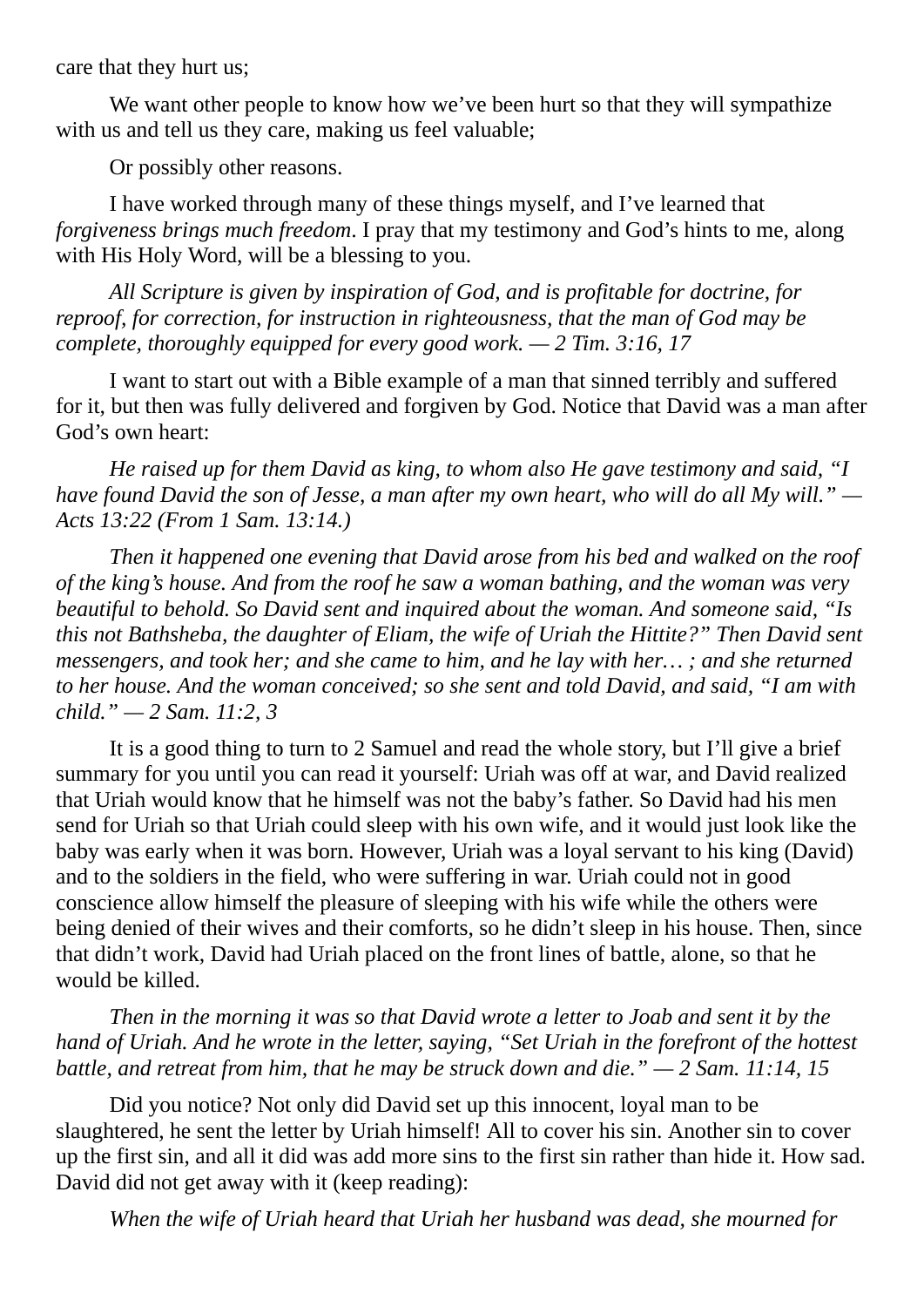#### *her husband. — Verse 26*

The Bible does not say whether or not Bathsheba had a choice, but it does say that she was bathing when she obviously thought that David was in bed (*"David arose from his bed"*—see above) and that his men "took her." Also, the fact that God obviously put the blame on David rather than on Bathsheba—see below—(remember that in the Garden of Eden *both* Adam and Eve paid for their sin, because *both* were guilty), and the fact that she mourned, shows that Bathsheba probably loved her husband. He seems to have been a very considerate and faithful man.

So, what happened next?

*And when her mourning was over, David sent and brought her to his house, and she became his wife and bore him a son. But the thing that David had done displeased the LORD. — 2 Sam. 11:27*

Then Nathan, a prophet, went to David and told him a story about a rich man and a poor man. The rich man had plenty, but the poor man had nothing but a little lamb that he loved and cherished. However, when the rich man needed to prepare a meal for a traveler who was visiting him, he killed the poor man's only beloved lamb to prepare the meal rather than kill one of his own. Read David's reaction to this story:

*Then David's anger was greatly aroused against the man, and he said to Nathan, "As the LORD lives, the man who has done this shall surely die! And he shall restore fourfold for the lamb, because he did this thing and because he had no pity." Then Nathan said to David, "You are the man! Thus says the LORD God of Israel… . 'Why have you despised the commandment of the LORD, to do evil in His sight? You have killed Uriah the Hittite with the sword; you have taken his wife to be your wife, and have killed him with the sword of the people of Ammon.'" — 2 Sam. 12:5-7, 9*

God saw it all. No matter what David did to try to conceal what he had done, he couldn't hide it from God. God then proceeded to tell David his punishment, and that his punishment would be done in public, for all to see. (See verses 10-12.) Finally, David opened his eyes to what he had done. Instead of fighting it and getting angry at the prophet, he humbled himself, admitted his sin, and repented.

*Then David said to Nathan, "I have sinned against the LORD." And Nathan said to David, "The LORD also has put away your sin; you shall not die. However, because by this deed you have given great occasion to the enemies of the LORD to blaspheme, the child also who is born to you shall surely die." — 2 Sam. 12:13, 14*

The child that was born of Bathsheba became very ill. David pleaded with God for the sake of his son, fasted, and lay on the ground for seven days, hoping that God would change His mind. But the child died.

*So David arose from the ground, washed and anointed himself, and changed his clothes; and he went into the house of the LORD and worshiped. Then he went to his own house; and when he requested, they set food before him, and he ate. — 2 Sam. 12:20*

This is a story that is filled with pain. The pain of Uriah, the pain of Bathsheba, the pain of the sick baby, the pain that David went through trying to cover up his sin and finally realizing what he had done, and the punishment that he and his new wife suffered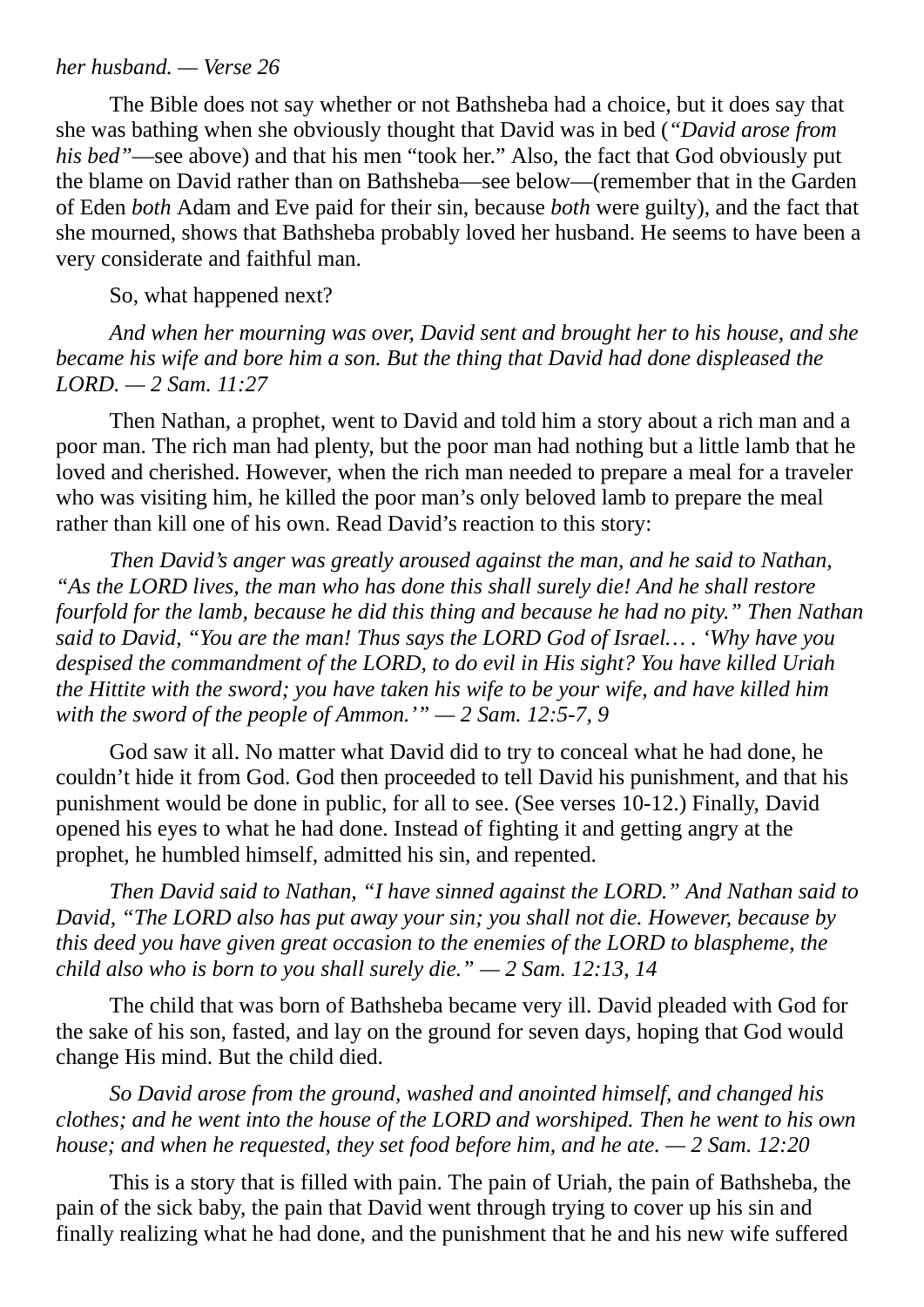in the loss of their son's life. And yet, *God forgave*, and David *received* God's forgiveness into his heart. There is more to this story than what I have spoken here. Hopefully, you will read your Bible to learn more about David and his life.

In spite of his sins, David is considered one of God's beloved children. God forgives! If He forgave these terrible sins against him, can't we forgive each other? If David was able to receive the forgiveness of God, can't we receive our forgiveness from God? Remember what Jesus said about the woman who ministered to Him in the Pharisee's house:

*"Do you see this woman? I entered your house; you gave Me no water for My feet, but she has washed My feet with her tears and wiped them with the hair of her head. You* gave Me no kiss, but this woman has not ceased to kiss My feet since the time I came in. *You did not anoint My head with oil, but this woman has anointed My feet with fragrant oil. Therefore I say to you, her sins, which are many, are forgiven, for she loved much. But to whom little is forgiven, the same loves little." And He said to her, "Your sins are forgiven." … "Your faith has saved you. Go in peace." — Lk 7:44-48, 50*

I myself have been so hurt in my life, so many times, that I have had a lot to forgive. Maybe you can relate to this. I'm a firm believer that everybody has been deeply hurt, more times than any of us would want to remember. And I'm sure that I've done plenty to hurt others, whether it was on purpose or not. I'm human. It happens. I'm trying to do better, but it will catch me off guard when I don't want to hurt or offend anyone. Maybe I know about it, so I can apologize, or maybe I don't even realize how the words that came out of my mouth sounded to the receiver, so I go on my way without a thought that I'd hurt anyone. And that can happen to others hurting *me*, as well. Maybe they weren't even aware of how it sounded.

Think about it. Do we want to go on holding a grudge or a fear that may not even have any basis? We may be the only one who is aware of it, so we end up hurting ourselves. The problem is that then we may also proceed to hurt those we love because of our attitude. And they don't even know what they did to deserve our attitude. So, the one who offended us isn't the one who is suffering. We are. And we're spreading our suffering to the innocent. Then, the innocent will have to try to forgive *us* for *our* bad attitude. And, we've caused needless suffering to someone who didn't even deserve it. So it becomes a cycle, unless it's stopped by forgiveness and a change of attitude.

I ask, here and now, that all those whom I have offended or hurt will please forgive me, whether it was in my childhood or in my adulthood (I have lost track of many people over the years). I am so sorry. I mean this from my heart. I am truly sorry.

*"Therefore if you bring your gift to the altar, and there remember that your brother has something against you, leave your gift there before the altar, and go your way. First be reconciled to your brother, and then come and offer your gift." — Matt.5:23, 24*

Do you see just how very important it is that we apologize when we know that something is wrong? If someone seems to have a problem with you, and you don't know why, ask. Then you will know what you need to apologize for, if anything. (Don't make up something to apologize for if you haven't done anything wrong, just to smooth the waters! That doesn't repair the problems. Honesty, with love and gentleness, is what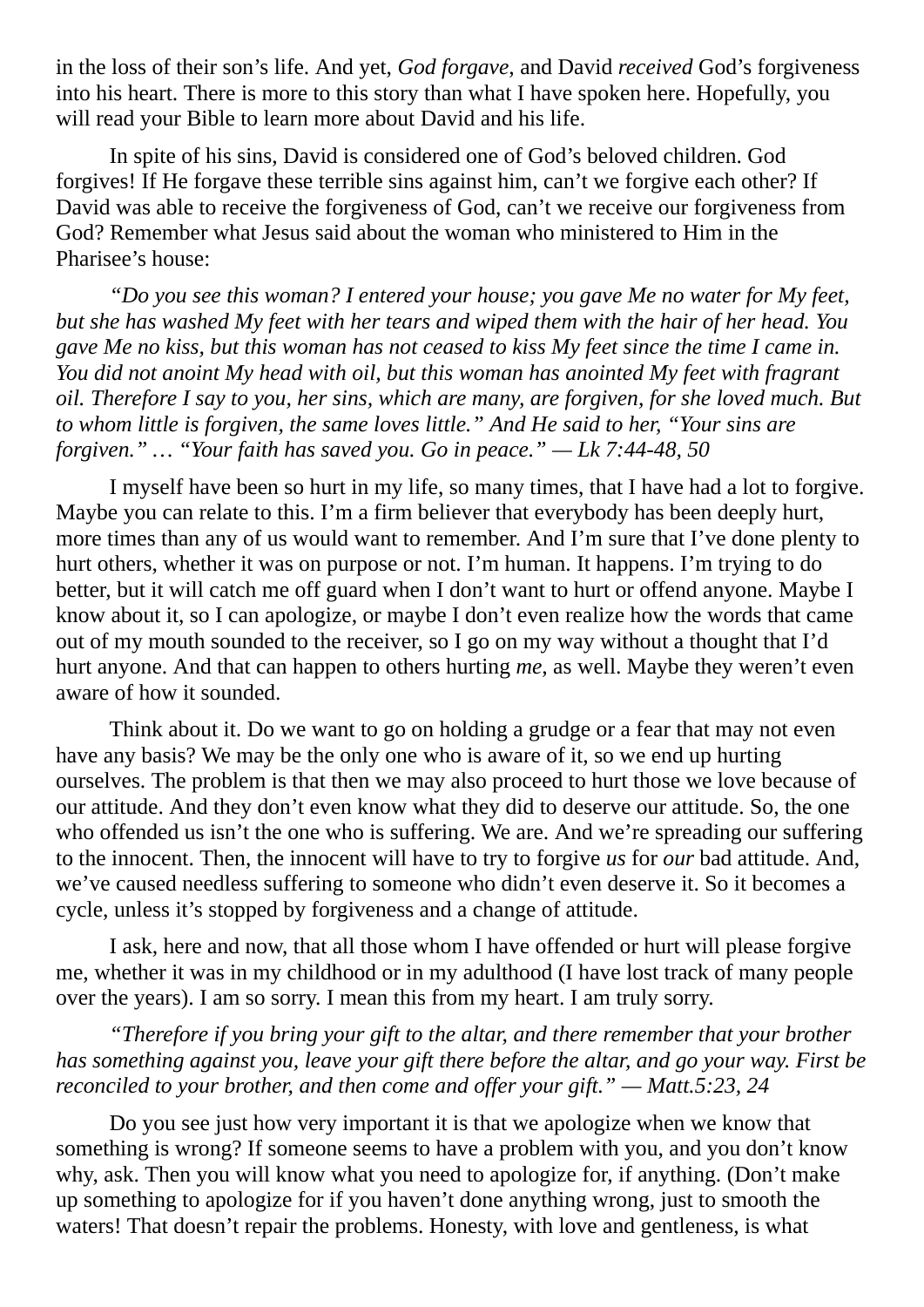repairs. But listen to their heart! Pray. Be sure.)

When a person apologizes to us, especially when they tell us what they are apologizing for, it makes it that much easier for us to forgive them and trust them. In the same way, your apology to them will help them to forgive you and trust you. Actually mention what you're apologizing for, if there could be any doubt, whether it was something that was accidental or something that was not. People need to know they have value.

*Confess your trespasses to one another. . . . — James 5:16*

I realize that there are times when an apology would simply hurt someone or cause more suffering. Pray for God's guidance in regard to these. Pray, and listen. Then, obey.

*Then the LORD came and stood and called as at other times, "Samuel! Samuel!" And Samuel answered, "Speak, for Your servant hears." — 1 Sam. 3:10*

And, of course, always remember the importance of forgiving.

*"And forgive us our debts, as we forgive our debtors." — Matt. 6:12*

*"For if you forgive men their trespasses, your heavenly Father will also forgive you. But if you do not forgive men their trespasses, neither will your Father forgive your trespasses." — Matt. 6:14, 15*

In order to be forgiven, we must forgive. The first of the above verses is part of the *Lord's Prayer* (the *Our Father*). The following two verses are attached to the end of the same Prayer. Jesus felt that it was very important to further explain the words of His Prayer. He knew what He was doing. How often do we repeat that famous Prayer without really receiving what that one simple sentence says? Jesus made it very clear. We must forgive people in order to be forgiven by God. Wow! This is nothing to play around with, nothing to make light of. This is deadly serious. We must forgive.

I will go along in my life, thinking that I have forgiven someone only to wake up one morning with the realization that I'm still holding something against them. Perhaps I've forgiven them, in general, and am not even aware that I'm still holding onto something that they did or neglected to do which hurt me. Just when I think I'm free, I realize that I'm not. So, here we go again. But don't forget that God will help you, just as He has helped me.

His help does not excuse us from doing our part, of course. The Lord would not have instructed us to do it if He had planned on doing it all by Himself. We have to do our part, but He will help us to do His will.

How willing are we to give people new chances when they offend us? God takes a chance on *us* every day. We might cause Him to look bad by our actions or our words, but does that make Him give up on us or quit working with us? No, it doesn't. He just keeps giving us chance after chance. He perseveres. God doesn't give up easily. (Of course, if someone is *not good* for us, He may *not* want us to continue keeping company with that person, even though we've forgiven.)

Aren't you glad that God sees us as individuals and that He really listens to us? He's not afraid to hear our ideas, to allow changes. Maybe we just need to trust Him more.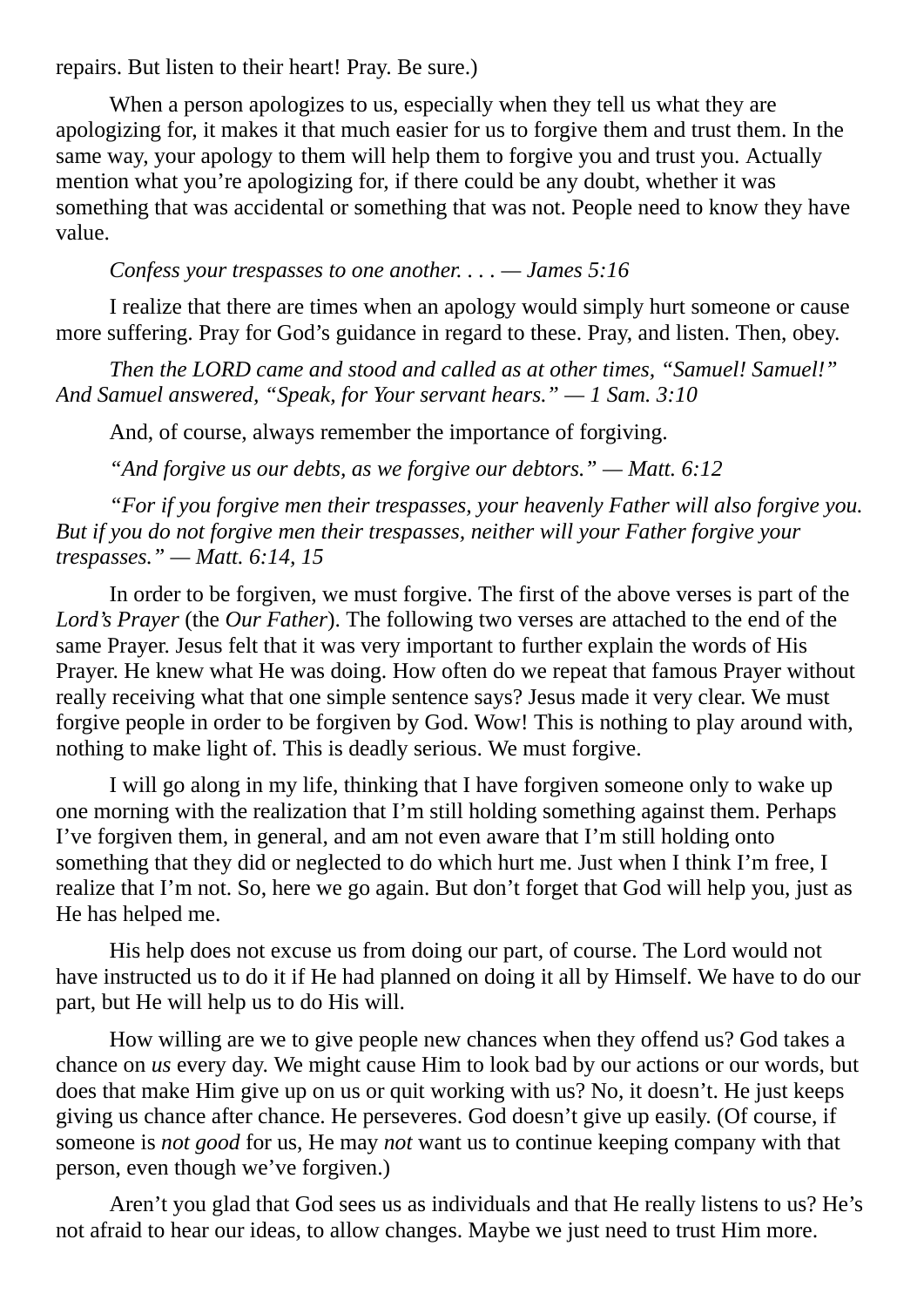Life will provide quite an assortment of areas in which we need to forgive. We don't have to try to find them. They'll find us. And they'll often come at moments when we are totally unsuspecting and unaware that they're on their way. Oops! Gotcha! Surprise! And then, we need to forgive again. (Oh, my!)

Make sure that you see your spouse as your closest neighbor, and then your children. And honor your parents, but don't put them before your spouse, for you left them to be joined to your spouse, remember? (Gen. 2:24) If you're the child at home, your parents and siblings are your closest neighbors. And there are our brothers and sisters in Christ. And, then, there are strangers. Give honor where honor is due.

*"You shall love your neighbor as yourself." — Mk 12:31*

*But if anyone does not provide for his own, and especially for those of his household, he has denied the faith and is worse than an unbeliever. — 1 Tim. 5:8*

*Therefore, as we have opportunity, let us do good to all, especially to those who are of the household of faith. — Gal. 6:10*

I'd tried doing what others had said in order to forgive—things that I had thought made sense (and had seemed to be an easier way to forgive). These included forgiving with my mind and words, with a commitment in that direction, acting on my forgiveness, and putting the hurtful events and actions behind me (I'd think). I'd also tried asking the Lord for help, as in the following verse, when a father asked Jesus to heal his son:

*Jesus said to him, "If you can believe, all things are possible to him who believes." Immediately the father of the child cried out and said with tears, "Lord, I believe; help my unbelief!" — Mk 9:23, 24*

Jesus healed that boy, so I felt that if I asked in that way, that Jesus would help me to forgive. And I'm sure that He had helped me those many times. Yet there were still some areas where I hadn't fully forgiven.

Paul was a man who had been violent against the Christians. Then, Jesus appeared to him in a vision and called him to work for Him. And when Paul had been converted, he immediately started preaching the truth about Christ. What a drastic change! Praise the Lord! He had just been "breathing threats and murder against the disciples of the Lord" (Acts 9:1), and now, suddenly, he was brand new.

*Then Saul spent some days with the disciples at Damascus. Immediately he preached the Christ in the synagogues, that He is the Son of God. Then all who heard were amazed, and said, "Is this not he who destroyed those who called on this name in Jerusalem, and has come here for that purpose, so that he might bring them bound to the chief priests?" But Saul increased all the more in strength, and confounded the Jews who dwelt in Damascus, proving that this Jesus is the Christ. — Acts 9:19-22*

Saul didn't let what people thought stop him, even though there was probably a lot of fear in them and possibly some unforgiveness toward him. Then, later on, he tried to meet with the apostles in Jerusalem:

*And when Saul had come to Jerusalem, he tried to join the disciples; but they were all afraid of him, and did not believe that he was a disciple. — Acts 9:26*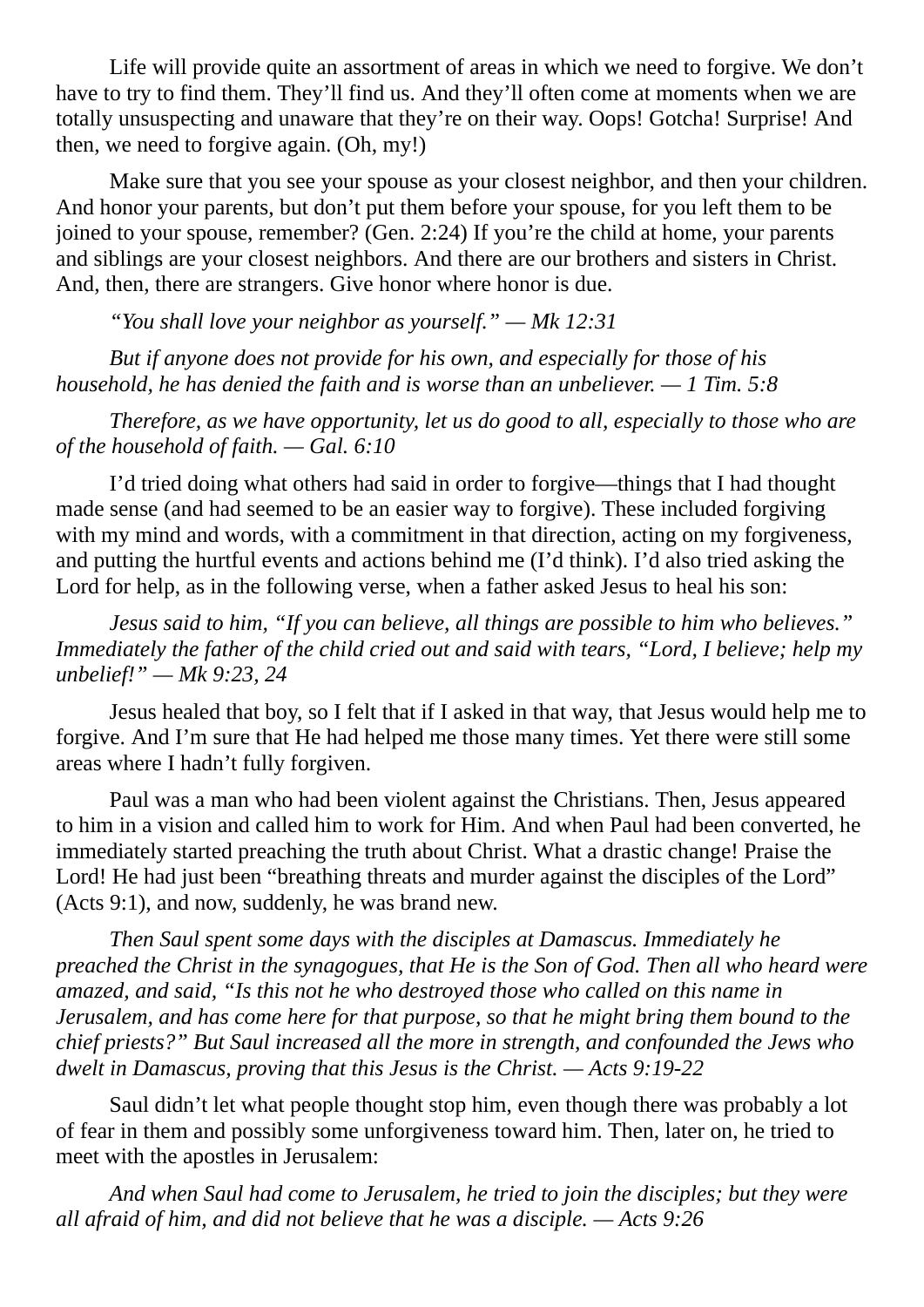So, Barnabas told them about Paul's conversion and his preaching for Christ, and the disciples received Paul into their fellowship. I'm sure that there was forgiveness going on in their hearts, and because of this forgiveness, they were all able to partner together for God's work to be done. It is important to be sure of someone, but it is also important to forgive, so that God's work can flow more freely.

# *So he was with them at Jerusalem, coming in and going out. — Verse 28*

Aren't we glad that Paul joined with them? Can you imagine how much shorter the Bible would be if he hadn't? There are many excellent teachings that God wrote through the hand of Paul.

God knows all things. He knew who Paul would be to Him. He did not hold unforgiveness in His heart against Paul for desiring to kill His children. God had let go of the old and embraced the new. So had the apostles. Will we?

God's way may not seem easy, but when it comes right down to it, His way sure turns out to be easier in the long run, with the best outcome. And isn't that what we all want?—the best outcome?

Okay, I'd tried all these different ways to forgive: I'd forgiven by my will, I'd forgiven through my mind, I'd spoken the words and done the actions, and I'd determined that it was done. I thought I was doing all right. But that wasn't enough. God let me know that I must forgive from my heart, not just with my mind and determination. He wanted me to *feel* my forgiveness of the person that had hurt me. I didn't know how to do that. So, He guided me as to what forgiveness is:

# *Forgiveness is letting go of the blame.*

This does not mean that a person has treated you right, this does not mean that they were nice to you, this does not mean that they aren't to blame for hurting you, it simply means that *you choose to let go of the blame*. What has happened has really happened. The negative actions and words and the lack of positive actions and words have really occurred. The people have really allowed what they have allowed. They have really done what they have done. They have neglected to do what should not have been neglected, if they had really cared about your feelings at all. And it may have been with their full understanding.

Perhaps the person knew how deeply they would hurt you, and yet they had allowed it to happen the way that they did. Perhaps they'd had full power to change the situation, but they hadn't changed it. Perhaps they knew, and they did it anyway. And, not only that time, but other times, as well, knowing full well how you felt.

Maybe you had told them with gentleness and clarity how you felt, knowing that it was right to be honest, so as not to assume that they could read your mind. Perhaps you had done all that you could do. And yet, they had chosen to neglect your feelings. Maybe they didn't listen, maybe they didn't believe you, or maybe they just didn't care. They had actually chosen to do what they knew would hurt you. And that's why it's so hard for you to forgive them. Is this the problem?

I want you to know that there can be seemingly very valid reasons, through our eyes, not to forgive someone. I want to help you realize that forgiving does not mean that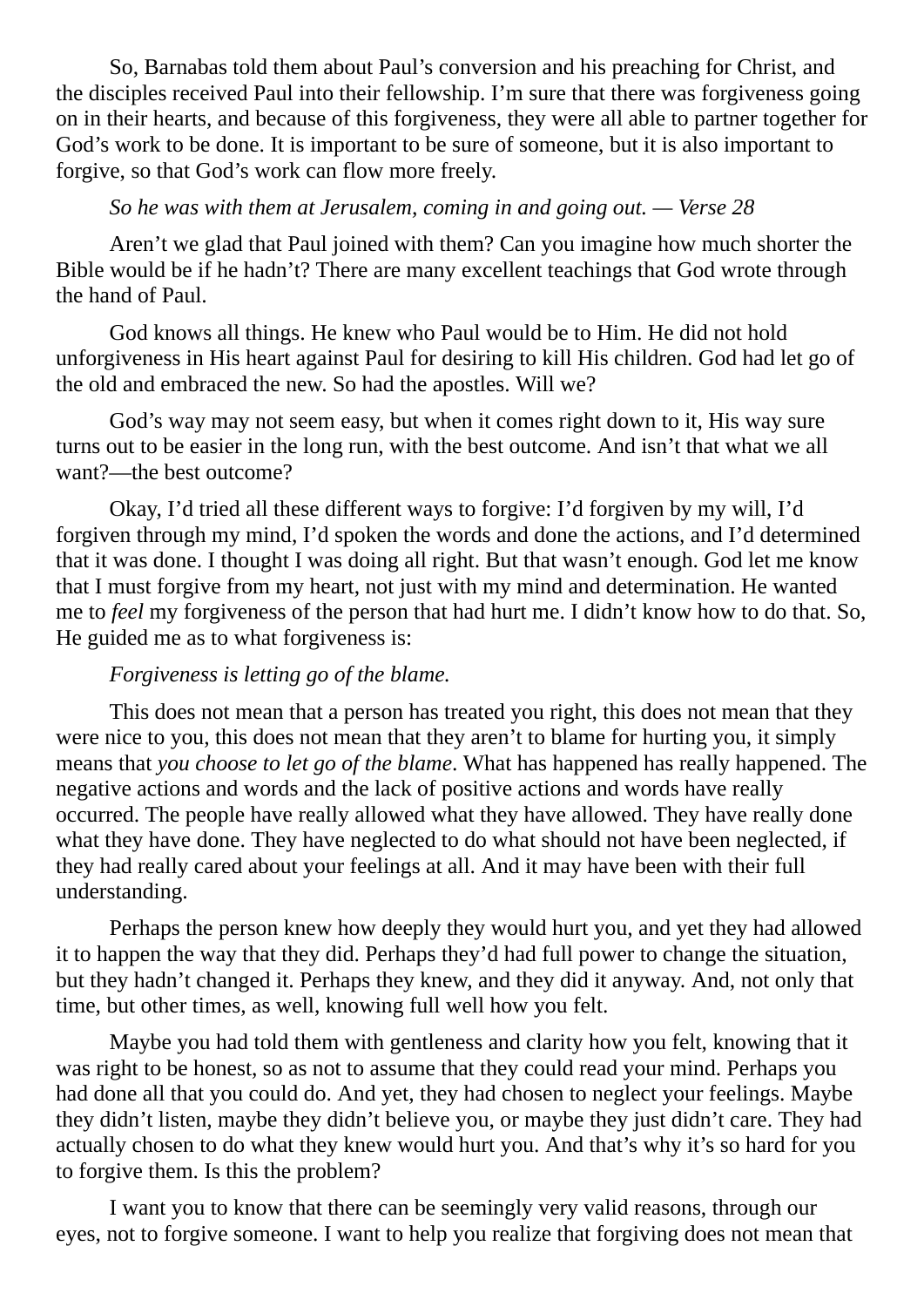we are to make excuses for the offender, nor that we have to understand where they're coming from. They may or may not have understood, but that isn't what our forgiveness hinges on.

We must simply forgive, without conditions. Forgiving is choosing to let go of the blame, and then actually letting go of it. Just let go. And if it tries to come back on you, let it go again. Don't pay any attention to it. Just tell yourself, "I'm worth letting it go. My life is important. My happiness is valuable. *I'm* valuable. It's just not worth holding onto." And let it go. Live with a positive attitude, and you will be the victor. And, in some cases, you may even find that you come to feel love for that person. You may even win back a brother or a sister. Christ can do amazing things, when we obey Him.

Another very important thing to keep in mind is to beware of telling other people about the episode of what the person did to you and how it turned out, how you had forgiven, or how they had apologized, *etc.* From my own personal experience, even when my purpose was to say something good, I've learned that as I relate the experience to another, I tend to get back into the old negative feelings again. Then it's really hard to get out of those feelings, and I end up having to forgive yet again, and having to ask God to forgive *me*. So, whenever possible, just let it go. If you must say anything, simply say that you're working things out, or that God has really blessed your relationship with the other person, or something else that doesn't involve going back into the past (even if the past was just vesterday).

Now, let's think about our value. You are valuable. Know this! The price that Jesus paid for us He wouldn't have paid if we hadn't been valuable. Did He die for anything else that was created? No. He only died for you and me. He died for people. He died to save our souls from hell, so that we could share in His glory. As mean and thoughtless as we are at times, He loved us so much that He went through terrible cruelties just so that He could reward us in heaven. And all we have to do is receive Him as our personal Lord and Savior, and live in obedience to His Word and His Spirit. Awesome!

Yes, Jesus Himself came down from heaven to love us, to teach us, and to be an example for us. He knew what awaited Him, yet He loved us so much that He came, anyway. He came to warn us that sin will lead us to an eternity of suffering, and He came to take those sins away the only way He could, by a blood sacrifice: His. Of course, we can still lose our souls if we insist on continuing in our sins, but we don't have to. He made a way out for us. We can come to Him, ask His forgiveness, and obey His Word.

For you and me Jesus was betrayed, arrested and convicted, yet innocent of the charges (He was set up). One of His closest friends denied even knowing Him, in order to save himself (rejection). His clothing was torn off of Him in front of a crowd of people (humiliation). And He suffered in so many ways that we cannot even understand.

Do you know that Christ forgave those who persecuted Him? As He was in agony, bleeding from the wounds inflicted by the nails driven through His Hands, the thorns that had been placed on His Head, and the whipping which He had received on His back, He cried out to His Father, the Almighty God, to forgive His tormentors. As He was hanging on a horrible wooden cross, He prayed to the Father for them.

*Then Jesus said, "Father, forgive them, for they know not what they do." — Lk*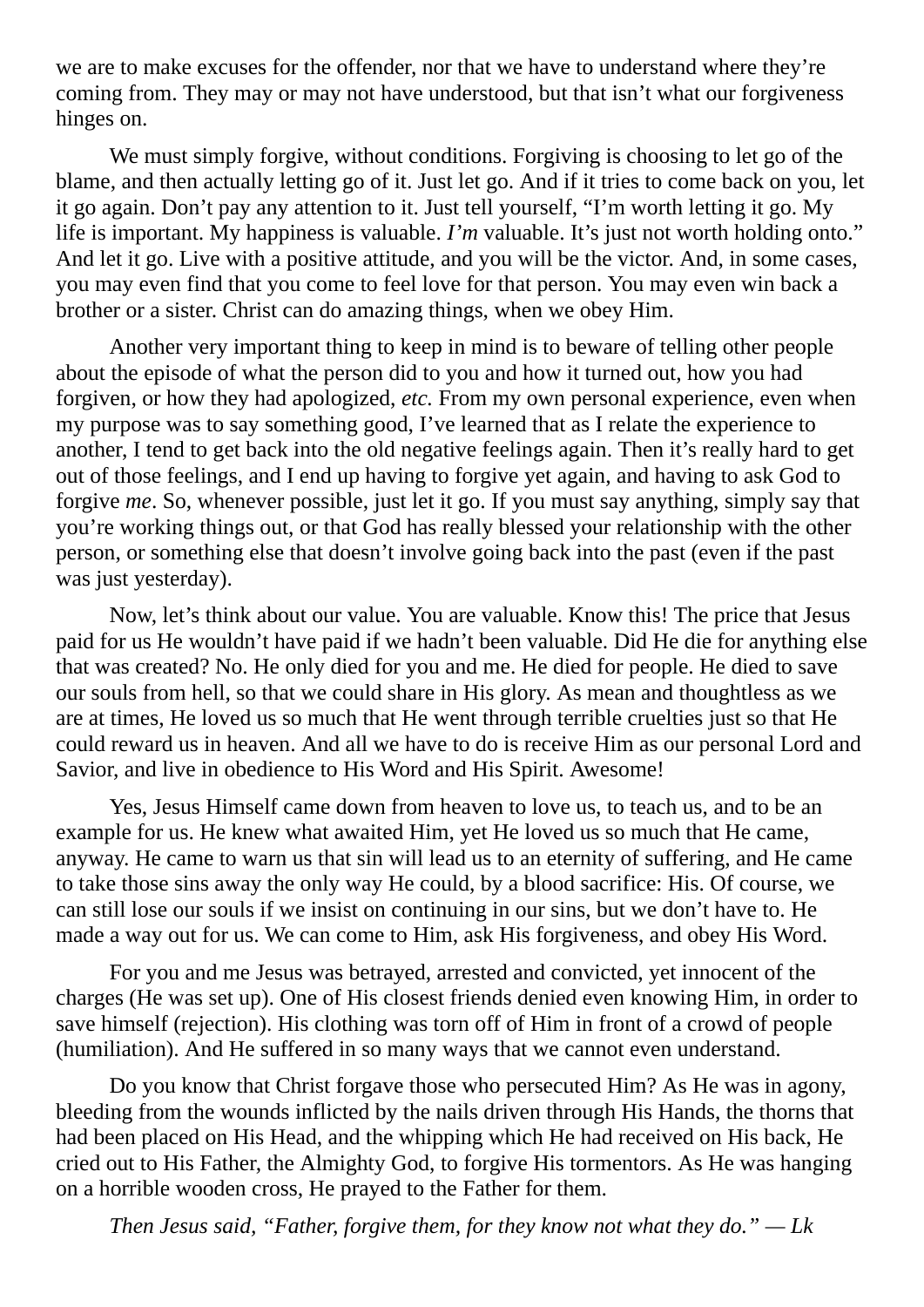*23:34*

What a God! I'm speechless. Pause with me. Consider His Words, His Heart. WORKSHEET #5—

1. Make a list of people you need to apologize to. Ask for God's guidance and help.

2. Make it a point to apologize. And, when you apologize, don't say, "I'm sorry, but… ." That tends to undo the apology. Stomp on your ego. Your apologies must be sincere and from your heart, no excuses. And tell the people what you're apologizing for, as guided by God. You'll feel a lot better afterwards, knowing that you've pleased God. And, if you need to apologize to Him, do that, too.

3. You may want to share one or more of your apology plans with others, in order to help and encourage each other.

4. After you apologize, let it go. You live *now*. That event is in the past (even if it was only moments ago).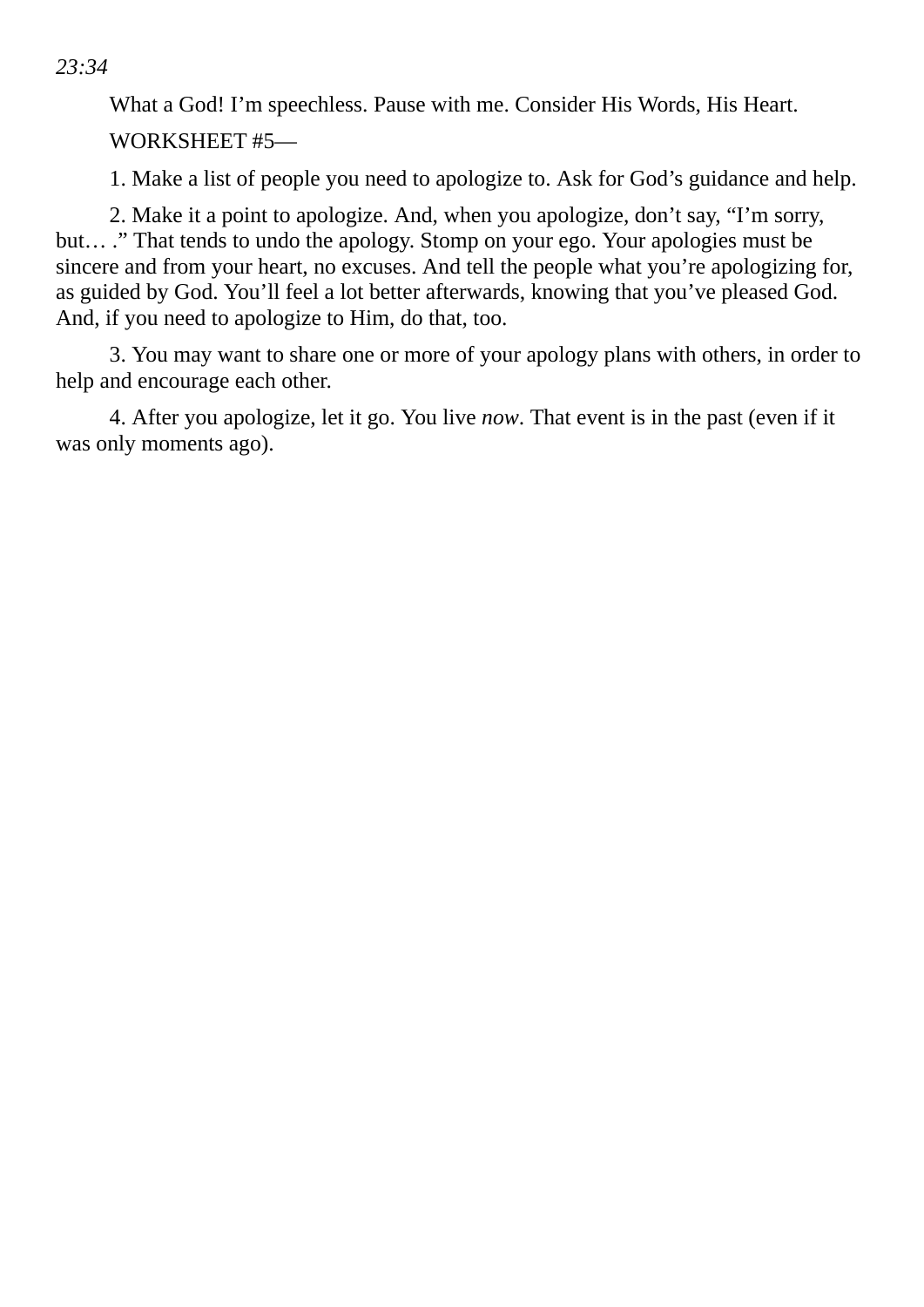## CHAPTER 6—Forgiveness (Part 2)

I'm learning not to be quick to judge others. They may live in an unhappy, abusive, or otherwise "handicapping" situation (which is often hidden from us). I don't know their situation. But I do know that the situation in which a person lives can really mess with their mind. It's not necessarily their fault. It's very difficult to pry yourself loose from a situation that has possibly "brainwashed" you in some way. I know not to quickly judge them. I am learning to have compassion on them. I must judge myself rather than others.

## *For if we would judge ourselves, we would not be judged. —1 Corin. 11:31*

This lack of judging is a difficult lesson that is continuing in me. I still have so much to learn. God judges by the heart (Praise God!), but since *I* am not always able to do that, I need to trust God to do whatever judging needs to be done, not me. Though I can, in some ways, "know them by their fruits" (Matt. 16), I cannot see into their hearts.

## *The LORD does not see as man sees; for man looks at the outward appearance, but the LORD looks at the heart. — 1 Sam. 16:7*

I have also seen the results of childhood abuses, which have so deeply affected someone's adult life. We must be *so slow* to judge. We must avoid a critical attitude. We don't know where they've been, what they've been through, nor how their unique personality has handled their situation.

What I'm saying is not to be used as an excuse for those who have been in these positions. It is to be used as a tool for understanding and patience. It is to encourage us not to give up on listening to others and encouraging them in their lives. However, it is not a reason to allow them to walk on us nor to allow them to negatively influence our lives. We must take care of ourselves and our families, which may mean that we cannot keep close company with those negative people.

I do believe that a person has choices, and that they are responsible for the decisions that they make which will affect their lives and the lives of their family at home, as well as the lives of others. It is important that we make right decisions, and that we have compassion on our families, our friends, our co-workers, and our other neighbors. But we must not be quick to judge others. We do not know their circumstances.

And, we cannot continue blaming others for what we ourselves have allowed in our own lives, feeling like what we did was all their fault, not at all ours. We must take responsibility for our actions and our words, and then we will not be blaming others. And by doing this, we will have less to forgive and less bitterness to overcome.

People really don't always see things the same way. We must make our own choices. Sometimes, we simply need to say "No," and mean it. It may be tough, but if you do it in a confident, gentle but firm way, you may be amazed at the outcome. At least, if everything does fall apart, you will have taken care of who you are. You won't be lost in the shuffle, nor be a slave to someone else's desires. You won't be in bondage to them. In other words, I must think and do what is right for me. And I must allow others the same freedom.

I want to give you some ideas that may help you in overcoming unforgiveness: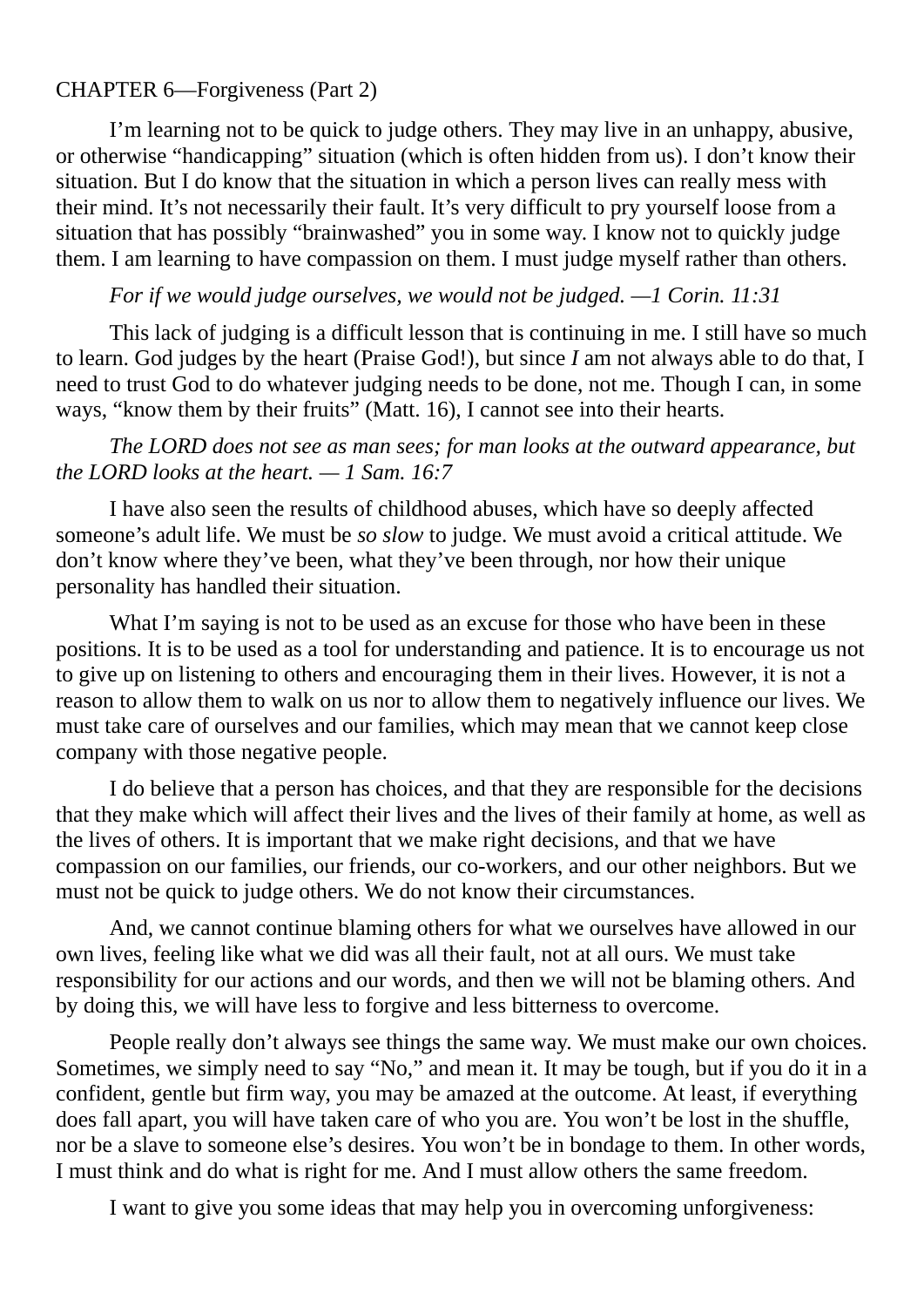First, journalize all of the bad things that have happened to you, from childhood on, especially if someone has hurt you very badly, until you have everything down. After a period of time, the day will come when you will have nothing left to write, because it is all in that little book. Make sure not to throw it away yet, because then you'll have to write it all down again. It's almost like a comfort for you to know that it's all on paper. Almost like it's there for someone to read, in case anything were to happen to you. It's like it justifies you. You may be crying out for people to know and understand how you have suffered. You may have a need for someone to know that you've been badly treated, that you were a victim, even though it is private for your eyes only (and God's, of course). It is very important to keep it until you are truly ready to let it go. It may be months before that time. When you are truly ready, throw it away. Then, but not before then, it will be freeing for you to get rid of it. But don't get rid of it simply because you think you should or because of being influenced by something someone else says. Be true to yourself. When it is the right time, you will know.

Also, there are many church programs that can help you in your quest to forgive. Some of them are for a whole weekend, so you can get totally immersed, some are one night a week over a period of time, some are in seminar style. It's good to hear others' experiences, good to be with people who may understand somewhat what has happened to you, and good to feel that they really care about you and your experiences (and viceversa).

Another way to deal with unforgiveness is to not over-expect, so that you will have less to forgive in the first place. Let go. People will not be understanding things with your mind, and you may feel let down and hurt again if you expect them to see things your way. So, don't set yourself up for more hurt.

Something that I've had to admit to myself was that God has allowed all of the negative things to happen to me that have happened to me. So I also had to forgive God, besides others and myself. Yes, I had to forgive God. I didn't want to admit to myself that I was blaming Him, and I felt ashamed for feeling that way, but it was true, and so I forgave Him.

What now? How do I proceed from this point on? How can I replace the old negative habits with new positive habits? I've learned about forgiveness, but how can I get myself to live in this new freedom?

Talk to yourself. Tell yourself what you need to hear. The tongue is powerful. Our ears hear what our mouth speaks.

*Death and life are in the power of the tongue. — Prov. 18:21*

*A wholesome tongue is a tree of life, but perverseness in it breaks the spirit. — Prov. 15:4*

So let's use our tongue as a helper. Say the words that you need to hear. Words like "I'm free" or "That's been forgiven" or "I've let that go" are very helpful. Be a blessing to yourself, and in turn, you will be a blessing to God and to those around you.

Don't set yourself up by telling yourself things that can lower your feelings of selfworth, such as, "That was stupid" or "I know better than that," or telling yourself things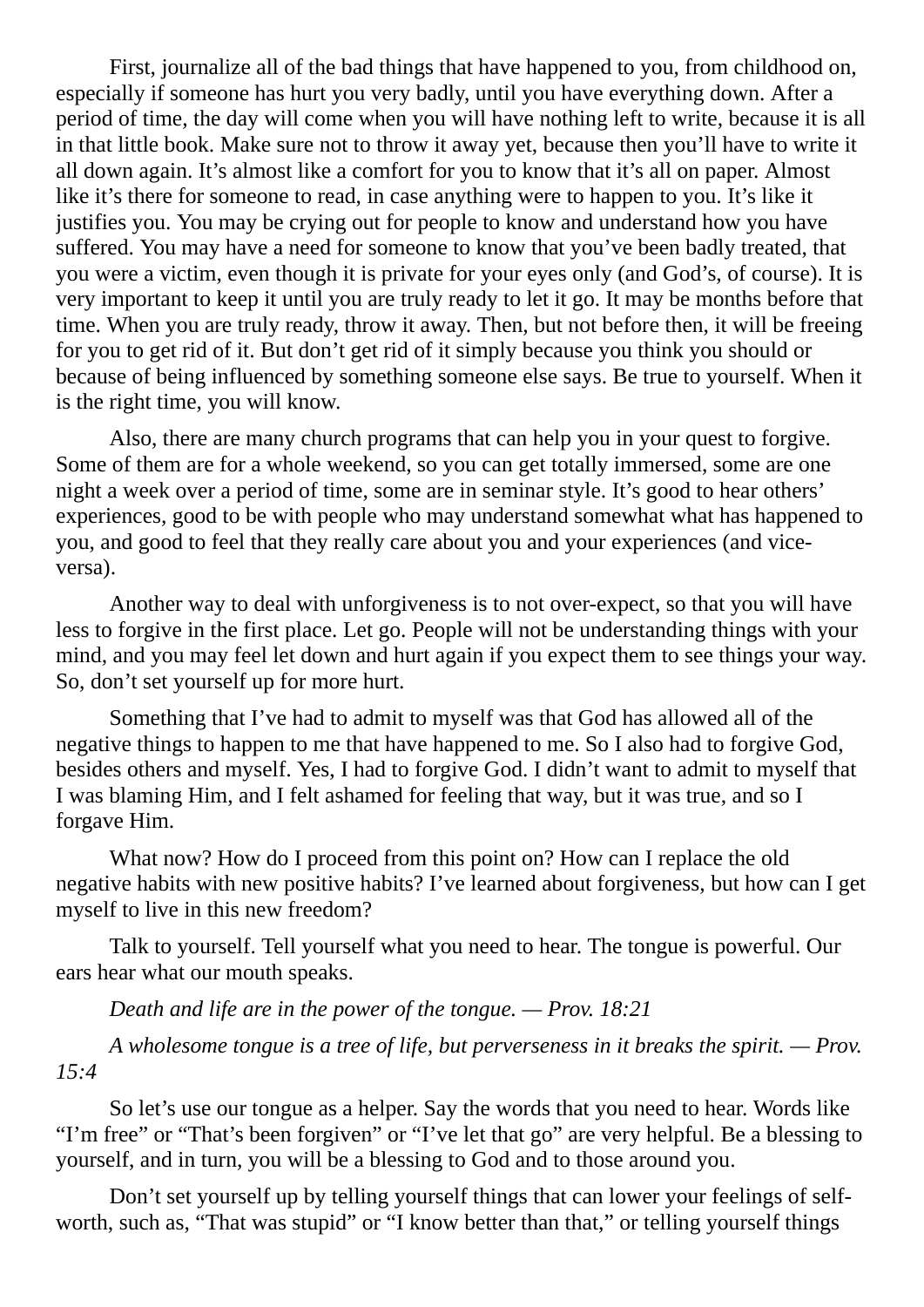that can bring you down or make you hurt or angry, such as replaying the past over and over again. If you do those things, you will be the cause of your own misery. Tell yourself only things that will help and encourage you.

Make it a habit not to let the old thoughts return. Deliberately put your focus elsewhere when those thoughts try to come back on you. Don't let the past have control. This can be really difficult, especially at first, but it *is* possible. I know. I'm learning to do it myself! And it's great! I feel like I'm gaining control of my thoughts. What a relief! I have relapses, but I don't give up on myself. I just keep trying.

Jesus came to tell us that we have to change. That means learning to have selfcontrol. In other words, we *can* do it, or God would not have asked it of us. We *can* treat others better, and we *can* forgive. God is truth. Listen to Him. Read His Word. Build yourself up in Him. Sing His praises! Moses did:

### *"For I proclaim the name of the LORD: ascribe greatness to our God. He is the Rock, His work is perfect; for all His ways are justice, a God of truth and without injustice; righteous and upright is He." — Deut. 32:3, 4*

Whatever we take in is our food. And whatever we eat is our nourishment. Wouldn't you rather be nourished with the pureness of God's Word and the freedom of forgiveness than be destroyed by the suffering of the past?

So, let it go. Control your own mind rather than letting something or someone else control it for you. Don't let the past hurts crush you again. Say "No!" Go your way. Deliberately put your mind on something positive. I like to visit and pray over people, minister in music, write books, plan for my future, work on a project that makes me feel fruitful, or put together jigsaw puzzles, conversing with the Lord and singing praises to Him as I'm doing these things. (I bring Him into these activities as my Partner.) Sometimes, I'll put on a Christian tape, sometimes I'll dance around and exercise. If my loneliness gets really bad, I might call a wise, uplifting friend. (Note the words "wise" and "uplifting." I'm learning.) Another thing that helps me is to read a book that will bring me good thoughts. What helps you?

Personally, I find that television drags me down into being a couch potato, so I've given most of that up and I'm much freer and happier now. However, I've gone through times of being so desperate to hear a human voice that I've used it as my "companion." I was addicted to the TV and watching others people's lives rather than living my own life, and I ended up being miserable. When I stop having that as an option, it forces me to look other directions, and now it's MY life I'm living! I'm so much more free and happy now!

There are times when I do need to focus on what is really bothering me. I'll stop and write it down, item by item, and face it right then and there. Then I can think it through, decide if it's worth my thoughts, pray about it, and then either do something about it (if something needs to be done), or just replace it with thoughts of something joyful or peaceful, or perhaps an enjoyable event that is coming up. As I've said, my writing also helps me and so does my music (composing, singing, or playing). And crying can help sometimes I'll give myself the treat of just bawling my eyes out for a little while; then, I feel relieved, and the peace can re-enter. (I just make sure that I don't stay there in those tears.)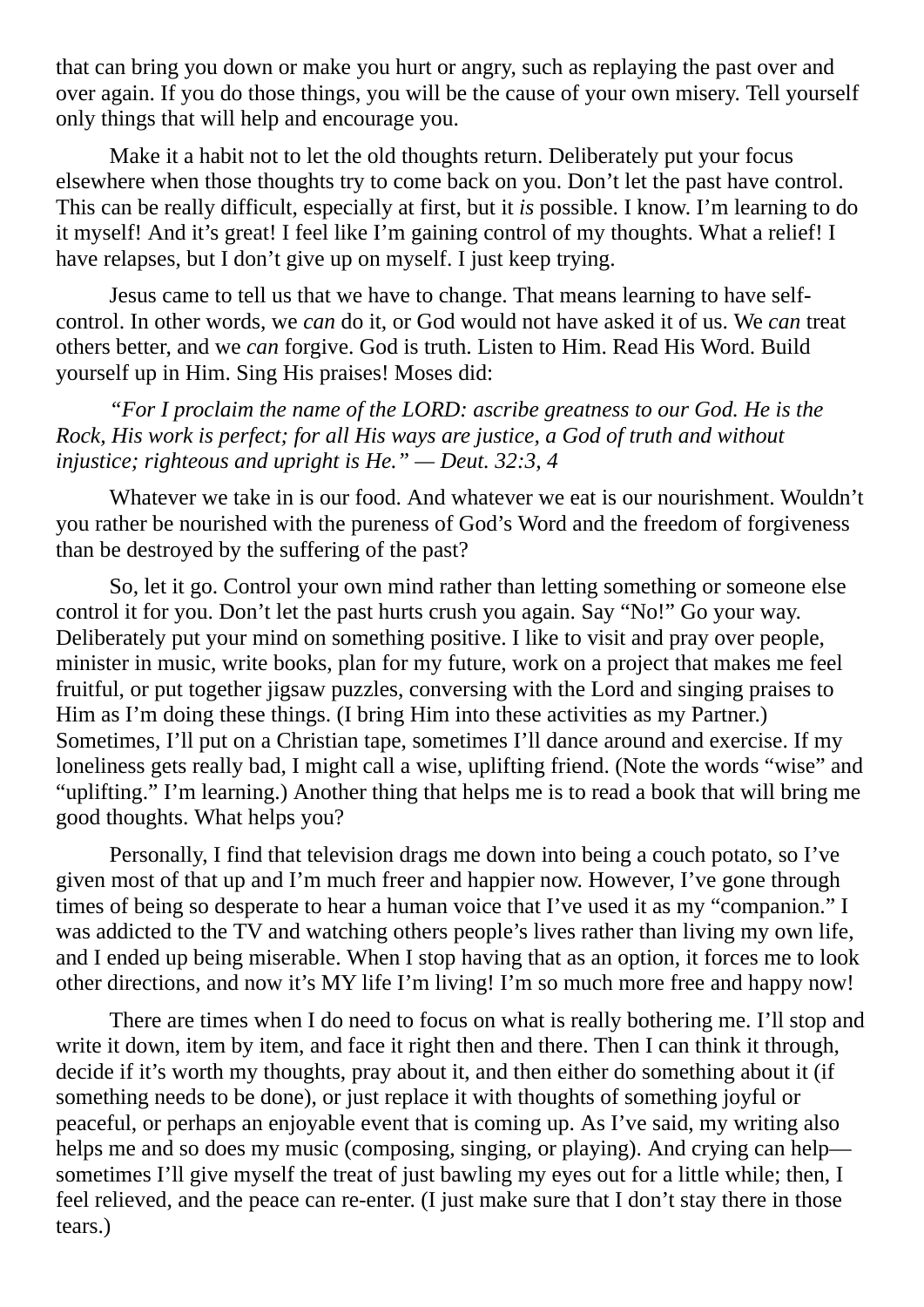Try looking at your blessings. I am so blessed with such a wonderful, loving family, and I have some precious friends. We're not perfect, but we have love, and love is such a healer. Even when we're not together, I can think of how proud I am of my children. I can be grateful for their love of God and for the people they are.

It's interesting that when we're filled with unhappiness or unforgiveness, life can be too hurtful to even want to be on this earth. And yet, when we have forgiven, and when we deliberately put our minds on good things rather than the bad, life can suddenly seem so pleasurable and enjoyable. All of a sudden, our thoughts can turn to thinking of how very blessed we are and how good God is to us. What changed? We chose to put our minds on something else. We chose to do something about it. We have that power. We have that control. Truly,

#### *"I can do all things through Christ who strengthens me" (Phil. 4:13).*

Look at Joseph, Jacob's son. His brothers were jealous of him, and sold him to some Ishmaelites, who were on their way to Egypt. They allowed their grief-stricken father to believe that Joseph was dead (Genesis 37). Then, the Ishmaelites sold Joseph to Potiphar, an officer of Pharaoh, in Egypt:

*The LORD was with Joseph, and he was a successful man; and he was in the house of his master the Egyptian. And his master saw that the LORD was with him and that the LORD made all he did to prosper in his hand. So Joseph found favor in his sight, and served him. Then he made him overseer of his house, and all that he had he put in his hand. — Gen. 39:2-4*

Wow! Look what God did with an unhappy event. Through the years, Joseph had gone through many good and bad experiences in Egypt, including being in prison, though innocent. But he had continued to serve God, and God had blessed him, even there. After God had used Joseph to interpret a dream for Pharaoh about a soon-coming famine, he had been put in charge of the land of Egypt!

*Then Pharaoh said to Joseph, "Inasmuch as God has shown you all this, there is no one as discerning and wise as you. You shall be over my house, and all my people shall be ruled according to your word; only in regard to the throne will I be greater than you." And Pharaoh said to Joseph, "See, I have set you over all the land of Egypt." — Gen. 42:39-41*

So, many years after Joseph was sold by his brothers, God was still working His will. The great famine hit the entire earth, and even Joseph's family back in the land of Canaan was in need of grain. Because of Pharaoh's dream, Egypt, with Joseph in charge, had stored up much grain, in preparation for this time. So, guess what! Yep, his brothers soon came, seeking grain to take back to their home in Canaan.

Now, this would have been a perfect time to get even with them, by worldly standards. Joseph did play with them some when they didn't recognize him, but he did supply them their needs, and he eventually revealed to them who he was.

*Then Joseph could not restrain himself before all those who stood by him, and he cried out, "Make everyone go out from me!" So no one stood with him while Joseph made himself known to his brothers. And he wept aloud, and the Egyptians and the house of*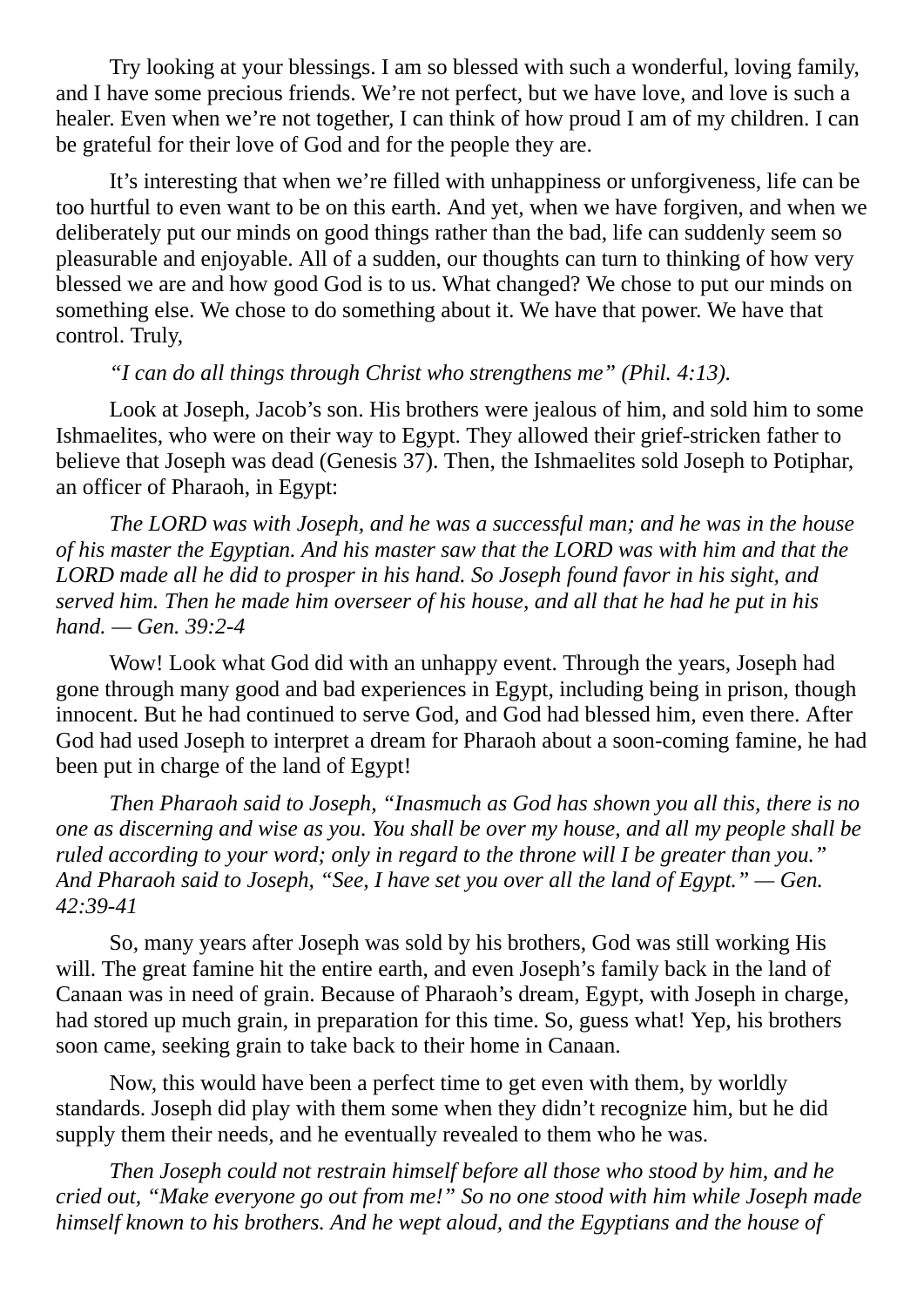*Pharaoh heard it. Then Joseph said to his brothers, "I am Joseph; does my father still live?" But his brothers could not answer him, for they were dismayed in his presence. And Joseph said to his brothers, "Please come near to me." And they came near. And he said: "I am Joseph your brother, whom you sold into Egypt. But now, do not therefore be grieved or angry with yourselves because you sold me here; for God sent me before you to preserve life… . It was not you who sent me here, but God… . Hasten and go up to my father, and say to him, 'Thus says your son Joseph: "God has made me lord of all Egypt; come down to me, do not tarry. You shall dwell in the land of Goshen… There I will provide for you…'" Then he fell on his brother Benjamin's neck and wept, and Benjamin wept on his neck. Moreover he kissed all his brothers and wept over them, and after that his brothers talked with him. — Gen. 45:1-5, 8-11, 14, 15*

When you can, read the entire story. It's fantastic! See Genesis, Chapter 37 and Chapters 39-47. What a God!

Talk about forgiveness! Joseph had the power to do anything he wanted to do to his brothers, but in Joseph's heart, there was no question—they were already forgiven. And more than that, they were loved, by the very brother they had wronged. Forgiveness is a wonderful thing! It frees! Isn't this a great example on which to go forward?

Live in love. Love requires forgiveness. Forgiveness is part of love. So, if you are to treat others the same way that you would like to be treated, you must forgive them as part of your love for them.

*"Therefore, whatever you want men to do to you, do also to them, for this is the Law and the Prophets." — Matt. 7:12*

If you want to be forgiven, forgive. If you want to be loved, love. If you want another chance, give another chance. If you want patience, be patient. If you don't want to be criticized, don't criticize.

Jesus gave us beautiful examples of how to live our love. He is so gentle and kind. No matter what we people have done to Him, it gives Him no joy to see anyone lost. He came so that we would live, and He doesn't give up on us easily. Do we give up on others easily?

*They said to Him, "Teacher, this woman was caught in adultery, in the very act. Now Moses, in the law, commanded us that such should be stoned. But what do You say?" This they said, testing Him, that they might have something of which to accuse Him. But Jesus stooped down and wrote on the ground with His finger, as though He did not hear. So when they continued asking Him, He raised Himself up and said to them, "He who is without sin among you, let him throw a stone at her first." And again He stooped down and wrote on the ground. Then those who heard it, being convicted by their conscience, went out one by one, beginning with the oldest even to the last. And Jesus was left alone, and the woman standing in the midst. When Jesus had raised Himself up and saw no one but the woman, He said to her, "Woman, where are those accusers of yours? Has no one condemned you?" She said, "No one, Lord." And Jesus said to her, "Neither do I condemn you; go and sin no more." — Jn 8:5-11*

Jesus did not get into a discussion with the people. He didn't ask them for their ideas. He didn't ask them, "Where is the man she was with?" He didn't ask them how they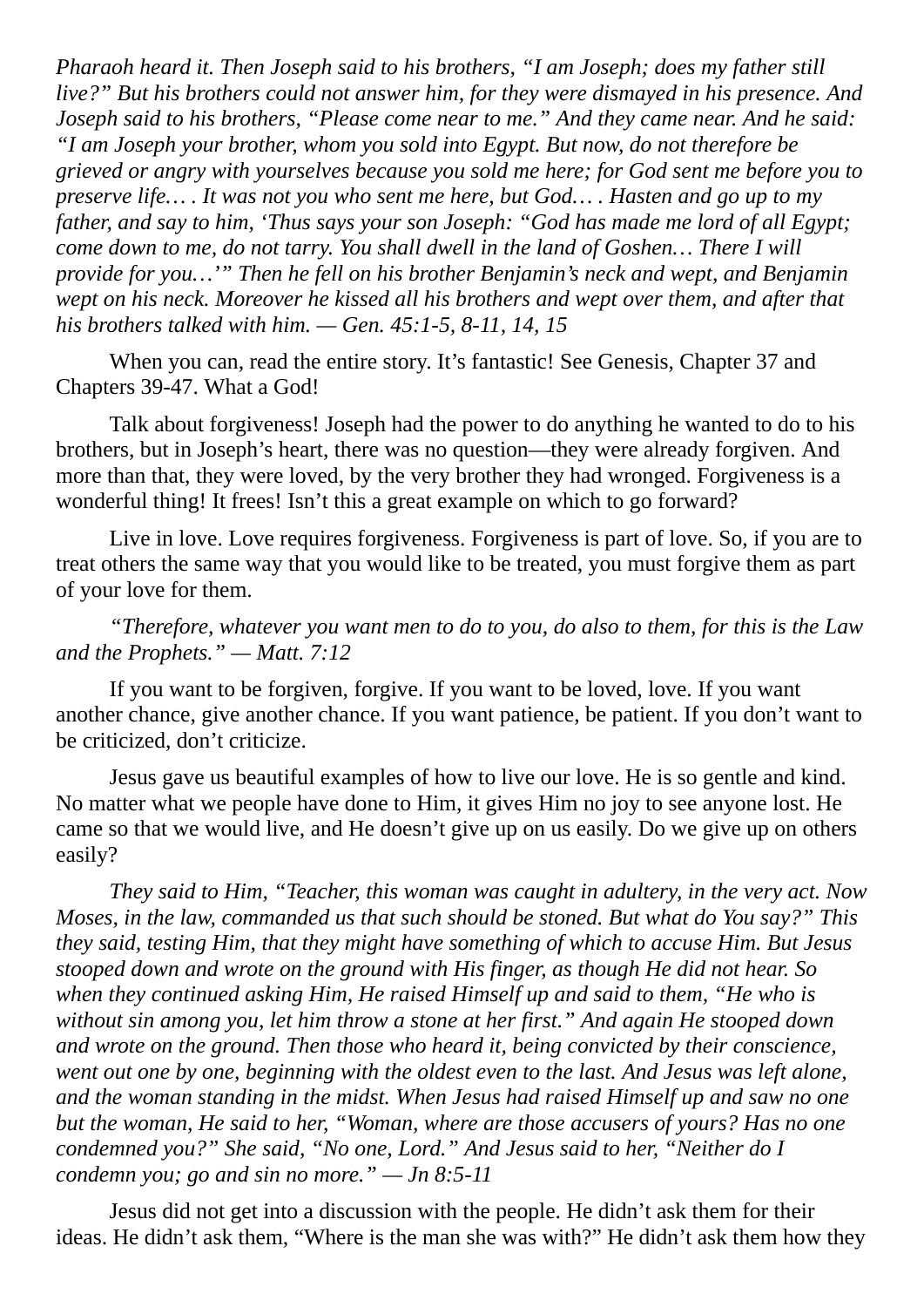had happened to find her. He didn't worry about their opinions. He cared about the woman. He forgave her. He made one simple comment, rather than preach a sermon, and their own consciences convicted them. Then, he turned to the woman. He did not ask her for details. He did not go into a counseling session with her. He did not condemn her. He simply let her know two things: that she was forgiven, and that she was not to repeat the sin. He did not say that the sin was okay. It wasn't. But He forgave her, anyway.

It is all so simple. Don't do or speak something that could harm another person, and, if you do offend them in some way, apologize. Also, if someone offends you in some way, and it is important to you, then tell them, gently, how you feel. Try to work through it so that both of you are satisfied, but if that is impossible, you have some choices as to what to do:

There are a variety of ways that you can go. First, recognize that your reaction is your choice. You can just let go of the situation and continue keeping company with that person, you can change your attitude about that situation or that person, you can decide that it would be better for you to avoid that person and/or that situation, or you can do something to change the situation. (Don't plan on changing the person.) Each circumstance will be different, and you will need to think through each one, deciding which is the best course to take. Pray about it. Read the Word. Don't think that God always wants to make things as hard on us as He can. That is not true. You must be open to go down the path that is right for you. Listen to God; listen to yourself; listen to the wisdom that God has given you.

God does guide us and counsel us through the words of others, at times. We do need to listen, but we need to be careful as to what we soak in. Listen. Pray. Think it through. How do you feel about what was said? Does it ring true? Does it agree with God's Word? Does it sound reasonable and possible? Or does it sound like someone else's opinion that isn't right for you? After all, if you are God's child, He will also guide *you*.

*The manifestation of the Spirit is given to each one for the profit of all: for to one is given the word of wisdom through the Spirit, to another the word of knowledge through the same Spirit. — 1 Corin. 12:7, 8*

But, as I said, be sure that the words are of God, and not of the person themselves. The pastor under whom I found out Who Jesus is, many years ago, used to say, "When in doubt, don't." And I've personally found that if something does not agree in my spirit, and I pray about it and it still doesn't agree in my spirit, then it's best not to do it. If it is truly God, I believe that He will help us to know—through His Word, through His Spirit. Don't just blindly accept someone's counsel, but don't close your ears, either, until you've checked it out with God and within yourself. Use discernment.

## *Then Peter and the other apostles answered and said: "We ought to obey God rather than men." — Acts 5:29*

I've found out that God is kinder to me than I am to myself, at times. He has taught me that He loves me and wants me to enjoy the blessings that He gives me. He wants me to choose to take care of myself, no matter what anyone else thinks. Make sure that you listen to God. And listen to yourself, deep down inside.

*"Take My yoke upon you and learn from Me, for I am gentle and lowly in heart, and*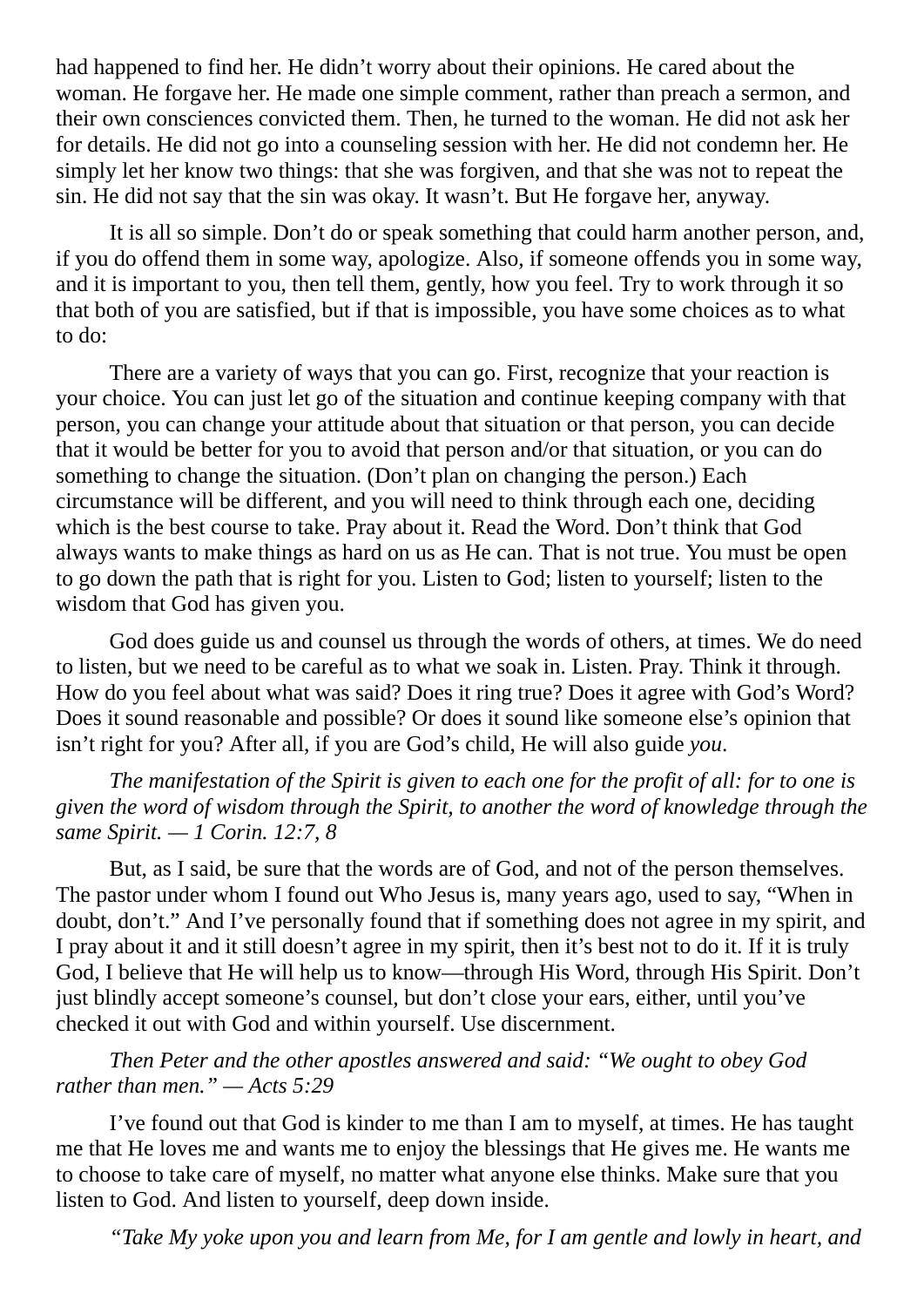*you will find rest for your souls. For My yoke is easy and My burden is light." — Matt. 11:29, 30*

*Then Jesus said to those Jews who believed Him, "If you abide in My word, you are My disciples indeed. And you shall know the truth, and the truth shall make you free." — Jn 8:31, 32*

So, follow the truth. Follow Him. Come into His Spirit, knowing that HE LOVES YOU! Love Him. Love yourself by taking care of, and listening to, yourself. Then you can more properly love and forgive your neighbor and allow them to be free to properly take care of *themselves*.

As I mentioned earlier, if you take care of yourself, and you do what you know that God would have you to do, you won't need to forgive as often, because you won't be blaming others for your choices. We usually do have the power of choice. I love it. Don't you? Knowing that whatever I do is my choice has made my life so much more peaceful. I have power!

I learned in college that my personality type is only present in about one percent of the population. It was great to learn about who I am, to accept who I am (who God obviously made me to be), and to learn how to take care of myself. However, I began then to realize that if I'm so different, maybe other people really do not think like I do, that they really do not see things the way that I see things. So, I've been learning to try my best to use enough words to be very clear in what I am saying (though not a confusing overabundance), and to ask enough questions for me to be able to correctly understand what someone is saying to me. And not just to assume that I understand, just because I'm sure that I do.

What I'm saying is this: Be sure that you are understanding correctly, and be sure that your listener is understanding correctly. Repeat what you think you've heard, using different words, just to be sure. Don't get upset with them nor with yourself. You were made the way you are for a purpose. So were they. Be patient. Persevere. Be sure. Your problem with unforgiveness could be just a misunderstanding.

Also, different things are important to different people. Don't expect everyone to see eye-to-eye on everything. They won't. It's not necessarily that one is right and the other one is wrong, it's simply that we're different, and we're made that way.

If we were all the same, how could God do His work? An apple doesn't supply the vitamin C that we need, but an orange does. An orange doesn't supply the pectin that we need, but an apple does. We need both the vitamin C *and* the pectin, the apple *and* the orange.

I hope this helps you to see people in a different light, so that you can live God's love by appreciating who they really are. And, also, I hope that you will see yourself in a different light, and really appreciate who *you* are. Think about it.

Of course, there is no excuse for bad language and hurtful actions. They are wrong. But there can be reasons for our differences, and these can be a positive learning process. Be kind. Be thoughtful. Forgive. Take care of yourself.

In this is love, not that we loved God, but that He loved us and sent His Son to be the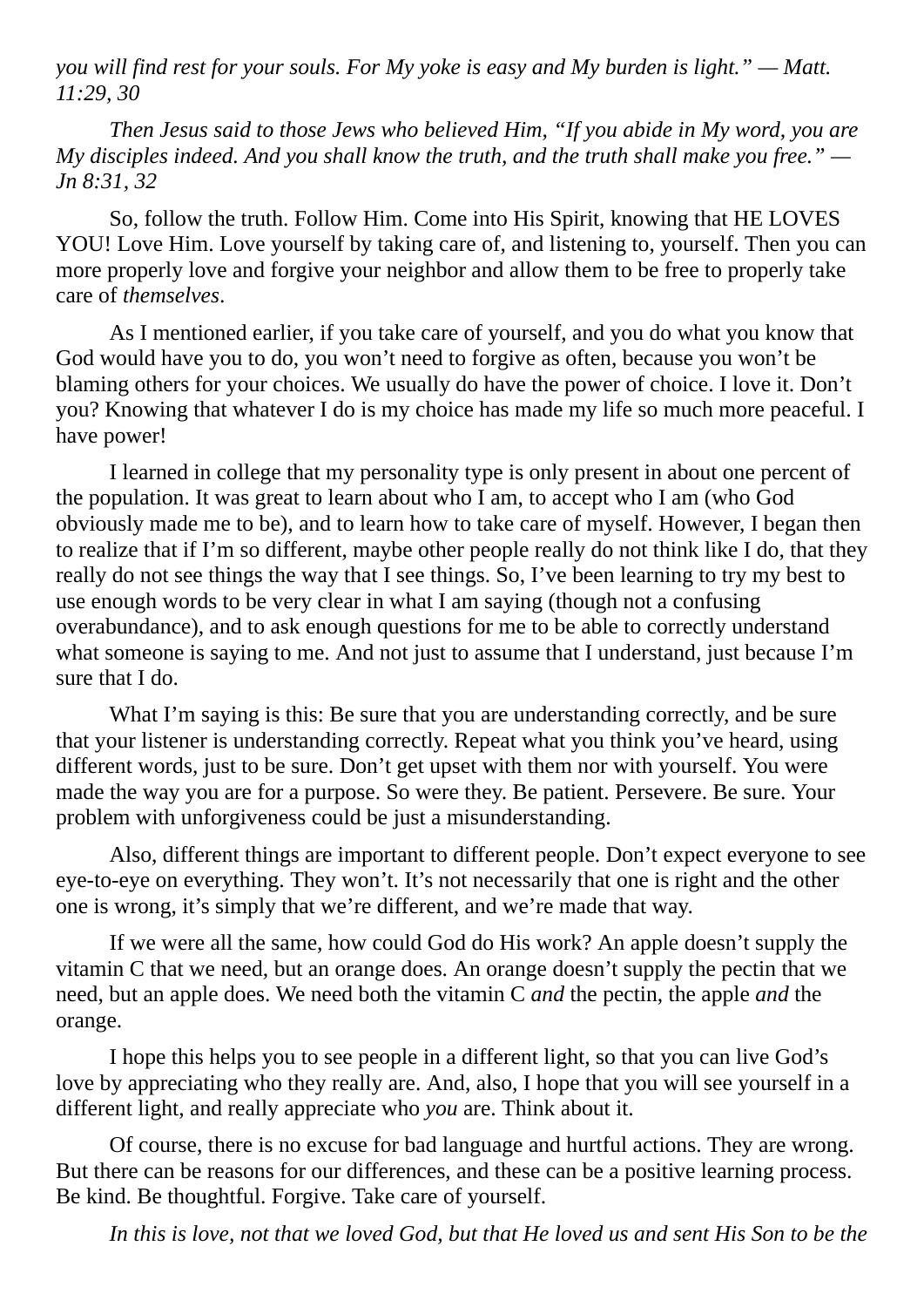*propitiation for our sins. Beloved, if God so loved us, we also ought to love one another. — 1 Jn 4:10, 11*

*"You have heard that it was said, 'You shall love your neighbor and hate your enemy.'But I say to you, love your enemies, bless those who curse you, do good to those who hate you, and pray for those who spitefully use you and persecute you, that you may* be sons of your Father in heaven; for He makes His sun rise on the evil and on the good, *and sends rain on the just and on the unjust. For if you love those who love you, what reward have you? Do not even the tax collectors do the same? And if you greet your brethren only, what do you do more than others? Do not even the tax collectors do so? Therefore you shall be perfect, just as your Father in heaven is perfect." — Matt. 5:43-48*

And remember, choose carefully what you do and don't do. Don't blame God nor others for putting you into a bad situation. Get out of it. Take care of yourself.

*"Do not … cast your pearls before swine, lest they trample them under their feet, and turn and tear you in pieces." — Matt. 7:6*

Living in forgiveness is not just automatic. It takes work. It is a regular, daily process which requires lots of practice. If you want to have a healthy heart, you walk every day; once a week won't bring you the results you desire. If you want to learn how to speak a foreign language, you must practice it regularly or you will never get the fluency that you wish to have.

Practice forgiveness. Don't ever give up on yourself. You *can* do it. It just takes a very willing spirit, a regular dance all over your ego, determination, and a heart that lets go of the blame.

*I affirm, by the boasting in you which I have in Christ Jesus our Lord, I die daily. — 1 Corin. 15:31*

*For he who has died has been freed from sin. Now if we died with Christ, we believe that we shall also live with Him, knowing that Christ, having been raised from the dead, dies no more… . Likewise you also, reckon yourselves to be dead indeed to sin, but alive to God in Christ Jesus our Lord… . But now having been set free from sin, and having become slaves of God, you have your fruit to holiness, and the end, everlasting life. For* the wages of sin is death, but the gift of God is eternal life in Christ Jesus our Lord. — *Rom. 6:7-9, 11, 22, 23*

True freedom, indeed. Choose to live in that freedom from God. Choose to obey. Choose to forgive. Choose freedom!

Yes, things will happen to remind us of what has previously happened or been neglected. A reminder of what has brought us pain in the past can cause the pain to return again. This is human. But, if we look at this occurrence as a chance to practice our forgiveness, it can be a blessing to us. A change of outlook can make all the difference.

*"Judge not, and you shall not be judged. Condemn not, and you shall not be condemned. Forgive, and you will be forgiven." — Lk 6:37*

We don't ever want to forget Who our Helper is. Christ and us, together, make a strong team. When He is our partner, we *can* do it all.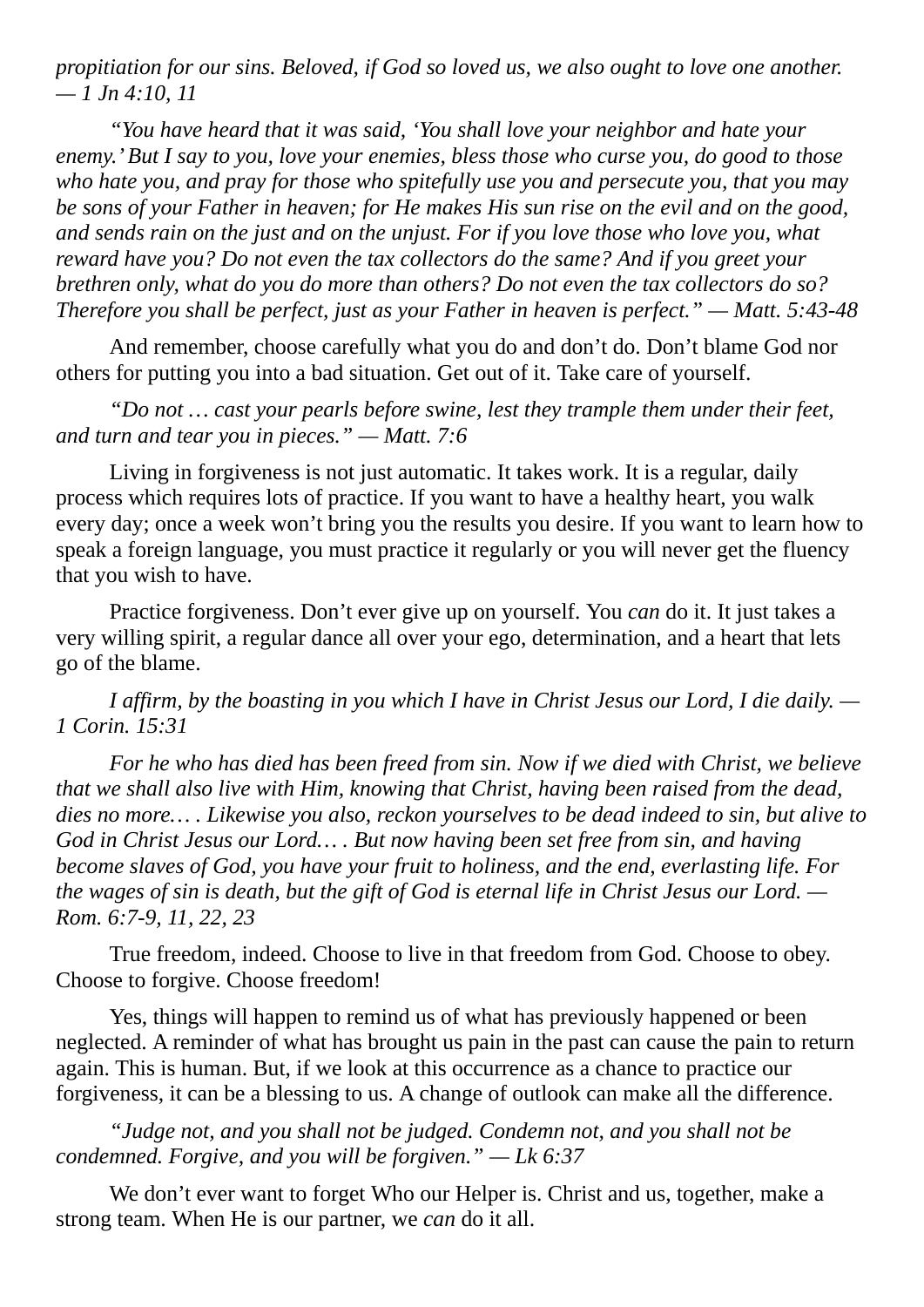*"With men this is impossible, but with God all things are possible." — Matt. 19:26*

Ask God for His help. He doesn't expect us to do it alone. He knows that we need His help. He will help you, if you ask. He has helped me.

Make it a habit to forgive right away. But don't expect others to forgive *you*. It is good for them and nice for you if they can, but don't expect it, and then you won't be disappointed. We have the power to forgive, but we do not have the power to make others forgive us. So, don't worry about what you have no power over. You'll be much happier. You'll have more peace. And isn't peace what you're after?

Don't be too hard on yourself. And enjoy laughing at yourself in a spirit of love, when you get too serious about things. It will make life seem so much brighter. You will find that as you are kind to yourself, it will be easier to be kind to others.

Also, give God the freedom to guide others, as well. Just let Him do what He wants to do, without getting in His way. What He has done for you He can do for them. Don't underestimate Him. He is all-powerful, remember?

Choose to live in the freedom of forgiveness. Let go of the blame. Forgive.

*Blessed be the LORD, because He has heard the voice of my supplications! The LORD is my strength and my shield; my heart trusted in Him, and I am helped; Therefore my heart greatly rejoices, and with my song I will praise Him. The LORD is their strength, and He is the saving refuge of His anointed. Save Your people, and bless Your inheritance; shepherd them also, and bear them up forever. — Psa. 28:6-9*

Wow! What a God! And He chose us! Wow! Thank You, Lord!! Amen.

WORKSHEET #6—

1. Forgive. Make a list of the people you haven't truly forgiven from your heart. Pray. Choose to let go of the blame. Forgive them—from your heart.

2. Now, forgive yourself. Write it down here.

3. Most importantly, forgive God.

4. Receive your freedom!

We're forgiven. What a beautiful word!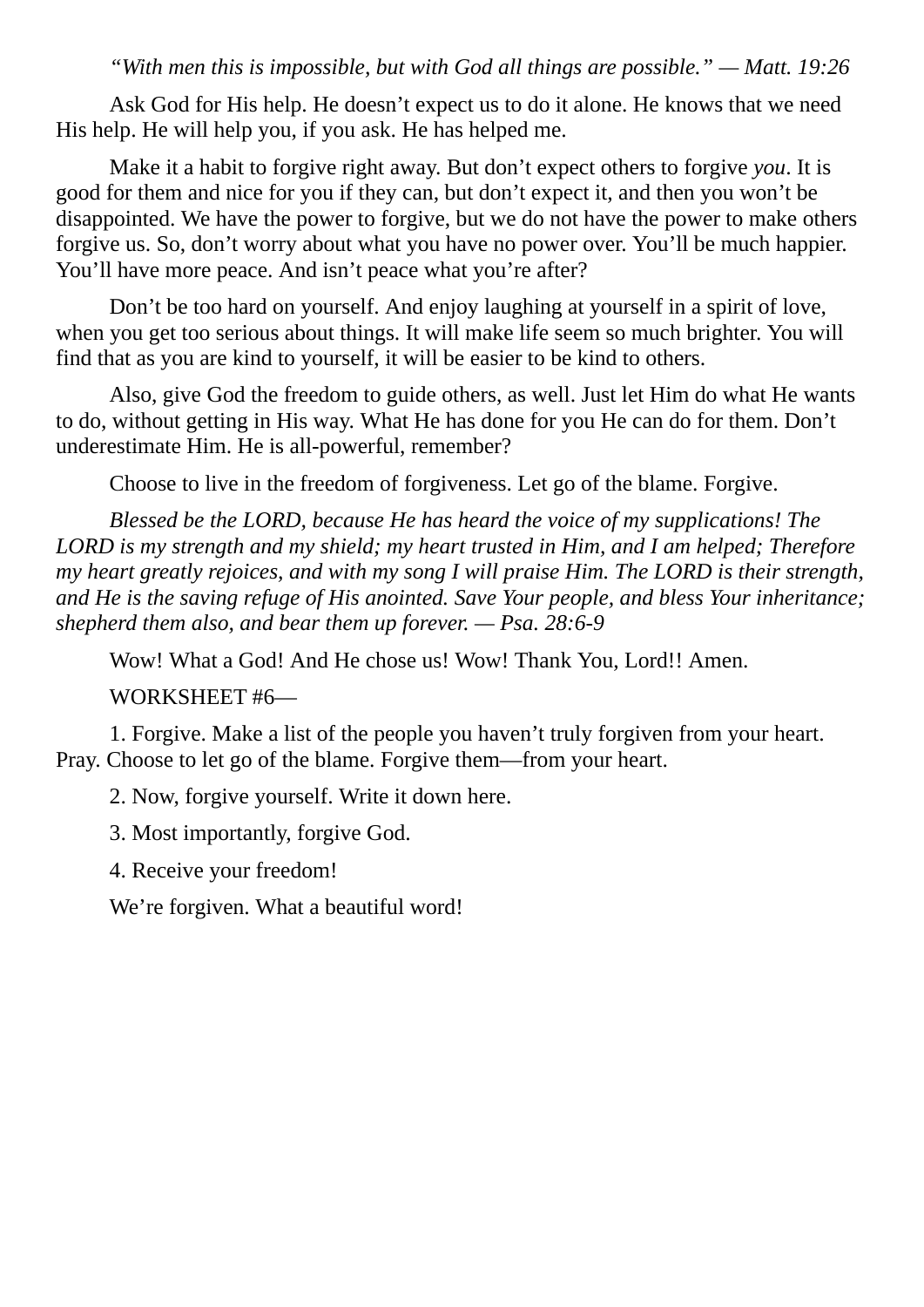CHAPTER 7—Courage: If I Have It, Do I Lose My Fears?

I have heard people say that they wished they were as confident and unafraid as a professional singer, actor, minister, or musician. However, if you were to ask that professional person, they would probably tell you how very afraid or nervous they are when they sing or speak. Many famous people, including actors, have admitted that they get "butterflies" just before they go before a group of people, even if they've been doing it all of their lives.

According to the following verses, even Paul, that dear man of faith in God, the one who shook off the snake into the fire, felt fear. He just didn't let it stop him from doing all that God had guided him to do.

*And I, brethren, when I came to you, did not come with excellence of speech or of wisdom declaring to you the testimony of God. For I determined not to know anything among you except Jesus Christ and Him crucified. I was with you in weakness, in fear, and in much trembling. And my speech and my preaching were not with persuasive words of human wisdom, but in demonstration of the Spirit and of power, that your faith should not be in the wisdom of men but in the power of God. — 1 Corin. 2:1-5*

My thought is this: If you didn't have fear, you wouldn't need courage. *Courage is doing something even though you are afraid to do it.* Courage is walking on your fears, even when you feel like the room is reeling or you're nauseated, or, as in my case, when I'm shaking all over.

When I sing, play music, and speak for God, I often (not always, but often) shake. Sometimes, I shake a lot. It may be anticipation or excitement, but sometimes it's just the stress of being in front of people (I'm a natural introvert) or the stress of having to keep up a certain pace. My keyboard has a built-in rhythm that I can use, and I do enjoy it at times, but it puts me under pressure to be sure to hit the right keys and buttons at exactly the right time, and that doesn't agree with my nervous system. Plus, I have to think about, and do my best at, two things at the same time (playing and singing). This creates stress. (I prefer concentrating on only one activity at a time so that I can do my very best at that one activity.)

Stress and I don't get along well. My nervous system doesn't handle it well. I've been through a lot in my life, and though I have forgiven and put things behind me, my body still shows the effects of it all, so I live on God's healings, and He always comes through for me. Praise God! I feel that this is one of my sacrifices for God. I don't let it stop me from serving Him. He always gets me through and blesses me for obeying Him. And I usually have to sit and relax for awhile before I will calm down inside and stop shaking.

Another reason people have fear when they minister for God is that they're afraid that they might mess up God's purpose. I don't worry about that one as much anymore, because I believe that God will work His will through me—either in spite of my shaking, or maybe even because of the shaking. God can do anything He wants to do, so I've learned that He *will* accomplish His will, one way or another, and I can't mess that up. As long as I'm obedient to Him, doing my part the best that I'm able, that's all He asks of me.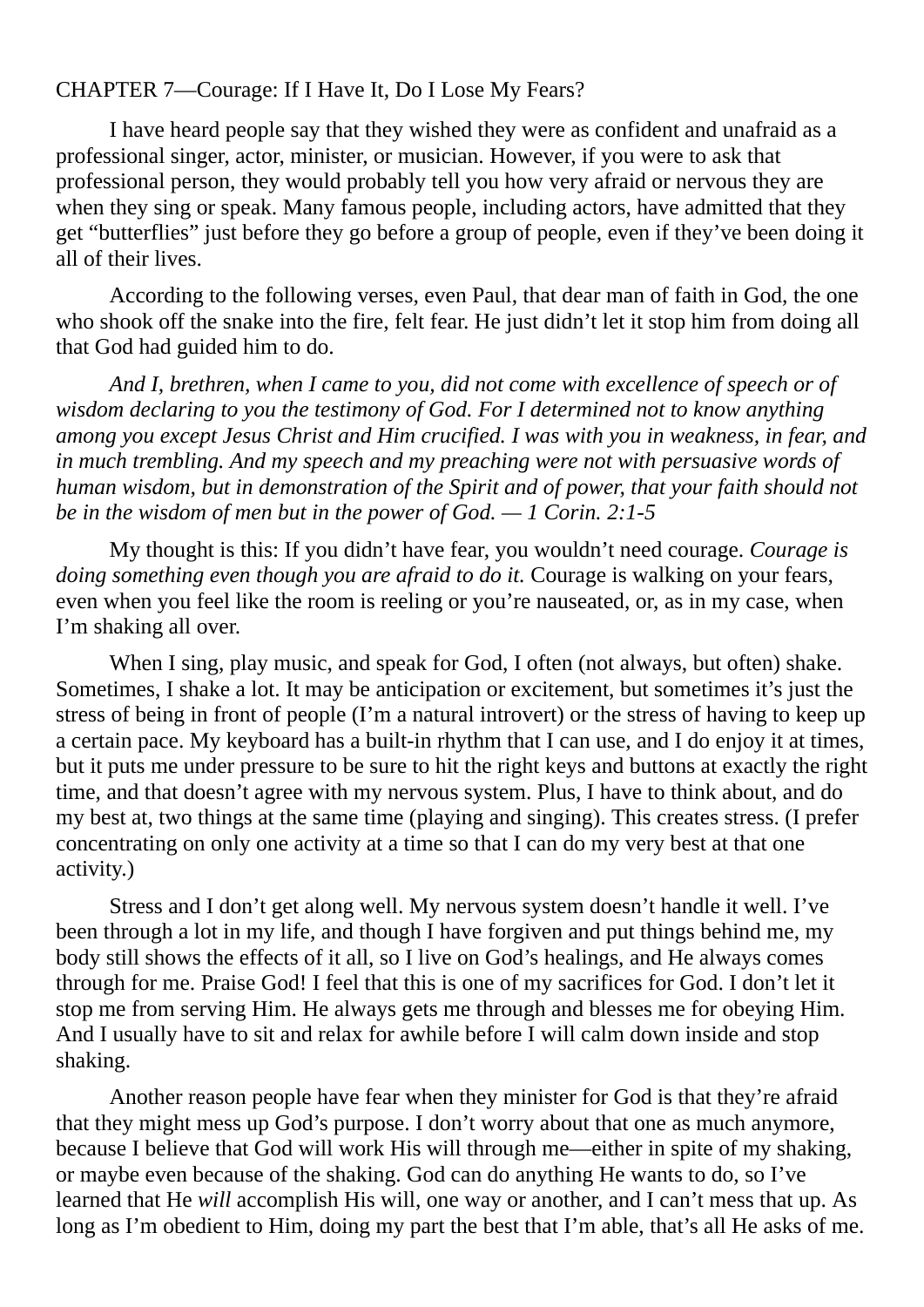Ah, sweet peace. I don't have to worry. It isn't me at all. It's all Him. He knows His instruments well. After all, He made us, and He sees us every second of every day. So, He knows us well. We just need to have the courage to obey Him, no matter how we feel. That's all.

*Then Moses went and spoke all these words to Israel. "Be strong and of good courage, do not fear nor be afraid of them; for the LORD your God, He is the One who goes with you. He will not leave you nor forsake you." Then Moses called Joshua and said* to him in the sight of all Israel, "Be strong and of good courage, for you must go with this *people to the land which the LORD has sworn to their father to give them, and you shall cause them to inherit it. And the LORD, He is the one who goes before you. He will be with you, He will not leave you nor forsake you; do not fear nor be dismayed." — Deut. 31:1,6-8*

*Then the LORD said to Joshua: "Do not be afraid, nor be dismayed; take all the* people of war with you, and arise, go up to Ai. See, I have given into your hand the king of *Ai, his people, his city, and his land." … So Joshua arose… . — Josh. 8:1, 3*

Notice that Joshua obeyed God in spite of his fears. If you read the rest of the chapter, you will see that God's promise came to pass just like He said it would.

*And the LORD said to Joshua, "Do not fear them, for I have delivered them into your hand… ." — Josh. 10:8*

This time, God was talking about the Amorites. Again, Joshua obeyed God rather than his fears. And again, God let Joshua know that He, God Himself, was the One Who was doing His work.

*But the LORD said to Joshua, "Do not be afraid because of them. . . . " So Joshua and all the people of war with him came against them suddenly… . And the LORD delivered them into the hand of Israel… . — Josh. 11:6-8*

Are you getting the picture? Joshua felt fear, over and over again. His courage in obeying God did not mean that he no longer was afraid. He continued to have fears, just like we do, but he didn't allow it to get in his way nor to get in God's way. Because of this, he accomplished many mighty deeds in the Lord, including the crumbling of the walls at Jericho (see Josh. 6). And, as I said earlier, God worked His will. All Joshua had to do was have the courage to obey.

*So the LORD was with Joshua, and his fame spread throughout all the country. — Josh. 6:27*

Centuries later, Joshua is credited by Paul for being a man of faith. He is not remembered for his fears, because he did not obey them. He lived by courage. He obeyed God.

*By faith the walls of Jericho fell down after they were encircled for seven days. — Heb. 11:30*

Joshua's fears did not cause him to sin. He obeyed God, no matter how he felt. He trusted God. He had faith in God. Consequently, God was with him. If we give God a chance to work through us, guess who gets the blessing—we do. And then God's will is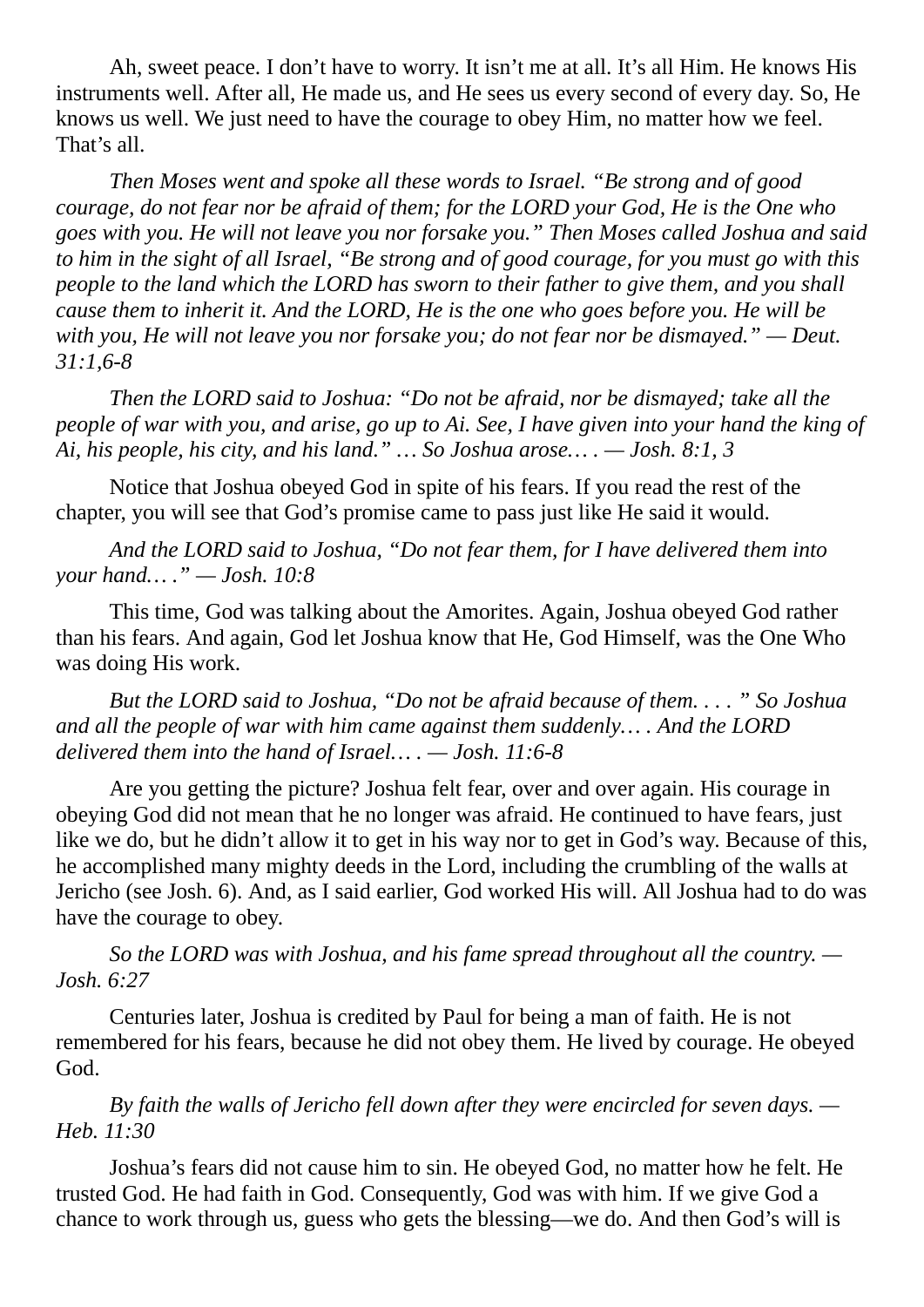accomplished so that many more can also be blessed.

So, don't worry about messing up God's purpose, if you are doing all that you believe God is guiding you to do. He made you. He can certainly take what seems to be a failure to you, and make it into a blessing to the people.

There have been many times as I was singing or speaking that I'd felt like I'd really blown it—that my voice was awful or off key, *etc.* Guess what! Those were the times that I'd be approached by someone afterwards to tell me that they saw or felt God's angel over me or that the song really touched them and they wanted a copy of the song for themselves, or that my message changed their prayer life.

Don't underestimate God. He knows full well what He is doing. Praise the Lord!! Of course, He does expect us to prepare wisely and to do our best when He guides us to do something for Him; but then He fills in and works His will. *He* works His will, *we* don't. Praise God!! Isn't that a relief? Ah, what a wonderful God!!

God will never ask of us what we cannot do, with His help. He will not expect of us what we cannot give. He will not require of us anything that He will not help us to do. God's ways are amazing! I feel so honored that He has hung in there with me and has kept His Hand on me, leading me closer and closer to Him. I still have so much to learn. Heaven. That's when I will have the understanding I need—when I'm in heaven. And, with God's help, I'll cling to Him until I get there. Praise God!

When I was going through a tremendous personal battle years ago, I remember that God had guided me to see a particular man of God. He gave me a name, and it was up to me to find the man with that name. I found two in my local area. Well, I called one, and he refused to see me, so I called the other one, and he did see me. However, he was gruff with me, and that was really hard on me. But in the fifteen minutes we were together, he had mentioned the word "courage," and that word stood out, so I went and asked the Lord if that was the word that I was supposed to hear, and my answer was, *Yes.* I went through all of that just for one word, but that word has helped to change my life. It was worth it all. Courage!

My life with courage was not easy, especially at first. As I said the words that I needed to say, did the things that I needed to do, and refused to do the things that I believed I wasn't supposed to be doing, it was like explosions went off in my head and I was very, very afraid and insecure! But I did it, anyway. Eventually, it got easier. I just learned to accept whatever happened as God's will, to put it all in His Hands, and to stand up for myself, and I slowly received a freedom that I hadn't known before.

Today, I am doing so much better. I feel like a whole person who doesn't have to live up to what other people think. Yes, there are times when I tend to fall back, so then I just have to recognize and remind myself of what's happening, and stand up for myself again. Fear surely does have torment. I know. I've had to fight it many times, and it is HARD!

So, to answer our question: Courage doesn't necessarily take our fears away. Having courage simply helps us to obey God and to live a more fruitful, fulfilling life in spite of our fears. As we walk on those fears, they usually do diminish, but even if they don't, we certainly gain more control of our lives and have a much deeper, more meaningful joy.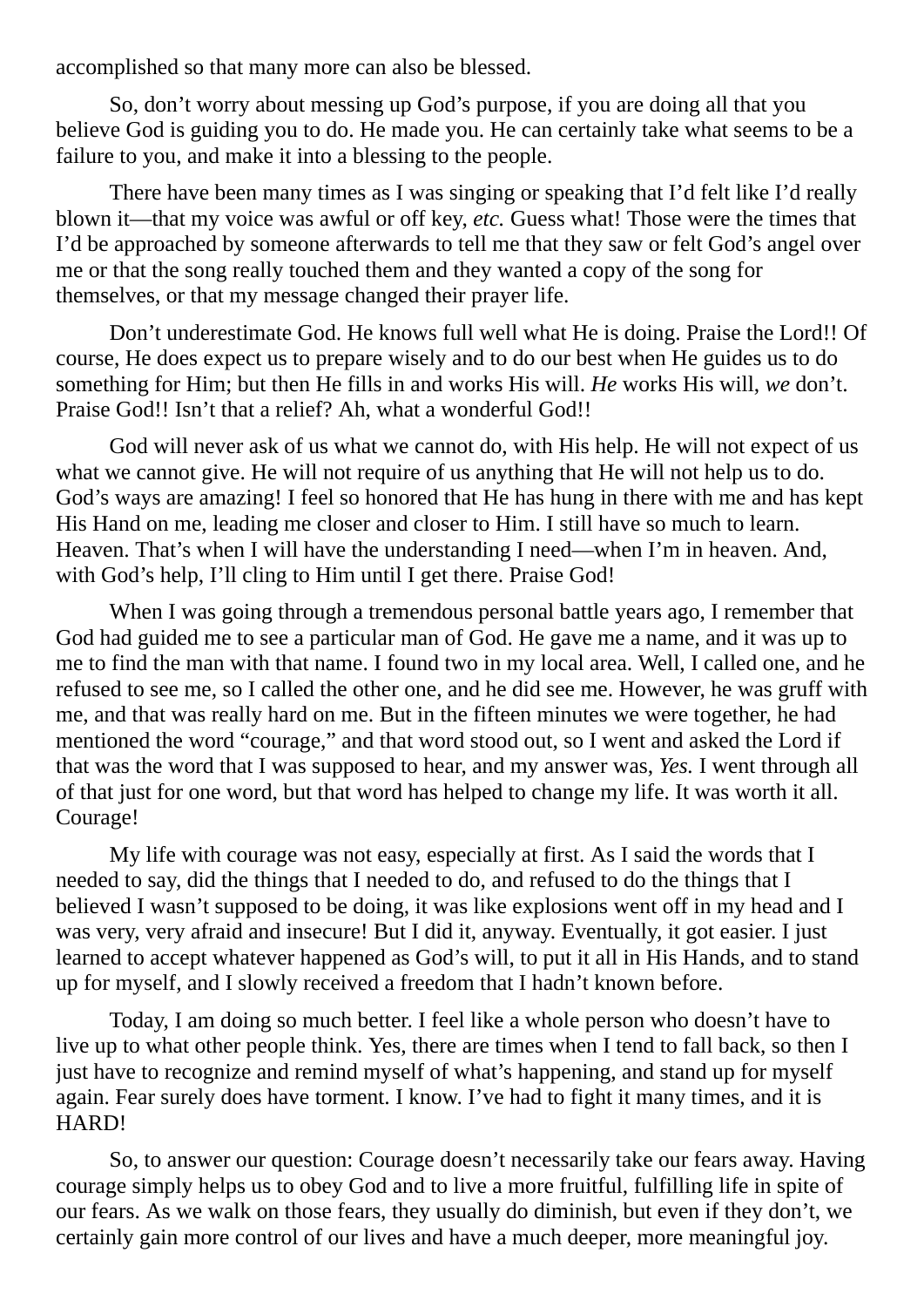Acting in courage helps to set us free. And, then, we also tend to feel much better about ourselves, which can also lift those around us.

People talk a lot about self-esteem these days. Obeying the Lord is perhaps the best way to build up your self-esteem, because, as you obey Him, you will be thoughtful of others and encourage them, you will worship Him and be a blessing to Him, you will stand up for yourself and encourage yourself, and you will minister in whatever way God guides you to, being fruitful for Him. Isn't this a great plan? Think about it. Have courage! Obey God.

I have learned, in the midst of my pain, to quit questioning God as to why terrible things happen to me, and instead realize that terrible things happen to everyone, so why should I be exempt? That realization has helped me so much. Of course, being human, I have to learn it again and again, because I really don't want to have to suffer. I have gone through times in my life when God was all that kept me from falling completely apart. But God brought me through! God is with us—forever!

*"And God will wipe away every tear from their eyes; there shall be no more death, nor sorrow, nor crying; and there shall be no more pain, for the former things have passed away." — Rev. 21:4*

I *can* do it, because God will do it with me. Not only do I realize that I will suffer while on this earth, but I also realize that God does hear me and help me. He truly is my first Love. I am so grateful to be His child. I pray that everyone will open up to Him and receive Him and His amazing love. What a wonderful God!

*"You are worthy, O Lord, to receive glory and honor and power… ." — Rev. 4:11* WORKSHEET #7—

1. Write some occasions when you walked on your fears to do what was right.

2. What were the results?

3. Now, share at least one of these occasions with others, if you can.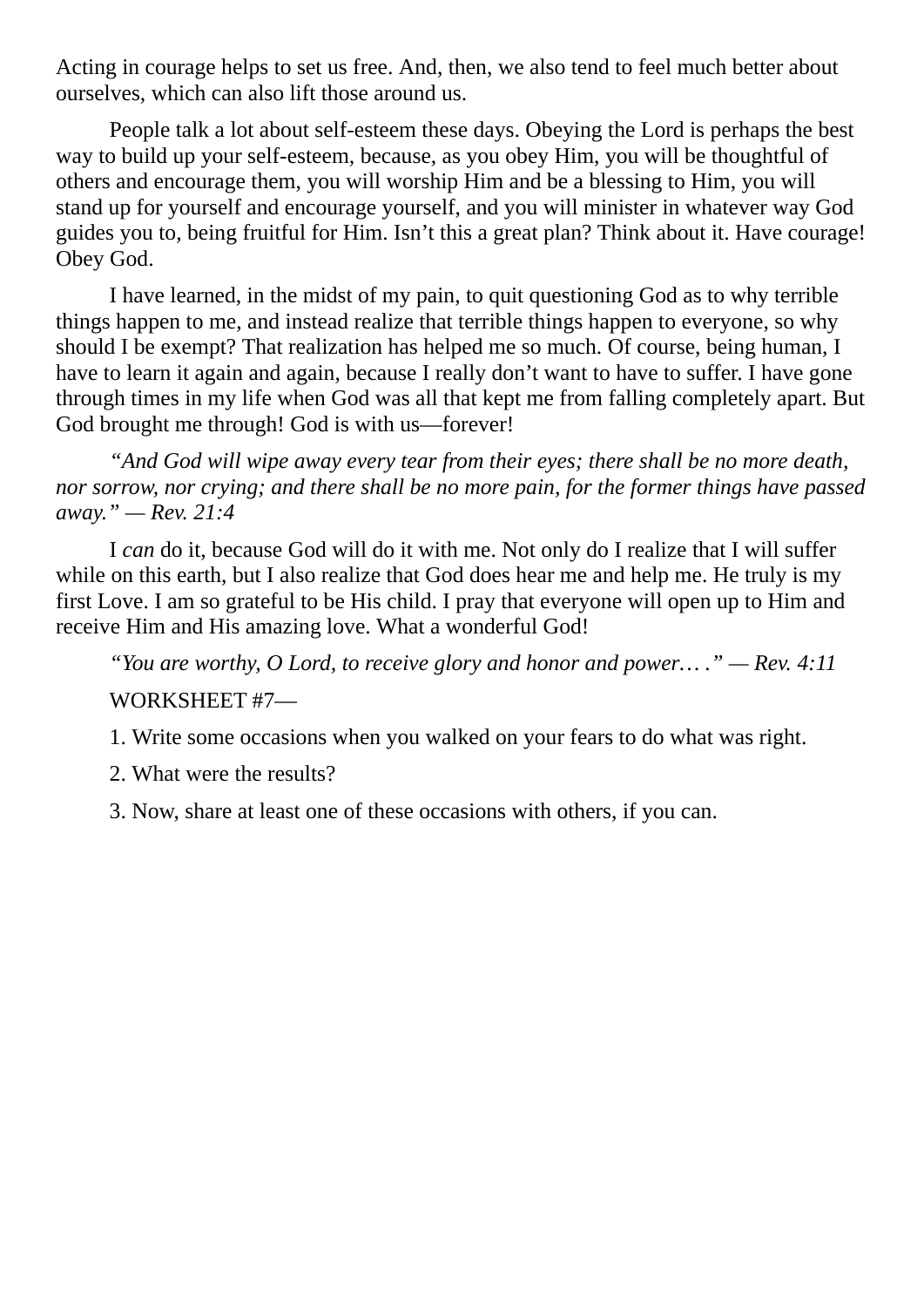#### CHAPTER 8—Faith Versus Feelings

We have already mentioned how Joshua went by his faith rather than his feelings. Now, let's talk about Gideon:

*Now the angel of the LORD came and sat under the terebinth tree which was in Ophrah, which belonged to Joash the Abiezrite, while his son Gideon threshed wheat in the winepress, in order to hide it from the Midianites. And the Angel of the LORD appeared to him and said to him, "The LORD is with you, you mighty man of valor!" … And the LORD said to him, "Surely I will be with you, and you shall defeat the Midianites* as one man." Then he said to Him, "If now I have found favor in Your sight, then show me *a sign that it is You who talk with me." — Judg. 6:11, 12, 16, 17*

Now, notice that the angel is calling Gideon a "mighty man of valor" (a man of courage and strength). The Lord promises Gideon His help, and then Gideon asks for a sign to be sure it's God he's hearing. If you will read on, you will see that this is not the only sign that Gideon asks for. Don't we often feel the same way? We want to be sure it's God before we take a chance. Now, let's read onward a little:

*And it happened on the same night that the LORD said to him, "Arise, go down against the camp, for I have delivered it into your hand. But if you are afraid to go down, go down to the camp with Purah your servant, and you shall hear what they say; and afterward your hands shall be strengthened to go down against the camp." Then he went down with Purah his servant… . — Judg. 7:9-11*

Notice how God provided a companion to go with Gideon if he was afraid? And notice how Gideon took that companion with him? So obviously, he was afraid. But he trusted God, he did obey in spite of his feelings, and if you'll continue reading in Judges, you'll see that he was victorious. Obedience, in the face of fear, shows faith.

A note about the kindness of God: Sometimes, when we're afraid, God does provide a helper for us. He is so gentle and loving with us. Even Jesus sent His apostles out *"two by two"* (Mk 6:7). So, if God sends you help, don't let pride get in the way. If you feel that the help is from God, receive it with a joyful heart.

I know that I feel so much more peace when I'm not having to face scary circumstances by myself. I even gain more confidence because I'm then concerned for the other person rather than dwelling on my own fears. And, of course, if we're singing and playing music, it also helps to know that if I goof, my partner can help cover my mistake. God is so good.

Also, reading God's Word can help us in times of crisis. Granted, sometimes when we are hurting or upset, we may not *feel* His Presence as we read or speak His Word, but we often can get lost in the story or the verses, and even this helps us. Remember, the Bible is the *living* Word. It provides what we need when we need it, and can be a blessing, even when we're not *feeling* blessed.

As I've said, when I've felt like I've done badly in my ministry, or if I haven't felt God's Presence over me, God will often send someone up to tell me what a blessing that message or song was to them. God will plant His Word in their hearts, whether I've felt His Spirit or not. You cannot judge your closeness to God by feelings alone. Read His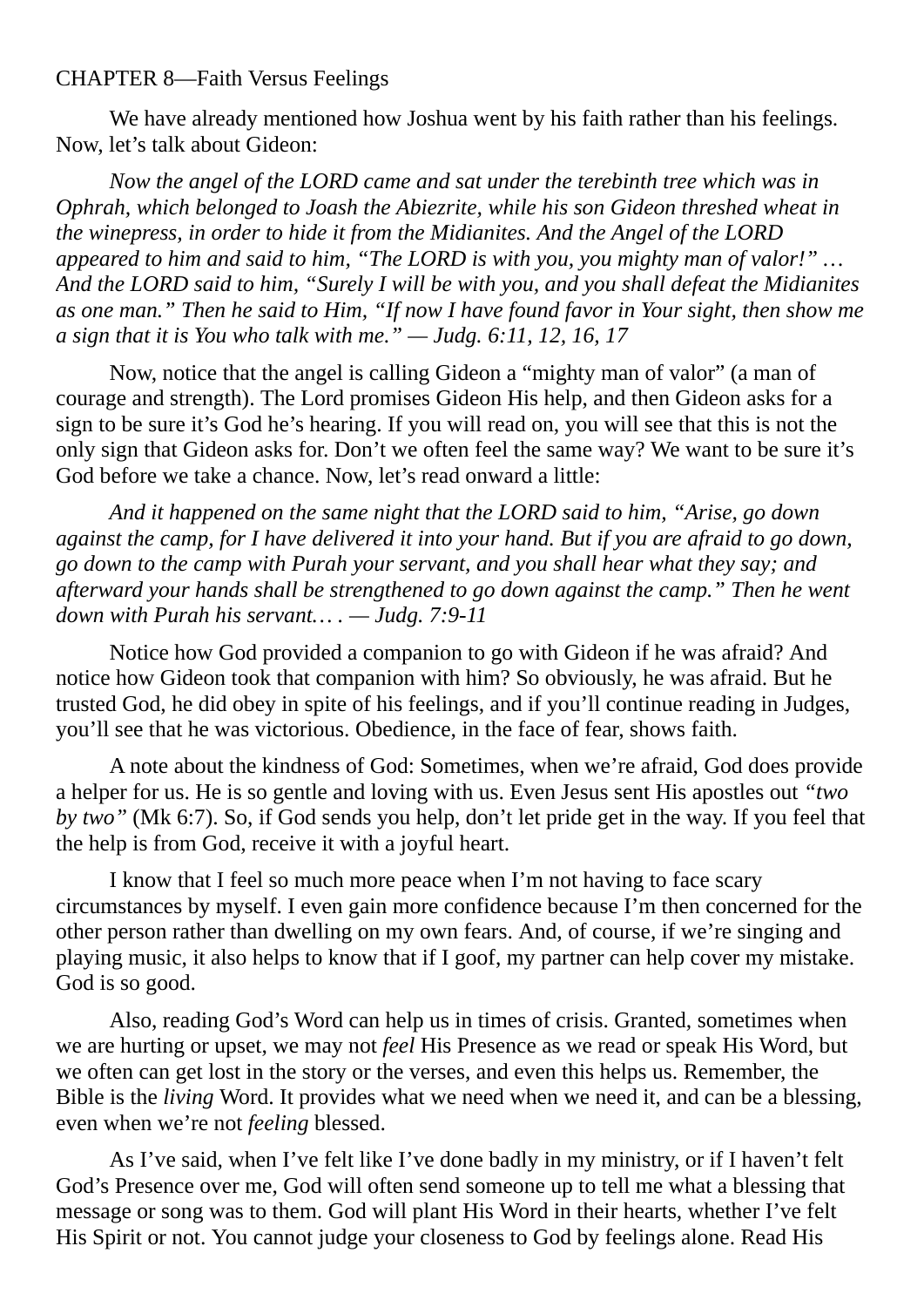Word. It will become a part of you. It will help you, whether you feel it or not. And the Word that is planted in your heart will then come forth to help others.

*Your word is a lamp to my feet and a light to my path. I have sworn and confirmed that I will keep Your righteous judgments. I am afflicted very much; revive me, O LORD, according to Your word. — Psa. 119:105-107*

*"You will keep him in perfect peace, whose mind is stayed on You, because he trusts in You. Trust in the LORD forever, for in YAH, the LORD, is everlasting strength." — Isa. 26:3, 4*

When my children were in elementary school, and they would need to walk to the bus stop or to school, I would stand outside and watch them, praying for them, saying to God, "Lord, please be with them. I love them, but I know that You love them more than I ever could, and you can protect them better than I could." I placed them in God's care.

Of course, I didn't take unreasonable chances with my children, but I did let them grow, despite my feelings of wanting so much to be able to protect them from everything bad. I handed all my fears over to God, and trusted Him with them, no matter how I felt that day. And, God not only protected them, He sent people to them at school that encouraged their growth in Him, and He allowed experiences that helped them to grow. God did His work deeply within them. Naturally, I was there when they needed my help, but I tried not to get in God's way. It's tough. But it's worth it. Today, they have confidence in themselves and they trust God. They do not allow fear to take over their lives, no matter how they feel. They live in faith. And I give God all the glory. He is so good. Sometimes I stand in awe of the faith and the strength that my children have. And I thank God.

*Faith* is *trusting God* no matter how I *feel.* Faith in God and trust in God go hand in hand. If we have faith that God is truly God, then we must trust Him to fulfill all of His Word and His promises to us, whether or not we feel like it.

*Now faith is the substance of things hoped for, the evidence of things not seen… . By faith we understand that the worlds were framed by the word of God, so that the things which are seen were not made of things which are visible. — Heb. 11:1-3*

In other words, God is God, and He made all things out of nothing. We know this by faith. We have chosen to believe it. So, since we have chosen to believe the Bible, then also all of God's promises to us must be true. Accept them for yourself. True faith is believing without proof. *Faith* is the basis of our beliefs, *not feelings*.

*Jesus said to him, "Thomas, because you have seen Me, you have believed. Blessed are those who have not seen and yet have believed." — Jn 20:29*

*Feelings* can include love, loneliness, joy, sadness, energy, tiredness, hope, despair, confidence, feeling secure or insecure, encouragement, discouragement, satisfaction, disappointment, etc.; and we can also have feelings of faith, doubt, and trust. It's so important that we don't lean on our feelings when our feelings take away our trust in God and in His goodness and faithfulness. God's Word is true!—no matter how we feel.

Just think about what this world would be like if we lived by our feelings rather than our faith. One minute we might feel angry and the next minute we might feel happy. What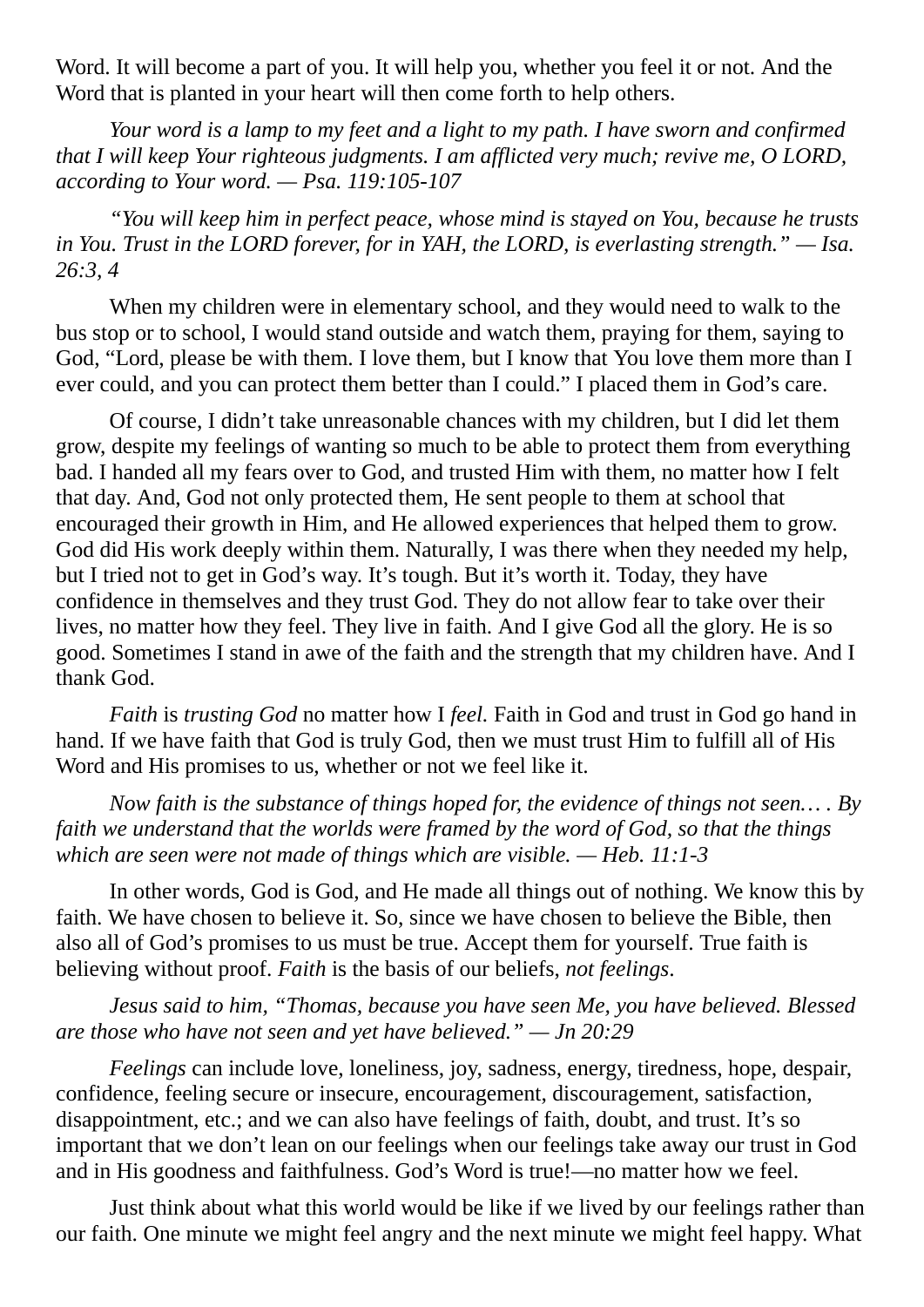if we acted everything out every time our feelings differed at all? What confusion! Forget relationships. There wouldn't be any. And we would be very unhappy people. We must choose to have faith. We must choose God and His Word. This will give us a solid foundation.

*"He is the Rock, His work is perfect; for all His ways are justice, a God of truth and without injustice; righteous and upright is He." — Deut. 32:4*

*But the LORD is the true God; He is the living God and the everlasting King… . — Jer. 10:10*

*Then Jesus cried out, as He taught in the temple, saying, "You both know Me, and you know where I am from; and I have not come of Myself, but He who sent Me is true,* whom you do not know. But I know Him for I am from Him, and He sent Me."  $-$  Jn 7:28, *29*

I, personally, know Jesus. Do you? I know Him to be as real as my own birth parents. I know Him in my heart, through what He has done in my life and the lives of others around me, through visions and words of knowledge that He has given me, and through what I have seen with my eyes and heard with my ears. I know Him by His satisfying Presence when I am spiritually hungry and thirsty. I know Him when He speaks to me in love and peace. But even before knowing Him in these ways, I *chose* to believe in Him. He drew me, I read His Word, and I willingly and joyfully received.

Yes, God gives me wonderful feelings of love and peace and joy, at times, but the feelings aren't always there. I cannot rely on my feelings. My faith is what holds me when the feelings aren't there. And God's Word keeps me true to Him when I don't feel His guidance.

When I felt like God wanted me to learn American Sign Language at college, I couldn't afford it, but God provided a way. And when I signed up for my classes, I did the best I could to pick out the right courses. I wasn't feeling God's guidance about my selections, so I asked Him to work out His will as I proceeded to do my best within my own knowledge. Well, I signed up for four ASL classes, but I needed one more class. So, I looked through the catalog to find a class with the right amount of units, and I found one about managing stress. Okay, that was fine. Then, I went to my classes on the first day, and a one-unit ASL class was canceled due to not enough of us students showing up. Then, I had to find a one-unit class to fill in the hole, so I again looked in my catalog and found a career class that I thought might be good. Okay. I was set. I attended my classes.

I enjoyed my first semester, and guess what! The two classes that were fillins turned out to be God's gift to me. As I took the three ASL classes to obey God, He gave me the gift of finding out more about myself and how to better take care of myself, thanks to the other two classes. What I learned in those classes have changed my life. They were loaded with unexpected, wonderful surprises for me! So, in the end, God had truly guided me, without my feeling His guidance. Faith won out. And I was truly blessed for simply trusting God. Faith did it, not feelings.

I am so grateful that God drew me to Him, that I came to know Him. Jesus has made all the difference in my life. He is Who He says He is. I know this inside of myself. And I know this from my own personal experiences.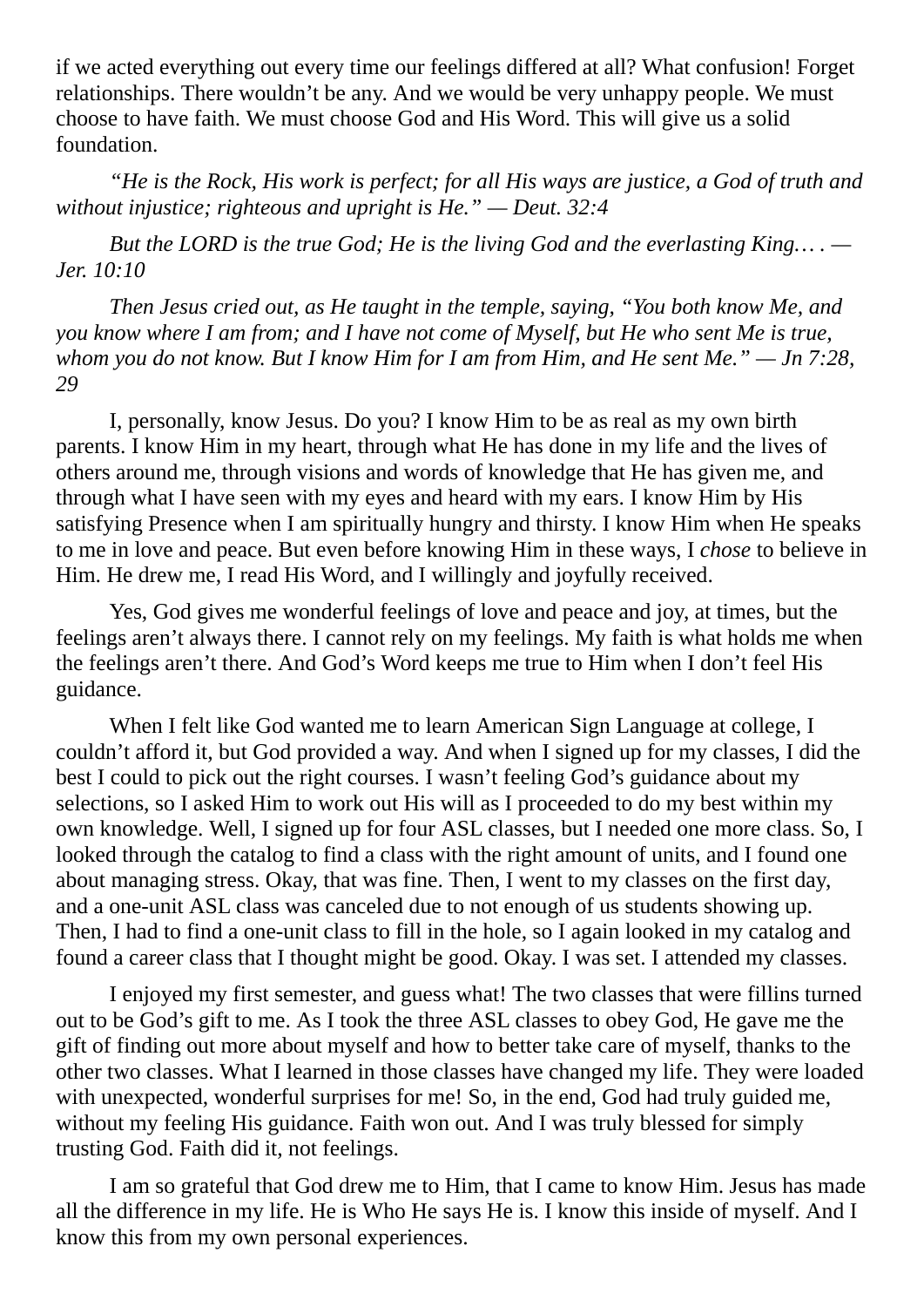*Jesus said to them, "Most assuredly, I say to you, before Abraham was, I AM." — Jn 8:58*

*Jesus said to him, "I am the way, the truth, and the life. No one comes to the Father except through Me." — Jn 14:6*

*This is He who came by water and blood—Jesus Christ; not only by water, but by* water and blood. And it is the Spirit who bears witness, because the Spirit is truth.  $-1$  Jn *5:6*

The above verses cover the Father, the Son, and the Holy Spirit. What a wonderful God! What a glorious Savior! I can't find words to fully describe such an awesome God! Thank You, Jesus! Thank You, Father! Thank You, Holy Spirit!

WORKSHEET #8—

1. Mention a time when you've chosen to do something on faith, even when you didn't feel like it (maybe you were too discouraged or maybe you felt sick, or… ?).

2. What were your motives?

3. What were the results?

4. Share, if you can.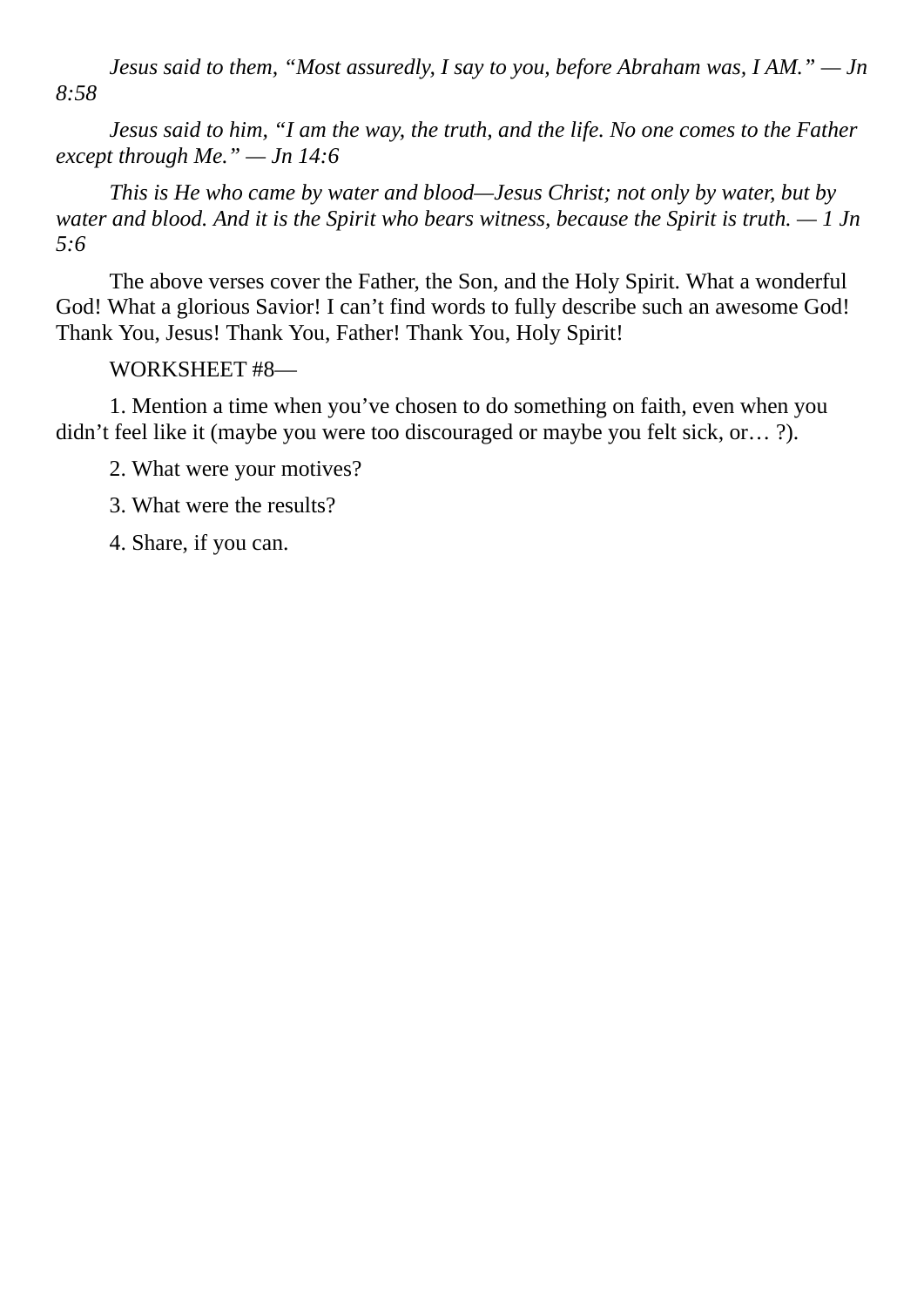#### CHAPTER 9—Faith Versus Logic

Well, we've talked about faith versus feelings. Now we'll approach faith versus logic. *Faith* is *trusting God* no matter what I *think*. It is believing God, without understanding.

*Now the birth of Jesus Christ was as follows: After His mother Mary was betrothed to Joseph, before they came together, she was found with child of the Holy Spirit. Then Joseph her husband, being a just man, and not wanting to make her a public example, was minded to put her away secretly. But while he thought about these things, behold, an angel of the Lord appeared to him in a dream, saying, "Joseph, son of David, do not be afraid to take to you Mary your wife, for that which is conceived in her is of the Holy Spirit. And she will bring forth a Son, and you shall call His name JESUS, for He will save His people from their sins." Now all this was done that it might be fulfilled which was spoken by the Lord through the prophet, saying: "Behold, a virgin shall be with child, and bear a Son, and they shall call His name Immanuel," which is translated, "God with us." Then Joseph, being aroused from sleep, did as the angel of the Lord commanded him and took to him his wife, and did not know her till she had brought forth her firstborn Son. And he called His name JESUS. — Matt. 1:18-25*

Wow! And we think *we* need to have faith? Look through what you've just read, using earthly logic: In the first place, Joseph's betrothed (which in those days meant that they had gone through the marriage ceremony, but he had not yet taken her into his home to care for her, and their marriage had not yet been consummated) was found to be pregnant, and he knew that he was not the father. Then, obviously a kind and loving man, he wanted to keep it a secret so as not to bring danger or disgrace upon her (in those times, adultery could mean death). Then an angel appeared to him (in a dream, no less!) telling him not to be afraid, that the Baby had been conceived by the Holy Spirit! Are you getting the picture? Wow! Talk about asking someone to have a mountain of faith! His wife is pregnant—not by him, an angel talks to him in a dream, he is supposed to believe that she is still a virgin and that the Holy Spirit made her pregnant! And there's more!:

Now, the angel tells Joseph that the Baby that will be born will be a Boy, and that this one little tiny Child that he will raise in his own home will be GOD and will save His people from their sins. Now, I don't know about you, but personally, I think I'd be in shock and in a state of disbelief, thinking perhaps I had lost my mind for sure. Think about it. Is this at all logical? Does this make any sense at all?

Joseph woke up and did as the angel in his dream had told him to do and took Mary into his own home, had no sexual relations with her until this Baby was born, and he called the Baby, Jesus. Now, you tell me, is this a set-up for what their neighbors might have thought of as a madman and an adulteress living by dreams and imagination? In all the problems I've ever had to deal with I've never had that big a mountain to absorb by faith. It would seem totally illogical, wouldn't it?

Then why do we think that our problems are different or more difficult than others' problems? Because they happen to *us*, that's why. (I pause to laugh at myself here. You, too? What tunnel vision we can have at times, right? Or am I the only one?)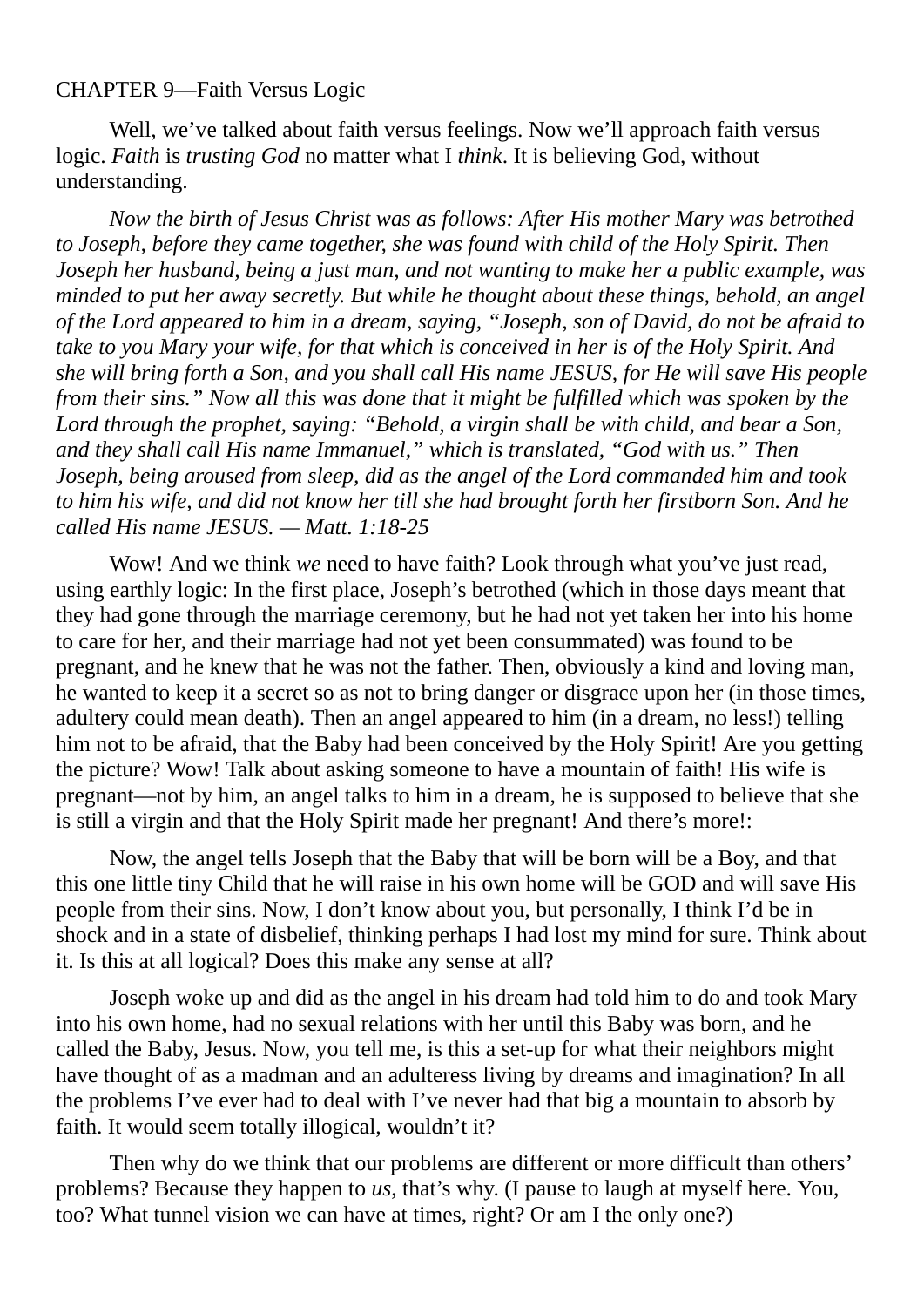Faith is not logical. Faith is not just a feeling. Faith can overcome the deepest fear. FAITH. Praise God that we're not expected to understand everything! Praise God for faith! Praise God that precious Joseph and Mary, whom we know were pure and faithful, were willing to believe and to trust God—no matter what they, their relatives, their friends or their neighbors thought; whether or not it sounded logical; and no matter how much they had to suffer through negative public opinion.

Is salvation logical? No, of course not. Why would a loving Father send His Son down to a world that He knew would treat His Son badly, abuse Him, torture Him, and execute Him in spite of His innocence, and He not lift a Hand to bail Him out? And yet, our Father's love for us is so great, so deep, so tremendous and so selfless that He did just that. It doesn't make sense, does it? Thank God He doesn't think like we do!

Thank You, Father, for sending us Your Son! Thank You, Jesus, for coming and being willing to go the whole way to the cross for us, in spite of Your pain! We cannot thank You enough! Praise God!! And, thank You, Father, that Your truth is so much higher than our logic!

*"For God so loved the world that He sent His only begotten Son, that whoever believes in Him should not perish but have everlasting life. For God sent not His Son into the world to condemn the world, but that the world through Him might be saved. He who believes in Him is not condemned; but he who does not believe is condemned already, because he has not believed in the name of the only begotten Son of God." — Jn 3:16-18*

What a forgiving God! Did you notice that it says "should not perish" rather than "will not perish?" It is still each person's choice. There is no reason for us to perish. It's our choice to live eternally or to be in misery. He did not let any fears get in His way of sending Jesus to us, and Jesus did not let His fear of pain cause Him to say, "Forget it!" in spite of His agony.

*And He [Jesus] knelt down and prayed, saying, "Father, if it is Your will, remove this cup from Me; nevertheless not My will, but Yours, be done." Then an angel appeared to Him from heaven, strengthening Him. And being in agony, He prayed more earnestly. And His sweat became like great drops of blood falling down to the ground. — Lk 22:41- 44*

Jesus had good reason to dread, good reason to fear, good reason to panic, but He continued on—no matter what. And because He did, we can be saved today. Thank You, God!

I want to share a very illogical personal experience with you. I was praying in church one day, and suddenly, in my spirit, I was aware that I was in God's throne room! It was like I'd been caught up into a huge bubble. As I looked around, I realized that God's throne was behind me, and then I looked down, and saw Jesus below me. I was appalled that Jesus was below me, and I felt guilty that I was above Him, and because of the guilt, I was rejecting what God was giving me, and so I lost that peace, and was losing my vision. Then I realized that the reason that Jesus was below me was because He was the Door through Whom I had entered. It had nothing to do with position of importance, but rather that we were in two different places within the throne room.

That day, God taught me a very important lesson. When He is blessing me, I'm not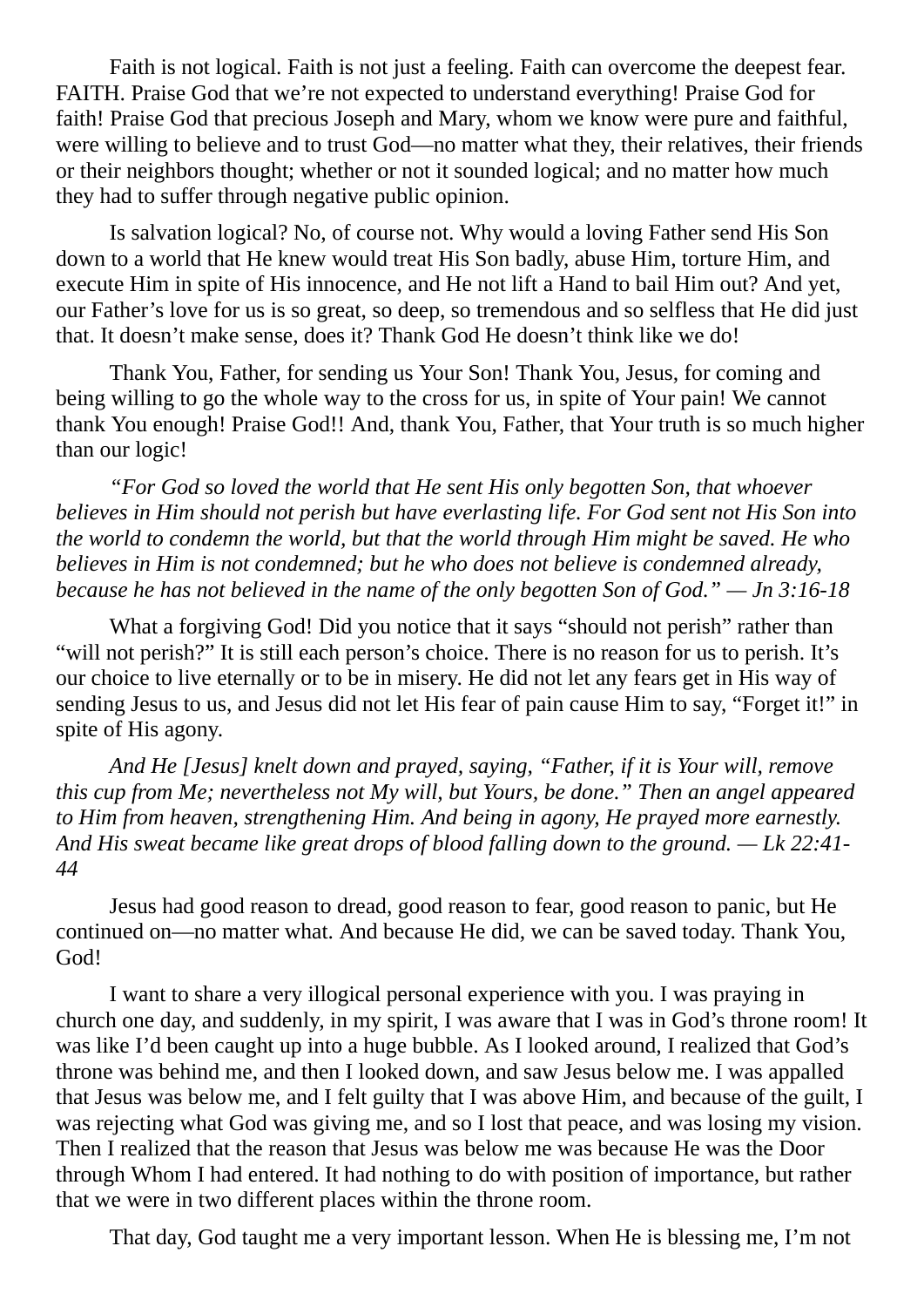to question Him because of what I've been taught. I'm just to receive. He will show me what I need to know when I need to know it. It will always be right, and it will never go against His Word. I must trust Him, no matter what I think. FAITH. It's so much better than logic.

Regarding logic, is the Bible logical? Is it logical to believe in it? Is it logical to believe in any book that contains things that we have not personally experienced ourselves? And yet, we believe our history books and other books that teach us things that we haven't experienced ourselves. That's how we learn.

Personally, I put a lot more faith in the Bible than in other books. I have chosen to believe the Bible. Have you? God has proven to me, over and over again, that He is true and real, as I have told you. That's enough for me.

And yet, there is this to think about: God inspired all of the verses in the Bible, but they were recorded at different times by different people, so you can see for yourself that it's not just one person's "opinion", not just the opinion of one country's tradition nor of one period of time. These books were written over a period of thousands of years and in various countries.

Our God is true! And He is a God in Whom we can trust! He has proven Himself over and over again throughout the ages. Amen and amen!

So, when God is guiding you to do something, and you know it's God, but it makes no sense to you why it would be necessary to do it, remember Jesus on the cross. Was it necessary? Yes. Does it sound logical to our human minds? Probably not. We might just think that God can do it all, that He could just forgive us without a sacrifice and that He can make us who He wants us to be without all the suffering. Right? Yet, it's often the suffering that *causes* the positive changes in us, if we allow it to. We need the suffering to change us, humble us, and bring us closer to God in worship and obedience. The suffering can build our faith. And the changes, the humble attitudes, the worship, the obedience, and the faith are what will help us to come to an eternity of joy in heaven.

So, instead of fighting your suffering, praise God for it, and He will bless it to your spiritual and eternal health. Instead of saying, "Oh, no! Not again!" say, "I trust You, Lord. You know what You're doing, and I thank You." Is this difficult? Yes! But it will become more of a habit as you pray for help and proceed to do it, and do it, and do it again. Remember that an offering or a sacrifice for God is sweet to Him.

*"'And you make an offering by fire to the LORD, a burnt offering or a sacrifice, to* fulfill a vow or as a freewill offering or in your appointed feasts, to make a sweet aroma to *the LORD. …'" — Num. 15:3*

*And walk in love, as Christ also has loved us and given Himself for us, an offering and a sacrifice to God for a sweet-smelling aroma. — Eph. 5:2*

Praise God that He is not logical by our worldly definition! Praise God that faith does not require logic. It only requires trusting God.

### WORKSHEET #9—

1. Write down a time that you chose to do something solely on faith that made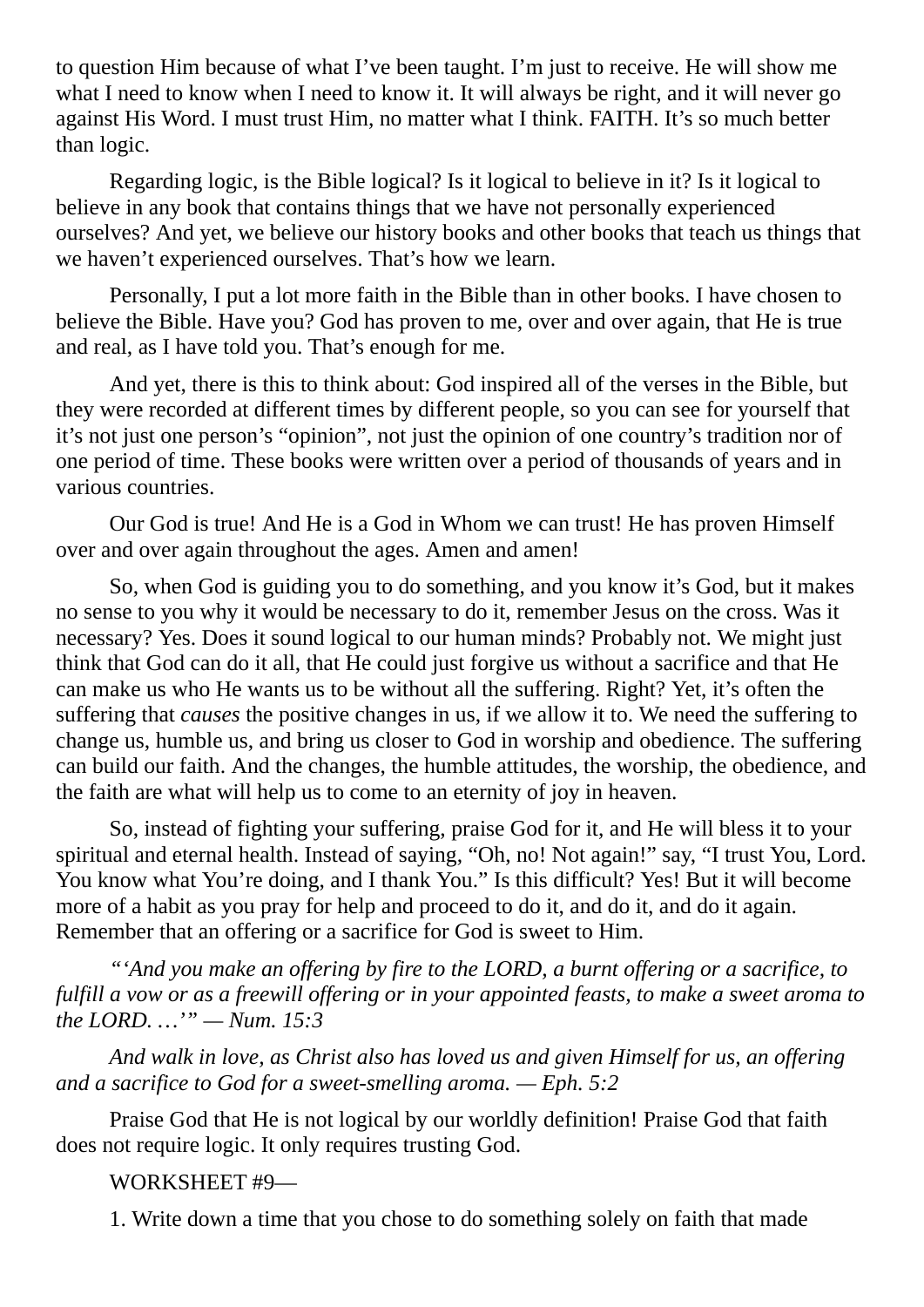absolutely no logical sense at all. Use a different example than the one you used regarding feelings.

- 2. What were your motives?
- 3. What were the results?
- 4. Share, if you can.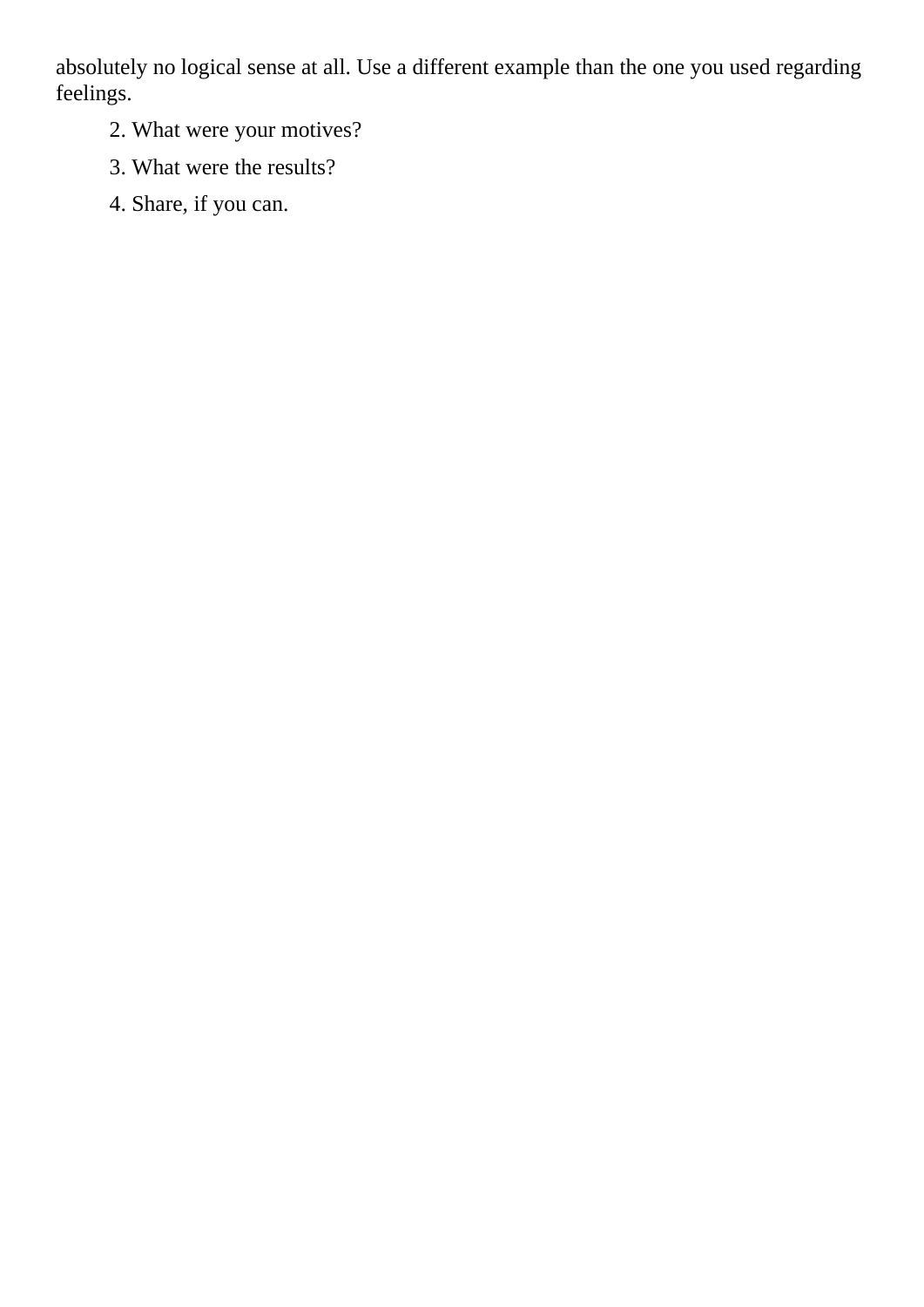CHAPTER 10—Fear? or Faith? Which Will You Choose?

We have a choice!! Yes, there are times when the choice seems to be made for us, but then we usually have a choice as to how we will respond to it. God has given us the freedom to choose.

*"Choose life, that both you and your descendants may live." — Deut. 30:19*

*"Choose for yourselves this day whom you will serve… .We will serve the LORD." — Josh.24:15*

Let's check in on Mary this time, and see what was going on in *her* experience:

*Now in the sixth month the angel Gabriel was sent by God to a city of Galilee named Nazareth, to a virgin betrothed to a man whose name was Joseph, of the house of David. The virgin's name was Mary. And having come in, the angel said to her, "Rejoice, highly favored one, the Lord is with you; blessed are you among women!" But when she saw him, she was troubled at his saying, and considered what manner of greeting this was. Then the angel said to her, "Do not be afraid, Mary, for you have found favor with God. And behold, you will conceive in your womb and bring forth a Son, and shall call His name JESUS. He will be great, and will be called the Son of the Highest; and the Lord God will give Him the throne of His father David, And He will reign over the house of Jacob forever, and of His kingdom there will be no end." Then Mary said to the angel, "How can this be, since I do not know a man?" And the angel answered and said to her, "The Holy Spirit will come upon you, and the power of the Highest will overshadow you; therefore, also, that Holy One who is to be born will be called the Son of God… ." Then Mary said, "Behold the maidservant of the Lord! Let it be to me according to your word." — Lk 1:26-35, 38*

It's obvious that Mary, in spite of her fears, chose faith. She chose to delight in what God had said to her through the angel. She didn't understand, and asked the angel how it could happen, since she was a virgin, but when he answered her, she did not doubt. She believed. She trusted God. She had faith. Even though it was beyond logic, beyond understanding, beyond all that she had learned regarding pregnancy, yet she believed. And more than that, she accepted what she believed. She submitted to God without doubt. This is faith. No wonder God chose her to raise His Holy Son.

Was Mary afraid to look foolish or afraid to put herself in danger by sharing this news? Was she concerned that she may be wrong, and then would have to go through the embarrassment? Was she afraid of being laughed at? Did she second-guess herself and tell herself that it was just a figment of her imagination? Did she fear how the world might judge her? Apparently not. According to Lk 1:36, 39, 56, and 57, she went immediately to tell her cousin, Elizabeth:

*Now, Mary arose in those days and went into the hill country with haste, to a city of Judah, and entered the house of Zacharias and greeted Elizabeth. And it happened, when Elizabeth heard the greeting of Mary, that the babe leaped in her womb; and Elizabeth was filled with the Holy Spirit. Then she spoke out with a loud voice and said, "Blessed are you among women, and blessed is the fruit of your womb! But why is this granted to me, that the mother of my Lord should come to me? For indeed, as soon as the voice of*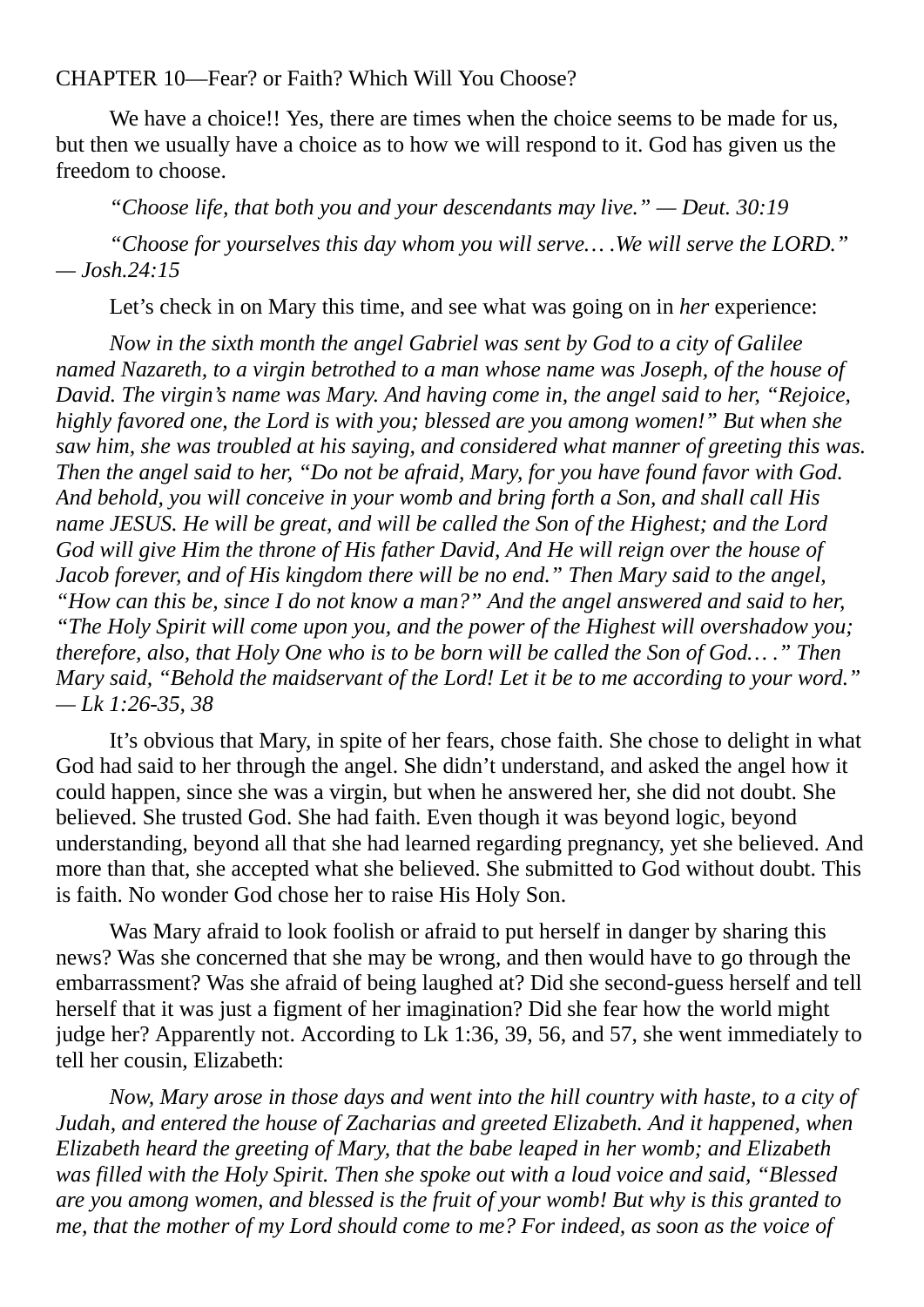*your greeting sounded in my ears, the babe leaped in my womb for joy. Blessed is she who believed, for there will be a fulfillment of those things which were told her from the Lord." And Mary said: "My soul magnifies the Lord, and my spirit has rejoiced in God my Savior. For He has regarded the lowly state of His maidservant; for behold, henceforth all generations will call me blessed. For He who is mighty has done great things for me, and holy is His name." And Mary remained with her about three months, and returned to her house. — Lk 1:39-49, 56*

Did Mary sound afraid? Just the opposite. She sounded very happy and confident. She didn't even have to tell Elizabeth the news; because, as soon as Elizabeth heard her voice, she was filled with the Holy Ghost, and she knew! Mary rejoiced! Isn't God wonderful? Notice that He chose someone who would believe Him to bear His Son, in order that His will would be accomplished and accomplished with the right spirit and attitude.

Mary chose faith. Elizabeth chose faith.

And, later, Joseph and Mary left everything they knew and everyone they knew homeland, friends, relatives—to obey God and save that precious Child. Do you think they were afraid? Even though they trusted God, I would imagine that they would have been afraid to go to Egypt. I believe that I would have been. However, they didn't let that stop them—not for a minute. They went on faith. They walked on whatever fears they had, and went forward, in obedience to God.

*Behold, an angel of the Lord appeared to Joseph in a dream, saying, "Arise, take the young Child and His mother, flee to Egypt, and stay there until I bring you word; for Herod will seek the young Child to destroy Him." When he arose, he took the young Child and His mother by night and departed for Egypt, and was there until the death of Herod, that it might be fulfilled which was spoken by the Lord through the prophet, saying, "Out of Egypt I called My Son." — Matt. 2:13-15*

Do you see what peace there is in simple obedience to God, rather than arguing with Him? They didn't spend their energy pleading with God. They used their energy to obey Him. In this way, and only in this way, was God's Word fulfilled. And, God knew that they would make this choice, and that He could trust them to do so.

What a wonderful thought. Imagine that God can trust a person. Wouldn't it be great if He could trust me? or you? Can He? If He asks us to do something or to refrain from doing something, will He ask us because He knows that He can trust us to actually obey Him? Fantastic thought. Can you imagine being so trusted by God? I have much growing to do. Do you?

Joseph *chose* to have faith in God. He chose to obey and to lead his family to safety. His wife *chose* to follow God's leading through Joseph, in faith. Awesome!

*Thus also faith by itself, if it does not have works, is dead. But someone will say, 'You have faith, and I have works.' Show me your faith without your works, and I will show you my faith by my works. For as the body without the spirit is dead, so faith without works is dead also. — James 2:17, 18, 26*

God keeps guiding me, lately, to trust Him rather than man. We must put our trust in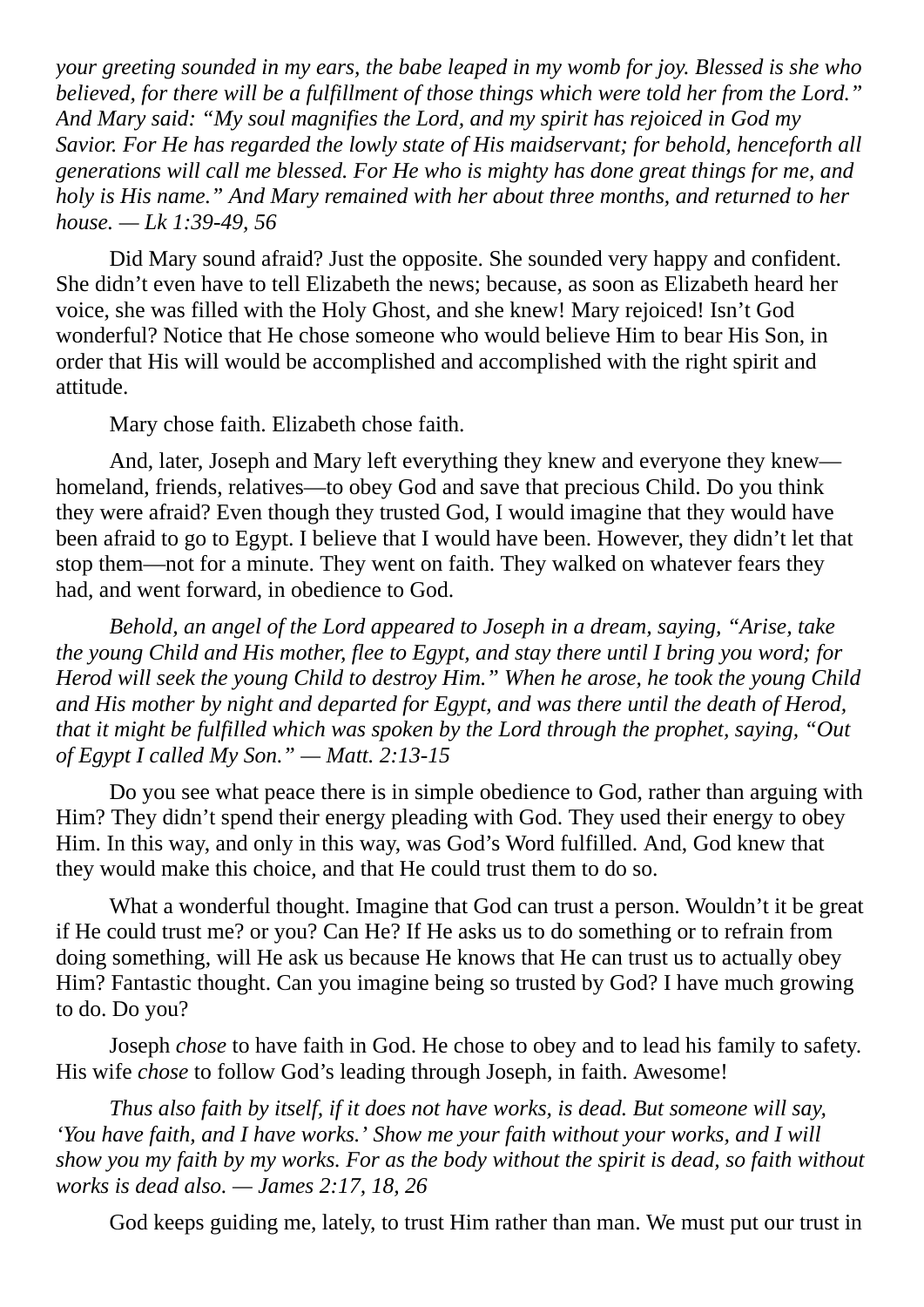Him. We must have faith in Him. *People* must *earn* our trust, and even then they can let us down. Do not trust people to guide you when you know that God is guiding you otherwise, no matter how much you respect or fear the person. Pray. Seek the Lord. And then, when it comes right down to it, we must obey God.

*It is better to trust in the LORD than to put confidence in man. — Psa. 118:8*

*But Jesus did not commit Himself to them, because He knew all men, and had no need that anyone should testify of man, for He knew what was in man. — John 2:24, 25*

*Thus says the LORD: "Cursed is the man who trusts in man and makes flesh his strength, whose heart departs from the LORD. For he shall be like a shrub in the desert, and shall not see when good comes, but shall inhabit the parched places in the wilderness, in a salt land which is not inhabited. Blessed is the man who trusts in the LORD, and whose hope is the LORD. For he shall be like a tree planted by the water, which spreads* out its roots by the river, and will not fear when heat comes; but its leaf will be green, and *will not be anxious in the year of drought, nor will cease from yielding fruit." — Jer. 17:5- 8*

I don't want to end up all dried up inside, in a desert, away from God's Presence and His peace and His joy. I want to be the green, lush tree by the water, yielding fruit and feeling productive and happy. It's up to me to make that choice. It's up to you, too.

Lazarus' sister Mary chose to wait on the Lord rather than to let Martha tell her what to do. She chose God. And, in that way, she also chose to do what was right for her:

*Now it happened as they went that He entered a certain village; and a certain woman named Martha welcomed Him into her house. And she had a sister called Mary, who also sat at Jesus'feet and heard His word. But Martha was distracted with much serving, and she approached Him and said, "Lord, do You not care that my sister has left me to serve alone? Therefore tell her to help me." And Jesus answered and said to her, "Martha, Martha, you are worried and troubled about many things. But one thing is needed, and Mary has chosen that good part, which will not be taken away from her." — Lk 10:38-42*

Like the saying goes, "We are what we eat." If I don't feed on His Presence enough, how can I expect to be full of His Spirit? We need to choose God over people. We need to have faith in God rather than fear what people think.

Had Joseph and Mary trusted in people or in people's opinions, rather than in God, or had they thought it was all in their imaginations, where would we be today? No Savior? Still waiting? Thank God that He chose the right people, whom He knew would choose to trust Him. May we all choose to trust Him, rather than to fear.

A few years ago, God guided me to move to another town. It was a town that I had never heard of, and I checked all the state maps in my U.S. atlas and couldn't find it. However, I chose to believe God, and checked another map, a larger one. There it was! So, in obedience to His wishes, I went to check out the area in person. It was beautiful, just what I would have loved. It would have been perfect for me. There was a nice church, and the scenery was right for me. I felt at home.

But, while I was there, the Lord guided me to move back where I had been living.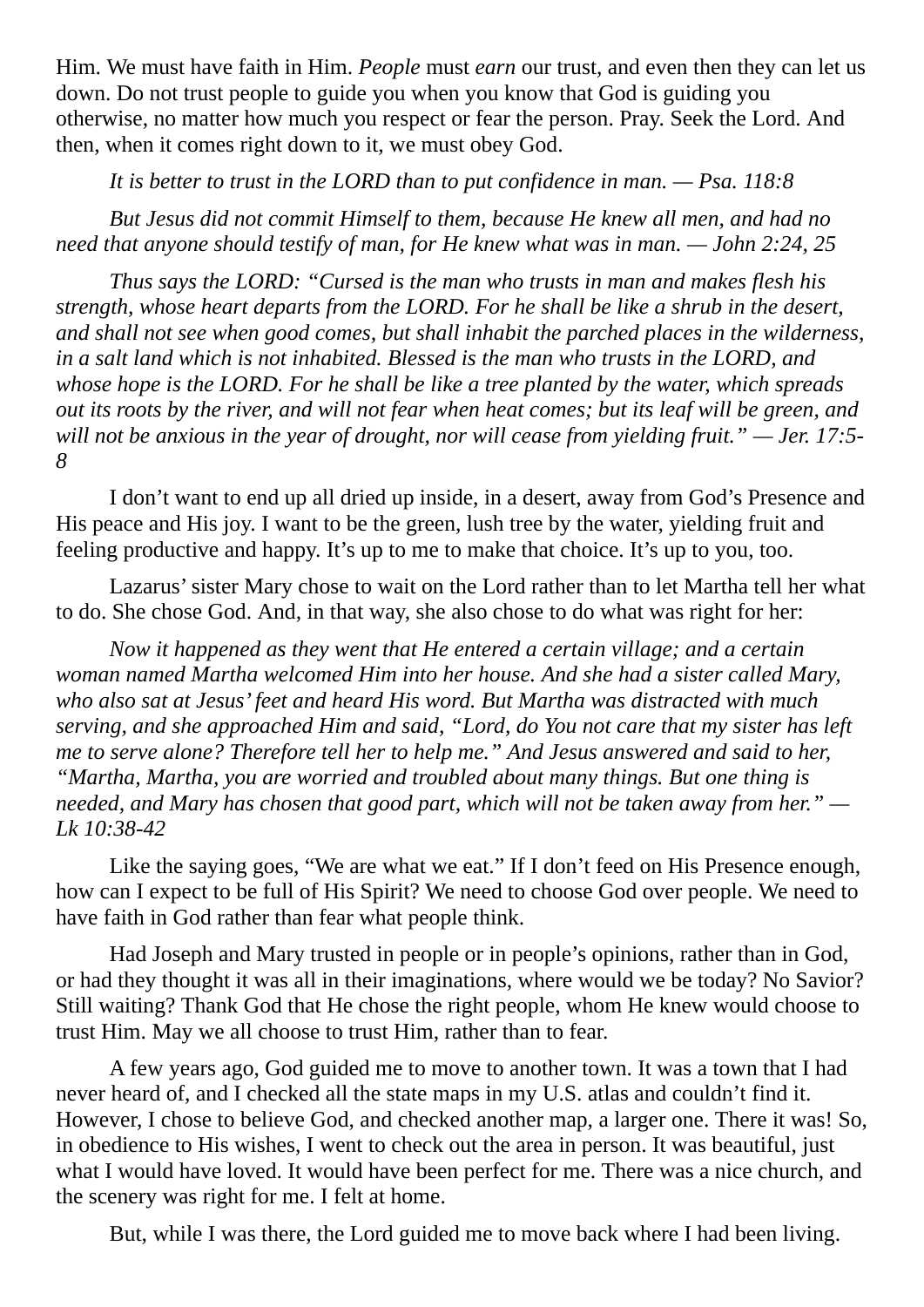He wanted me to leave my apartment and live in a *house* in the next town over. I had no money for a house, but I started looking anyway, knowing that if God wanted me in a house, He would provide one. I looked and looked. Then one day my daughter took me with her to check out a room that she was considering renting. I went with her. Well, she decided against it, and I moved in myself. I had never even considered *sharing* a house with anyone. But God had planned it all out. He knew how to get me there. And it turned out to be a great experience!

Later on, I felt that God was guiding me to move to a different town, but as I went forward, I kept getting stopped from going there. I'm not sure that I fully understand why I never made it, unless it was just His way of getting me out of the place I was in, which is very possible. I've prayed about it, and I have felt that perhaps I understand, but I'm not sure. Anyway, I chose to obey God rather than fear, and as I went forward, He guided my steps. I don't have to worry about His reasons. I choose to trust God. He has never let me down. I've gotten bewildered and confused, at times, but I choose to trust Him, simply because He is God, my best Friend. I have *chosen* to have faith in Him.

As for the first place I mentioned, I checked it out later on, and it was no longer the right place for me. The church I liked was gone, and it no longer felt like home. Interesting. The time was past. Perhaps He'd just wanted me to enjoy that trip, or perhaps it was a test of my faith. I don't know. But God does.

Of course, everything that I've done has caused reactions all around me, whether good ones or bad ones, so maybe something important happened in those reactions. Only God knows. I just know that I'm still here, I'm still alive, and I did accomplish many things for Him on those side trips. And He accomplished many things in me. Was that the purpose?

Though I don't always understand what happens, I choose to trust God, and because of that, my life has grown in ways I could never have imagined. It has become more interesting and more fulfilling than I could have dreamed. Perhaps this is all part of my education and preparation for my future.

Serving God can be scary, but it's sure not boring. It's exciting!—IF you choose to have faith in Him. Choose Him, whether you understand or not.

FEAR or FAITH—Which will you choose?

WORKSHEET #10—

1. Make a choice. Will you choose fear or faith?

2. Look at your lists of fears. Write a prayer that God will help you to overcome them.

3. If you have a partner or a group to pray with, pray together for God's help. Encourage one another.

(We'll work on conquering those fears in the last chapter.)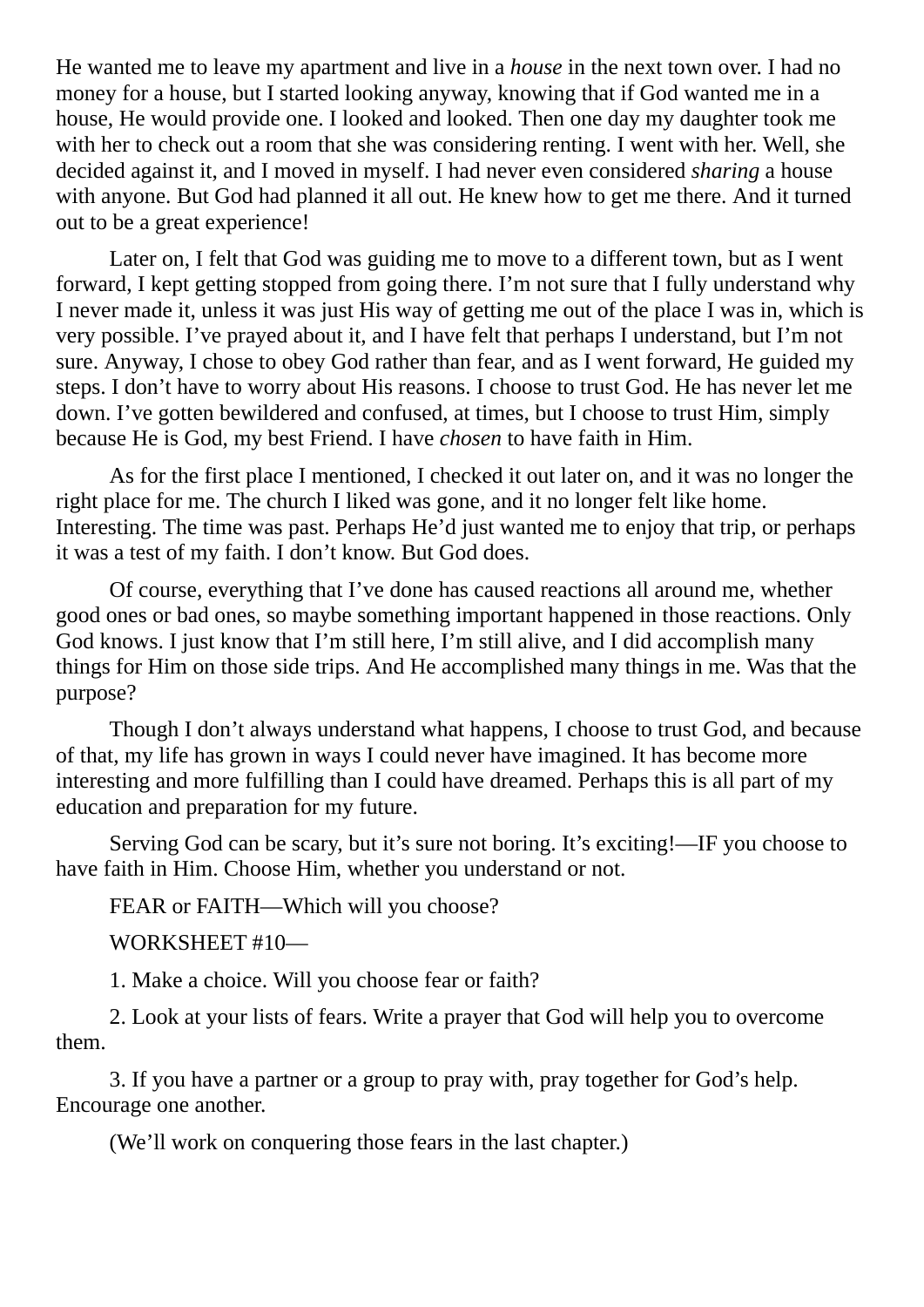CHAPTER 11—You Are Precious in God's Sight

*"The LORD your God in your midst, the Mighty One, will save; He will rejoice over you with gladness, He will quiet you in His love, He will rejoice over you with singing." — Zeph. 3:17*

One day, this is what came into my spirit: *I love you more than the cattle on a thousand hills*. I needed that. Do you? Do you need to know that God loves you that much? He does. I believe that all of us who love Him are that important to Him.

*"For the Father Himself loves you, because you have loved Me [Jesus], and have believed that I came forth from God." — Jn 16:27*

Even the whole world is so important that He sent His Son to suffer and die for *everyone* (Jn 3:16). He loves each and every one of us on this earth that much. Receive this Love that is so deep that we cannot even begin to understand it. Just receive it. Receive Him.

*God is love. — 1 Jn 4:8*

*"And I [Jesus] have declared to them Your name, and will declare it, that the love with which You loved Me may be in them, and I in them." — Jn 17:26*

If you still aren't convinced that God loves you that much, reread the following verses. Even in Jesus' agony, which He did not want to have to go through, He was willing to obey. And, even though God saw how deeply His dear, precious Son was suffering, He allowed Him to suffer, because of His great love for you and for me.

*And coming out, He went to the Mount of Olives, as He was accustomed, and His disciples also followed Him. When He came to the place, He said to them, "Pray that you may not enter into temptation." And He was withdrawn from them about a stone's throw, and He knelt down and prayed, saying, "Father, if it is Your will, remove this cup from Me; nevertheless not My will but Yours, be done." Then an angel appeared to Him from heaven, strengthening Him. And being in agony, He prayed more earnestly. And His sweat became like great drops of blood falling down to the ground. — Lk 22:39-44*

Just being a Christian is not an automatic cure-all from pain. And, trusting God does not mean that we won't suffer. But it does mean that we have God's love here and the promise of an eternity in heaven, if we love and obey Him. Look at Stephen:

*But he, being full of the Holy Spirit, gazed into heaven and saw the glory of God, and Jesus standing at the right hand of God, and said, "Look! I see the heavens opened and the Son of Man standing at the right hand of God!" Then they cried out with a loud voice, stopped their ears, and ran at him with one accord… . And they stoned Stephen as he was calling on God and saying, "Lord Jesus, receive my spirit." Then he knelt down and cried out with a loud voice, "Lord, do not charge them with this sin." And when he had said this, he fell asleep. — Acts 7:55-60*

Stephen was killed for serving God and telling the people about Him. He did this for the sake of their own souls and for the God Whom he loved. This is love. But notice that, though he suffered, he was received into heaven. His suffering ended. He was in the arms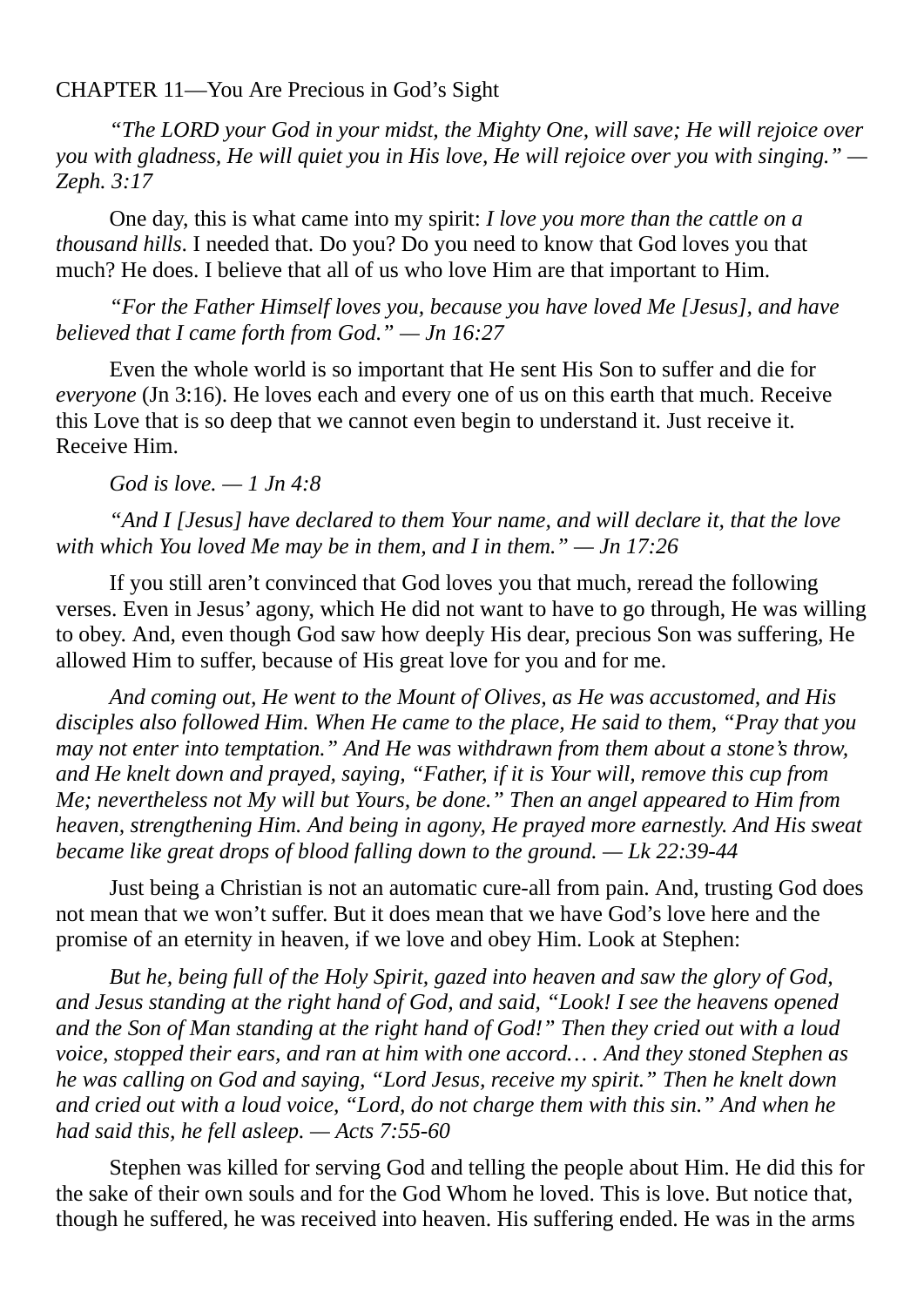of Christ. He was God's child. He had obviously been forgiven of all past sins. He had died in service for God, his Beloved.

*Precious in the sight of the LORD is the death of His saints. — Psa. 116:15*

*"Death is swallowed up in victory. O Death, where is your sting? O hades, where is* your victory?" The sting of death is sin, and the strength of sin is the law. But thanks be to *God, who gives us the victory through our Lord Jesus Christ. — 1 Corin. 15:54-57*

As we serve Christ, it may not be easy. It will probably be very difficult, but we have God's love and His promise. Then, when it is *His* time, He will take us home. We must simply love and obey Him until He calls us home.

To those who may be wanting to give up and just go and be with Jesus right now (I've been there myself): we cannot speed up the process. If we want to go to heaven, no matter how much we want to just go home, we must wait for God. Our time to be with Him is His choice. Granted, He sees our suffering, and there are times when I believe He has granted that relief, but *we* must not do anything to ourselves in order to make it come to pass. The Bible clearly teaches us that we cannot take our own life (nor anyone else's) if we want to have Heaven as our eternal home.

*"You shall not murder." — Ex. 20:13*

*Now the works of the flesh are evident, which are… murders… and the like; of which I tell you … that those who practice such things will not inherit the kingdom of God. – Gal. 5:19, 21*

Trust God to help you make it through whatever you are going through at this time in your life. Follow some of the hints that are in the Bible, in this book, and in the messages and writings of others. As I heard in my spirit, *Don't give up!* And, as I have determined to obey Him, He has truly been with me, and has truly restored my life to me and given me hope for a better future.

*"So I will restore to you the years that the swarming locust has eaten." — Joel 2:25*

*For I know the thoughts that I think toward you, says the Lord, thoughts of peace* and not of evil, to give you a future and a hope. Then you will call upon Me and go and pray to Me, and I will listen to you. And you will seek Me and find Me when you search for *Me with all your heart. — Jer. 29:11-13*

So, as Jesus was willing to suffer for us, and as His apostles were willing to suffer as they served God, so we also need to accept whatever we must go through in our service for God. We must go through our suffering, too, trusting God to be with us, to help us, and to deliver us.

As we learn to truly believe God, trust Him, and really see the truths contained in His Word, we can learn to let go and receive His love and His forgiveness. Open your eyes. Open your heart. Believe that He loves you. No matter what we encounter in our lives here, He will never leave us alone. He will face it with us. He has even let me know that when I cry, He cries with me, because of my pain. He does this willingly. He is a compassionate God.

*For He Himself has said, "I will never leave you nor forsake you." So we may*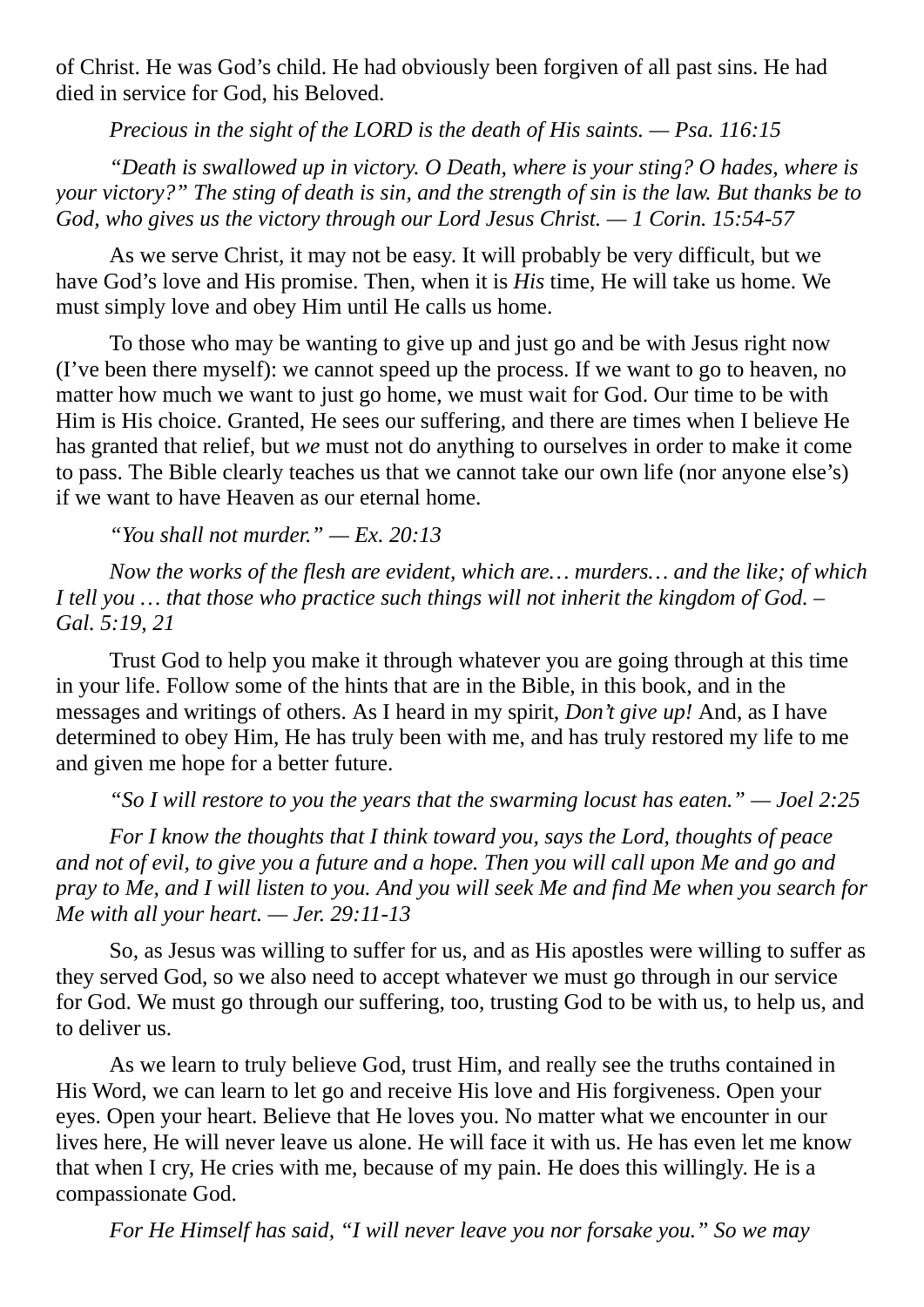*boldly say: "The LORD is my helper; I will not fear. What can man do to me?" — Heb. 13:5, 6*

God loves us so very much. Years ago, I "saw" (in my spirit) that God was laughing at me. At first, I was offended. But then, I asked God about it, and He let me know that he was laughing at me in love, in the same way that I used to laugh at my children in love when they were very young and would try so hard to look grown up and mature. How sweet. It was a laugh of love, not of making fun. I thought my children were so cute! So, then I realized more fully how God loves me as His own child, and that He deeply cares for me as He sees me try so hard to please Him and to be all grown up. What a loving Father. Praise God!

#### *"Our Father in heaven, hallowed be Your name." — Matt. 6:9*

*"Ask, and it will be given to you; seek, and you will find; knock, and it will be opened to you. For everyone who asks receives, and he who seeks finds, and to him who knocks it will be opened. Or what man is there among you who, if his son asks for bread,* will give him a stone? Or if he asks for a fish, will he give him a serpent? If you then, *being evil, know how to give good gifts to your children, how much more will your Father who is in heaven give good things to those who ask Him!" — Matt. 7:7-11*

As I read these verses, I heard in my spirit:

*I will give great gifts to My children. Great gifts. I will give them their hearts' desire as their hearts are in Me.*

Praise the Lord! I have to testify that this is true. God has given me great gifts. I would willingly endure all of the suffering that comes with life here, as long as I have the comfort of God's Presence. His anointing is worth it all. Yes, I have heaven to look forward to, and there are times when I long to go and be with Him, but His Presence is more important to me than all of the superficial joy that the world has to offer. I would choose *Him*, even if there were no afterlife. I love Him that much. I need Him that much. I long for Him that much. And the only time I feel true, deep peace is when I am in His Presence. Thank You, Father. Thank You, Jesus. Thank You, Spirit of God.

*And we know that all things work together for good to those who love God, to those who are the called according to His purpose… . Who shall separate us from the love of Christ? Shall tribulation, or distress, or persecution, or famine, or nakedness, or peril, or sword? As it is written: "For Your sake we are killed all day long; we are accounted as sheep for the slaughter." Yet in all these things we are more than conquerors through Him who loved us. For I am persuaded that neither death nor life, nor angels nor principalities nor powers, nor things present nor things to come, nor height nor depth, nor any other created thing, shall be able to separate us from the love of God which is in Christ Jesus our Lord. — Rom. 8:28, 35-39*

There are many, many promises in God's Word to let us know that our worries are unnecessary. He will provide. Of course, we must do our part. We cannot sit on the couch and figure that a job will come to us, because we're afraid to get out and look or we're afraid of rejection. We cannot buy food and then expect it to be self-preparing. We must do our part. And then, do trust God to help the right thing come to pass.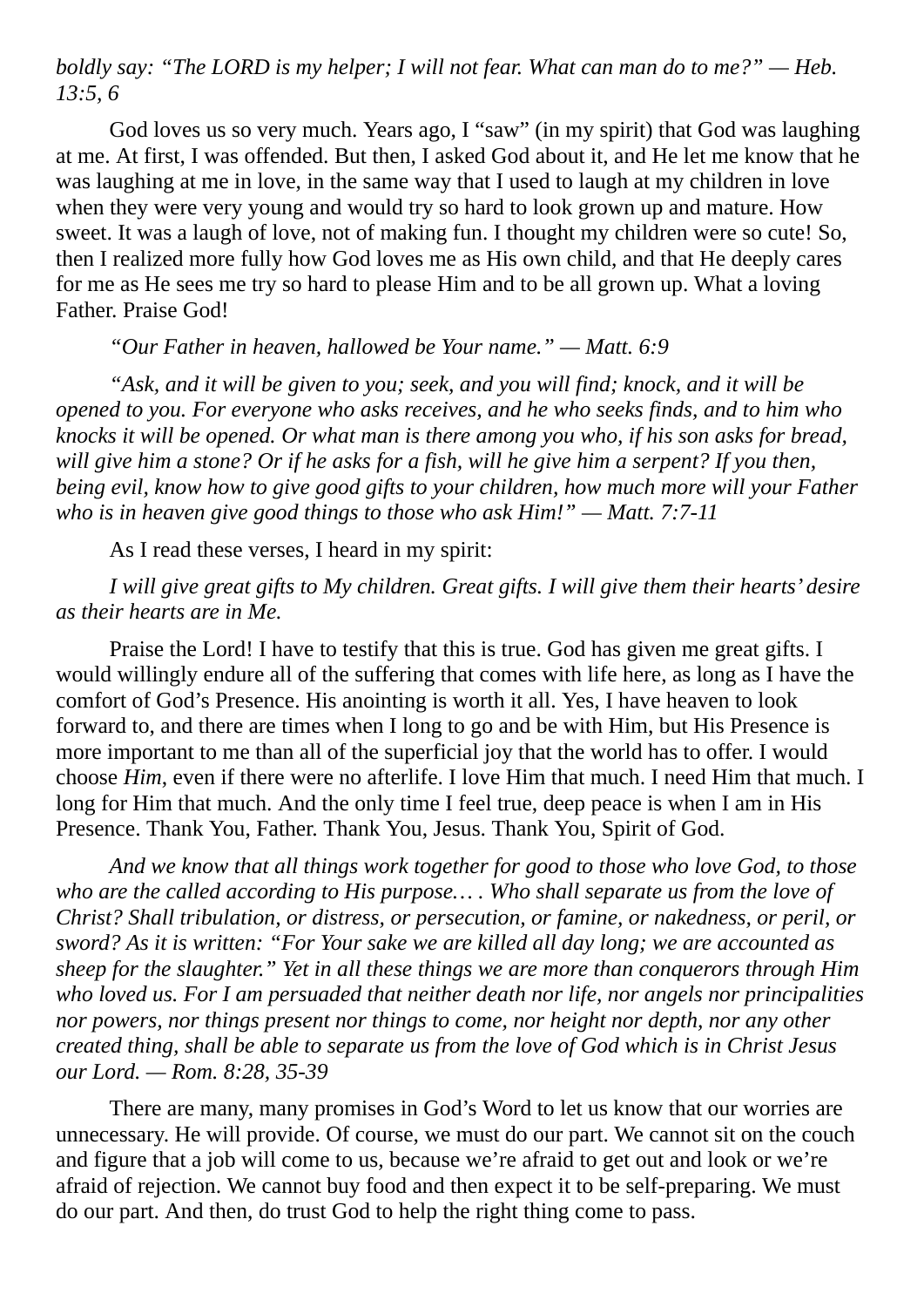I knew that when I started writing I would probably be rejected by many publishers before my work would be accepted, so I just prepared myself for that rather than let fear of rejection get in my way. I did my part and wrote and wrote to people, but I trusted God to open the right door. Rejection is tough, but not trying until you succeed is even tougher. Get in the habit of trying, and the rejections will just become a matter of course rather than a personal hurt. God will open the right door if you knock on it, but if you don't knock (and keep knocking, if necessary), how can it open?

*"Therefore I say to you, do not worry about your life, what you will eat or what you will drink; nor about your body, what you will put on. Is not life more than food and the body more than clothing? For after all these things the Gentiles seek. For your heavenly Father knows that you need all these things. But seek first the kingdom of God and His righteousness, and all these things shall be added to you. Therefore do not worry about tomorrow, for tomorrow will worry about its own things. Sufficient for the day is its own trouble." — Matt. 6:25, 32-34*

*My brethren, count it all joy when you fall into various trials, knowing that the testing of your faith produces patience. But let patience have its perfect work, that you may be perfect and complete, lacking nothing. If any of you lacks wisdom, let him ask of God, who gives to all liberally and without reproach, and it will be given to him. But let* him ask in faith, with no doubting, for he who doubts is like a wave of the sea driven and *tossed by the wind. For let not that man suppose that he will receive anything from the Lord; he is a double-minded man, unstable in all his ways. — James 1:2-8*

God has guided me, through more than one source, that worship and praise are major keys to having our prayers answered. When we give God the credit that belongs to Him, and we let Him know how much we love and trust Him, it frees Him to work. I know this to be true by my own experiences. When I cried out to Him, over and over, in misery, it seemed like my prayers weren't being answered. But when I started focusing on Him and His love, worshiping Him, and really trusting Him, my prayers starting being answered, and being answered more quickly (just like it says in James, above). I was excited! And my faith was increased! And, of course, He is truly worthy of our worship, whether or not He ever answered our prayers, simply because *He is God*. Awesome!

My throne room experience may never have occurred if I had not spent enough time with God to draw close to Him, love Him, worship Him, and get "me" out of the way. You'll notice that as soon as my own thoughts got in the way, the vision began disappearing. Spend time with God. Minister to Him. Love Him. Worship Him. For then, your fears can melt away. Then, God can bless you fully and bring you His peace. But don't do all the talking. Let Him talk to you. Remember, He wants to minister to you, too.

#### *Because He is your LORD, worship Him. — Psa.45:11*

*And they do not rest day or night, saying: "Holy, holy, holy, Lord God Almighty, Who was and is and is to come!" Whenever the living creatures give glory and honor and thanks to Him who sits on the throne, who lives forever and ever, the twenty-four elders fall down before Him who sits on the throne and worship Him who lives forever and ever, and cast their crowns before the throne, saying: "You are worthy, O Lord, to receive glory and honor and power; for You created all things, and by Your will they exist and were*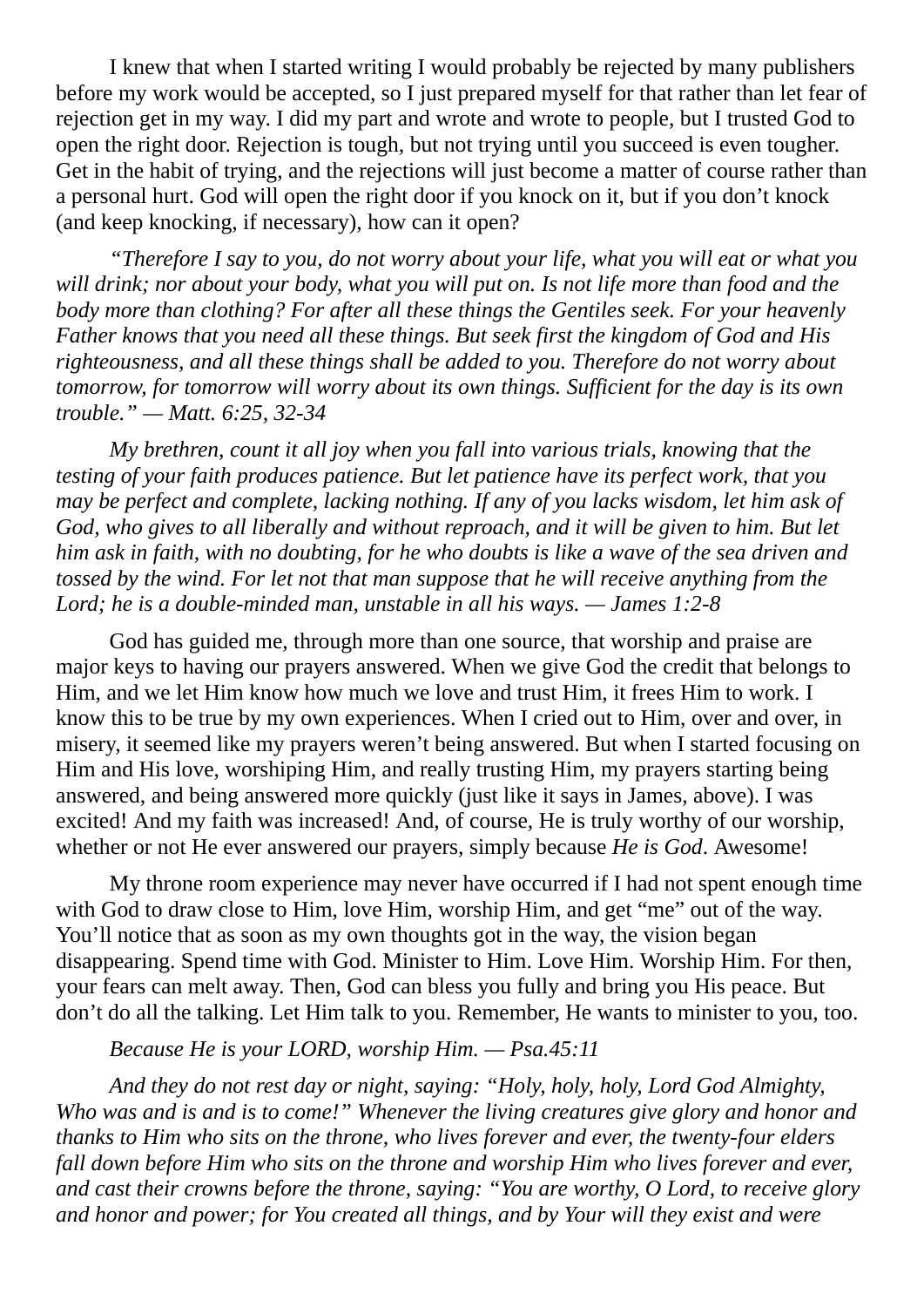*created." — Rev. 4:8-11*

*"Speak, LORD, for Your servant hears." — 1 Sam. 3:9*

One of the many wonderful things about God is that He is always ready to help a sincere person, no matter what difficulties we're having. God is merciful. He is kind. He knows our hearts. Be honest and sincere with Him. Ask for His help. He loves you.

Take care of yourself, for you are the temple of God. If you make sure to take care of His temple (your body, mind, and spirit), you will be better able to serve the Lord and to get rid of your fears. When I am tired, I don't have the strength that I have when I am refreshed. And my mind doesn't work as well, either. Also, my spirit can get discouraged.

It is vain for you to rise up early, to sit up late, to eat the bread of sorrows; for so He *gives His beloved sleep. — Psa. 27:2*

*Do you not know that you are the temple of God and that the Spirit of God dwells in you? — 1 Corin. 2:16*

Even our Creator God rested:

*Then God blessed the seventh day and sanctified it, because in it He rested from all His work which God had created and made. — Gen. 2:3*

And Jesus rested. He understands our fears, yet is our example that we don't have to let fears control us. Jesus stood up for Himself and for His Father. He did whatever He needed to do, no matter what anyone thought, even if He had to do it alone. He confronted people, when necessary. And occasionally, He avoided people in order to protect Himself. He used wisdom. He did not let fear overpower Him. How did He accomplish all of this within His human form? He took time off with the Father to restore His strength.

*And when He had sent them away, He departed to the mountain to pray. — Mk 6:46*

If Jesus Himself had to spend time with the Father, how much more do we? We must be in constant communion with God. Worship Him. Love Him. Let Him help you overcome your fears.

*Rejoice always, pray without ceasing. — 1 Thess. 5:16, 17*

Sometimes, when I feel like I'm hurting so much that I might break, I think deeply about how Jesus suffered for me, *step by step*, even though I feel like I can't bear any more pain, especially His. I find that, after going through Christ's suffering with Him for awhile, my problems seem to diminish, and He fills me with compassion for Him and fills me with His love. Or I may receive a numbness or a peace, so that I get a temporary relief. And then, I'm more able to rest or to go forward in Him. So, when my pain gets unbearable, I focus on *His* pain, and *my* pain then diminishes. As strange at this may sound, it works. What an amazing God!

And then there are the times when the Lord wants me to concentrate on His resurrection rather than His death, because He wants me to focus on life rather than pain and death. The important thing to do is what God is guiding you to do at that time. Be flexible. Be open to Him. Let Him guide you.

*Where can I go from Your Spirit? Or where can I flee from Your presence? If I*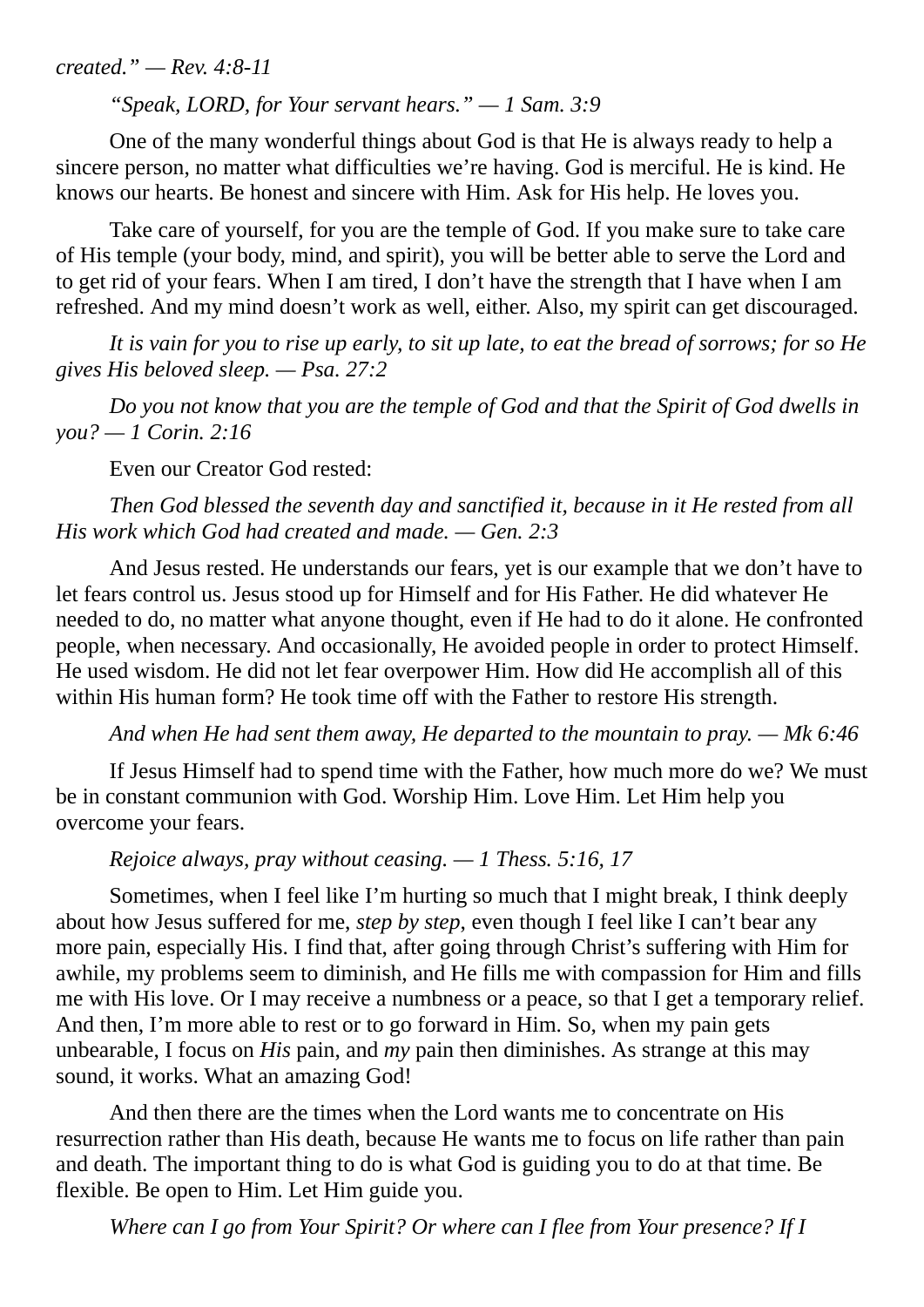ascend into heaven, You are there; if I make my bed in hell, behold, You are there. If I take *the wings of the morning, and dwell in the uttermost parts of the sea, even there Your hand shall lead me, and Your right hand shall hold me. If I say, "Surely the darkness shall fall on me," even the night shall be light about me; indeed, the darkness shall not hide from You, but the night shines as the day; the darkness and the light are both alike to You. For You have formed my inward parts; You have covered me in my mother's womb. — Psa. 139:7-13*

I feel such peace reading the above scriptures. Ahhh. How God blesses us. Be assured. God is with you, wherever you are, all the time. This is His Word. And God is true.

Choose your friends carefully. Generally, avoid being around people who tear you down. Be with people who lift you up and draw you closer to God. And do the same for them.

Another thing we must realize is that we cannot please people, no matter what we do. Oh, we may please a few for a season, but it's impossible to really please anyone all the time. It's also impossible to please *everyone*. I can't even please myself all the time, so why should I expect more out of another than I myself am able to do? (I'm laughing at myself again.)

One of the best ways to be happier in your life is to be fruitful for God. Pray about what God would have you to do. And then, get involved. If doors seem to close, don't give up. Pray. Maybe it's the wrong door or the wrong time. Or, just maybe, God wants you to fight for it with perseverance. Get involved in doing something for God. Serve Him in whatever ways He guides you to. He has called us to love His people and those in need. He has called us to tell people about Him and His Son, Jesus. Serving God will bless you.

*And we know that the Son of God has come and has given us an understanding, that we may know Him who is true; and we are in Him who is true, in His Son Jesus Christ. This is the true God and eternal life. — 1 Jn 5:20*

When I spend the time to draw very close to the Lord, and I come into His Presence, my fears leave, because His love is perfect. When I am immersed in His love, I am free of fear at that moment. Remember the verse that I quoted previously:

*There is no fear in love; but perfect love casts out fear… . — 1 Jn 4:18*

Some people sing the following verse as a beautiful song. Let's sing it together for our precious Lord. If you don't know a melody, just sing with your heart. We so often talk about ministering to others rather than ministering to God. Isn't our ministry to Him the most important of all?

*Oh come, let us worship and bow down; let us kneel before the LORD our Maker.* For He is our God, and we are the people of His pasture, and the sheep of His hand. — *Psa. 95:6, 7*

You are precious in God's sight. You are precious.

WORKSHEET #11—

1. Think of some of the times that you could see God's love for you. Write them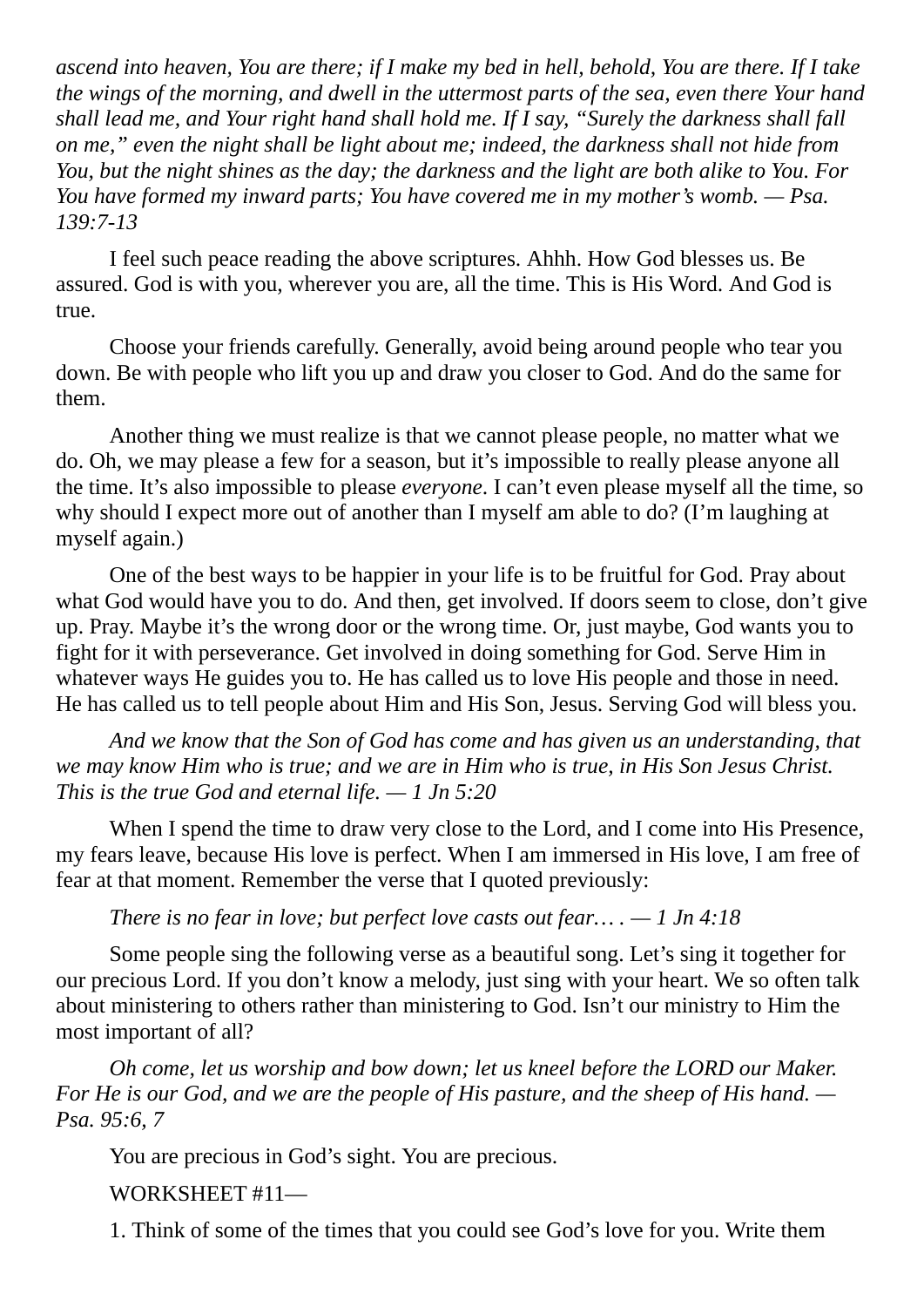down.

2. Share, if you can. It could be a great help to you or to someone else.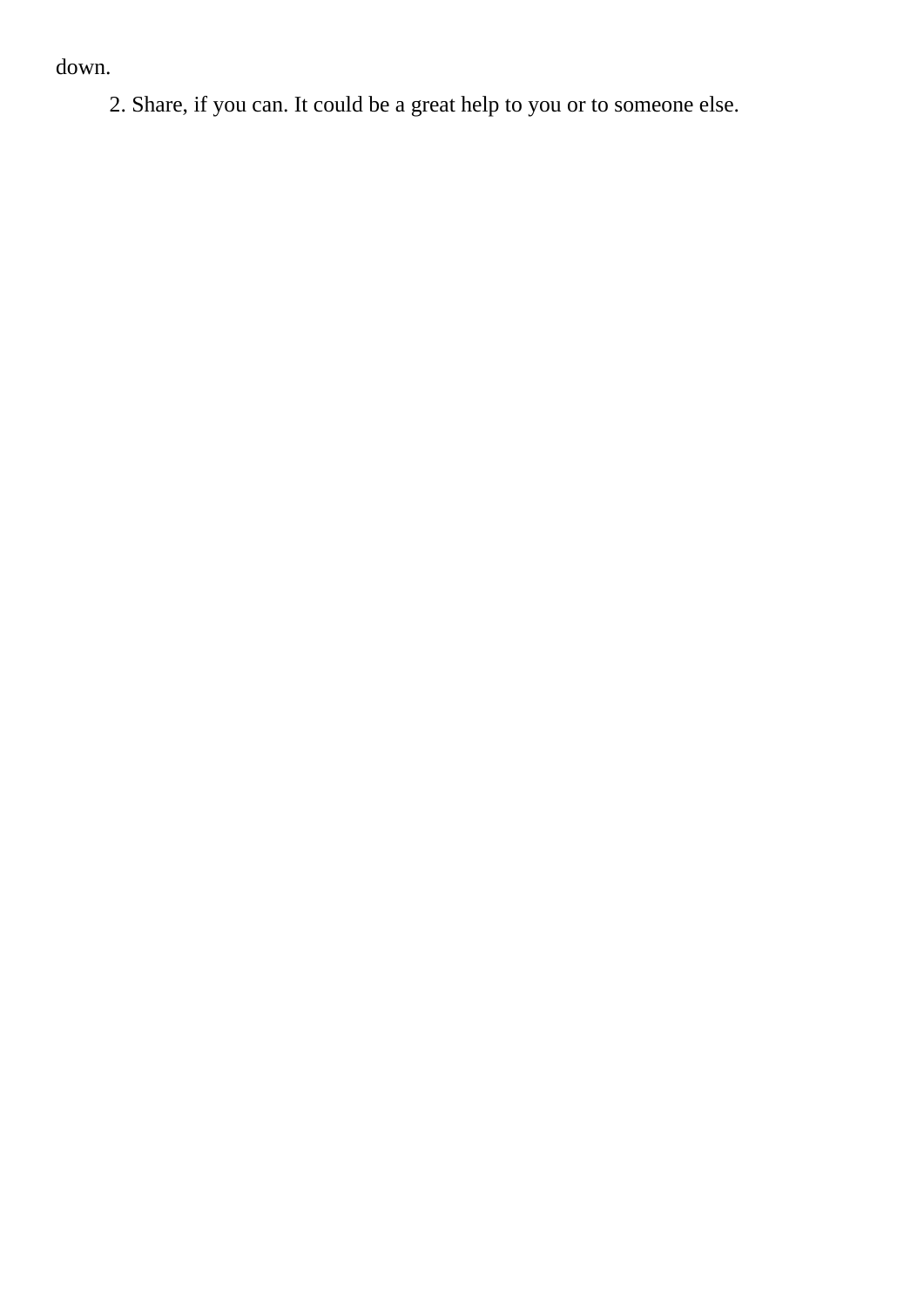## CHAPTER 12—Faith = Power!

*So Jesus answered and said to them, "Have faith in God. For assuredly, I say to you, whoever says to this mountain, 'Be removed and be cast into the sea,' and does not doubt in his heart, but believes that those things he says will come to pass, he will have whatever he says. Therefore I say to you, whatever things you ask when you pray, believe that you receive them, and you will have them." — Mark 11:22-24*

Wow! Power! And God gave it to *us*! Yes, I know there are times when we will ask, and we really believe that our faith is strong, and yet it doesn't seem to happen the way we thought it would. Don't let that cause you to lose your faith. God is a loving Father. He will do what needs to be done, in His way. And His way truly is the best way, not something that we need to fear. Your mountain might be a problem, or it may be a real mountain. In either case, God loves us enough to help us through it or to take it away, whichever He knows is best for us. That doesn't mean we have lost that power. It just means that God is in control, and all we need to do is to trust Him, and He will take care of it for us or with us (or sometimes, around us). Notice that the following verse says that we must be abiding in Him. I believe this is so that our desires will be the same as His desires *for* us.

*"If you abide in Me, and My words abide in you, you will ask what you desire, and it shall be done for you." — Jn 15:7*

We serve a limitless God, which means that we are limitless, as well, because we are His. He will not put something into your heart unless He makes a way to achieve your goal. Also, He will not let us suffer through a problem alone.

*Trust in the LORD, and do good; dwell in the land, and feed on His faithfulness. Delight yourself also in the LORD, and He shall give you the desires of your heart. Commit your way to the LORD, trust also in Him, and He shall bring it to pass. He shall bring forth your righteousness as the light, and your justice as the noonday. Rest in the LORD, and wait patiently for Him… . But the salvation of the righteous is from the LORD; He is their strength in the time of trouble. And the LORD shall help them and deliver them; He shall deliver them from the wicked, and save them, because they trust in Him. — Psa. 37:3-7, 39, 40*

Why will He do this? "Because they trust in Him." Do we trust in Him? God is so good. Do we limit God by our own understanding or lack of it?

*"For My thoughts are not your thoughts, nor are your ways My ways," says the LORD. "For as the heavens are higher than the earth, so are My ways higher than your ways, and My thoughts than your thoughts." — Isa. 55:8, 9*

Every time that we think there are two options to a situation, God may have 200. So, don't let His methods and ways throw your faith. Instead, let them *increase* your faith. I find that it's really exciting to serve God, because you never know what to expect. It's really great! What a God! He is certainly not boring! If anyone is bored, just serve God, obeying Him with all your heart, and the boredom will have to leave. It (the boredom) may try to land on a temporary basis, but it won't get very far, if we are truly in obedience to God. Yes, it can seem pretty scary, at times, not to know what to expect today or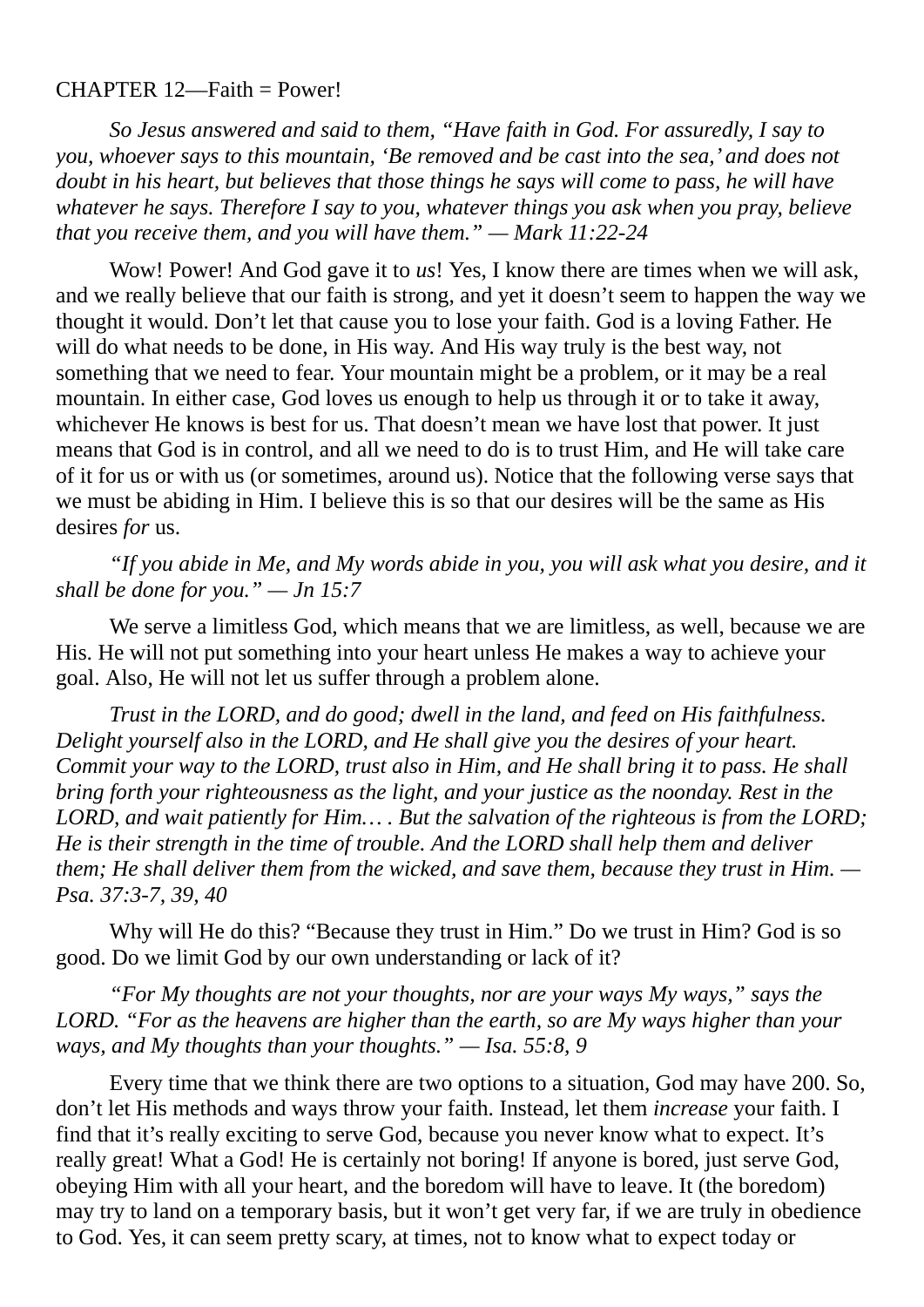tomorrow; but as long as we're in His will, and we're *trying* to do what we think He wants us to do, He will honor that effort, and He will bless us for our faith and for our faithfulness to Him.

*And we know that all things work together for good to those who love God, to those who are the called according to His purpose. — Rom. 8:28*

If you have received Christ as you Savior, and have decided to follow Him, then God has a plan for you. Some people say that they don't know what their calling is, and yet they are serving God in a mighty way. Perhaps it's the word *calling* that they don't understand. But all Christians have been called into service.

*"Go therefore and make disciples of all the nations, baptizing them in the name of* the Father and of the Son and of the Holy Spirit, teaching them to observe all things that I *have commanded you. …" — Matt. 28:19, 20*

I have to share the following verse from Isaiah 55, because the promise here is so fantastic!:

*"For you shall go out with joy, and be led out with peace; the mountains and the hills shall break forth into singing before you, and all the trees of the field shall clap their hands." — Isa. 55:12*

Wow! Praise God! I have to admit that there have been times when the mountains were so majestic that *I* burst forth into singing. I've also heard the wind rushing down the gorges between the bluffs. It's exciting! Have you listened to the wind blowing in the trees and watched their upper boughs waving in praise to the Lord? Open your eyes to God's beauties, and it will increase your faith. It will cause you to see just how powerful He is and the power that you (yes, you!) have in Him. Soak in His Word. Keep your mind centered on the things that are good. Focus.

*Finally, brethren, whatever things are true, whatever things are noble, whatever things are just, whatever things are pure, whatever things are lovely, whatever things are of good report, if there is any virtue and if there is anything praiseworthy—meditate on these things. — Phil. 4:8*

One time, when I was going into the hospital for surgery, I asked God what He wanted me to be doing while I was there and while I was mending at home, afterwards. He guided me to do a "Bible Soak" while I was recovering, which meant that I was to read my Bible so thoroughly that I would soak in every word. I started with Matthew, and worked through the New Testament and Psalms. There are some places in my Bible where even the word *the* is underlined because of its significance in that verse. It was fantastic, and kept me plenty busy for months afterwards—long after my initial healing time had ended.

An interesting note about that surgery: The lady next to me had the same surgery with the same anesthesia, and yet she was in tremendous pain, and I had absolutely no pain at all. I never did. I figured that God knew that, at that time, I couldn't bear any more than what I was already going through in my personal life, and so He took all the pain away. Even after I got home a few days later, I needed no pain pills. My only problem was lightheadedness when I would sit up or stand. I needed lots of rest, but it was a true rest,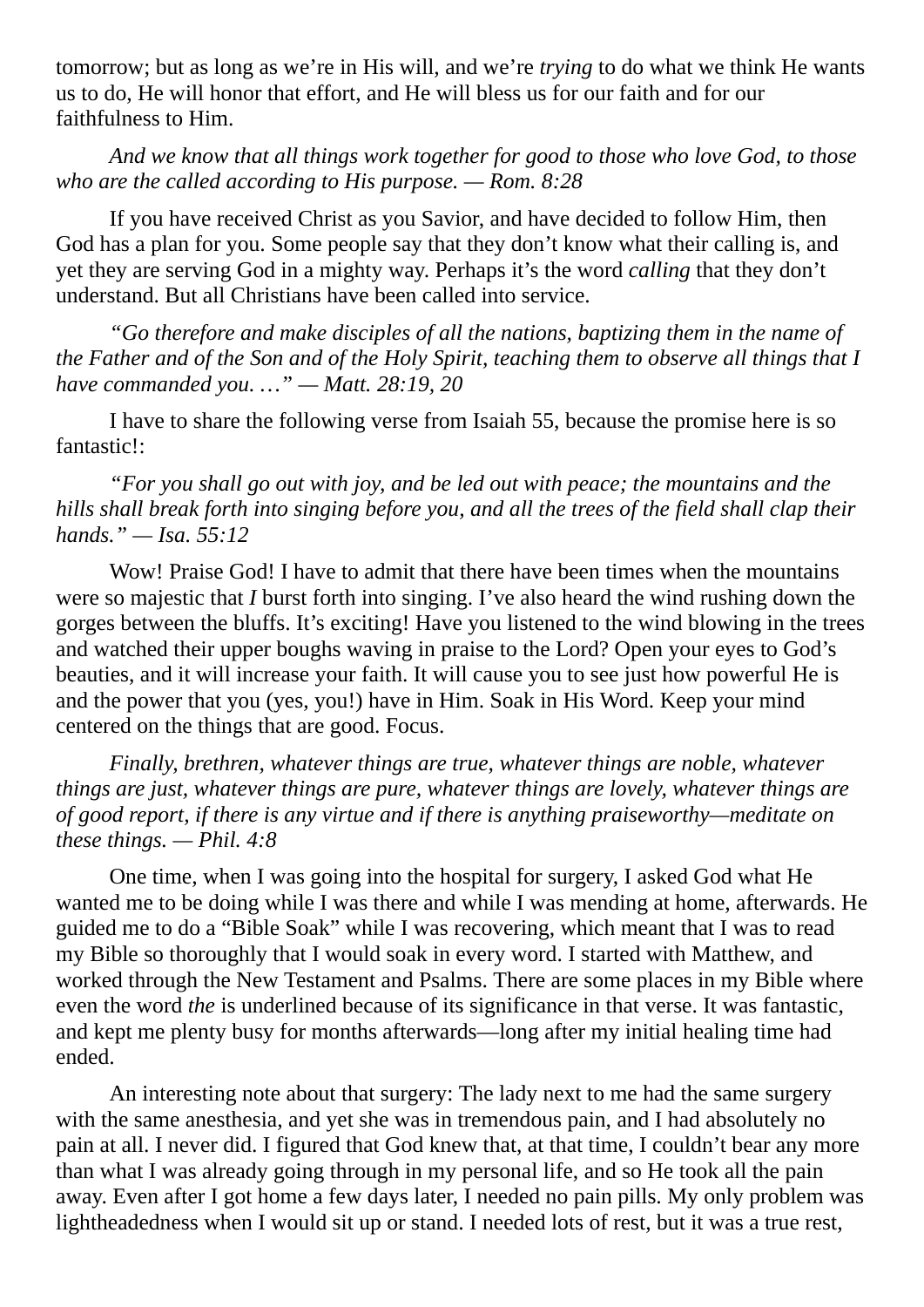without pain.

What an amazing God!! He provided what I needed when I needed it. There are lots of other times that He has allowed me to suffer terribly. But this time it was not His will. He knows what we need to go through and what we don't. And I was uplifted mentally, as well, because my mind was in His Word and off of my personal problems. For a couple of weeks I felt like I was on vacation! That's how awesome God is!

I have given you this testimony to encourage you that there is truly power in God and in His Word and that God *does* care. So, read the Word and enjoy! Whether you feel anything or not. And the positive feelings just may follow. They usually do.

It's like when we do something right, even though we don't feel like it or we feel sick, or something else happens that could keep us from doing it. And then, as we act *anyway*, the positive feelings come, or we get confirmation that what we did was right. And, there are the times that we simply act on the faith that God is guiding us, no matter what. This happens frequently when we're serving God. I have heard many testimonies about this as well as knowing this from my own experiences.

Isn't God wonderful? He knows what each person's need is, and He takes care of us and guides us in *His* way. He knows. Trust Him.

## PRAISE GOD! I *CAN* DO IT!

*"When the Son of Man comes in His glory, and all the holy angels with Him, then He will sit on the throne of His glory. All the nations will be gathered before Him, and He will separate them one from another, as a shepherd divides his sheep from the goats. And* He will set the sheep on His right hand, but the goats on the left. Then the King will say to *those on His right hand, 'Come, you blessed of My Father, inherit the kingdom prepared for you from the foundation of the world: for I was hungry and you gave Me food; I was* thirsty and you gave Me drink; I was a stranger and you took Me in; I was naked and you *clothed Me; I was sick and you visited Me; I was in prison and you came to Me.'Then the righteous will answer Him saying, 'Lord, when did we see You hungry and feed You, or thirsty and give You drink? When did we see You a stranger and take You in, or naked and clothe You? Or when did we see You sick, or in prison, and come to You?'And the King* will answer and say to them, 'Assuredly, I say to you, inasmuch as you did it to one of the *least of these My brethren, you did it to Me.'" — Matt. 25:31-40*

Praise God for His love, His kindness, His sufferings, and His rewards for *our* sufferings. His righteousness and His glory are so beyond our understanding.

As I said, we must do our part. Keep focused on the Lord, and work on a closer relationship with Him through worship, prayer, praise, reading His Word, and obedience to Him. He is truly deserving of this, and you will receive the blessings that this faithful life will bring to you. Listening to Christian music may help you greatly in drawing into God's Presence and into His love. Don't forget that His love is perfect and that *"perfect love casts out fear"* (1 Jn 4:18). If you spend enough time worshiping in His Presence, His love can overpower your fears, at least long enough for you to have some relief and be able to know what His will is.

Make a plan to alleviate your fears, and stick to it. Ask God to guide you. Denying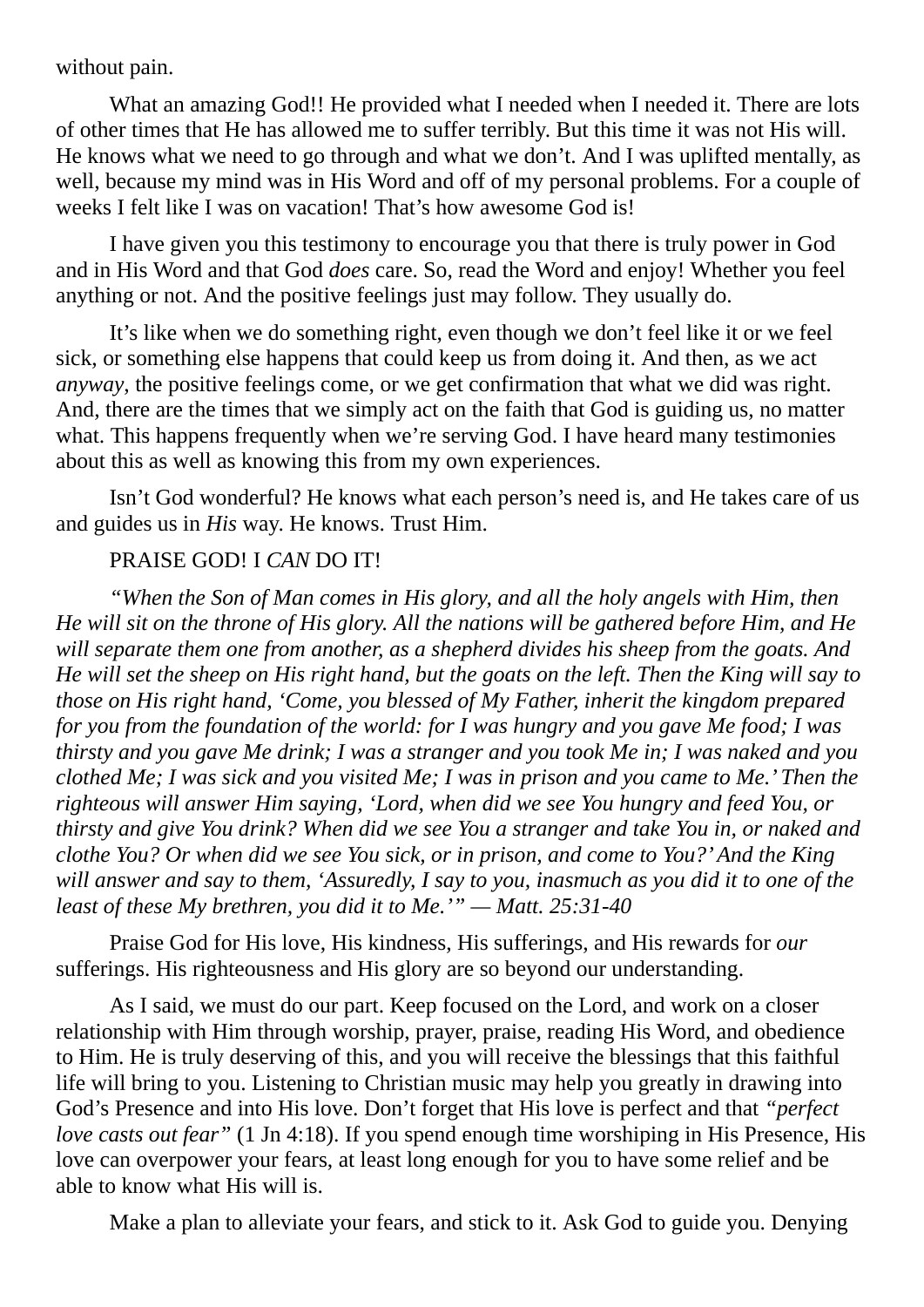your fears is another way of denying your flesh, so that you can gain control of your life. Then, fear will lose its grasp. Faith will come to life. You will have *power*.

Trust Him! Trust Him! Trust Him!

WORKSHEET #12—

1. Now, think of a victory in your life—a time when you were an overcomer and made a change in your life that was very positive for you. Write it down.

2. Share your victory, and listen to others' victories, if possible.

3. Know this, that if you accomplished that change, you can accomplish even more, one at a time. Tell yourself, "*I can* be all that God wants me to be. He will help me. I trust Him." Remember *Phil. 4:13—"I can do all things through Christ who strengthens me."*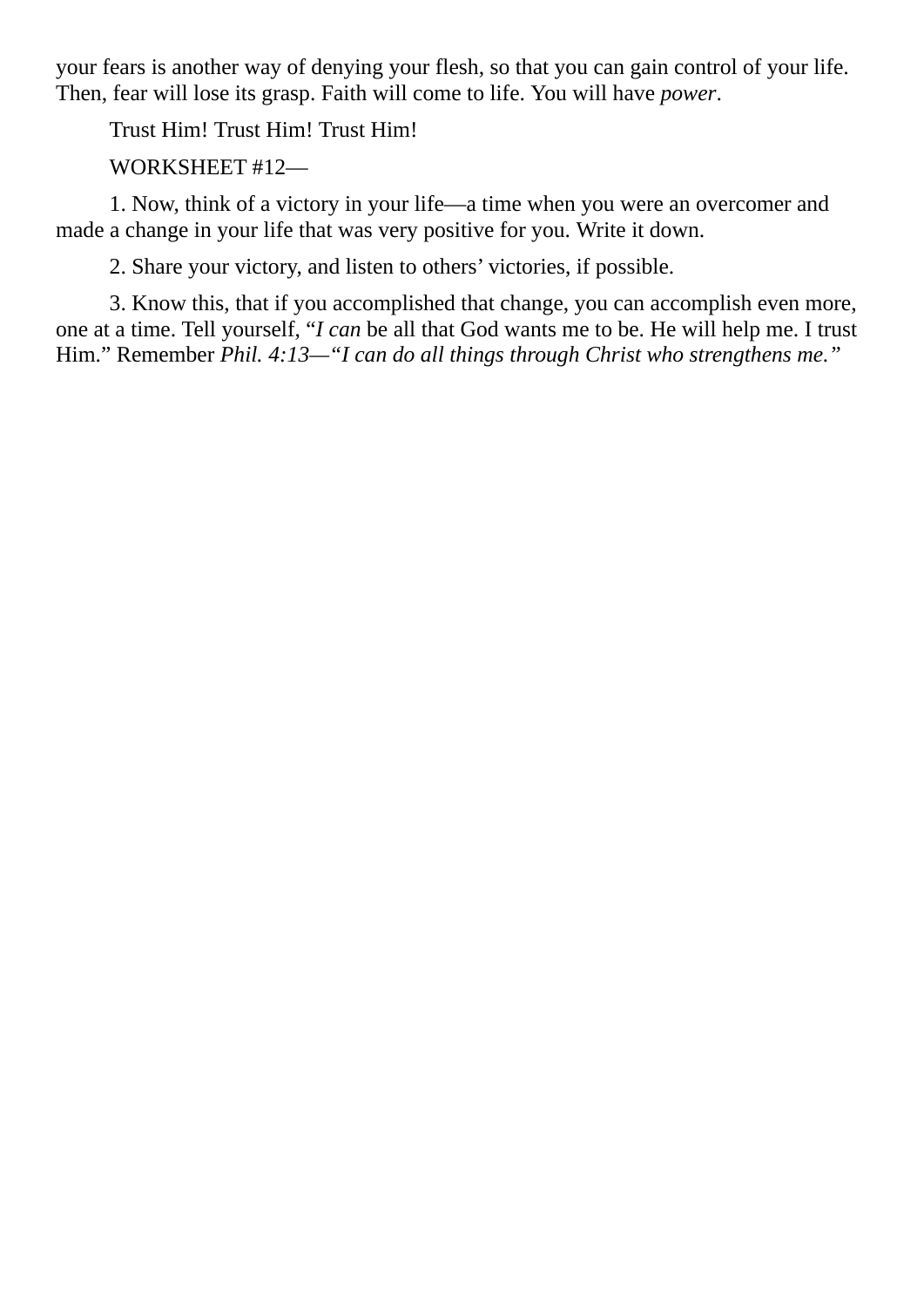CHAPTER 13—Choose and Conquer: One Day at a Time

Have you made your choice yet? I have. I want to have faith. I don't want to follow fear anymore. How about you?

Years ago, I learned my first lesson about conquering my fears. I had been dying inside because of a lack of worship, and I was afraid of a reaction at home, so I sneaked out to a church to pray where I figured I wouldn't be seen. As I knelt down to pray, I literally shook with the feeling of release as the peace flowed into me. It was so wonderful. What a relief. Eventually, I quit sneaking around. I walked on my fears. At first, it was like warning lights flashed in my head, and it led to some very difficult times, but it had a very good ending, and now I'm free to worship when and where I please.

However, I had to walk on my fears in order to receive this freedom. God never left my side, but He didn't bail me out, either. I had to stand up for myself. I had to stand up for my time with God. I believe God was pleased, because it was for love of Him. I love Him so very much. I chose, and then God helped me to conquer, one day at a time.

In the past, I had heard many testimonies as to what God had done in people's lives, and I'd praised the Lord for it, but I had not realized that they'd had the same fears that I have. It hadn't fully sunk into my mind that they had *not* accomplished what was done in their lives because it was *easy* for them. *Now*, of course, I understand that since they are human (like I am), they had probably dealt with the same types of feelings that I've dealt with. And yet, they had come out on the other side. They were victorious in spite of their fear. They didn't let it stop them. Does this mean that God can still bring *me* through? Of course! Does this mean that once a mountain has been removed, another mountain will not arise? No. Does it mean that when a problem leaves, it will never try to return? No. It simply means that God *can*, and with our willingness and obedience, *will* bring us through one mountain at a time, one day at a time, as we trust Him.

## *Choose faith. Conquer fear. One day at a time.*

I lived in a California beach town for awhile, temporarily sharing a very nice house with three other Christian ladies. It was a good experience. Not all shared living experiences are good, but this one was an exception, because of a couple of the ladies that were in the same house.

After living in that house for about a year and a half, we three ladies had the feeling that we were to be moving on. We all had a feeling of the different directions that we were supposed to go, but I had no financial way of being able to move. So, one day, while I was home alone, I prayed for God's definite guidance as to whether or not I should move. God gave me some encouragement through Christian messages on television and at church that morning, but then He got more definite: while I was praying, the mailman delivered a letter addressed to the lady who had lived there the longest. It was from the landlord. Well, when she got home that evening and opened it, it turned out to be a letter of eviction for *all* of us, because the owner wanted to move back into the house where we were living! Talk about a definite answer! What a God!

However, because of this upcoming move, I went through a lot of fear and stress due to a lack of money (still hadn't learned to trust enough), but one step at a time God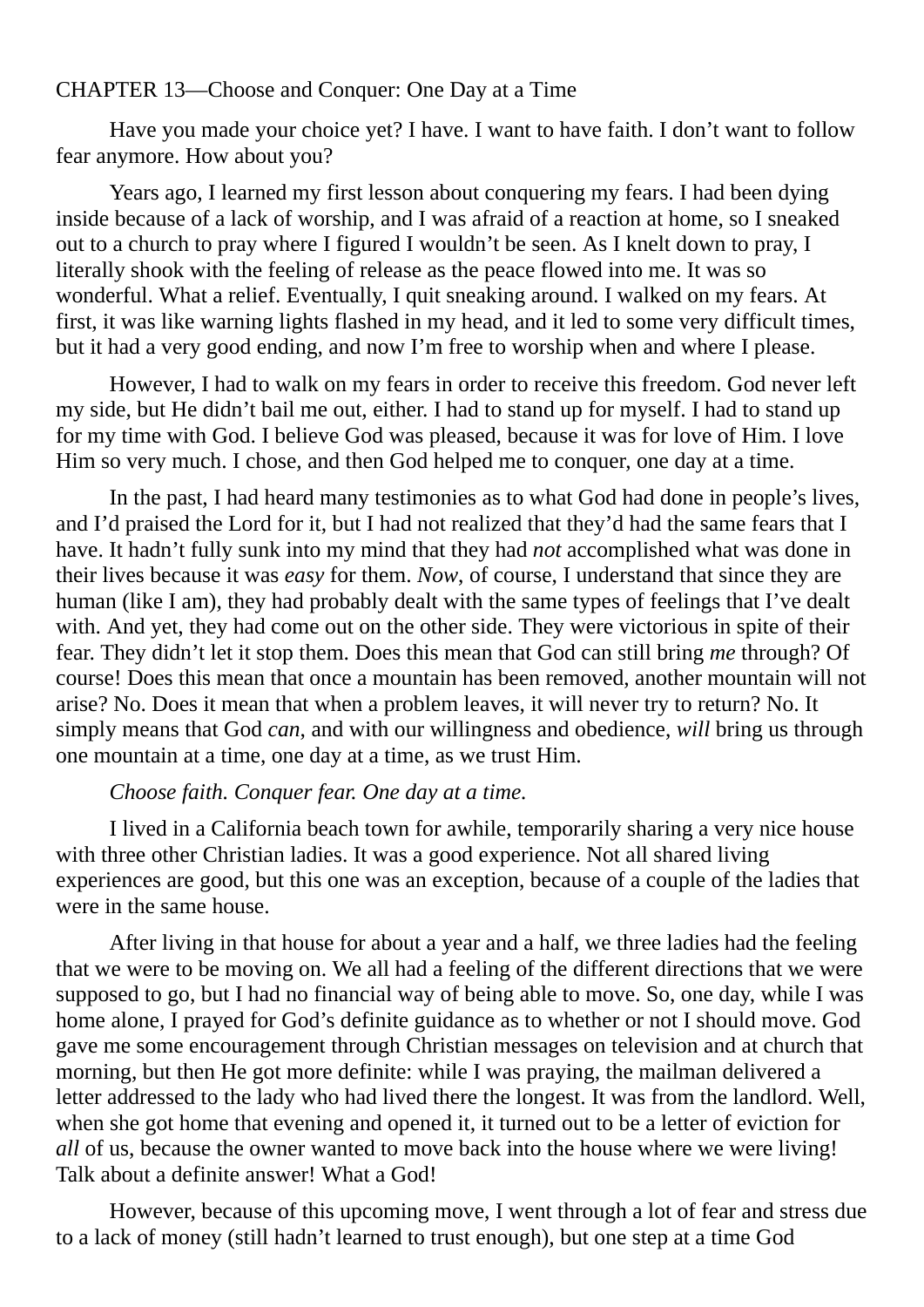worked. First, He provided a temporary home, which was not a happy experience for me, but God used it to help me to accomplish some of His work that I would not have been able to accomplish in my next home. (He knows these things!) Then, after God's work there was done, I knew that it was time to leave, so I began looking for a place, trusting God to help me. He did.

It was then that He provided help from friends so that I could move into an apartment of my own. God is amazing. When we feel fear or stress or confusion, yet we've put ourselves into His Hands, He will take care of us and work His will. I chose to have faith, and then God helped me to conquer, one day at a time, in spite of my fears and insecurities.

It takes perseverance to live for God and receive His peace. It takes perseverance to have a life that is blessed in Him. It takes perseverance to live by faith rather than fear. It doesn't get easy, it just gets easi*er*, because we have *chosen* to live for God. And as we serve Him more and more, and we see more and more of His mighty work in our lives, this gives us the courage to trust Him more and more. Make it a habit to serve God, to follow Him every day. Be consistent in making and sticking with your commitment to Him, and He will be there for you. He will help you.

*Then He spoke a parable to them, that men always ought to pray and not lose heart, saying: "There was in a certain city a judge who did not fear God nor regard man. Now there was a widow in that city; and she came to him, saying, 'Avenge me of my adversary.' And he would not for a while; but afterward he said within himself, 'Though I do not fear God nor regard man, yet because this widow troubles me I will avenge her, lest by her continual coming she weary me.'" Then the Lord said, "Hear what the unjust judge said. And shall God not avenge His own elect who cry out day and night to Him, though He bears long with them? I tell you that He will avenge them speedily." — Lk 18:1-8*

The widow chose to pursue justice (apparently over and over, one day at a time), and she conquered. Persevere. It pays off. No matter how tired you get, don't give up.

Ezekiel was a prophet who was very unhappy with what he was guided by God to do. He obviously had fear, or else why would God tell him not to be afraid? I wonder why we think that life should be so simple for us as Christians when Jesus, the apostles, and the prophets all suffered. They had to walk on their fears and submit to God's will, in the midst of the dangers around them.

*And He said to me: "Son of man, go to the house of Israel and speak with My words* to them..., But the house of Israel will not listen to you, because they will not listen to Me; *for all the house of Israel are impudent and hardhearted… . Do not be afraid of them, nor be dismayed at their looks, though they are a rebellious house… . And go, get to the captives, to the children of your people, and speak to them and tell them, 'Thus says the Lord GOD,' whether they hear, or whether they refuse." … So the Spirit lifted me up and* took me away, and I went in bitterness, in the heat of my spirit; but the hand of the LORD *was strong upon me. — Ezek. 3:4, 7, 9, 11, 14*

Any of us that have had to go and talk to someone who was not willing to listen, especially if it would put us in danger, perhaps knows a little bit of what Ezekiel may have been feeling. Not only would he not be liked by the people and could be in danger from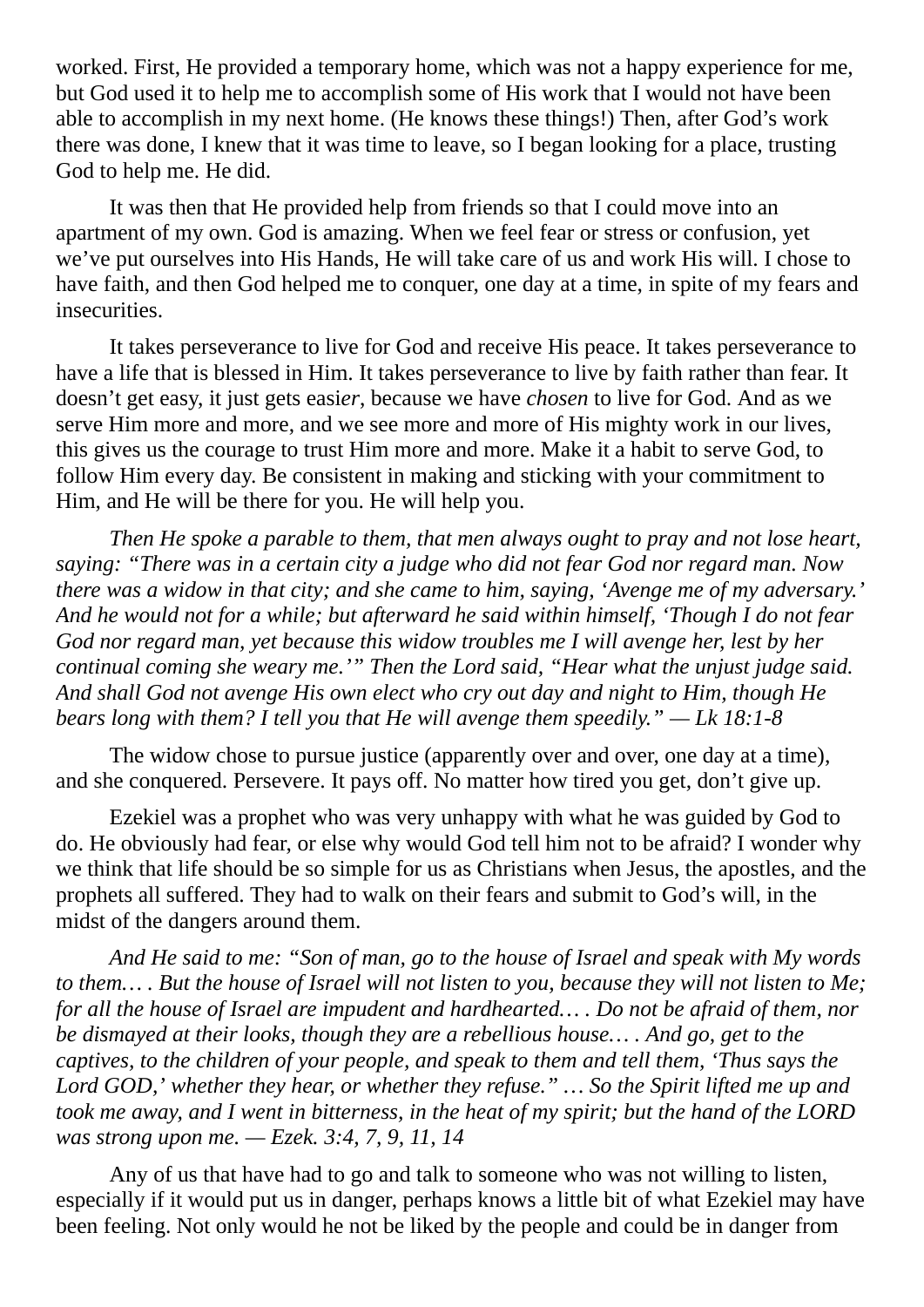them, he also had to go through other physical suffering, as well (read beyond the above scriptures in your Bible). If you want to feel better about what God is requiring of *you*, just read Ezekiel. We must remember that where people spend eternity is more important than our comfort here and now. And note God's POWER! He *is* all powerful! He really *can* help us! Praise God!

When things get really rough and hard to handle, we need to keep focused on Jesus, and just remember that Christ has a great reward waiting for us in heaven. Sometimes, I just long for that day. But I know that God is in charge, and that's the way I want it. I'm so grateful that He cares so much for me. And I'm so glad that I live after the time of Christ's teachings and His sacrifice. Thank You, Lord.

God truly does hear the prayers of His children. When He told Abraham that He was going to destroy Sodom and Gomorrah, Abraham pleaded with Him for mercy. God listened to Abraham's cries, and He agreed to do as Abraham had asked. God did listen. And God listens to us today. Remember that. (See Genesis 18:16-33.)

I know that some of the things that God guides us to do, as well as some of the things that we have to deal with in our daily lives, can be very difficult to conquer, but living in fear is torture compared to living in faith (remember *1 Jn 4:18—"Fear involves torment"*). Living in faith is such a relief.

I have actually heard of people that have made faith such a habit in their lives that they really *don't* get all stressed out over their situations or happenings. They go forward *without* fear, obey the Lord, and accomplish whatever needs to be accomplished, having *peace* all the way. Am I so different? Or do they go through initial fear before they conquer it? Years ago, God gave me a verse that He wanted me to apply to myself. It has really helped me. Receive it for yourself:

## *"In quietness and confidence shall be your strength." — Isa. 30:15*

Too often, fear makes things seem more difficult than they actually are. I have been guilty of not telling someone about Christ when I felt that I should tell them, because I've been afraid of their reaction. Then I've had to suffer the feelings of concern for that person's soul, had to go through the guilt, had to pray for them, and had to ask God for forgiveness, feeling that I'd let Him down.

The times when I've obeyed, in spite of my fears, I've ended up feeling uplifted and good about myself. I know I've pleased God, and the person's reaction is usually not as bad as I might have been afraid it would be. And, when it was a negative reaction, it was over very quickly, and I felt positive about myself because I had told them. So, it had turned out to be a good experience after all. And sometimes, I have found out that the person was a fellow Christian, which was a blessing to me. Perhaps they just needed to know that they were not alone. Or maybe it was because *I* needed that blessing. I don't know, but God does.

Obeying is filled with peace and joy. Disobeying is misery. *Walk on your fears!* Even if you have to suffer for it, it's better to suffer for doing right than for doing wrong.

*For what credit is it if, when you are beaten for your faults, you take it patiently? But when you do good and suffer for it, if you take it patiently, this is commendable before*